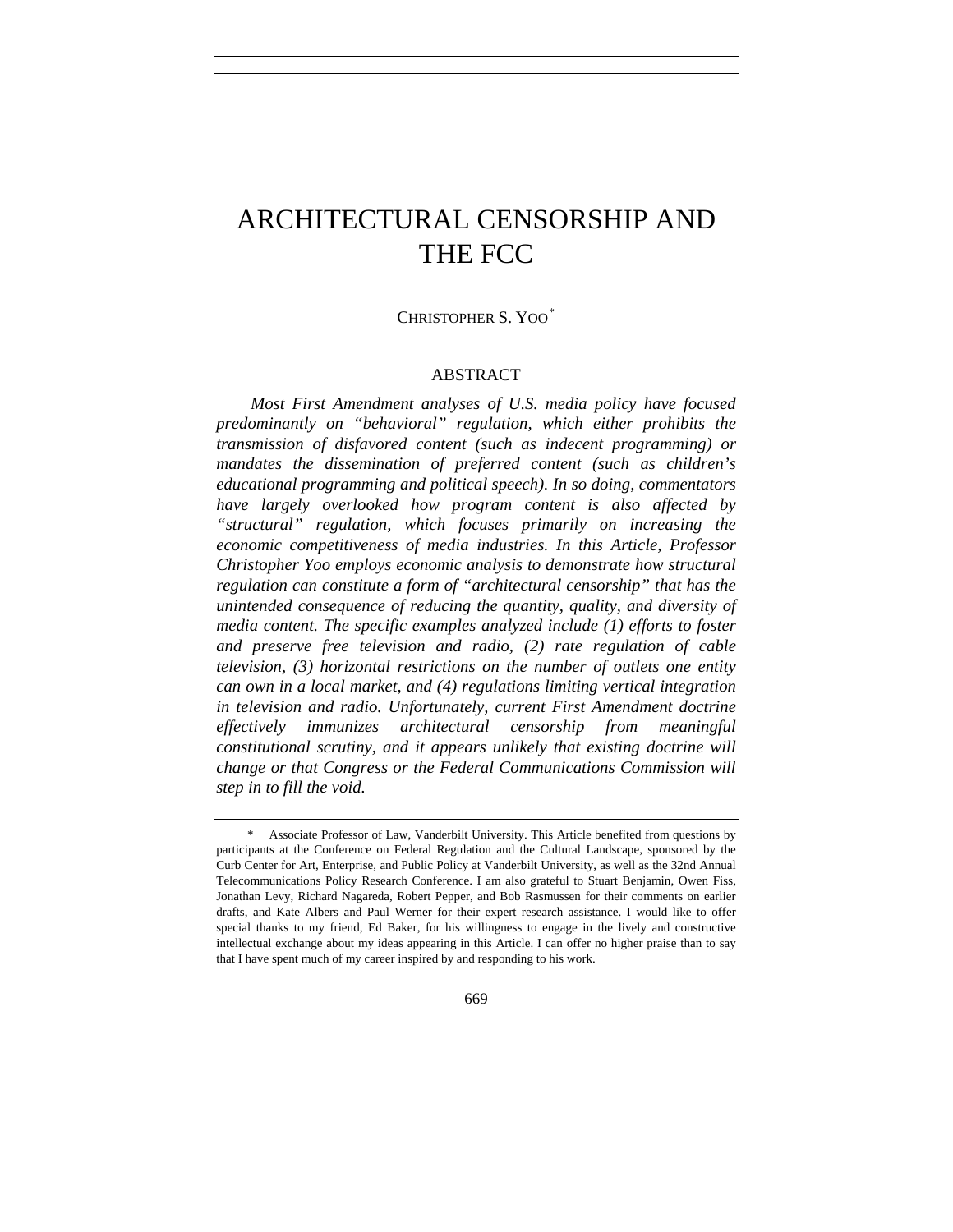670 *SOUTHERN CALIFORNIA LAW REVIEW* [Vol. 78:669

# TABLE OF CONTENTS

| L    | ARCHITECTURAL CENSORSHIP OF MEDIA CONTENT675                 |                                                                 |  |  |  |  |
|------|--------------------------------------------------------------|-----------------------------------------------------------------|--|--|--|--|
|      | THE PREFERENCE FOR FREE RADIO AND TELEVISION  676<br>$A_{-}$ |                                                                 |  |  |  |  |
|      |                                                              | Impact on the Quantity of Television Produced  679<br>1.        |  |  |  |  |
|      |                                                              | 2. Impact on the Quality and the Diversity of                   |  |  |  |  |
|      |                                                              |                                                                 |  |  |  |  |
|      |                                                              | 3. Distortions Resulting from Allowing Advertisers to           |  |  |  |  |
|      |                                                              |                                                                 |  |  |  |  |
|      | $\mathbf{B}$ .                                               |                                                                 |  |  |  |  |
|      | $\mathsf{C}$ .                                               | RESTRICTIONS ON HORIZONTAL CONCENTRATION 688                    |  |  |  |  |
|      | 1. The Complex Relationship Between Market                   |                                                                 |  |  |  |  |
|      |                                                              |                                                                 |  |  |  |  |
|      |                                                              | $a_{-}$                                                         |  |  |  |  |
|      |                                                              |                                                                 |  |  |  |  |
|      |                                                              | 2. The Role of Efficiencies from Horizontal Integration699      |  |  |  |  |
|      | D.                                                           |                                                                 |  |  |  |  |
|      |                                                              | Structural Preconditions Implicit in Vertical Integration<br>1. |  |  |  |  |
|      |                                                              |                                                                 |  |  |  |  |
|      |                                                              | Applying the Structural Preconditions to the Television<br>2.   |  |  |  |  |
|      |                                                              |                                                                 |  |  |  |  |
| II.  | ARCHITECTURAL CENSORSHIP'S IMMUNITY FROM                     |                                                                 |  |  |  |  |
|      | MEANINGFUL FIRST AMENDMENT SCRUTINY 713                      |                                                                 |  |  |  |  |
|      | A.                                                           | THE NATURE OF ARCHITECTURAL CENSORSHIP 713                      |  |  |  |  |
|      | $B_{\cdot}$                                                  | MINNEAPOLIS STAR AND THE SHORT-LIVED PROSPECT OF                |  |  |  |  |
|      |                                                              |                                                                 |  |  |  |  |
|      | $C_{\cdot}$                                                  | RATIONAL BASIS VS. INTERMEDIATE SCRUTINY718                     |  |  |  |  |
|      | D.                                                           |                                                                 |  |  |  |  |
| III. |                                                              | POSSIBLE SOLUTIONS TO THE PROBLEM OF                            |  |  |  |  |
|      |                                                              |                                                                 |  |  |  |  |
|      | $A_{-}$                                                      |                                                                 |  |  |  |  |
|      | $\mathbf{B}$ .                                               |                                                                 |  |  |  |  |
|      |                                                              |                                                                 |  |  |  |  |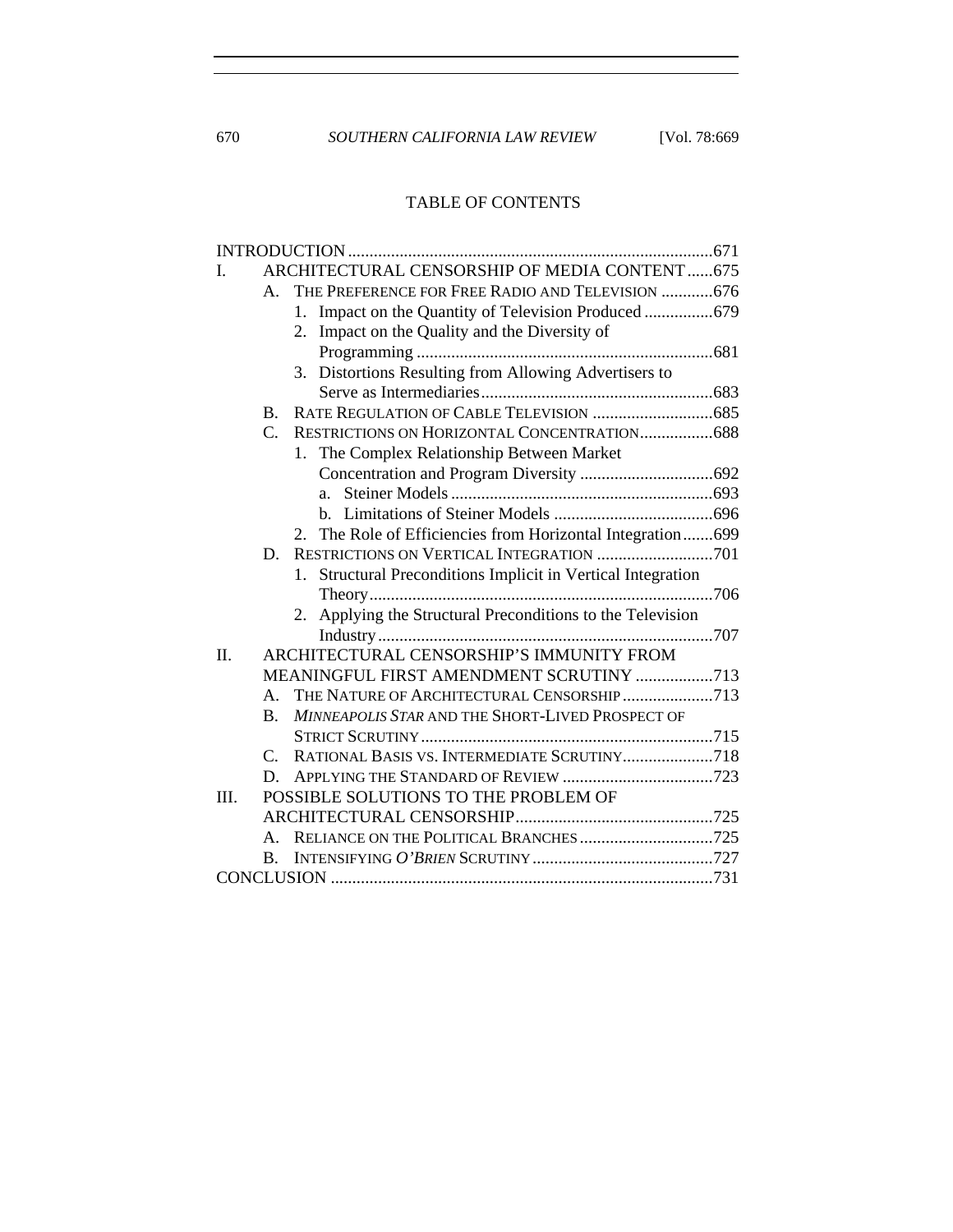# INTRODUCTION

<span id="page-2-0"></span>Recent events have suddenly turned the media ownership regulations promulgated by the Federal Communications Commission ("FCC") into a hot topic. In 2001 and 2002, a remarkable series of decisions by the U.S. Court of Appeals for the D.C. Circuit invalidated significant portions of the FCC's media ownership restrictions.<sup>[1](#page-2-1)</sup> Moreover, the reasoning of the opinions, which at times chided the FCC for failing to honor its statutory obligation to "repeal or modify any regulation it determines to be no longer in the public interest,"<sup>[2](#page-2-2)</sup> casts doubt on the validity of a number of the FCC's other media ownership provisions. With its regulatory scheme thrown into disarray, the FCC undertook its most comprehensive reexamination of media ownership regulations in decades, which resulted in a mammoth order that loosened many of the most prominent restrictions.[3](#page-2-3)

The prospect of widespread media consolidation touched off a political firestorm.[4](#page-2-4) Congress responded by enacting legislation partially scaling back the most salient of the FCC's regulatory changes.<sup>[5](#page-2-5)</sup> Numerous

<span id="page-2-1"></span><sup>1</sup>*. See* Sinclair Broad. Group, Inc. v. FCC, 284 F.3d 148, 162–64 (D.C. Cir. 2002) (invalidating the FCC's rule restricting ownership of more than one television station in any local market); Fox Television Stations, Inc. v. FCC, 280 F.3d 1027 (D.C. Cir.) (invalidating the FCC's rules limiting the number of television stations one entity can own nationally and prohibiting joint ownership of a television station and local cable operator in the same city), *modified on reh'g*, 293 F.3d 537 (D.C. Cir. 2002); Time Warner Entm't Co. v. FCC, 240 F.3d 1126 (D.C. Cir. 2001) (invalidating the FCC's rule limiting the number of cable subscribers one entity can reach nationwide).

<span id="page-2-2"></span><sup>2.</sup> Telecommunications Act of 1996, Pub. L. No. 104-104, § 202(h), 110 Stat. 56, 111–12. The scope of this statutory mandate has generated substantial controversy. The D.C. Circuit initially interpreted section 202(h) as erecting "a presumption in favor of repealing or modifying the ownership rules." *Fox Television Stations*, 280 F.3d at 1048. *See also Sinclair Broad. Group*, 284 F.3d at 159 (citing with approval the quoted language from *Fox Television Stations*). Subsequent decisions have been somewhat more circumspect. *See* Prometheus Radio Project v. FCC, 373 F.3d 372, 394, 423 (3d Cir. 2004) (rejecting the idea that section 202(h) serves as a "one-way ratchet"); Cellco P'ship v. FCC, 357 F.3d 88, 97–98 (D.C. Cir. 2004) (concluding that *Fox Television Stations* and *Sinclair Broadcasting Group* left open whether section 202(h) created a presumption in favor of eliminating existing regulations).

<span id="page-2-3"></span><sup>3. 2002</sup> Biennial Regulatory Review—Review of the Commission's Broadcast Ownership Rules and Other Rules Adopted Pursuant to Section 202 of the Telecommunications Act of 1996, Report and Order and Notice of Proposed Rulemaking, 18 F.C.C.R. 13,620 (2003) [hereinafter 2003 Biennial Review Order].

<span id="page-2-4"></span><sup>4</sup>*. See, e.g.*, Ben Scott, *The Politics and Policy of Media Ownership*, 53 AM. U. L. REV. 645 (2004) (reviewing the political controversies surrounding the FCC's media ownership decision).

<span id="page-2-5"></span><sup>5.</sup> Consolidated Appropriation Act of 2004, Pub. L. No. 108-199, § 629, 118 Stat. 3, 99–100 (scaling back the FCC's decision to liberalize the number of television stations one entity could own nationwide). For further discussion, see *infra* note 170 and accompanying text.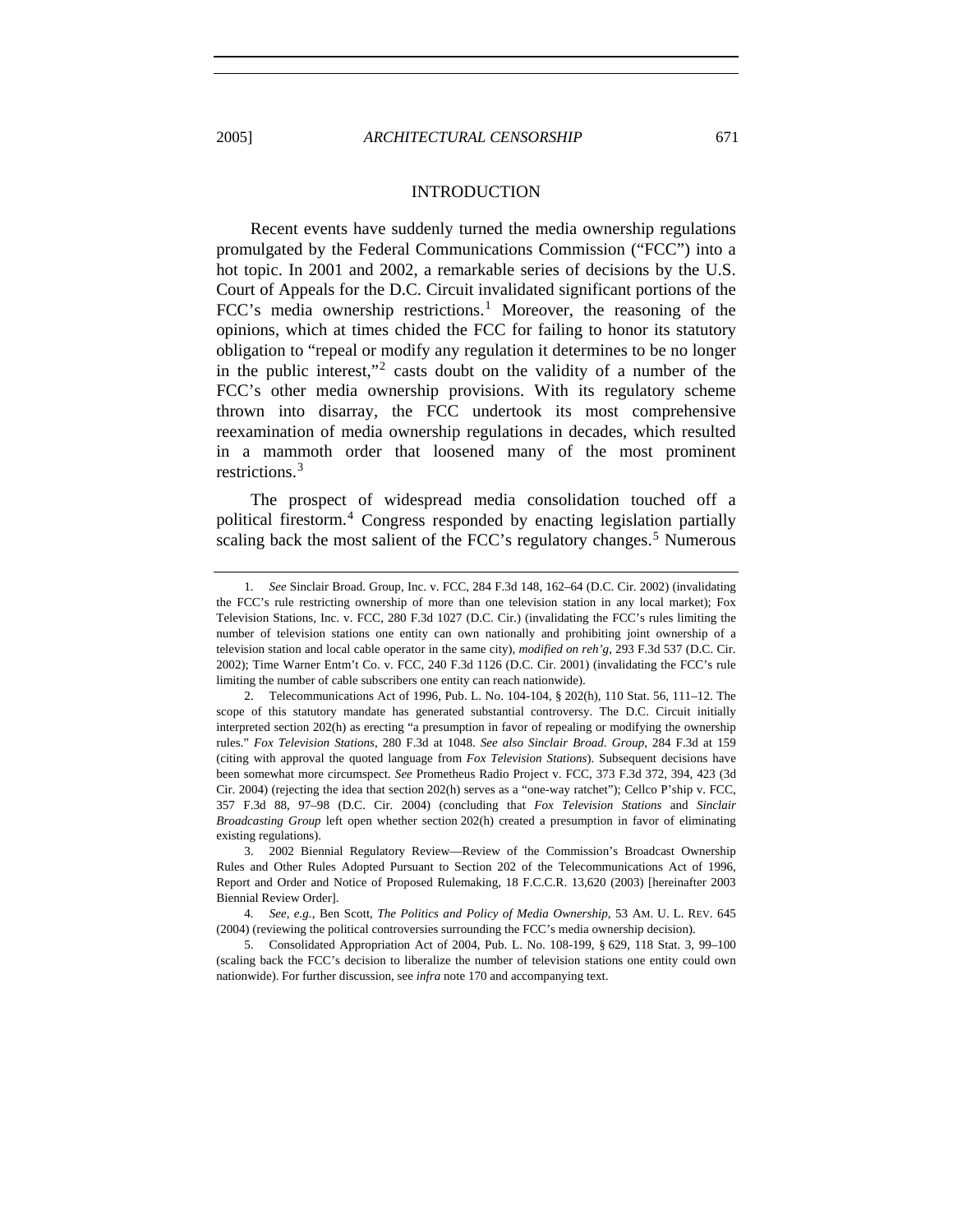# 672 *SOUTHERN CALIFORNIA LAW REVIEW* [Vol. 78:669

parties challenged the FCC's actions in court, some contending that the amendments were too sweeping and others arguing that they did not go far enough. The U.S. Court of Appeals for the Third Circuit stayed, and ultimately invalidated, the FCC's order. $6$  These decisions gave the FCC precious little guidance regarding the types of changes that will be necessary in order for the media ownership regulations to survive judicial review. The resulting uncertainty threatens to undermine forthcoming mergers whose legality depend on the less restrictive limits that the FCC sought to impose. What will happen next is anyone's guess.

Although the bulk of the commentary on these events has focused on the relative merits of the FCC's actions and the court's decision to strike them down, I would like to analyze these events from a somewhat broader perspective. What I find most interesting are the specific grounds invoked by the courts to invalidate the media ownership rules. In most instances, the courts based their actions on principles of administrative law while largely rejecting challenges based on the First Amendment.<sup>[7](#page-3-1)</sup> The failure of these challenges is consistent with the conventional wisdom concerning the constitutionality of ownership restrictions. It has long been recognized that measures directly regulating the behavior of media speakers—either by prohibiting the transmission of disfavored content, such as indecent programming,<sup>[8](#page-3-2)</sup> or by mandating the dissemination of preferred content, such as children's educational programming and political speech $9$ —raise serious First Amendment problems. Ownership restrictions and other forms of structural regulation are generally thought to pose fewer constitutional concerns.[10](#page-3-4) Consequently, although the constitutionality of behavioral

<span id="page-3-0"></span><sup>6</sup>*. See Prometheus Radio Project*, 373 F.3d at 372 (remanding portions of the order), *petition for cert. filed*, 73 U.S.L.W. 3466 (U.S. Jan. 28, 2005) (Nos. 04-1020 & 04-1036), *and* 73 U.S.L.W. 3466 (U.S. Jan. 31, 2005) (Nos. 04-1033 & 04-1045); Prometheus Radio Project v. FCC, No. 03-3388, 2003 WL 22052896 (3d Cir. Sept. 3, 2003) (staying the FCC's media ownership order).

<span id="page-3-1"></span><sup>7</sup>*. See Prometheus Radio Project*, 373 F.3d at 401–02; *Sinclair Broad. Group*, 284 F.3d at 167– 69; *Fox Television Stations*, 280 F.3d at 1045–47. For notable exceptions, see *infra* notes 78, 164, 282 and accompanying text.

<sup>8</sup>*. See* 18 U.S.C. § 1464 (2000).

<span id="page-3-3"></span><span id="page-3-2"></span><sup>9</sup>*. See* 47 U.S.C. §§ 303b(a)(2), 335(b)(1) (requiring broadcasters to offer children's educational programming); *id.* §§ 312(a)(7), 315 (requiring broadcasters to provide access to political candidates).

<span id="page-3-4"></span><sup>10</sup>*. See, e.g.*, Am. Family Ass'n v. FCC, 365 F.3d 1156, 1168–69 (D.C. Cir. 2004); Ruggiero v. FCC, 317 F.3d 239, 244 (D.C. Cir. 2003) (en banc); *Sinclair Broad. Group*, 284 F.3d at 167–68; *Fox Television Stations*, 280 F.3d at 1046; Leflore Broad. Co. v. FCC, 636 F.2d 454, 458 n.26 (D.C. Cir. 1980); David L. Bazelon, *The First Amendment and the "New Media"—New Directions in Regulating Telecommunications*, 31 FED. COMM. L.J. 201, 212 (1979); Timothy G. Gauger, Comment, *The Constitutionality of the FCC's Use of Race and Sex in the Granting of Broadcast Licenses*, 83 NW. U. L. REV. 665, 673 (1989).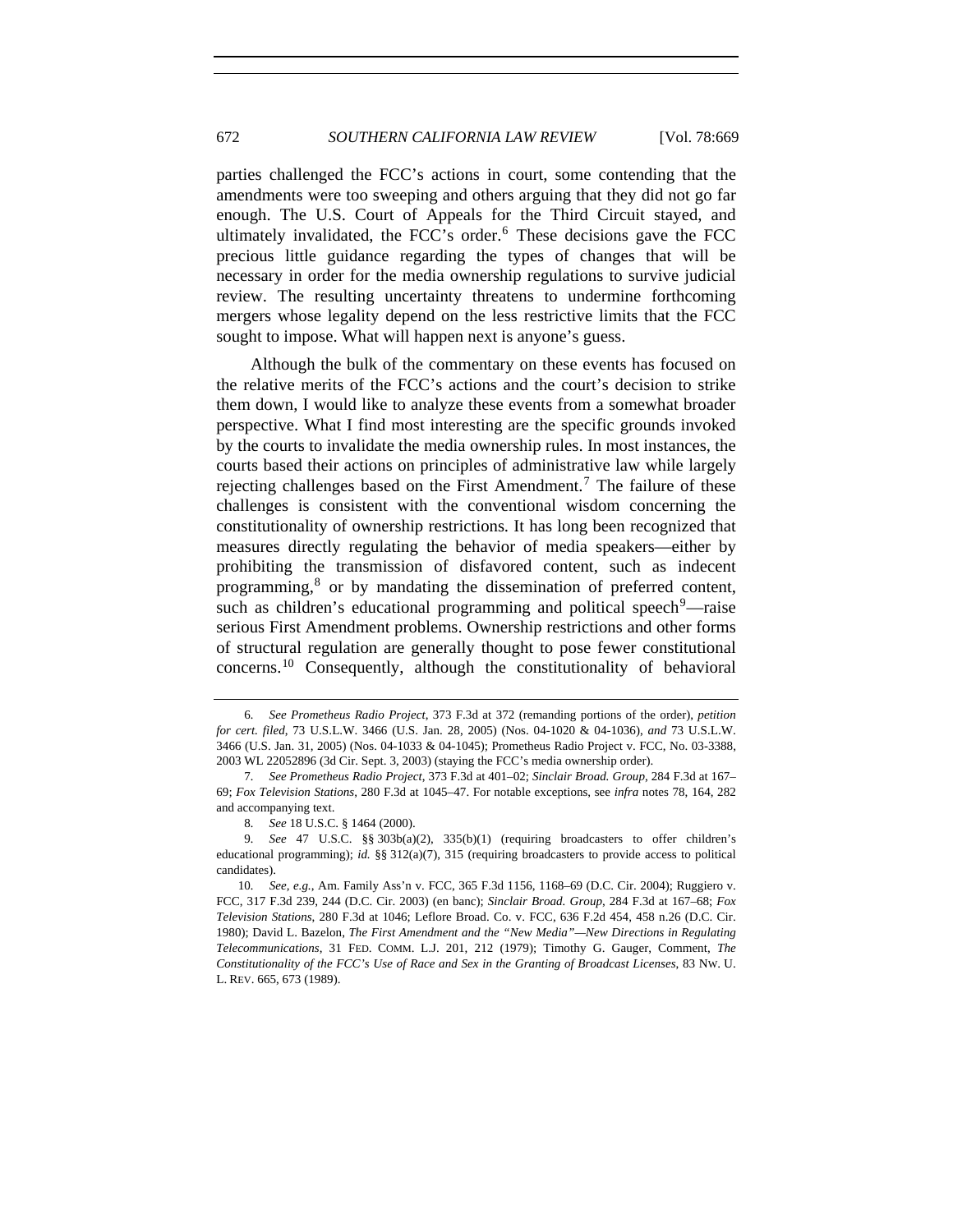regulation has been the subject of extensive academic commentary, the constitutionality of structural regulation has received considerably less attention.<sup>[11](#page-4-0)</sup> A complete analysis of the impact of structural regulation on program content has yet to appear in the literature.

This Article seeks to move beyond those previous analyses by offering a more comprehensive discussion of the ways that structural regulation affects media content. Part I explores a series of examples in which structural regulation has had a dramatic influence on the content of speech. The specific examples include: (1) efforts to foster free television over pay television, (2) rate regulation of cable television, (3) restrictions on the number of media outlets one entity can own in any media market, and (4) regulations limiting vertical integration in television and radio. Each of these examples was enacted to further three interests that the Supreme Court has determined to be unrelated to the content of expression: the preservation of free, local broadcasting; the promotion of competition; and the need to foster a diversity of sources and viewpoints.<sup>[12](#page-4-1)</sup>

Each case demonstrates how structural regulation can have unintended effects on media content. Not only do these structural regulations tend to reduce the overall quantity and quality of media programming, they also

<span id="page-4-1"></span>12*. See* Turner Broad. Sys., Inc. v. FCC, 512 U.S. 622, 662 (1994) [hereinafter "*Turner I*"].

<span id="page-4-0"></span><sup>11.</sup> One analysis focused on the relatively narrow issue of whether particular structural regulations were enacted out of conscious effort to promote a diversity of viewpoints. *See* Jonathan W. Emord, *The First Amendment Invalidity of FCC Ownership Regulations*, 38 CATH. U. L. REV. 401 (1989). Other scholars have offered general discussions of how media concentration supposedly threatens the democratic values that they see underlying the constitutional commitment to free speech. *See* C. Edwin Baker, *Media Concentration: Giving up on Democracy*, 54 FLA. L. REV. 839 (2002) [hereinafter Baker, *Media Concentration*]; Yochai Benkler, *From Consumers to Users: Shifting the Deeper Structures of Regulation Toward Sustainable Commons and User Access*, 52 FED. COMM. L.J. 561 (2000); Ronald J. Krotoszynski, Jr. & A. Richard M. Blaiklock, *Enhancing the Spectrum: Media Power, Democracy, and the Marketplace of Ideas*, 2000 U. ILL. L. REV. 813; Lawrence Lessig, The Censorships of Television (Mar. 8, 1999) (unpublished manuscript, *available at* http://cyber.law.harvard.edu/works/lessig/tv.pdf). For my criticism of efforts to reconceptualize free speech in civic republican terms, see Christopher S. Yoo, *The Rise and Demise of the Technology-Specific Approach to the First Amendment*, 91 GEO. L.J. 245, 306–46 (2003). More importantly for our purposes, these analyses have not engaged in any extended analysis of the precise relationship between media concentration and media content. Other scholars have analyzed the First Amendment implications of a single type of structural regulation without offering a more general analysis of the relationship between structural regulation and content. *See* C. Edwin Baker, *Merging Phone and Cable*, 17 HASTINGS COMM & ENT. L.J. 97 (1994) (discussing the constitutionality of a provision barring crossownership of local telephone and cable operations); Stuart Minor Benjamin, *The Logic of Scarcity: Idle Spectrum as a First Amendment Violation*, 52 DUKE L.J. 1 (2002) (discussing the free speech implications of federal spectrum policy). The most complete discussion of the issue is C. EDWIN BAKER, MEDIA, MARKETS, AND DEMOCRACY 20–62 (2002) (discussing the impact of advertising support and local concentration on content). Even Baker's analysis stops short of exploring the full range of complexities of how structure and content interact.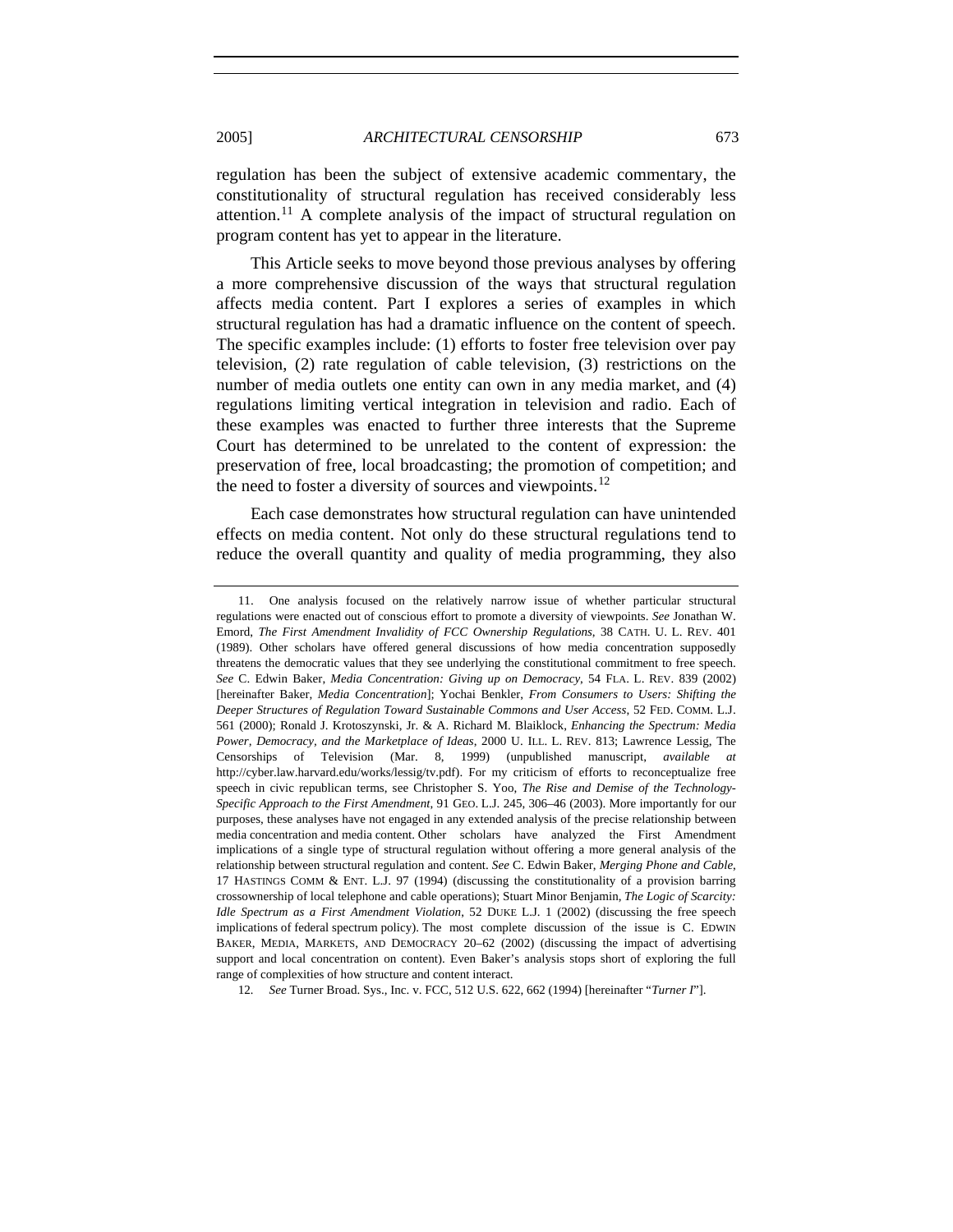# 674 *SOUTHERN CALIFORNIA LAW REVIEW* [Vol. 78:669

affect the diversity of media content. Put another way, structural regulation can represent a form of "architectural censorship"[13](#page-5-0) that can have a tangential, but substantial, adverse impact on speech.<sup>[14](#page-5-1)</sup> In so doing, my analysis reveals that previous First Amendment discussions of structural regulation have simultaneously been too broad and too narrow. They have been too broad in their tendency to simply posit that media concentration necessarily represents a threat to free speech without engaging in any searching analysis of the precise nature of the relationship between concentration and content. This analysis suggests that the relationship between media concentration and the quantity, quality, and diversity of media content is more complex than is generally realized. At the same time, prior analyses have been too narrow in restricting their focus to media concentration. My analysis identifies other structural features that pose even more serious dangers of architectural censorship than do the concerns about industry concentration patterns that have dominated the existing scholarship.

Part II examines how the identified instances of architectural censorship would fare when measured against current First Amendment doctrine. Given the potentially adverse impact that structural regulation can have on the content of speech, one would hope that the First Amendment would provide a basis for identifying and redressing architectural

<span id="page-5-0"></span><sup>13.</sup> Professor Baker correctly notes that the term "censorship" is most applicable to situations in which the government deliberately attempts to affect the content of speech. *See* C. Edwin Baker, *Media Structure, Ownership Policy, and the First Amendment*, 78 S. CAL. L. REV. 733, 754–755 & n.71 (2005). I concede that I use the term in part to add a touch of rhetorical flourish to my argument. That said, the censorship label may be more apt than initially appears. Many early attempts to regulate media structure were intended to influence media content. *See, e.g.*, Amendment of Sections 3.35, 3.240 and 3.636 of the Rules and Regulations Relating to Multiple Ownership of AM, FM and Television Broadcasting Stations, Report and Order, 18 F.C.C. 288, 291–93 (1953) (noting that national ownership rules were designed in part to "maximize diversification of program and service viewpoints") [hereinafter 1953 Multiple Ownership Order]; FED. COMMUNICATIONS COMM'N, REPORT ON CHAIN BROADCASTING 65 (1941) (imposing the Chain Broadcasting Rules in part because network control hampers local stations' ability to "broadcast[] such outstanding local events as community concerts, civic meetings, local sports events, and other programs of local consumer and social interest"). *See also Turner I*, 512 U.S. at 676–77 (O'Connor, J., concurring in part and dissenting in part) (arguing that seemingly structural measures designed to protect free broadcasting were really motivated by a desire to promote more local, educational, and public affairs-related content); Christopher H. Sterling, *Television and Radio Broadcasting*, *in* WHO OWNS THE MEDIA?: COMPETITION AND CONCENTRATION IN THE MASS MEDIA INDUSTRY 299, 310 (Benjamin M. Compaine ed., 2d ed. 1982) (noting that "the FCC has followed an unwritten but fairly clear policy of seeking to modify the ownership of broadcasting facilities as a means of effecting changes in content").

<span id="page-5-1"></span><sup>14.</sup> In some respects, my analysis bears some similarity to Lawrence Lessig's claim that Internet protocols represent architectural elements that can censor in much the same manner as the government. *See* LAWRENCE LESSIG, CODE AND OTHER LAWS OF CYBERSPACE 6 (1999); Lessig, *supra* note 11. The analytical tools that I employ and the claims that I advance are quite different from Professor Lessig's.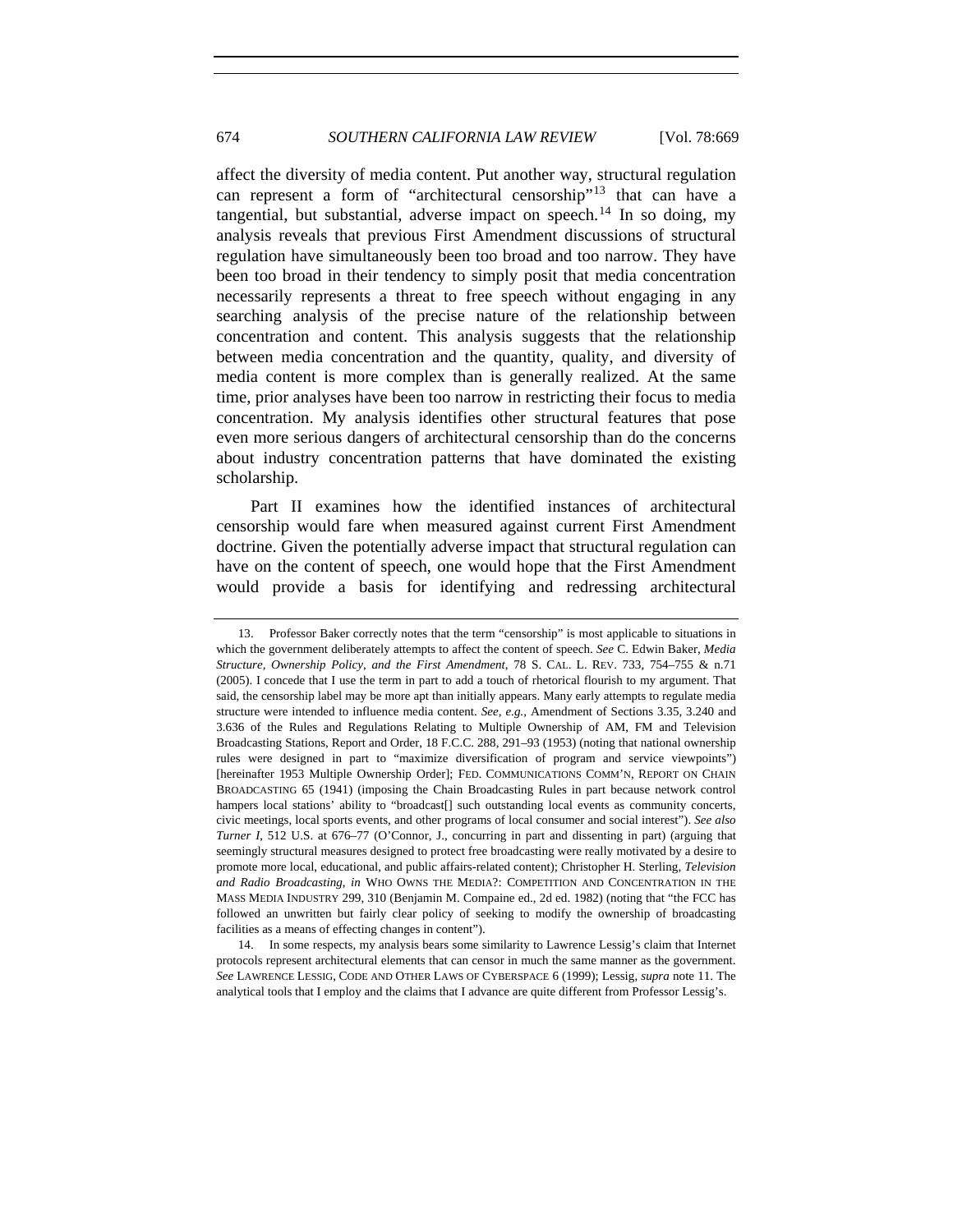censorship when it arises. Unfortunately, such hopes are misplaced. Recent judicial decisions indicate that the most stringent standard of review that might be applied to structural regulation is the intermediate scrutiny announced in *United States v. O'Brien*. [15](#page-6-1) *O'Brien* doctrine has been widely criticized as being too deferential.<sup>[16](#page-6-2)</sup> As a result, current Supreme Court precedent effectively insulates instances of architectural censorship from meaningful constitutional scrutiny.

Part III briefly explores possible solutions to the de facto constitutional immunity enjoyed by architectural censorship. Although courts could leave resolution of these constitutional issues to the political branches, doing so would represent an abdication of the proper role of courts and would charge Congress and the executive with responsibilities that they are loath to bear. The only other alternative is to revise *O'Brien* doctrine to take the individual's interest in speech and the availability of alternative means of communication seriously. The failure of the Supreme Court's recent efforts to put teeth in *O'Brien* scrutiny, however, makes it unlikely that architectural censorship will be subject to meaningful First Amendment review in the foreseeable future.

# I. ARCHITECTURAL CENSORSHIP OF MEDIA CONTENT

This Part employs economic analysis<sup>[17](#page-6-3)</sup> to examine four ways in which the current regime of structural regulation can give rise to architectural

<span id="page-6-0"></span>

<sup>15.</sup> United States v. O'Brien, 391 U.S. 367 (1968).

<sup>16</sup>*. See infra* Part II.D.

<span id="page-6-3"></span><span id="page-6-2"></span><span id="page-6-1"></span><sup>17.</sup> Professor Baker spends a significant portion of his commentary criticizing my work for taking an economic or "commodity-based" approach to media policy rather than framing the issues in terms of democracy. *See* Baker, *supra* note 13, at 742–747. I have offered two basic criticisms of attempts to base media regulation on democratic principles elsewhere and will only sketch my conclusions here. First, by valuing speech for its contributions to democracy, these theories adopt a consequentialist approach that is at odds with the autonomy-centered vision that has long dominated free speech theory. Second, the existing democracy-centered theories are too insufficiently theorized to yield a workable system of media regulation. These theories recognize that their Jeffersonian vision of small speakers might have to yield to other considerations (including economics), yet fail to provide a coherent framework for determining how to balance these countervailing considerations. In this respect, it is telling that such luminaries as Lillian Bevier, Vincent Blasi, Robert Bork, Cass Sunstein, Owen Fiss, and Harry Kalven have each advanced theories of media regulation that began from similar, democracy-based premises, and yet have implemented their theories by drawing radically different conclusions. Yoo, *supra* note 11, at 306–46. *See also* Christopher S. Yoo, *Copyright and Democracy: A Cautionary Note*, 53 VAND. L. REV. 1933, 1953–62 (2000). In this respect, the debate between economic and democratic visions of media policy parallels a similar debate in antitrust. In that case, the populist approach to antitrust failed in no small part because of its inability to offer a basis for resolving the trade-offs between competing considerations. *See* Christopher S. Yoo, Beyond Network Neutrality pt. II.E.2 (unpublished manuscript, on file with author). Professor Baker appears to recognize the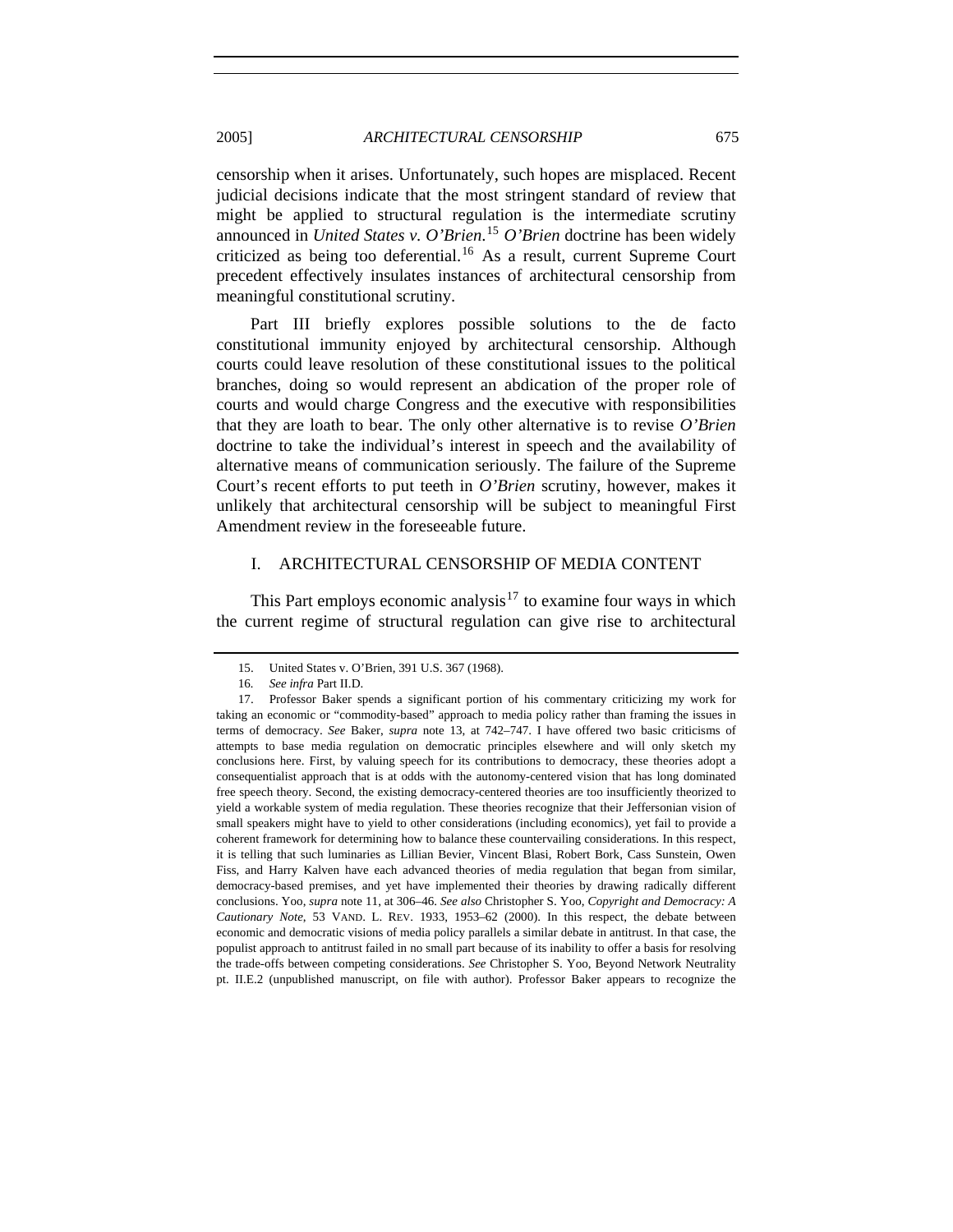censorship. Although most of the features of the current regime were not always created out of a desire to affect media content, they nonetheless have precisely that effect.

## A. THE PREFERENCE FOR FREE RADIO AND TELEVISION

The desire to promote free (advertising-supported $18$ ) radio and television over pay versions of the same media has long represented one of the central tenets of U.S. media policy.[19](#page-7-2) Policymakers have exhibited hostility toward radio services that were provided on a fee basis since the earliest days of radio regulation. This hostility is reflected in the FCC's longstanding hostility toward subscription-based radio technologies, $^{20}$  $^{20}$  $^{20}$ discernible most recently in its resistance to satellite radio—known technically as Digital Audio Radio Services ("DARS")—such as XM and Sirius. $21$ 

<span id="page-7-2"></span>19. The discussion that follows draws on the more complete analysis appearing in Yoo, *supra* note 18, at 1668–82. For other related analyses that draw somewhat different policy conclusions, see BAKER, *supra* note 11, at 24–40; Jora R. Minasian, *Television Pricing and the Theory of Public Goods*, 7 J.L. & ECON. 71 (1964); Michael Spence & Bruce Owen, *Television Programming, Monopolistic Competition, and Welfare*, 91 Q.J. ECON. 103, 118–19 (1977).

<span id="page-7-3"></span>20*. See* KMLA Broad. Corp. v. Twentieth Century Cigarette Vendors Corp., 264 F. Supp. 35, 41 (C.D. Cal. 1967). *See generally* Howard A. Shelanski, *The Bending Line Between Conventional "Broadcast" and Wireless "Carriage"*, 97 COLUM. L. REV. 1048, 1052–57 (1997) (detailing the hostility toward subscription radio services historically exhibited by the FCC and its predecessor agency, the Federal Radio Commission). One of the few early exceptions was the transmission of background music pioneered by the Muzak Corp., which the FCC allowed to be provided on a subscription basis. *See* Muzak Corp., 8 F.C.C. 581, 582 (1941). Even then, such subscription services are generally heavily restricted. *See KMLA Broad. Corp*., 264 F. Supp. at 37–38 (describing how the FCC required radio stations to provide background music services solely via subcarrier frequencies and mandated that those services not interfere with the main-channel transmissions that are available for free to the entire listening public).

<span id="page-7-4"></span>21*. See* Thomas W. Hazlett, *All Broadcast Regulation Politics Are Local: A Response to Christopher Yoo's Model of Broadcast Regulation*, 53 EMORY L.J. 233, 248–52 (2004) (detailing the manner in which FCC regulations have hampered DARS).

<span id="page-7-0"></span>

problem, and indeed his work on "complex democracy" is among the most promising in the field. *See* Baker, *supra* note 11, at 143–47. Even his laudable efforts fall short of articulating a basis sufficient to make difficult trade-offs inherent in any system of media regulation.

<span id="page-7-1"></span><sup>18.</sup> As I have noted elsewhere, the term "free" is something of a misnomer. "Free" radio and television is only possible because the broadcast industry receives hundreds of billions of dollars worth of spectrum for free. Indeed, the industry members are the only significant commercial users of spectrum that do not have to pay for their frequencies. The commitment of these resources inevitably increases the cost of all other spectrum-based technologies. As a result, the public bears the costs of "free" radio and television by paying higher fees for cellular telephony and other spectrum-based technologies. *See* Christopher S. Yoo, *Rethinking the Commitment to Free, Local Television*, 52 EMORY L.J. 1579, 1712–14 (2003).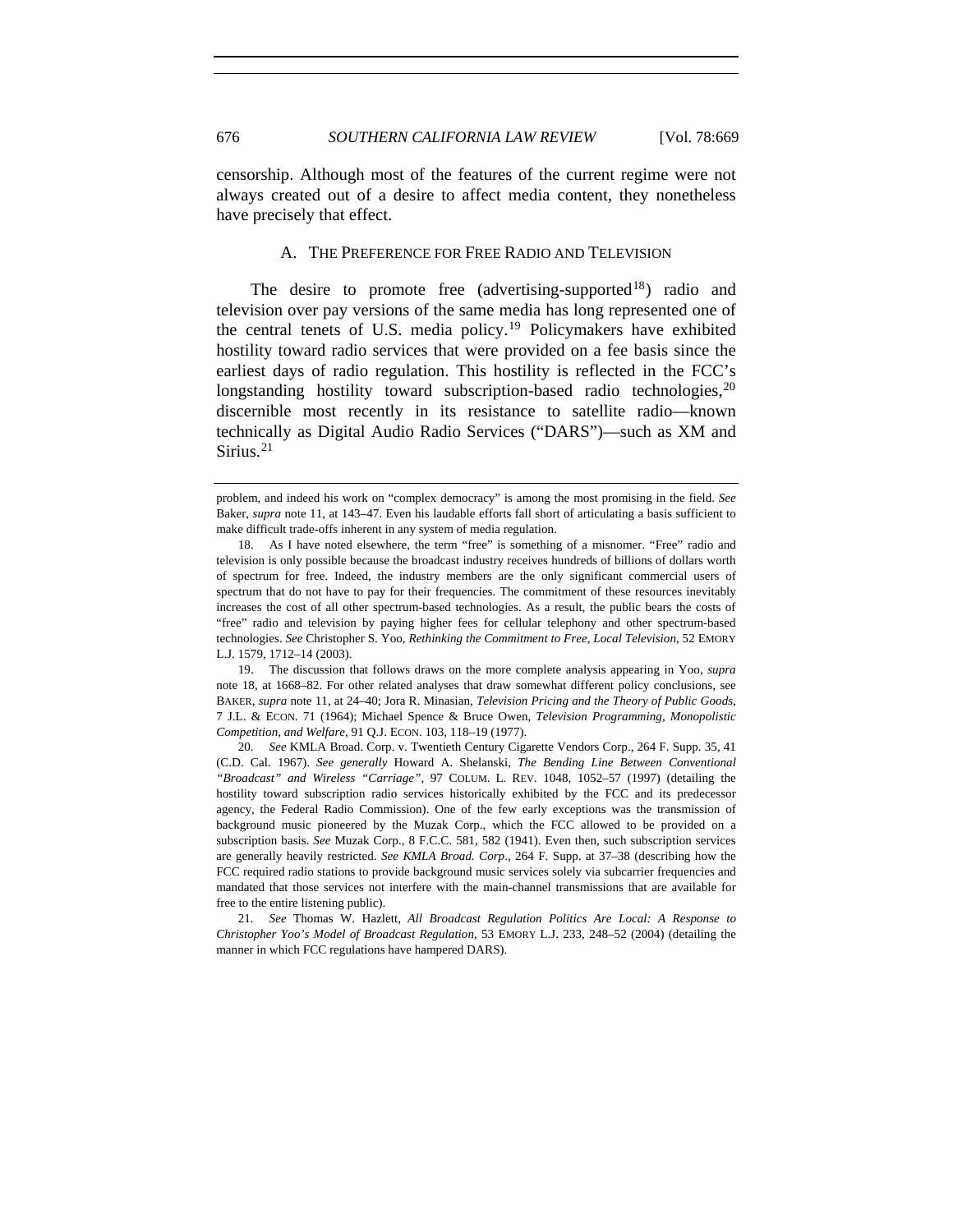The hostility toward subscription media services is also manifest in U.S. television policy.<sup>[22](#page-8-0)</sup> When the development of scrambling technology made subscription television feasible, the FCC acted fairly quickly to stifle the industry's growth.<sup>[23](#page-8-1)</sup> The bias against pay television services was even more evident in the FCC's policies toward cable television, most particularly in the relentless campaign to require local cable operators to provide free carriage to all full-power broadcast stations operating in their service area (commonly known as "must-carry").<sup>[24](#page-8-2)</sup> The desire to foster free

The FCC justified must-carry in large part by a desire to prevent those who are unable or unwilling to pay for television service from being deprived of it. *See* Cable Television Syndicated Program Exclusivity Rules, Report and Order, 79 F.C.C.2d 663, 744 ¶ 185 (1980), *aff'd sub nom*. Malrite T.V. of N.Y. v. FCC, 652 F.2d 1140 (2d Cir. 1981); CATV Second Report and Order, *supra*, at 788–89 ¶ 155; CATV First Report and Order, *supra*, at 699 ¶ 44, 700 ¶ 48(1).

Eventually, congressional intervention was necessary before must-carry could withstand judicial review. *See* Cable Television Consumer Protection and Competition Act of 1992, Pub. L. No. 102-385, §§ 4–5, 106 Stat. 1460, 1471–81 (codified as amended at 47 U.S.C. §§ 534, 535 (2000)). The mustcarry statute would eventually be sustained by the Supreme Court as a valid means to further the government's interest in "preserving the benefits of free, over-the-air local broadcast television." Turner Broad. Sys., Inc. v. FCC, 520 U.S. 180, 189 (1997) [hereinafter "*Turner II*"].

<sup>22</sup>*. See* Yoo, *supra* note 18, at 1669–75.

<span id="page-8-1"></span><span id="page-8-0"></span><sup>23.</sup> The FCC declined to authorize subscription television as a general service and instead, the FCC merely authorized it on an experimental basis. Amendment of Part 3 of the Commission's Rules and Regulations (Radio Broadcast Services) to Provide for Subscription Television Service, Third Report, 26 F.C.C. 265 (1959). When the FCC eventually authorized more widespread deployment in 1968, it saddled the technology with a host of restrictions. Amendment of Part 73 of the Commission's Rules and Regulations (Radio Broadcast Services) to Provide for Subscription Television Service, Fourth Report and Order, 15 F.C.C.2d 466 (1968), *aff'd sub nom.* Nat'l Ass'n of Theatre Owners v. FCC, 420 F.2d 194 (D.C. Cir. 1969). It was only after the D.C. Circuit's adverse decision in *Home Box Office, Inc. v. FCC*, 567 F.2d 9, 28–51 (D.C. Cir. 1977) (per curiam), that the FCC relented and lifted the restrictions on subscription television. *See* Repeal of Programming Restrictions on Subscription Television, Report and Order, 43 Fed. Reg. 15,322 (F.C.C. Apr. 7, 1978); Amendment of Part 73 of the Commission's Rules and Regulations in Regard to Section 73.642(a)(3) and Other Aspects of the Subscription Television Service, Third Report and Order, 90 F.C.C.2d 341 (1982).

<span id="page-8-2"></span><sup>24.</sup> The FCC foreshadowed the imposition of must-carry in the very first decision in which it asserted jurisdiction over cable systems. Carter Mountain Transmission Corp., 32 F.C.C. 459, 465 ¶ 17 (1962), *aff'd*, 321 F.2d 359 (D.C. Cir. 1963). The FCC later imposed must-carry on cable systems receiving programming through microwave transmission, *see* Amendment of Subpart L, Part 11, to Adopt Rules and Regulations to Govern the Grant of Authorizations in the Business Radio Service for Microwave Stations to Relay Television Signals to Community Antenna Systems, First Report and Order, 38 F.C.C. 683, 705 ¶ 57, 716–17 ¶¶ 85–90 (1965) [hereinafter CATV First Report and Order], and extended must-carry to systems that retransmitted over-the-air television broadcasts, Amendment of Subpart L, Part 91, to Adopt Rules and Regulations to Govern the Grant of Authorizations in the Business Radio Service for Microwave Stations to Relay Television Signals to Community Antenna Systems, Second Report and Order, 2 F.C.C.2d 725, 746 ¶¶ 48–49, 752–53 ¶ 66 (1966) [hereinafter CATV Second Report and Order] (extending the same rules to all cable systems). *See also* Amendment of Part 74, Subpart K, of the Commission's Rules and Regulations Relative to Community Antenna Television Systems, Cable Television Report and Order, 36 F.C.C.2d 143, 170–71 ¶ 74, 173–76 ¶¶ 78– 87 (1972) (reaffirming must-carry); Implementation of the Provisions of the Cable Communications Policy Act of 1984, 50 Fed. Reg. 18,637 (F.C.C. May 2, 1985) (final rule) (same).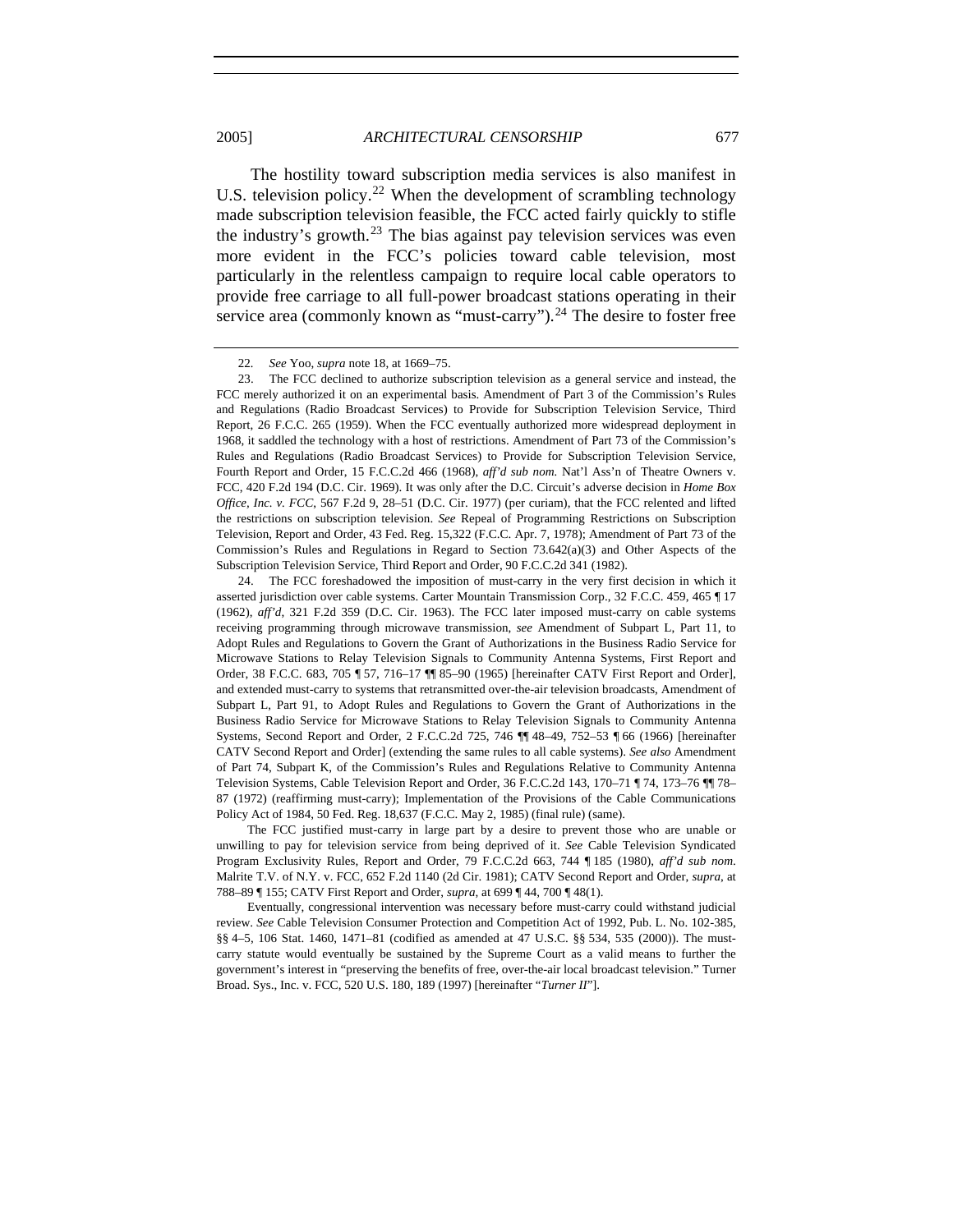television is apparent in the steps taken to regulate direct broadcast satellite ("DBS") systems, such as DirecTV and the Dish Network,  $^{25}$  $^{25}$  $^{25}$  and underlies the FCC's decision to deploy digital television through broadcasters rather than through cable and satellite providers.<sup>[26](#page-9-1)</sup>

Historically, efforts by Congress and the FCC to promote free radio and television have not been driven by content-based motivations. Instead, they are the result of a desire to preserve access for households that cannot afford subscription services.<sup>[27](#page-9-2)</sup> Although these goals are quite laudable, application of economic analysis reveals that fostering advertisingsupported radio and television has had a hidden, deleterious effect on the quantity, quality, and diversity of programming provided.

<span id="page-9-2"></span>27*. See, e.g.*, Cable Television Consumer Protection and Competition Act of 1992, Pub. L. No. 102-385, § 2(a)(12), 106 Stat. 1460, 1461 (finding a "substantial government interest in promoting the continued availability of such free television programming, especially for viewers who are unable to afford other means of receiving programming"); *Turner II*, 520 U.S. at 190 (relying on the need to preserve free television to uphold must-carry).

<span id="page-9-0"></span><sup>25</sup>*. See* H.R. CONF. REP. NO. 106-464, at 101 (1999) (noting that the Satellite Home Viewer Improvement Act was "intended to preserve free television for those not served by satellite or cable systems"); S. REP. NO. 106–51, at 1 (1999) (recognizing that the purpose of the legislation was "protecting the availability of free, local over-the-air television"); *id.* at 13 (finding that "maintaining free over-the-air-television is a preeminent public interest" and identifying "protecting the viability of free, local, over-the-air television" as one of the statute's purposes); H.R. REP. NO. 100-887(II), at 26 (1988), *reprinted in* 1988 U.S.C.C.A.N. 5638, 5655 (expressing the concern that, if unregulated, satellite television would "undermine the base of free local television service upon which the American people continue to rely").

<span id="page-9-1"></span><sup>26.</sup> The FCC has repeatedly justified the importance of deploying digital television through broadcasting rather than other television services on the grounds that broadcasting, unlike subscription services, represents a "free" service that is available to almost all U.S. households. *See* Advanced Television Systems and Their Impact upon the Existing Television Broadcast Service, Fifth Report and Order, 12 F.C.C.R. 12,809, 12,811–12 ¶ 5, 12,820 ¶¶ 27–29 (1997); Advanced Television Systems and Their Impact upon the Existing Television Broadcast Service, Fifth Further Notice of Proposed Rule Making, 11 F.C.C.R. 6235, 6249 ¶ 36 (1996); Advanced Television Systems and Their Impact upon Existing Television Broadcast Service, Second Report and Order and Further Notice of Proposed Rulemaking, 7 F.C.C.R. 3340, 3342 ¶ 4 (1992); Advanced Television Systems and Their Impact on the Existing Television Broadcast Service, Tentative Decision and Further Notice of Inquiry, 3 F.C.C.R. 6520, 6525 ¶¶ 38–39 (1988). *See also* Advanced Television Systems and Their Impact upon the Existing Television Broadcast Service, Fourth Report and Order, 11 F.C.C.R. 17,771, 17,787–88 ¶ 33 (1996) (noting that the goals of digital television deployment include preserving a free, universal broadcasting service); Advanced Television Systems and Their Impact upon the Existing Television Broadcast Service, Memorandum Opinion and Order, Fourth Further Notice of Proposed Rulemaking and Third Notice of Inquiry, 10 F.C.C.R. 10,540, 10,541 ¶ 6, 10,543 ¶ 22 (1995) (same). Concerns about preserving free television have also animated the FCC's proceedings regarding the extension of the must-carry rules to digital programming. *See* Carriage of Digital Television Broadcast Signals, First Report and Order and Further Notice of Proposed Rulemaking, 16 F.C.C.R. 2598, 2600 ¶ 3, 2648 ¶ 113 (2001); Carriage of the Transmissions of Digital Television Broadcast Stations, Notice of Proposed Rulemaking, 13 F.C.C.R. 15,092, 15,114–15 ¶ 43 (1998).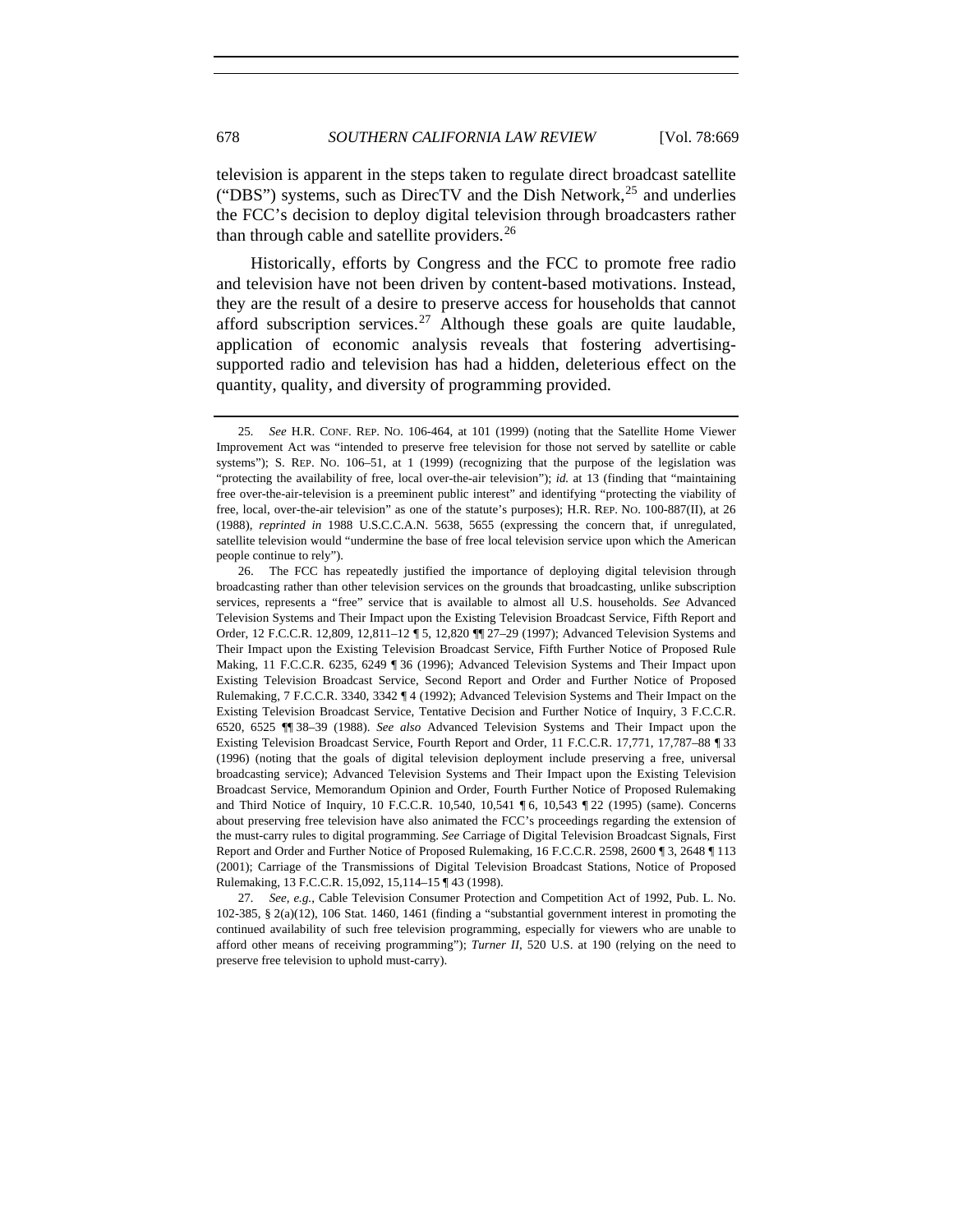#### 1. Impact on the Quantity of Television Produced

Reliance on advertising support is likely to lead to a systematic underfinancing of media programming. When broadcasters derive revenue solely from advertising, one would expect the total revenue to be determined by viewers' and listeners' responsiveness to the advertising contained within programs. In other words, advertisers will increase their spending so long as the revenue generated by exposing audiences to an additional commercial exceeds the cost of purchasing an additional commercial.

Although it is possible that audiences' responsiveness to advertising might yield the same net revenue as direct payments for the underlying programs, there is no theoretical reason to expect that these levels would be the same. $28$  In fact, the available empirical evidence indicates that advertisers place a significantly lower value on programming than viewers and listeners. One oft-cited study conducted in the 1970s estimated that viewers were willing to pay seven times more for television programming than were advertisers.<sup>[29](#page-10-2)</sup> A pair of recent event studies confirmed those results by showing that television programs financed by pay-per-view generate significantly greater revenue than programs financed by advertising support.<sup>[30](#page-10-3)</sup>

<span id="page-10-0"></span>

<span id="page-10-2"></span><span id="page-10-1"></span><sup>28</sup>*. See* Minasian, *supra* note 19, at 74–75. *See also* Spence & Owen, *supra* note 19, at 104–05. 29*. See* ROGER G. NOLL, MERTON J. PECK & JOHN J. MCGOWAN, ECONOMIC ASPECTS OF TELEVISION REGULATION 23 (1973). *See also* Harvey J. Levin, *Program Duplication, Diversity, and Effective Viewer Choices: Some Empirical Findings*, 61 AM. ECON. REV. 81, 82, 88 (1971) (concluding that entry by pay television supported more informational programming and other special interest programming than would advertising-supported television); Spence & Owen, *supra* note 19, at 118–19 (drawing on the Noll-Peck-McGowan data to show that reliance on advertising support was suppressing the emergence of a fourth television network). Although other economists have quibbled with the precise size of this disparity, they do not dispute the fundamental conclusion that consumers are willing to pay far more for television than advertisers. *See* Stanley M. Besen & Bridger M. Mitchell, *Noll, Peck, and McGowan's* Economic Aspects of Television Regulation, 5 BELL J. ECON. & MGMT. SCI. 301, 308–11 (1974) (book review); Bryan Ellickson, *Hedonic Theory and the Demand for Cable Television*, 69 AM. ECON. REV. 183, 188–89 (1979).

<span id="page-10-3"></span><sup>30</sup>*. See* Claus Thustrup Hansen & Søren Kyhl, *Pay-Per-View Broadcasting of Outstanding Events: Consequences of a Ban*, 19 INT'L J. INDUS. ORG. 589, 590, 601, 604 (2001); Steinar Holden, *Network or Pay-Per-View?: A Welfare Analysis*, 43 ECON. LETTERS 59, 62–64 (1993). It is interesting to note that these two studies drew different normative implications from the same empirical findings. The difference results from the fact that the Hansen and Kyhl study employed the generally accepted welfare metric of total surplus, while the Holden study focused solely on consumer surplus. This disagreement over the proper welfare metric should not obscure the conclusion drawn by both studies that a shift to pay television would cause the total revenue captured by the programmer to increase and would make possible programming that would not exist if advertising support were the sole source of revenue.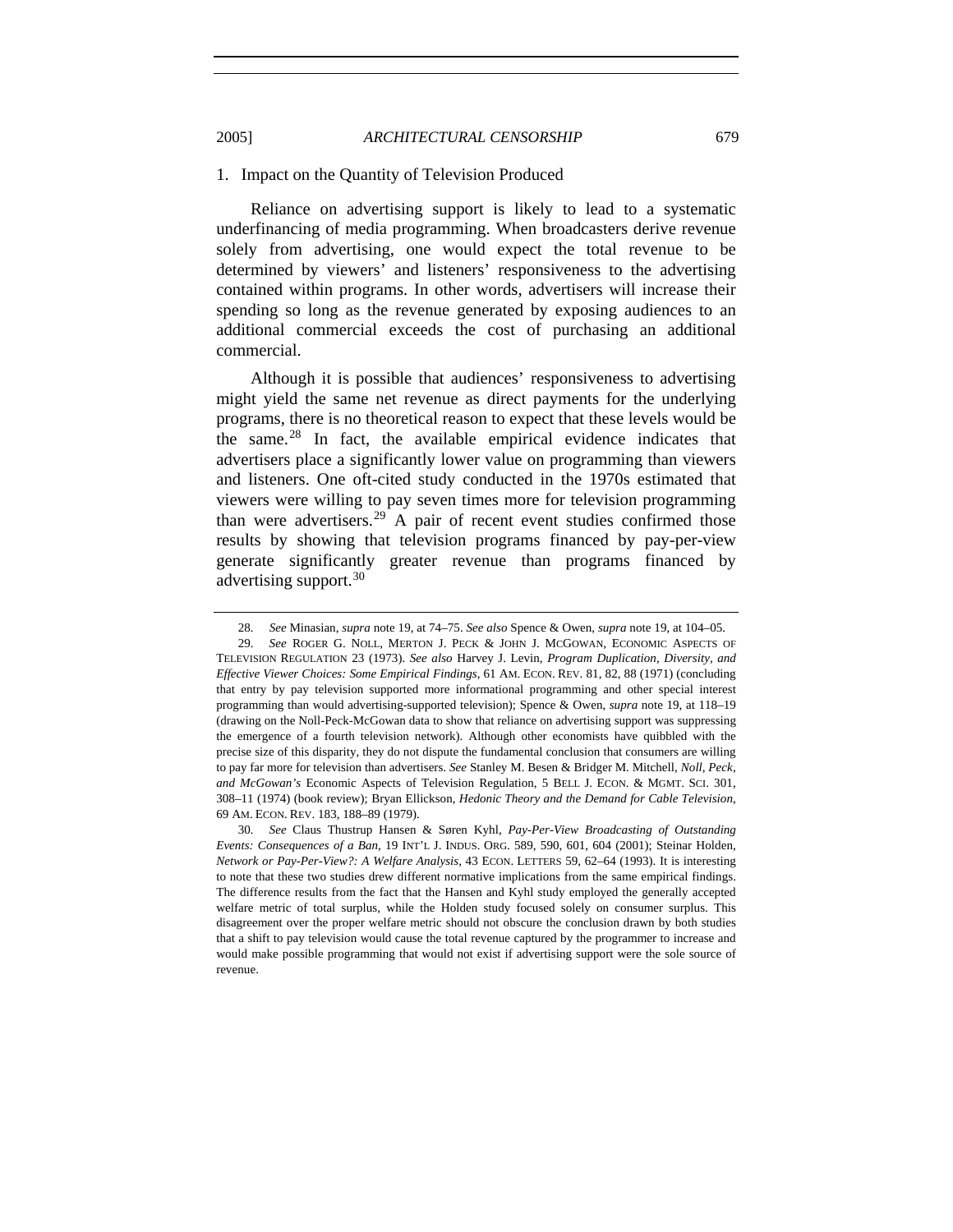These studies indicate that advertising support drastically understates the intensity of consumers' preferences for television and radio programming and that reliance on advertising support causes revenue to drop far below efficient levels. Put another way, favoring advertising support over direct payments systematically starves programming of resources. Programmers would be able to generate substantially greater revenues (and thus devote greater resources to production) if they were allowed to charge directly for programs. $31$  Preventing them from doing so has the effect of reducing the total amount of television and radio programming produced.

The policy commitment to foster advertising-supported television has also had the indirect effect of hindering the development of multichannel television technologies.<sup>[32](#page-11-1)</sup> This preference was implicit in the regulations requiring cable and satellite television providers to carry all full-power local broadcast stations. $33$  The bias against multichannel technologies was made explicit during proceedings to determine how to deploy digital television.<sup>[34](#page-11-3)</sup> The unfortunate result of this bias against new, multichannel technologies is a restriction on the amount of channel capacity available in any local market. $35$  As we shall see, limitations on channel capacity play a

<span id="page-11-0"></span><sup>31.</sup> I do not mean to suggest that advertising support should be banned, but rather that television and radio providers should be allowed to rely on subscription fees or advertising as they see fit. I would not expect the market to rely exclusively on either form of financing. On the contrary, the most likely result would be a mix of networks, some relying solely on advertising, some relying solely on direct viewer payments, and some relying on a combination of the two, resembling the current market for newspapers in many cities. *See* Yoo, *supra* note 18, at 1682.

<sup>32</sup>*. See id.* at 1703.

<sup>33</sup>*. See supra* notes 23–26 and accompanying text.

<span id="page-11-3"></span><span id="page-11-2"></span><span id="page-11-1"></span><sup>34.</sup> The initial regulations encouraged digital broadcasters to transmit a single stream of high definition television rather than multiple streams of standard definition television. Advanced Television Systems and Their Impact on the Existing Television Broadcast Service, First Report and Order, 5 F.C.C.R. 5627, 5627 ¶ 1, 5629 ¶ 12 (1990).

<span id="page-11-4"></span><sup>35.</sup> This effect is the most dramatic with respect to the local carriage obligation imposed on satellite television services, such as DBS. By its nature, DBS provides service on a national scale. As a result, DBS providers who wish to offer programming from the major broadcast networks (namely, ABC, CBS, NBC, and Fox) in Nashville must necessarily transmit that programming to the entire country even though no one outside of Nashville would be legally allowed to receive those signals. Although the DBS providers are in the process of deploying "spot beam" technology that should allow them to restrict the geographic coverage of particular channels, such technologies are not likely to be operational for several years. Requiring DBS providers to carry all local stations in any market in which they would like to provide local service forces them to dedicate large amounts of their limited channel capacity to transmitting redundant signals that only a small portion of the country can legally receive. This has the inevitable effect of reducing the number of channels that viewers in any particular city can receive.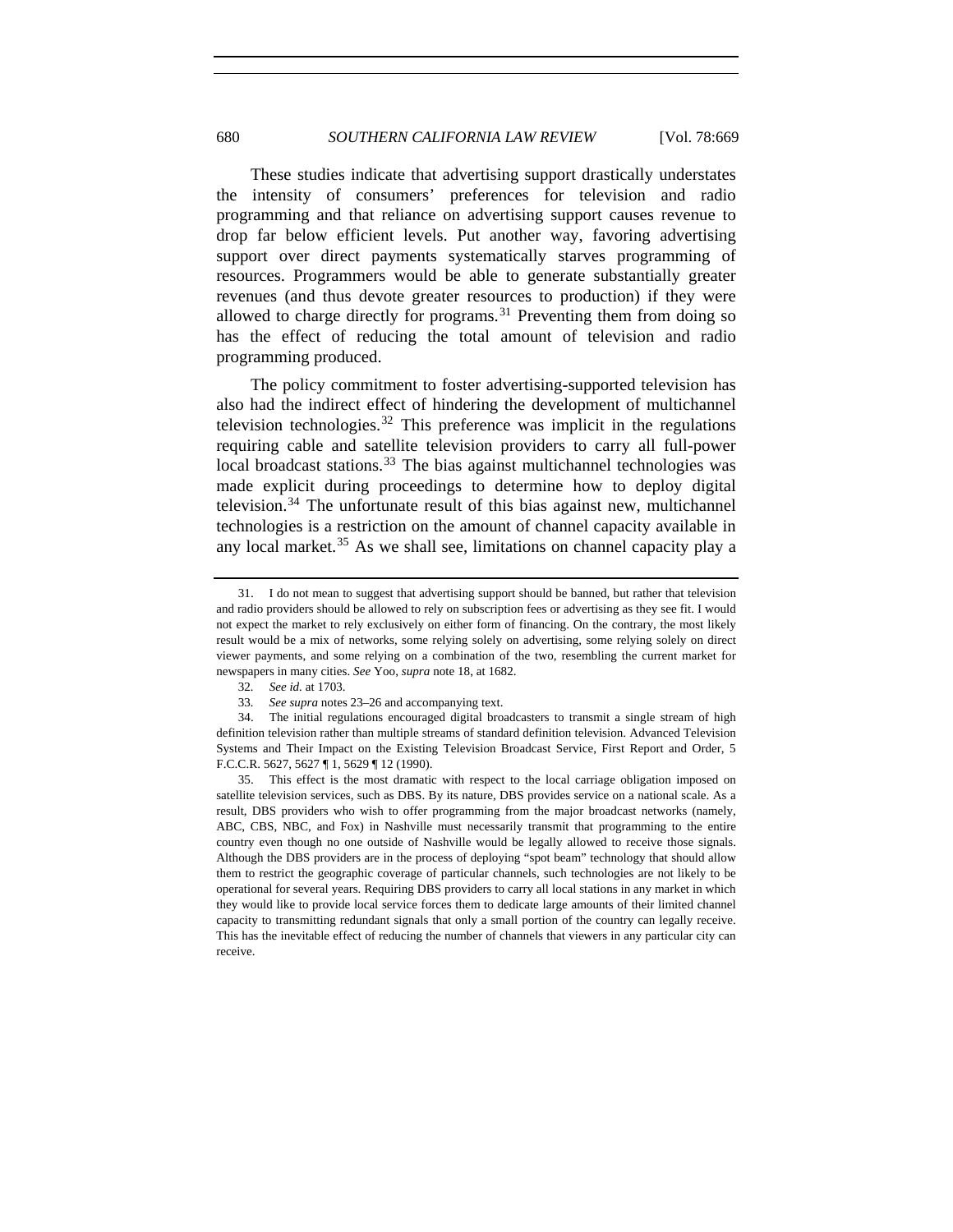critical role in causing media markets to underproduce programming that appeals to relatively small audience segments.<sup>[36](#page-12-1)</sup>

# 2. Impact on the Quality and the Diversity of Programming

Reliance on advertising also reduces program quality and diversity. Limiting programs' ability to generate revenue necessarily increases the minimum audience size needed for a program to break even. This in turn has the inevitable effect of skewing the market against programming that appeals only to a relatively small segment of the audience.<sup>[37](#page-12-2)</sup>

Conventional markets provide a straightforward mechanism for encouraging the production of low-volume products that enrich the product mix, as evidenced by the survival of high-priced boutiques in a world increasingly dominated by mass-market discounters. So long as consumers who prefer those low-volume products are willing and able to pay more for them, the total revenue generated will be sufficient to cover costs, even if those costs are substantially higher. Stated more formally, low-volume products can exist so long as consumers can use prices to signal the intensity of their preferences.

Advertising support effectively forecloses viewers and listeners from using prices to signal the intensity of their preferences. Simply put, advertising support provides viewers and listeners with only a single degree of freedom with which to signal the intensity of their preferences. They can either choose to view the programming offered by the network, in which case the network derives revenue equivalent to that type of viewer's responsiveness to advertising, or they can choose not to watch, in which case the network receives nothing. This limits viewers to an all-or-nothing signal of their preferences.<sup>[38](#page-12-3)</sup> It makes revenue largely a function of audience size,  $39$  thereby preventing small audiences from obtaining the programming they want no matter how much they are willing to pay for it.

The recent financial and critical success of HBO provides an eloquent demonstration of these dynamics. Viewers' ability to signal intensity of

<span id="page-12-0"></span>

<sup>36</sup>*. See infra* notes 101, 108, 124–126 and accompanying text.

<sup>37</sup>*. See* Spence & Owen, *supra* note 19, at 112.

<span id="page-12-3"></span><span id="page-12-2"></span><span id="page-12-1"></span><sup>38.</sup> This distortion is analogous to the problem endemic in many election schemes, in which voters simply vote "yes" or "no" for a particular candidate without being able to signal the intensity of their preferences. *See* Richard L. Hasen, *Vote Buying*, 88 CAL. L. REV. 1323, 1332 (2000); Saul Levmore, *Voting with Intensity*, 53 STAN. L. REV. 111 (2000).

<span id="page-12-4"></span><sup>39</sup>*. See, e.g.*, *Turner II*, 520 U.S. 180, 208–09 (1997) (collecting empirical research confirming the "direct correlation [between] size in audience and station [advertising] revenues" (alterations in original and internal quotation marks omitted)).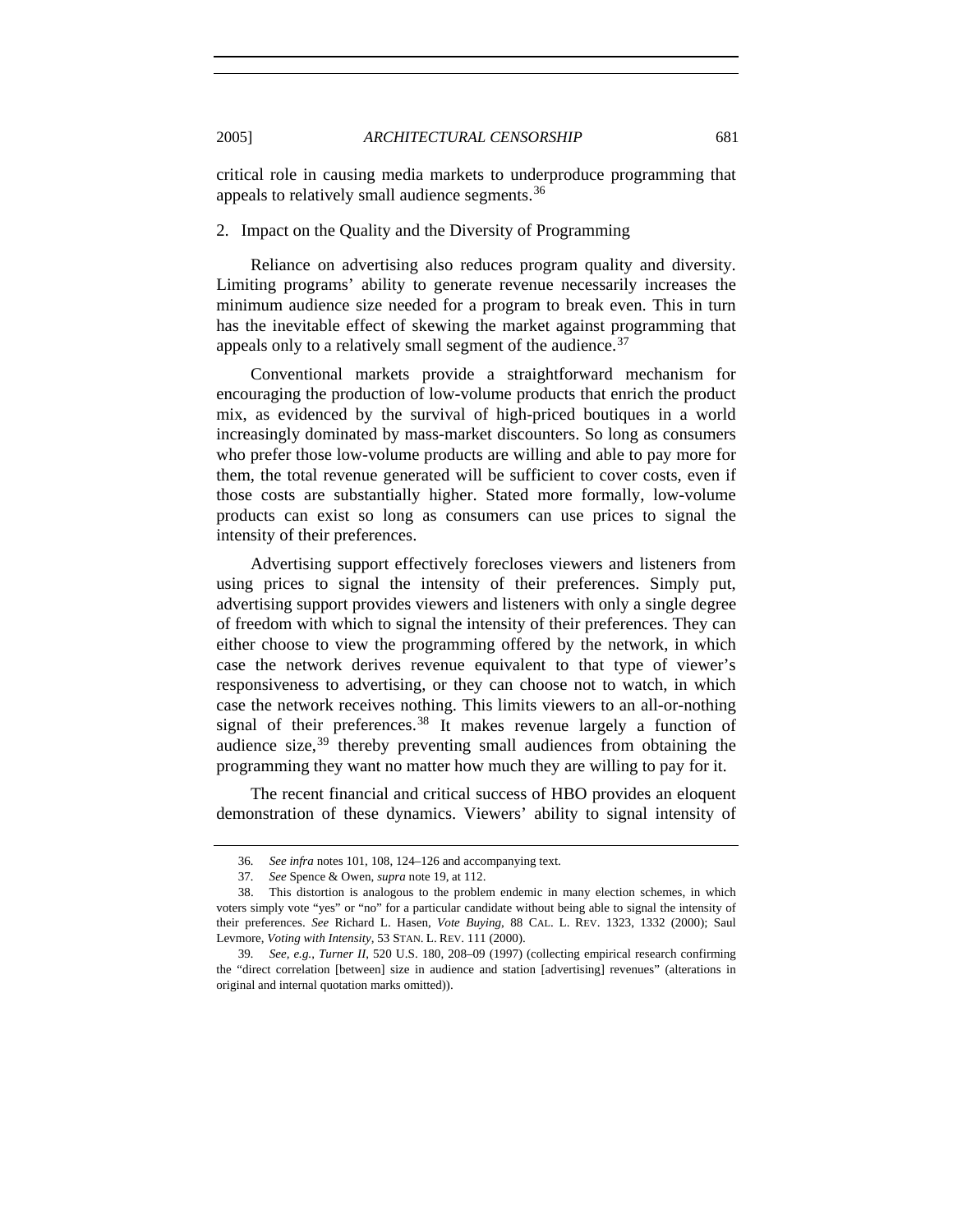preference through direct payments allows HBO to generate more than half the revenue of CBS even though its prime time audience is almost fifteen times smaller. $40$  In other words, HBO is able to generate roughly eight times more revenue per viewer than CBS. This makes it far easier for HBO to produce programs that appeal to relatively small audiences. In addition, to the extent that program quality is correlated with the amount spent producing each program, a shift to subscription services also causes program quality to improve. Indeed, HBO's dominance of recent Emmy Awards provides a powerful demonstration of this effect.<sup>[41](#page-13-1)</sup>

Reliance on advertising support has the inevitable effect of excluding programming that appeals only to small audiences, regardless of both the strength of viewers' and listeners' preferences and their willingness to pay. Reliance on advertising support thus tends to reduce the diversity of the programming mix by preventing the survival of economically viable programs that appeal only to small audiences.[42](#page-13-2) Indeed, recent empirical studies focusing on black and Hispanic audiences, who represent precisely the type of small audiences with nonmainstream preferences that advertising support tends to disfavor, indicate they are in fact underserved in precisely the manner that this theory predicts.<sup>[43](#page-13-3)</sup>

Conversely, allowing direct payments for preferred programming would make it far easier for programming strongly desired by a small portion of the audience to appear. To use a somewhat fanciful example, suppose that there is a small group of ten thousand opera lovers who each would be willing to pay up to \$1000 to view the entire season of the New York Metropolitan Opera on television.<sup>[44](#page-13-4)</sup> If these opera lovers were able to make direct payments to the television network, they would be able to offer

<span id="page-13-0"></span><sup>40</sup>*. See* John M. Higgins, *Still Strutting after All These Years: Although NBC Remains No. 1, CBS Is Close Behind*, BROADCASTING & CABLE, Dec. 13, 2004, at 20, 21, 24 (reporting that CBS had 2004 revenue of \$4.45 billion with an average audience of 13.3 million, while HBO had 2004 revenue of \$2.4 billion with an average audience of 893,000).

<span id="page-13-1"></span><sup>41</sup>*. See* Mike Duffy, *Sunday Belongs to HBO: Cable Network Is the Emmy Powerhouse to Beat*, DET. FREE PRESS, Sept. 21, 2003, at 1E; Bernard Weinraub, *HBO Is Big Winner at Emmy Awards*, N.Y. TIMES, Sept. 20, 2004, at A22;

<span id="page-13-2"></span><sup>42</sup>*. See* Spence & Owen, *supra* note 19, at 113; SIMON P. ANDERSON & STEPHEN COATE, MARKET PROVISION OF PUBLIC GOODS: THE CASE OF BROADCASTING 23–28 (Nat'l Bureau of Econ. Research, Working Paper No. 7513, 2000), *available at* http://www.nber.org/papers/w7513.

<span id="page-13-3"></span><sup>43.</sup> Peter Siegelman & Joel Waldfogel, *Race and Radio: Preference Externalities, Minority Ownership, and the Provision of Programming to Minorities*, 10 ADVERTISING & DIFFERENTIATED PRODUCTS 73, 80–83 (Michael R. Baye & Jon P. Nelson eds., 2001); Joel Waldfogel, *Preference Externalities: An Empirical Study of Who Benefits Whom in Differentiated-Product Markets*, 34 RAND J. ECON. 557 (2003).

<span id="page-13-4"></span><sup>44.</sup> For those with different tastes, the example applies equally well to a small group of loyal fans of a team located in a different city.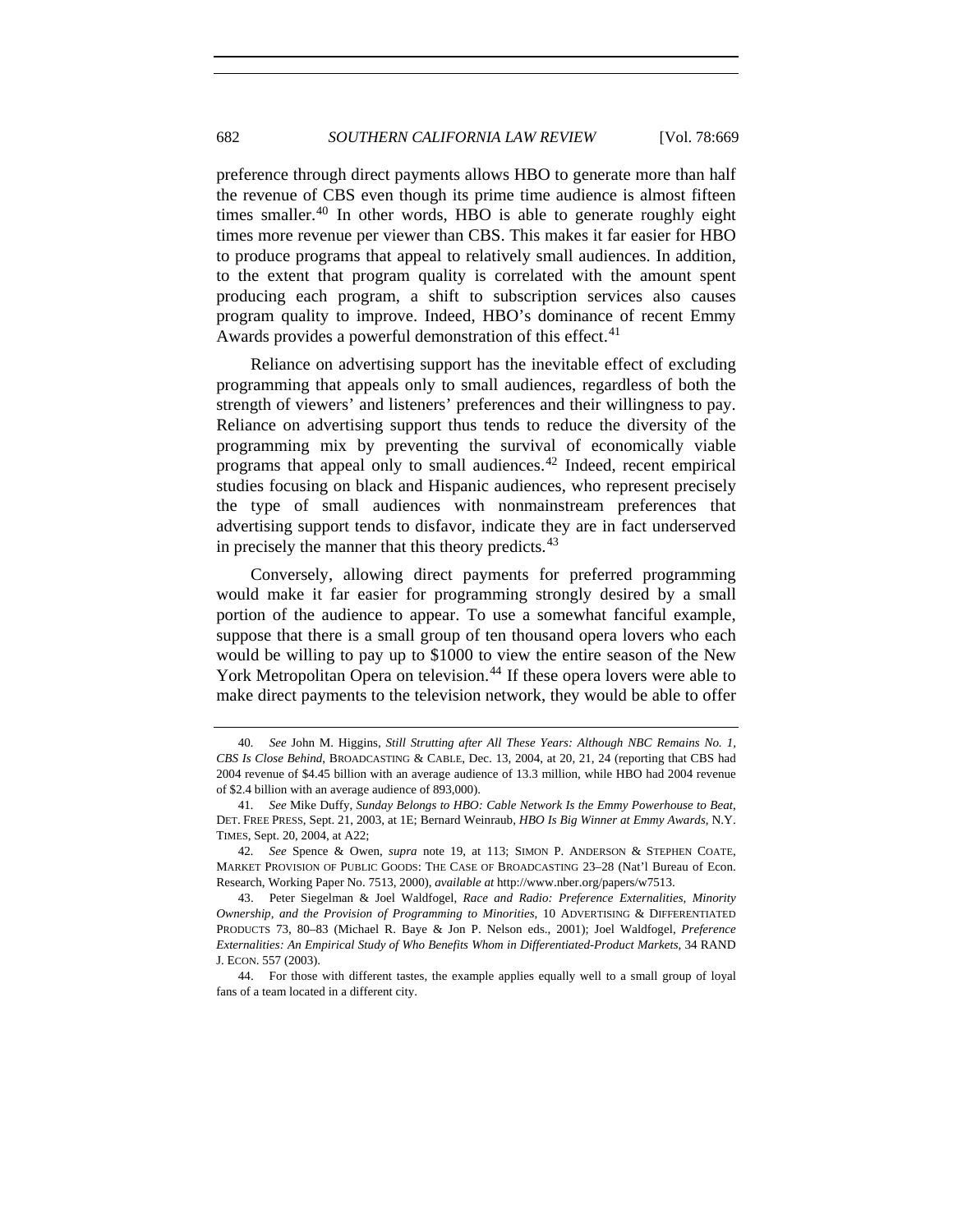a total of \$10 million to a station willing to provide such programming, in which case the programming might well appear. If the network offering this programming were forced to rely solely on advertising support, the amount of revenue that such a program would capture would be limited by the amount of advertised products that this relatively small group of opera lovers would be willing to buy. In this case, the revenue generated by advertising support would likely be only a fraction of that generated by direct payments.<sup>[45](#page-14-1)</sup>

# 3. Distortions Resulting from Allowing Advertisers to Serve as Intermediaries

Reliance on advertising support introduces additional market distortions by allowing advertisers to serves as intermediaries in the relationship between audiences and program producers. Although reliance on advertising support tends to make the impact of any particular audience member more uniform than would be possible under a system of direct payments, the fact that individuals with certain demographic characteristics are likely to be more responsive to advertising inevitably makes some audience members more valuable to advertisers than others.<sup>[46](#page-14-2)</sup>

This, in turn, can skew the markets away from an audience's true preferences. For example, reliance on advertising support encourages television and radio programmers to be consumerist in focus and tends to make them excessively sensitive to the preferences of those demographic groups that are the most responsive to advertising.<sup>[47](#page-14-3)</sup> Consequently, it tends

<span id="page-14-0"></span>

<span id="page-14-1"></span><sup>45.</sup> Professor Baker chides me for ignoring externalities. *See* Baker, *supra* note 13, at 749. This criticism is in tension with one of the central economic lessons of the past half-century, which is that, so long as transaction costs are low, markets are far more effective at dealing with externalities than previously thought. *See* R.H. Coase, *The Problem of Social Cost*, 3 J.L. & ECON. 1 (1960). For my analysis of the implications of externalities and transaction costs on media ownership policy, see Christopher S. Yoo, *Vertical Integration and Media Regulation in the New Economy*, 19 YALE J. ON REG. 171, 193–200, 213–17, 232–37 (2002). To the extent that the relevant externalities are positive externalities enjoyed by audiences, however, the collective action problems created by the large number of people involved may cause markets to fail. *See* Christopher S. Yoo, Rethinking the Coasean Critique of Broadcast Regulation (2005) (unpublished manuscript, on file with author). Even if transaction costs prevent markets from fully internalizing the extant externalities, the classic solution would be subsidies (or perhaps liability rules) rather than ownership restrictions. *See* A.C. PIGOU, THE ECONOMICS OF WELFARE 192–94 (4th ed. 1932) (subsidies); Guido Calabresi & A. Douglas Melamed, *Property Rules, Liability Rules, and Inalienability: One View of the Cathedral*, 85 HARV. L. REV. 1089 (1972) (liability rules).

<span id="page-14-2"></span><sup>46</sup>*. See* Franklin M. Fisher, John J. McGowan & David S. Evans, *The Audience-Revenue Relationship for Local Television Stations*, 11 BELL J. ECON. 694 (1980).

<span id="page-14-3"></span><sup>47</sup>*. See* BAKER, *supra* note 11, at 26; CASS R. SUNSTEIN, DEMOCRACY AND THE PROBLEM OF FREE SPEECH 71 (1993).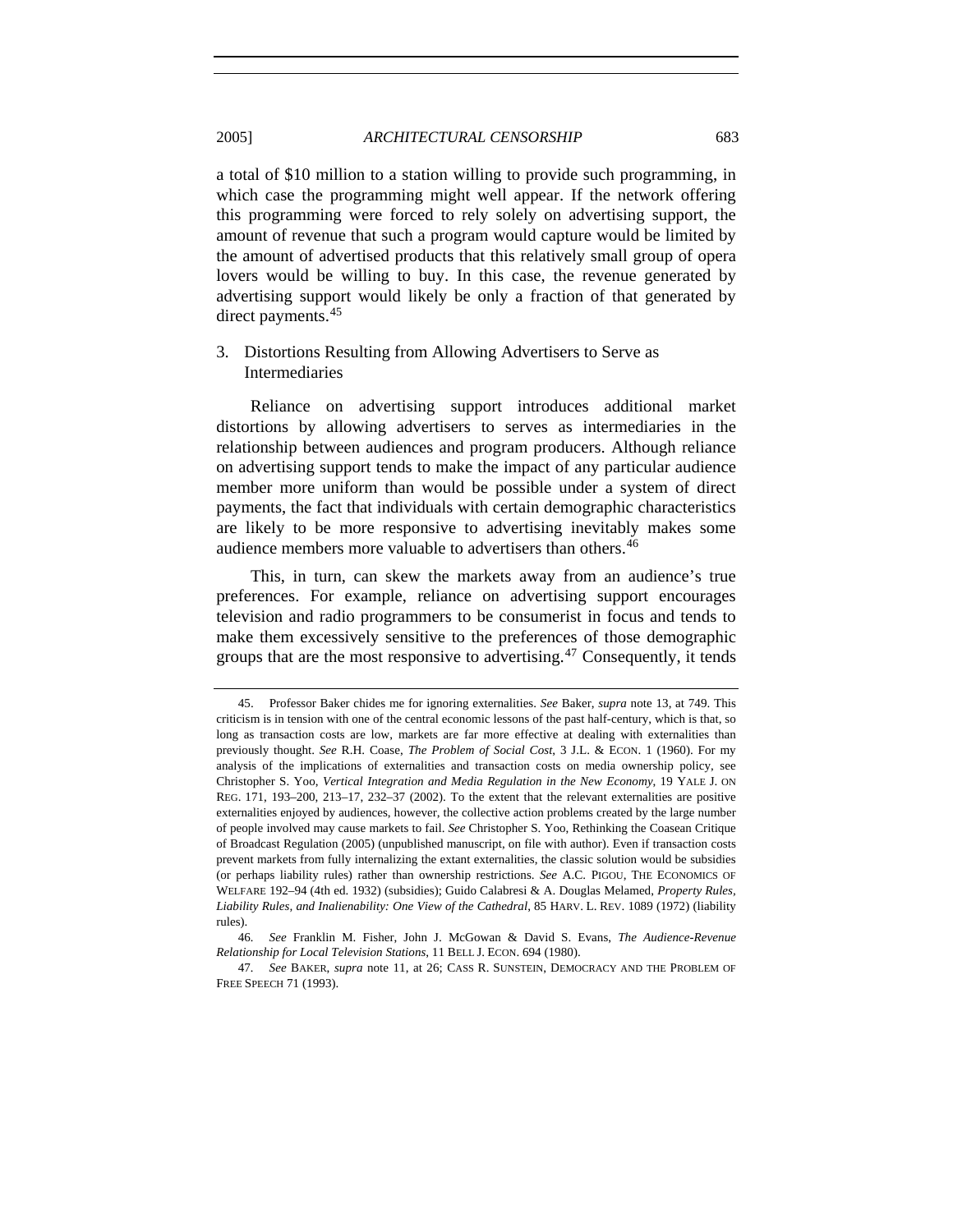to bias the market against programming preferred by those who are the least responsive to advertising. For example, one would expect that reliance on advertising support would tend to lead to a systematic underproduction of children's educational television, since purchasing decisions are typically made by supervising parents whose responsiveness to the commercials contained in children's programming is constrained by the fact that they frequently do not see the commercials at all.<sup>[48](#page-15-0)</sup> Allowing parents to make direct payments for programming would provide a much more straightforward means for signaling their preferences. It is almost certainly no accident that most of the best children's educational programming on commercial television appears on cable.<sup>[49](#page-15-1)</sup>

Reliance on advertising support also allows the biases of particular advertisers to influence the program mix. Anecdotal evidence suggests that some advertisers have discouraged networks from offering programming that addresses controversial issues or that casts their products in a poor light.<sup>[50](#page-15-2)</sup> This reliance also leaves programmers vulnerable to the political biases of advertisers and special interest groups. Consider, for example, the recent controversy surrounding the miniseries *The Reagans*, originally scheduled to air on CBS. When dissatisfaction with the portrayal of the former President and First Lady threatened to erupt into a consumer boycott of any products advertised during the miniseries, Viacom shifted the program from CBS to Showtime, a premium movie channel that does not depend on advertising support.<sup>[51](#page-15-3)</sup>

This episode bears a striking resemblance to the reaction to a pair of programs on abortion aired during the 1970s. When NBC tried to broadcast its movie version of *Roe v. Wade*, it faced such a backlash from advertisers that it eventually opted to show the movie without commercials, which in turn caused it to incur significant economic losses on the project.<sup>[52](#page-15-4)</sup> This is in sharp contrast to the relative ease with which HBO was able to air a documentary on the same subject. The fundamental difference is that HBO's survival does not depend on its ability to assuage sponsors. As one

<span id="page-15-0"></span><sup>48</sup>*. See* Policies and Rules Concerning Children's Television Programming, Report and Order, 11 F.C.C.R. 10,660, 10,675 ¶¶ 32–33 (1996).

<sup>49</sup>*. See* Yoo, *supra* note 11, at 327–28.

<span id="page-15-2"></span><span id="page-15-1"></span><sup>50</sup>*. See* BAKER, *supra* note 11, at 24–30; SUNSTEIN, *supra* note 47, at 63–65; Steven Shiffrin, *The Politics of the Mass Media and the Free Speech Principle*, 69 IND. L.J. 689, 696–713 (1994).

<span id="page-15-4"></span><span id="page-15-3"></span><sup>51</sup>*. See* Meg James, Greg Braxton & Bob Baker, *The Vetoing of "Reagans": How Protests and Bad Timing Led CBS to Cancel a Movie About the Former First Couple*, L.A. TIMES, Nov. 10, 2003, at E1; Emily Nelson & Joe Flint, *CBS Pulls "Reagans" amid Opposition from Conservatives*, WALL ST. J., Nov. 5, 2003, at A3.

<sup>52</sup>*. See* SUNSTEIN, *supra* note 47, at 65; Shiffrin, *supra* note 50, at 698.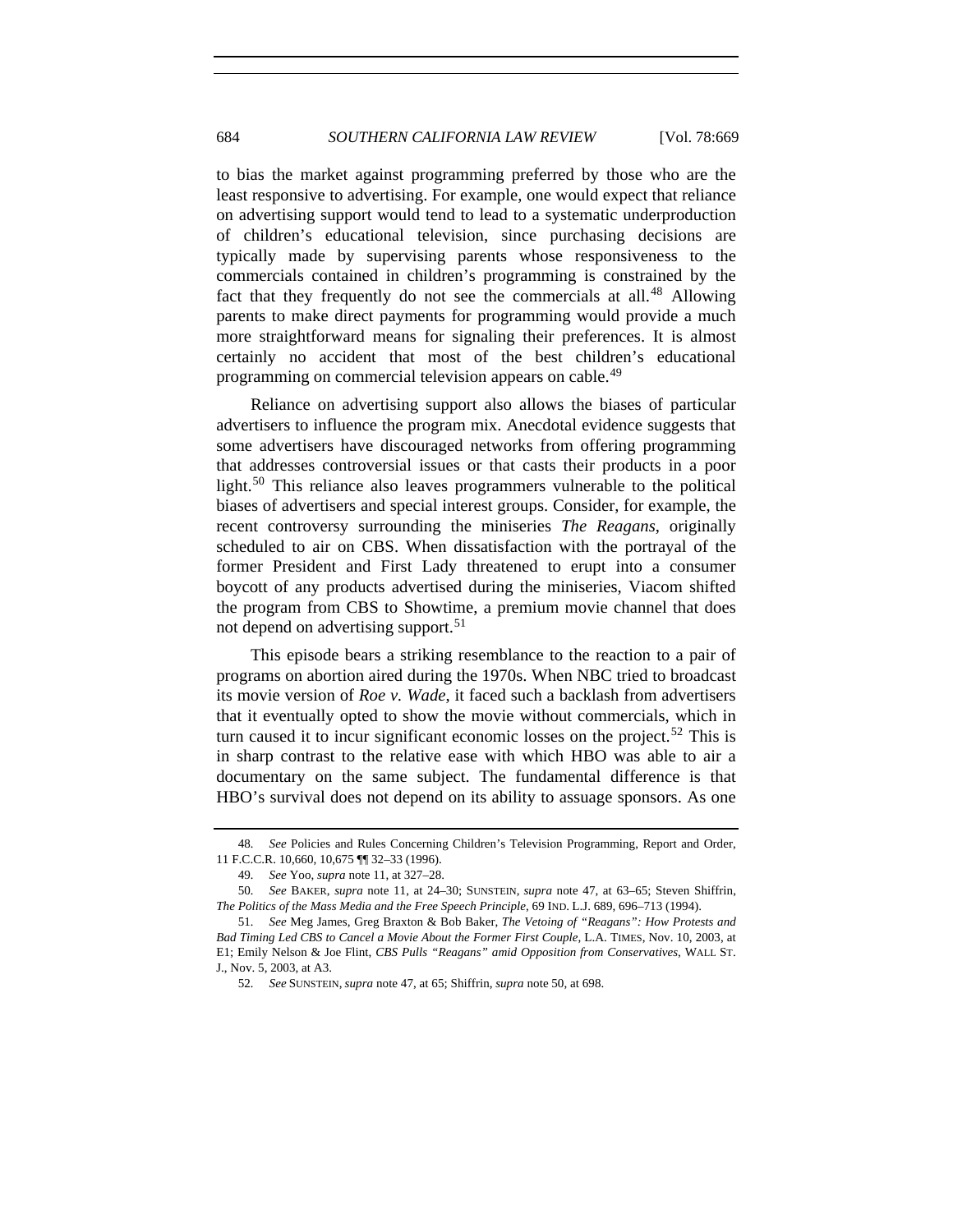HBO executive explained, "We're not any braver than the networks. It's just that our economic basis is different."<sup>[53](#page-16-1)</sup>

It is thus clear that the FCC's historical commitment to promoting a radio and television industry supported by advertising represents a form of architectural censorship that has had the unintended consequence of reducing the overall quantity, quality, and diversity of radio and television programming. Although a number of other scholars recognizing the problems associated with advertising support have proposed second-order corrective measures,  $54$  I would prefer the more straightforward solution of eliminating the hostility toward fee-based services. Advertising-supported media would appear to be a singularly inefficient mechanism for ensuring that all U.S. households have access to media regardless of their socioeconomic status. The evidence suggests that a targeted subsidy system, in which households falling below the poverty line are given discounted service, would be far more effective than the current system of untargeted subsidies.<sup>[55](#page-16-3)</sup>

Recent pronouncements by Congress, the Supreme Court, and the FCC, however, make it quite likely that the commitment to preserving free television will remain one of the central aims of U.S. media policy for the foreseeable future.[56](#page-16-4) As long as that is the case, this policy will continue to have unintended and adverse impacts on the content of speech.

## B. RATE REGULATION OF CABLE TELEVISION

Another common feature of U.S. media policy has been the imposition of rate regulation on the cable television industry.<sup>[57](#page-16-5)</sup> These efforts were clearly designed to protect consumers against excessive prices charged by

<span id="page-16-0"></span>

<span id="page-16-2"></span><span id="page-16-1"></span><sup>53.</sup> Jan Hoffman, *TV Shouts "Baby" (and Barely Whispers "Abortion")*, N.Y. TIMES, May 31, 1992, at H1, *quoted in* Shiffrin, *supra* note 50, at 698.

<sup>54</sup>*. See* BAKER, *supra* note 11, at 98–99, 114–21; SUNSTEIN, *supra* note 47, at 84–88.

<sup>55</sup>*. See* Yoo, *supra* note 18, at 1675–76; Yoo, *supra* note 11, at 354–55.

<span id="page-16-4"></span><span id="page-16-3"></span><sup>56</sup>*. See* Cable Television Consumer Protection and Competition Act of 1992, Pub. L. No. 102- 385, § 2(a)(12), 106 Stat. 1460, 1461 (codified as amended at 47 U.S.C. §§ 534–535 (2000)); *Turner I*, 512 U.S. 622, 663 (1994) (recognizing that "nearly 40% of American households still rely on broadcast stations as their exclusive source of television programming" and holding that "protecting noncable households from loss of regular television broadcasting service" is an important federal interest (internal quotation marks omitted)); 2003 Biennial Review Order, *supra* note 3, at 13,674–75 ¶ 148 (identifying "the preservation of free, universally available local broadcast television in a digital world" as an important goal).

<span id="page-16-5"></span><sup>57.</sup> For a useful overview of the early history of cable rate regulation, see *Time Warner Entertainment Co. v. FCC*, 56 F.3d 151, 178–80 (D.C. Cir. 1995) (opinion of Randolph, J.).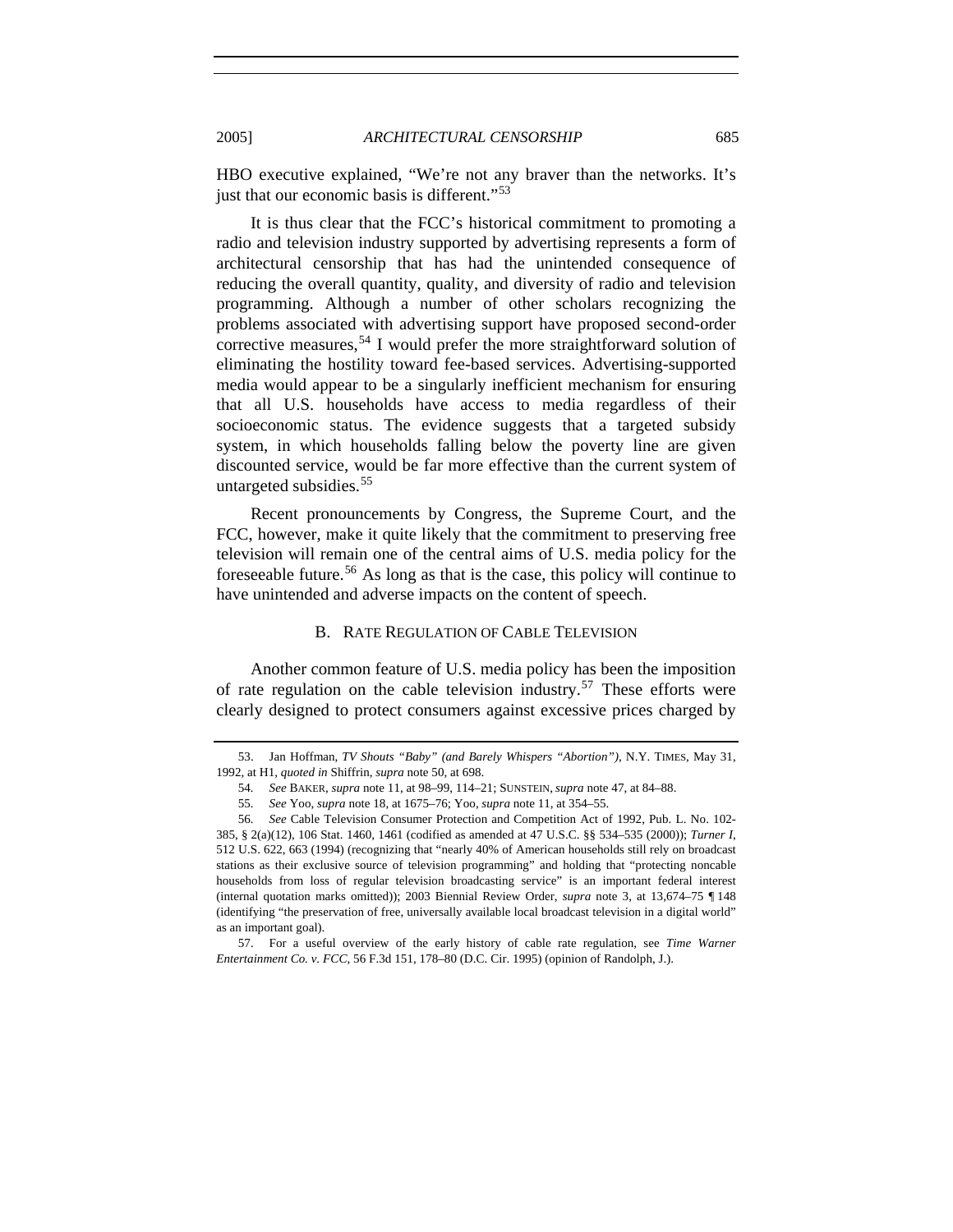686 *SOUTHERN CALIFORNIA LAW REVIEW* [Vol. 78:669

local cable monopolists.<sup>[58](#page-17-0)</sup> Because of its economic focus and its unrelatedness to program content, rate regulation represents a classic example of structural regulation. As a result, conventional wisdom presumes that rate regulation has little to no impact on the content of speech.<sup>[59](#page-17-1)</sup>

The on-again/off-again history of cable rate regulation<sup>[60](#page-17-2)</sup> provides an ideal opportunity for using event studies to assess its effectiveness empirically. Somewhat surprisingly, these studies indicate that rate regulation has largely been a failure. Despite the fact that rate regulation was designed to protect consumers against excessive prices charged by cable operators who did not face effective competition, the evidence suggests that rate regulation failed to yield any real welfare benefits for consumers. $61$ 

The key to understanding why rate regulation proved to be such a disappointment is to acknowledge the regime's inherent limitations. Rate regulation has always worked best when applied to commodity services, in which the quality and type of service provided does not vary. The would-be monopolist has only one dimension—price—with which it can extract surplus from consumers. When that is the case, limiting the prices that monopolists charge may well prove effective in limiting the exercise of market power.

A different situation obtains when the regulated service is not a commodity.<sup>[62](#page-17-4)</sup> Where products vary in terms of quality, price represents

<span id="page-17-3"></span>61*. See generally* THOMAS W. HAZLETT & MATTHEW L. SPITZER, PUBLIC POLICY TOWARD CABLE TELEVISION (1997); Gregory S. Crawford, *The Impact of the 1992 Cable Act on Household Demand and Welfare*, 31 RAND J. ECON. 422 (2000).

<span id="page-17-4"></span>62*. See generally* David Besanko, Shabtai Donnenfeld & Lawrence J. White, *Monopoly and Quality Distortion: Effects and Remedies*, 102 Q.J. ECON. 743 (1987); David Besanko, Shabtai Donnenfeld & Lawrence J. White, *The Multiproduct Firm, Quality Choice, and Regulation*, 36 J. INDUS. ECON. 411 (1988); Kenneth S. Corts, *Regulation of a Multi-Product Monopolist: Effects on Pricing and Bundling*, 43 J. INDUS. ECON. 377 (1995).

<sup>58</sup>*. See* 47 U.S.C. § 543(b)(1) (2000); *Time Warner*, 56 F.3d at 184–85.

<sup>59</sup>*. See Time Warner*, 56 F.3d at 183.

<span id="page-17-2"></span><span id="page-17-1"></span><span id="page-17-0"></span><sup>60.</sup> Rate regulation was widely imposed by cities until 1984, at which point it was effectively abolished by Congress. *See* Cable Communications Policy Act of 1984, Pub. L. No. 98-549, § 2, sec. 623(b), 98 Stat. 2779, 2788 (codified as amended in scattered sections of 47 U.S.C.) (allowing rate regulation unless cable operators faced "effective competition"); Implementation of the Provisions of the Cable Communications Policy Act of 1984, 50 Fed. Reg. 18,637, 18,648–50 ¶¶ 91–100 (F.C.C. May 2, 1985) (final rule) (defining "effective competition" in a way that exempted 96% of all cable systems). Congress reinstated cities' authority to regulate cable rates in 1992. *See* Cable Television Consumer Protection and Competition Act of 1992, Pub. L. No. 102-385, § 3(a), 106 Stat. 1460, 1464. It abruptly changed course once again four years later by passing another statute largely deregulating cable rates. *See* Telecommunications Act of 1996, Pub. L. No. 104-104, § 301(b), 110 Stat. 56, 114–15.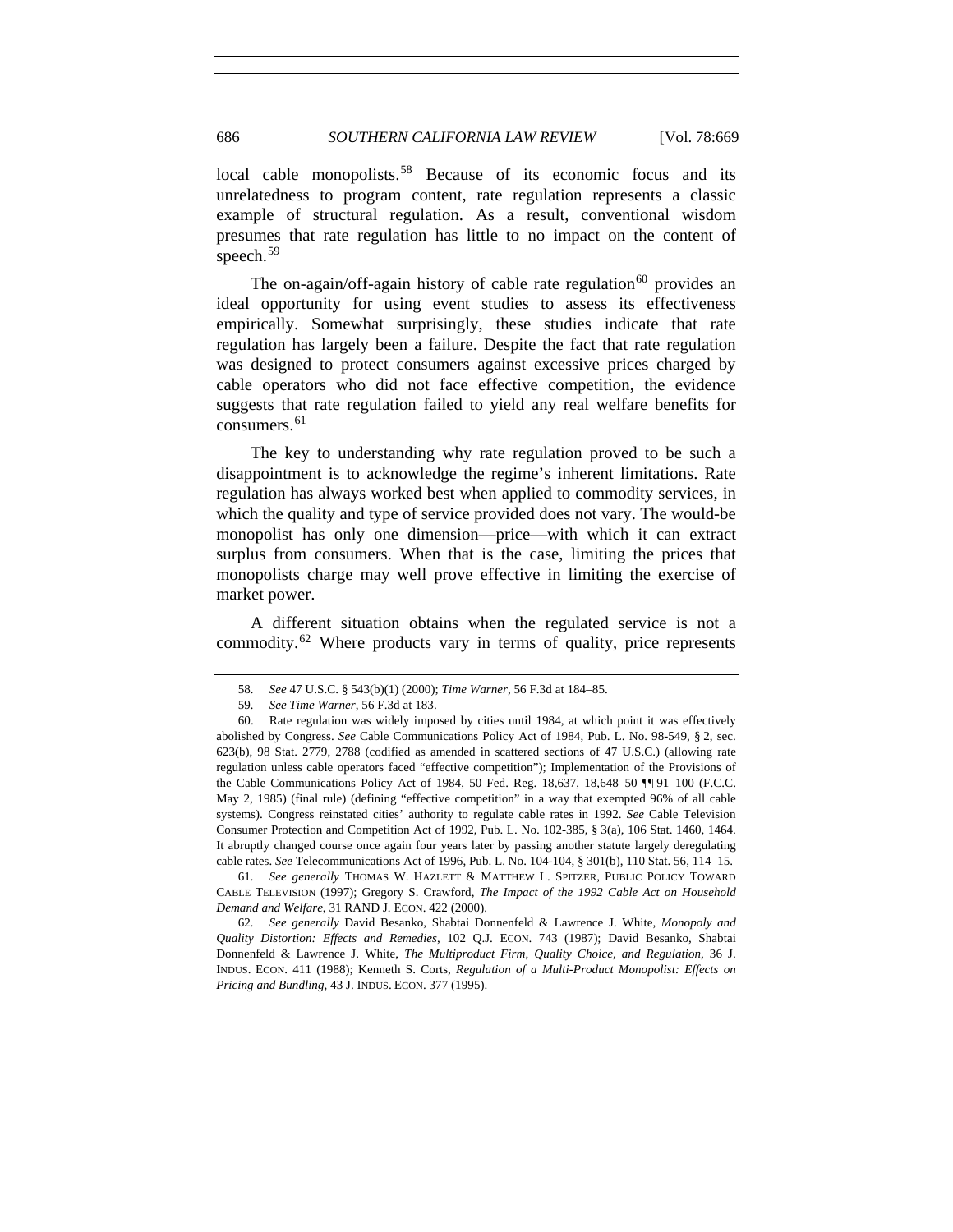2005] *ARCHITECTURAL CENSORSHIP* 687

only one of several dimensions along which producers can appeal to customers. Unless the regulator imposes comprehensive controls over quality as well as price, the regulated entity may evade any price restrictions simply by degrading the quality of its product offerings.

Indeed, the empirical evidence strongly suggests that this is precisely what has occurred in the cable industry. Although rate regulation caused nominal cable prices to drop, once other characteristics—such as the total number and quality of channels offered—are taken into account, the empirical evidence indicates that rate regulation caused quality-adjusted rates to increase and that deregulation caused quality-adjusted rates to fall.<sup>[63](#page-18-0)</sup> This implies that consumers would have preferred larger, higher quality bundles of channels than they received under rate regulation, even if acquiring them meant paying higher prices. Placing a cap on cable rates simply limited cable operators' ability to move their product packages closer to consumers' ideal preferences.<sup>[64](#page-18-1)</sup>

It thus appears that rate regulation did little to prevent local cable operators from exercising whatever monopoly power they possessed. Instead, rate regulation had the unintended consequence of degrading the quality of existing cable offerings and foreclosing the emergence of higher quality channel packages despite viewers' willingness to pay for them.<sup>[65](#page-18-2)</sup>

<span id="page-18-2"></span>65. Baker argues that distributive concerns, particularly the need to preserve access to the media by the poor, might justify cable rate regulation. *See* Baker, *supra* note 13, at 748. As is typical of economic analyses, my argument is not focused on distribution. That said, Baker's position is somewhat inconsistent with the basic structure of media policy. As noted earlier, preserving access to television by all citizens represents one of the central commitments of U.S. policy with respect to *broadcasting*. *See supra* notes 17–22, 25 and accompanying text. Broadcast stations remain the only commercial users who are not required to pay for their spectrum. The justification for what some Senators have condemned as an unsupportable act of corporate welfare is the need to preserve access to television. Yoo, *supra* note 18, at 1673–74, 1700. Conservative estimates place the value of this spectrum giveaway at \$450 billion. *See* Hazlett, *supra* note 21, at 252 & n.44. The need to preserve access to broadcast television also represented one of the central justifications for must-carry. *See supra* notes 23, 26 and accompanying text. Having already set aside *broadcasting* as the medium for ensuring universal access to television and after having committed so many resources to ensure that it is available to everyone, regulating *cable* to accomplish the same end would seem excessive. Even if that were the goal, it is quite likely that direct subsidies would represent a far more effective means for promoting indigent access to cable television. *See* Yoo, *supra* note 18, at 1675–76; Yoo, *supra* note 11, at 354–55.

<span id="page-18-0"></span><sup>63</sup>*. See* HAZLETT & SPITZER, *supra* note 61, at 2, 69–177, 208; Crawford, *supra* note 61, at 444– 45.

<span id="page-18-1"></span><sup>64.</sup> Cable operators wishing to add high-end programming did have another option. They could have purchased it on an à la carte/premium channel basis. Forcing cable operators, however, to offer such channels on a stand-alone basis can have a dramatic impact. It prevents the operator from obtaining the benefits of bundling, which in turn makes it possible for the cable operator to offer a wider range of programming. *See* Yoo, *supra* note 18, at 1706–12.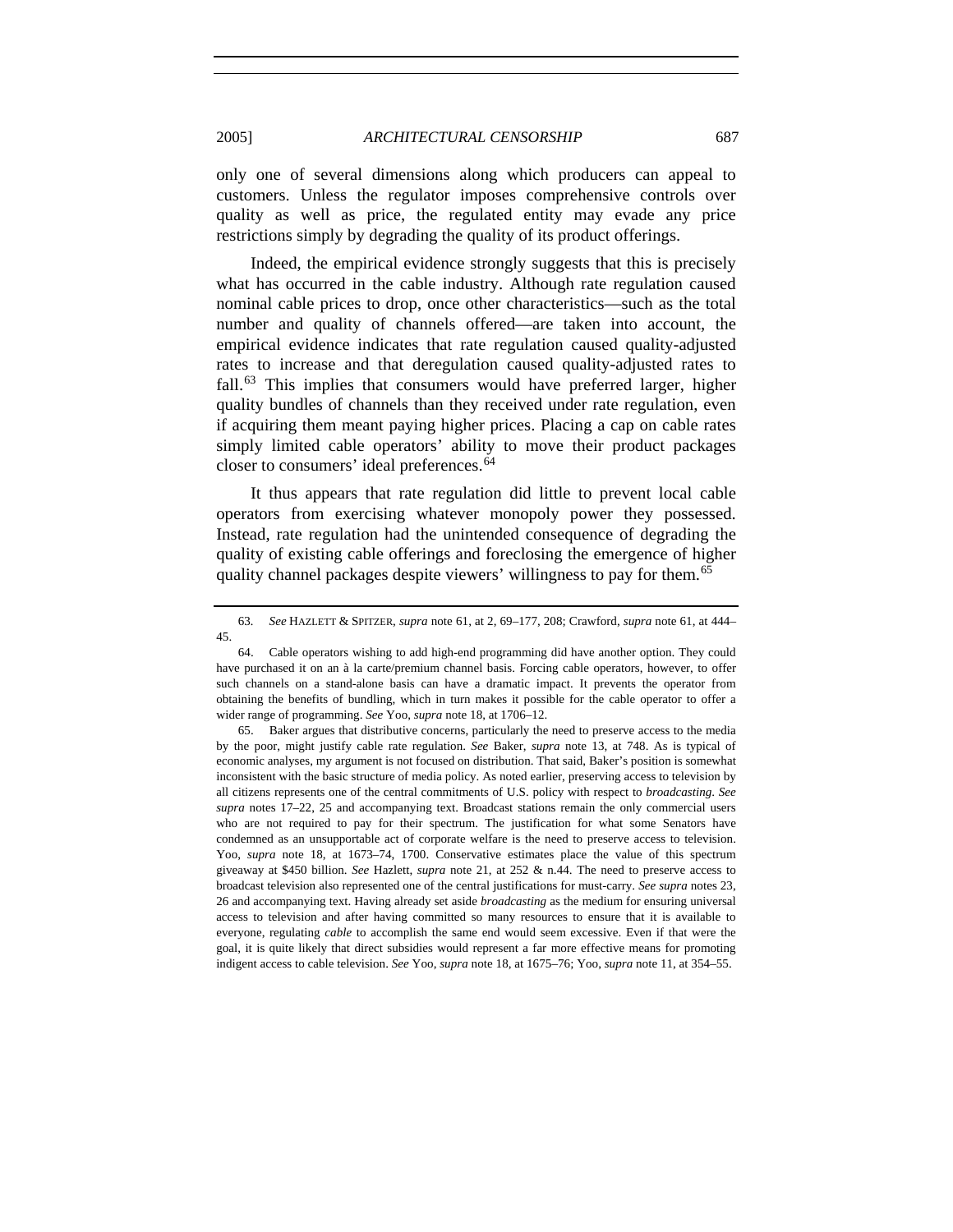<span id="page-19-0"></span>688 *SOUTHERN CALIFORNIA LAW REVIEW* [Vol. 78:669

#### C. RESTRICTIONS ON HORIZONTAL CONCENTRATION

The FCC has long restricted the number of media outlets that one entity can own in any local media market. Some rules focus on *intra*media crossownership. They originated as a preference in licensing hearings against holding licenses to two AM radio stations operating in the same city.[66](#page-19-1) The FCC formalized this licensing preference in a "duopoly rule" promulgated in 1940, which explicitly prohibited anyone from holding licenses for two television stations or two FM radio stations that served substantially the same area. $67$  The duopoly rule was extended to AM radio in 1943.[68](#page-19-3)

Other restrictions focus on *inter*media crossownership. Like the intramedia crossownership restrictions, intermedia crossownership restrictions began in licensing hearings as a preference in favor of diversification of media ownership.[69](#page-19-4) In the 1970s, the FCC formalized these preferences into a series of explicit intermedia crossownership restrictions. The principal intermedia crossownership restrictions included (1) the "one-to-a-market" rule, which prohibited combined ownership of a radio and television station in the same local market;<sup>[70](#page-19-5)</sup> (2) the

<span id="page-19-4"></span>69*. See, e.g.*, Port Huron Broad. Co., 5 F.C.C. 177, 182 (1938); Newspaper Ownership of Radio Stations, 9 Fed. Reg. 702 (F.C.C. Jan. 18, 1944) (notice of dismissal of proceeding). *See generally* Policy Statement on Comparative Broadcast Hearings, 1 F.C.C.2d 393, 394–95 (1965) (identifying "[d]iversification of control of the media of mass communications" as a "factor of primary significance" in comparative licensing proceedings) (italics omitted). The FCC's early application of this criterion was far from consistent. *See* HENRY J. FRIENDLY, THE FEDERAL ADMINISTRATIVE AGENCIES: THE NEED FOR BETTER DEFINITION OF STANDARDS 64–69 (1962); Bernard Schwartz, *Comparative Television and the Chancellor's Foot*, 47 GEO. L.J. 655, 673–78, 685–94 (1959).

<span id="page-19-5"></span>70*. See* Amendment of Sections 73.35, 73.240 and 73.636 of the Commission Rules Relating to Multiple Ownership of Standard, FM and Television Broadcast Stations, First Report and Order, 22 F.C.C.2d 306, 308 ¶ 8 (1970) [hereinafter 1970 Multiple Ownership Order]. Shortly thereafter, the FCC liberalized the one-to-a-market rule to permit AM-FM combinations in the same market and to allow existing radio licensees to acquire UHF stations in the same market. *See* Amendment of Sections 73.35, 73.240 and 73.636 of the Commission's Rules Relating to Multiple Ownership of Standard, FM and Television Broadcast Stations, Memorandum Opinion and Order, 28 F.C.C.2d 662 (1971).

<sup>66</sup>*. See* Genesee Radio Corp., 5 F.C.C. 183, 186–87 (1938).

<sup>67</sup>*. See* 6 FCC ANN. REP. 68 (1940).

<span id="page-19-3"></span><span id="page-19-2"></span><span id="page-19-1"></span><sup>68</sup>*. See* Multiple Ownership of Standard Broadcast Stations, 8 Fed. Reg. 16,065 (F.C.C. Nov. 27, 1943). The FCC tightened the duopoly rule in 1969, abolishing the more permissive standard that only prohibited joint ownership if the stations served "substantially the same area" in favor of a more stringent restriction forbidding joint ownership of radio stations that had any overlap in their primary service contours, no matter how small. The rule was even more restrictive for television, which prohibited joint ownership of stations whenever there was any overlap in their secondary service contours. *See* Amendment of Sections 73.35, 73.240 and 73.636 of the Commission's Rules Relating to Multiple Ownership of Standard, FM and Television Broadcast Stations, Memorandum Opinion and Order, 45 F.C.C. 1728 (1964).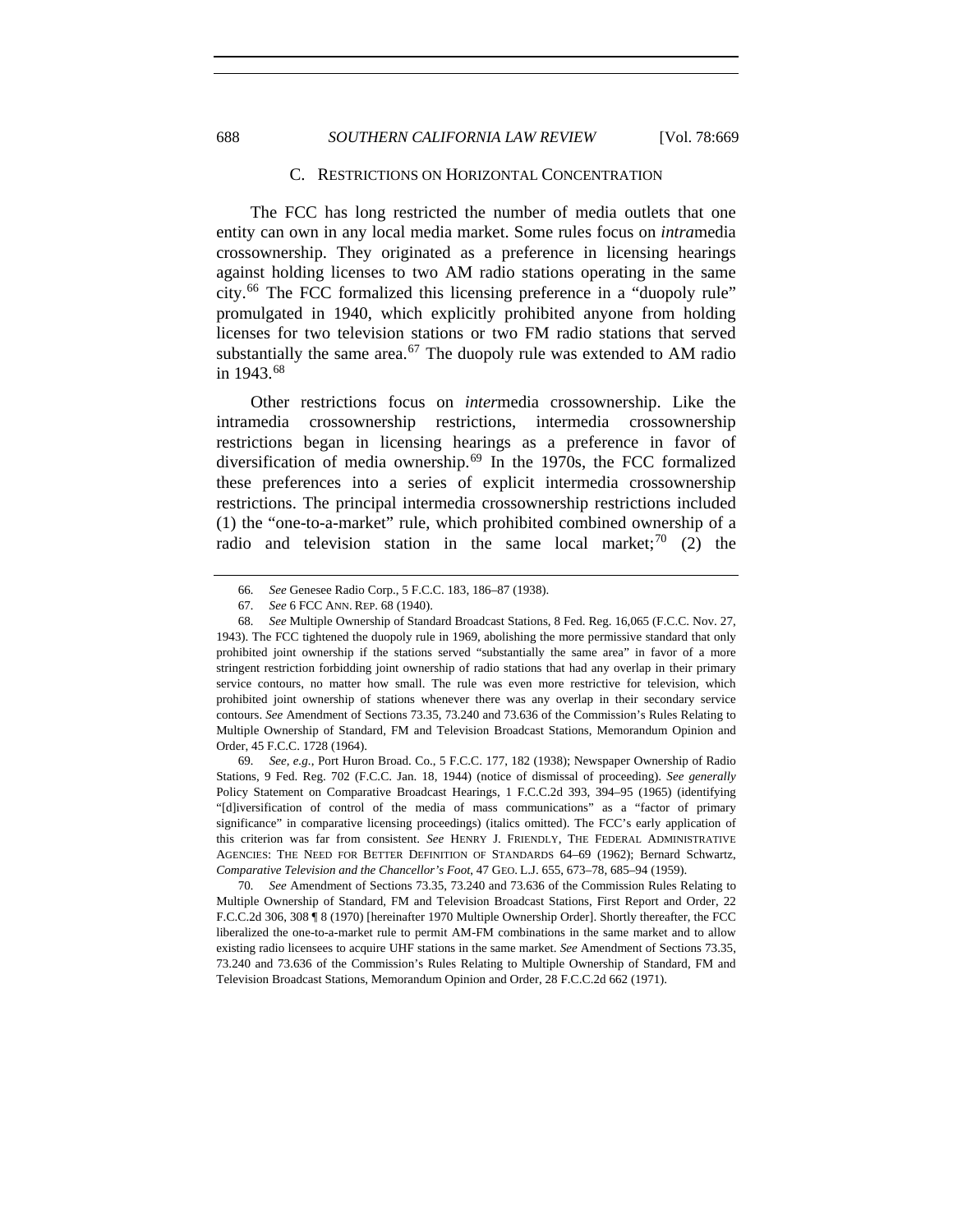newspaper/broadcast crossownership rule, which banned common ownership of a newspaper and broadcast station when the broadcast station's service contour completely encompassed the newspaper's city of publication; $^{71}$  $^{71}$  $^{71}$  (3) the cable/broadcast crossownership rule, which effectively prohibited the owner of a local cable system from also owning a local broadcast station;<sup>[72](#page-20-1)</sup> and (4) the cable/local telephone company crossownership rule, which prohibited local telephone companies from providing video programming to subscribers in their respective local service area.<sup>[73](#page-20-2)</sup>

The FCC has long justified its restrictions on horizontal concentration with two rationales: the need to protect competition<sup>[74](#page-20-3)</sup> and the need to promote a diversity of programming and viewpoints.<sup>[75](#page-20-4)</sup> The first is completely economic in focus and unrelated to the content of speech. The second implicates First Amendment concerns more directly because "ownership carries with it the power to select, to edit, and to choose the methods, manner and emphasis of presentation."[76](#page-20-5)

<span id="page-20-0"></span><sup>71</sup>*. See* Amendment of Sections 73.34, 73.240, and 73.636 of the Commission's Rules Relating to Multiple Ownership of Standard, FM and Television Broadcast Stations, Second Report and Order, 50 F.C.C.2d 1046 (1975) [hereinafter 1975 Multiple Ownership Order].

<span id="page-20-1"></span><sup>72.</sup> As a formal matter, this rule only prohibits a cable television system from carrying the signal of any broadcast television station if it owns a broadcast station in the same local market. Amendment of Part 74, Subpart K, of the Commission's Rules and Regulations Relative to Community Antenna Television Systems, Second Report and Order, 23 F.C.C.2d 816, 820–21 689 ¶ 12–14 (1970) [hereinafter Community Antenna Order]. When combined with the cable operators' must-carry obligations, this rule effectively prohibits cable/broadcast crossownership. *See* Fox Television Stations, Inc. v. FCC, 280 F.3d 1027, 1035 (D.C. Cir.), *modified on reh'g*, 293 F.3d 537 (D.C. Cir. 2002).

<span id="page-20-2"></span><sup>73.</sup> Applications of Telephone Companies for Section 214 Certificates for Channel Facilities Furnished to Affiliated Community Antenna Television Systems, Final Report and Order, 21 F.C.C.2d 307, 323–25 ¶¶ 43–49 (1970), *aff'd sub nom.* Gen. Tel. Co. of the Southwest v. United States, 449 F.2d 846 (5th Cir. 1971). This requirement was codified by the 1984 Cable Act. *See* Cable Communications Policy Act of 1984, Pub. L. No. 98-549, § 2, sec. 613(b)(1), 98 Stat. 2779, 2785 (originally codified at 47 U.S.C. § 533(b)).

<span id="page-20-3"></span><sup>74</sup>*. See, e.g.*, Amendment of Section 73.3555 of the Commission's Rules, the Broadcast Multiple Ownership Rules, First Report and Order, 4 F.C.C.R. 1723, 1724 ¶ 8, 1727 ¶¶ 32–33 (1989) [hereinafter 1989 Multiple Ownership Order]; 1975 Multiple Ownership Order, *supra* note 71, at 1074 ¶ 99; 1970 Multiple Ownership Order, *supra* note 70, at 307 ¶ 3 ; Amendment of Sections 73.35, 73.240, and 73.636 of the Commission's Rules Relating to Multiple Ownership of Standard, FM and Television Broadcast Stations, Report and Order, 45 F.C.C. 1476, 1476–77 ¶¶ 2–3 (1964) [hereinafter 1964 Multiple Ownership Order]; Genesee Radio Corp., 5 F.C.C. 183, 186–87 (1938).

<span id="page-20-5"></span><span id="page-20-4"></span><sup>75</sup>*. See, e.g.*, *Genesee*, 5 F.C.C. at 186–87; 1989 Multiple Ownership Order, *supra* note 74, at 1723–24 ¶ 7, 1727 ¶ 31; 1975 Multiple Ownership Order, *supra* note 71, at 1074 ¶ 99; 1970 Multiple Ownership Order, *supra* note 70, at 307 ¶ 3; 1964 Multiple Ownership Order, *supra* note 74, at 1476–  $77$  ¶¶  $2-3$ .

<sup>76. 1975</sup> Multiple Ownership Order, *supra* note 71, at 1050 ¶ 14.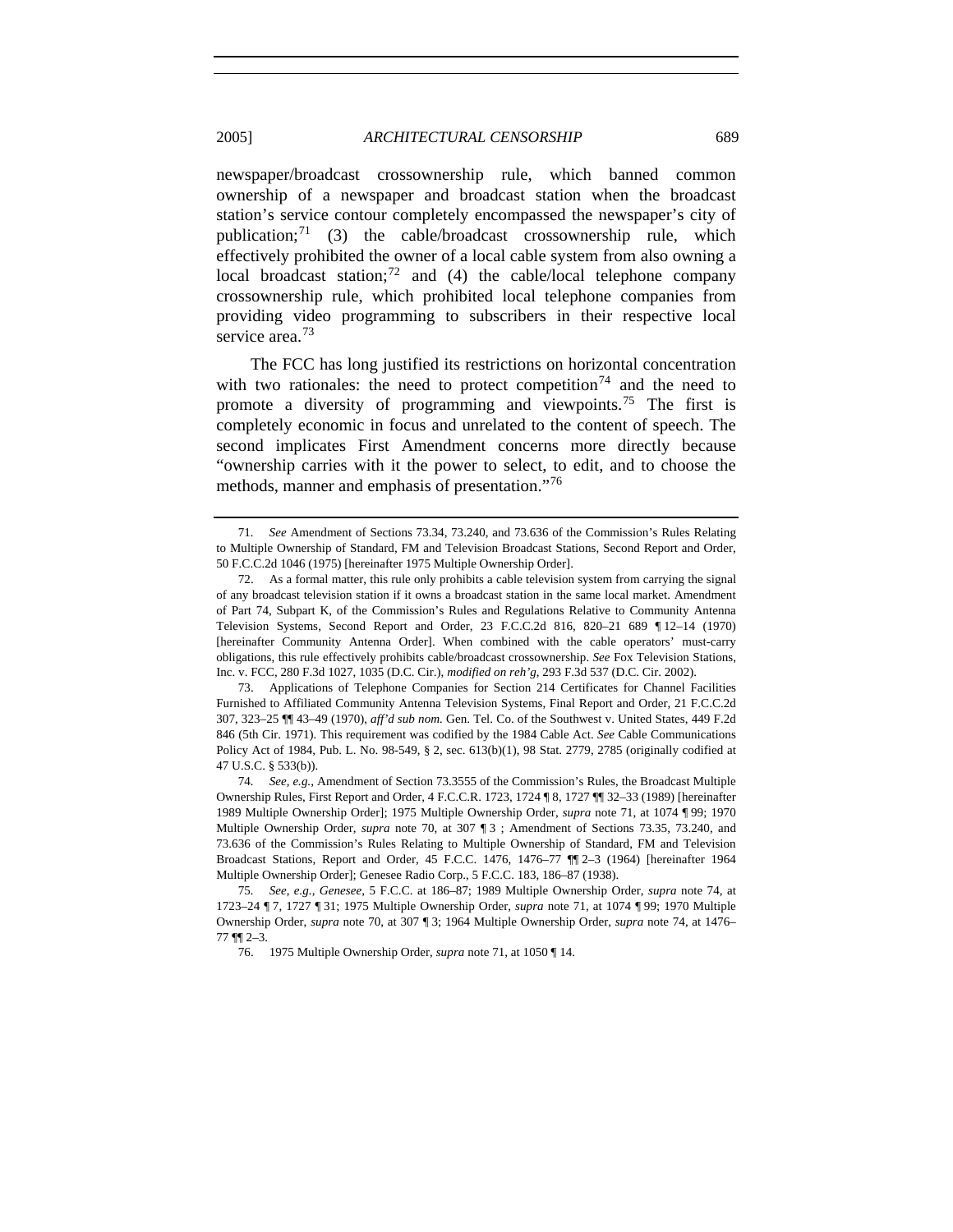Several forces led the FCC to relax a number of these rules in the ensuing years. The first was a series of deregulatory initiatives launched during the administrations of Ronald Reagan and George H.W. Bush.<sup>[77](#page-21-0)</sup> Furthermore, a series of lower federal court decisions handed down during the mid-1990s voided the cable/local telephone company crossownership rule on First Amendment grounds.[78](#page-21-1) The issue had already been briefed and argued before the Supreme Court when it was rendered moot by a provision of the Telecommunications Act of 1996 that eliminated the rule.[79](#page-21-2)

The 1996 Act also contained a number of provisions raising the thresholds needed to trigger various horizontal ownership restrictions.<sup>[80](#page-21-3)</sup> In

<span id="page-21-1"></span>78*. See* US West, Inc. v. United States, 48 F.3d 1092 (9th Cir. 1995), *vacated and remanded*, 516 U.S. 1155 (1996); Chesapeake & Potomac Tel. Co. v. United States, 42 F.3d 181 (4th Cir. 1994), *vacated*, 516 U.S. 415 (1996); S. New England Tel. Co. v. United States, 886 F. Supp. 211 (D. Conn. 1995); BellSouth Corp. v. United States, 868 F. Supp. 1335 (N.D. Ala. 1994); Ameritech Corp. v. United States, 867 F. Supp. 721 (N.D. Ill. 1994); NYNEX Corp. v. United States, Civ. 93-323-P-C, 1994 WL 779761 (D. Me. Dec. 8, 1994). *See generally* Glen O. Robinson, *The New Video Competition: Dances with Regulators*, 97 COLUM. L. REV. 1016, 1018–24 (1997) (reviewing these cases).

<span id="page-21-2"></span>79*. See* Telecommunications Act of 1996, Pub. L. No. 104-104, § 302(b)(1), 110 Stat. 56, 124 (repealing 47 U.S.C. § 533(b) (1994)).

<span id="page-21-3"></span>80. Specifically, the Act substantially relaxed the one-to-a-market rule with respect to radio. *Id*. § 202(b), 110 Stat. at 110. It also directed the FCC to conduct a proceeding to determine whether to retain, modify, or eliminate the duopoly rule with respect to television. *Id.* § 202(c)(2), 110 Stat. at 111. It expanded a presumptive waiver to the radio/television crossownership rule for the top twenty-five markets discussed above, *supra* note 70, to cover the top fifty markets. § 202(d), 110 Stat. at 111. The

<span id="page-21-0"></span><sup>77.</sup> In 1989, the FCC relaxed the duopoly rule. Under the old rule, common ownership of two broadcast stations in the same service was prohibited if there was any overlap in the two stations' primary service contours. Under the new rule, same-service common ownership would be prohibited only if the two stations' principal city contours overlapped. 1989 Multiple Ownership Order, *supra* note 74, at 1723. The next day, the FCC relaxed the one-to-a-market rule to allow for a presumptive waiver for failed stations and for crossownership in the top twenty-five markets so long as thirty independent voices remain in the market. Amendment of Section 73.3555 of the Commission's Rules, the Broadcast Multiple Ownership Rules, Second Report and Order, 4 F.C.C.R. 1741 (1989) [hereinafter 1989 Second Multiple Ownership Order]. In 1992, the FCC repealed the network/cable crossownership rule. Amendment of Part 76, Subpart J, Section 76.501 of the Commission's Rules and Regulations to Eliminate the Prohibition on Common Ownership of Cable Television Systems and National Television Networks, Report and Order, 7 F.C.C.R. 6156, 6162–63 ¶ 10 (1992) [hereinafter Order to Eliminate the Prohibition on Common Ownership]. The FCC also relaxed the duopoly rule with respect to radio, allowing a single entity to own two AM and two FM stations in the same market so long as the market contained fifteen or more commercial stations and so long as the radio combinations did not exceed a designated audience share. In smaller markets, the 1992 amendments permitted a single entity to own three radio stations, no more than two of which could be in the same service. Revision of Radio Rules and Policies, Report and Order, 7 F.C.C.R. 2755, 2757–61 ¶¶ 4–12 (1992) [hereinafter Radio Rules and Policies]. The FCC also initiated proceedings to revisit the rules with respect to television. *See* Broadcast Services, 60 Fed. Reg. 6,490 (F.C.C. Feb. 2, 1995) (further notice of proposed rulemaking). Television Broadcast Services; Video Marketplace, 57 Fed. Reg. 28,163 (F.C.C. June 24, 1992) (notice of proposed rulemaking); Broadcast and Cable Services, Effect of Changes in the Video Marketplace, 56 Fed. Reg. 40,847 (F.C.C. Aug. 16, 1991) (notice of inquiry).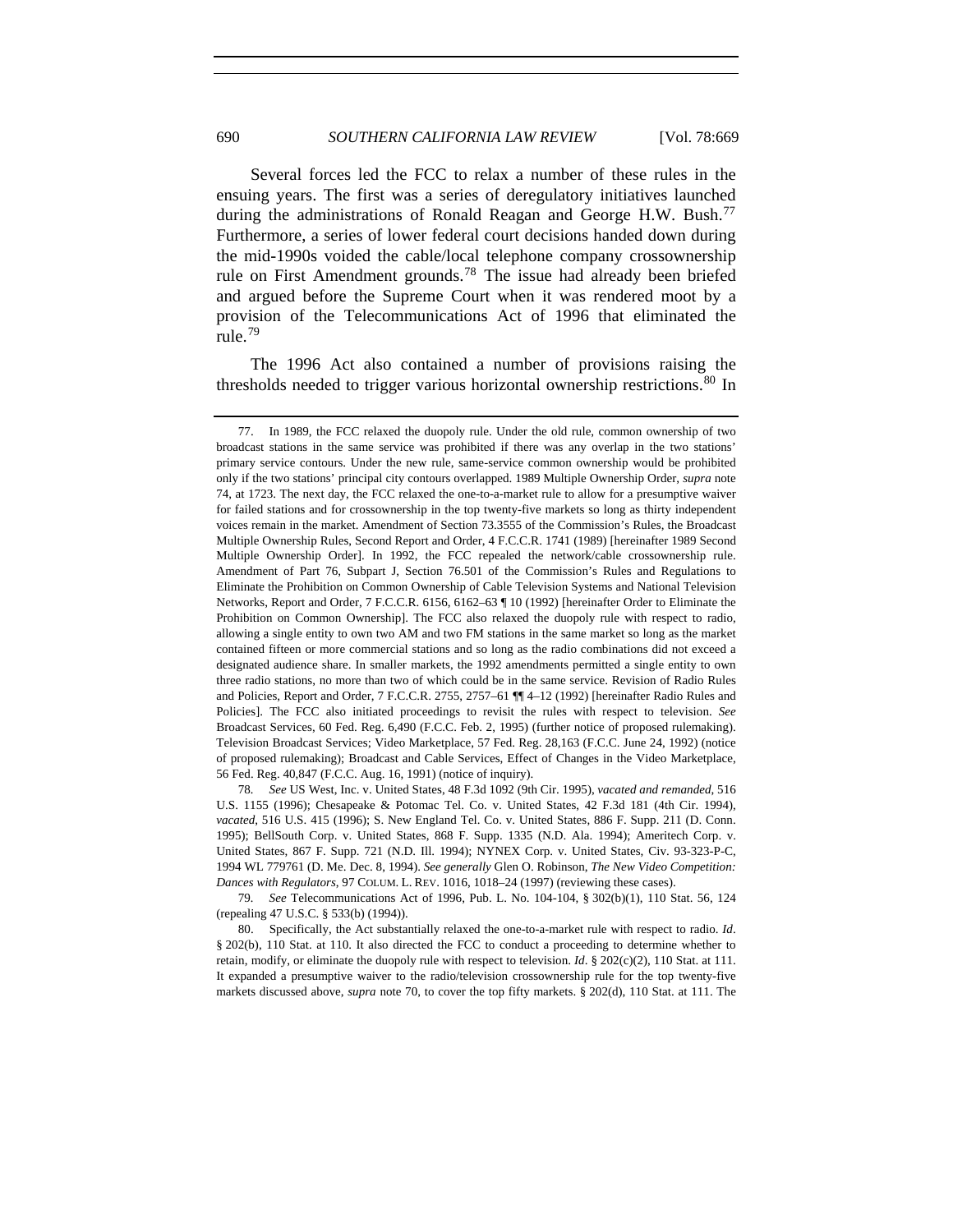addition, Congress directed the FCC to create a biennial review process in which it would revisit all of its ownership rules every two years to "determine whether any of such rules are necessary in the public interest as a result of competition" and to "repeal or modify any regulation it determines to be no longer in the public interest."[81](#page-22-0) The FCC amended a number of its rules during its initial biennial review, but left many others in place.[82](#page-22-1) This was followed by a pair of decisions issued by the D.C. Circuit in 2002 striking down the FCC's refusal to revisit the cable/broadcast crossownership $83$  and the revised duopoly rules. $84$ 

Judicial invalidation of these ownership restrictions prompted the FCC to undertake a massive reassessment of the regulations as part of its 2002 biennial review proceeding. Rejecting calls for repeal of most of its ownership rules, the FCC instead replaced the hodgepodge of local ownership rules with a new, integrated approach based on a "diversity index" designed to take into account all media when assessing the overall competitiveness of the local market.<sup>[85](#page-22-4)</sup> The FCC supplemented the traditional concerns of competition and diversity of viewpoints<sup>[86](#page-22-5)</sup> with one additional policy consideration that was often asserted in connection with television and radio policy, but had not previously been invoked with

Act also repealed the statutory provision prohibiting cable/telephone company crossownership. *Id*. § 302(b)(1), 110 Stat. at 124. It also repealed the provision codifying the cable/broadcast crossownership rule. *Id.* § 202(i), 110 Stat. at 112. Repealing the statutory ban on cable/broadcast crossownership left in place the parallel regulatory requirement imposed by the FCC. *See* Fox Television Stations, Inc. v. FCC, 280 F.3d 1027, 1035 (D.C. Cir.), *modified on reh'g*, 293 F.3d 537 (D.C. Cir. 2002).

<sup>81.</sup> Telecommunications Act of 1996, § 202(h), 110 Stat. at 111–12.

<span id="page-22-1"></span><span id="page-22-0"></span><sup>82.</sup> Review of the Commission's Regulations Governing Television Broadcasting, 64 Fed. Reg. 50,651 (F.C.C. Sept. 17, 1999) (final rule). Of particular note is the manner in which the FCC relaxed the one-to-a-market rule and the duopoly rule for television. In each case, the FCC incorporated an "independent voices" test into the rule that allowed a greater degree of crossownership if a sufficient number of independent ownership groups remained after the merger. There was one key difference between the two independent voices tests devised by the FCC. With respect to the duopoly rules, the FCC took an expansive view of what constituted an independent voice, including other media such as radio stations, daily newspapers, and local cable systems. *Id*. at 50,659–60. The Commission took a much narrower approach when determining what constituted an independent voice for purposes of the one-to-a-market rule, limiting its scope only to other television stations. *Id.* at 50,655 ¶ 30.

<span id="page-22-3"></span><span id="page-22-2"></span><sup>83</sup>*. See Fox Television Stations*, 280 F.3d at 1049–52. On remand, the FCC declined the opportunity to attempt to generate an alternative justification for the rule and instead simply repealed it. 2003 Biennial Review Order, *supra* note 3, at 13,620. The D.C. Circuit also invalidated the FCC's national television station ownership rule. *Fox Television Stations*, 280 F.3d at 1040–47. As that rule is primarily vertical, rather than horizontal, in focus, it is discussed *infra* notes 171–172 and accompanying text.

<sup>84</sup>*. See* Sinclair Broad. Group, Inc. v. FCC, 284 F.3d 148, 162–65 (D.C. Cir. 2002).

<span id="page-22-4"></span><sup>85. 2003</sup> Biennial Review Order, *supra* note 3, at 13,775–807 ¶¶ 391–481.

<span id="page-22-5"></span><sup>86</sup>*. Id.* at 13,627–43 ¶¶ 18–72.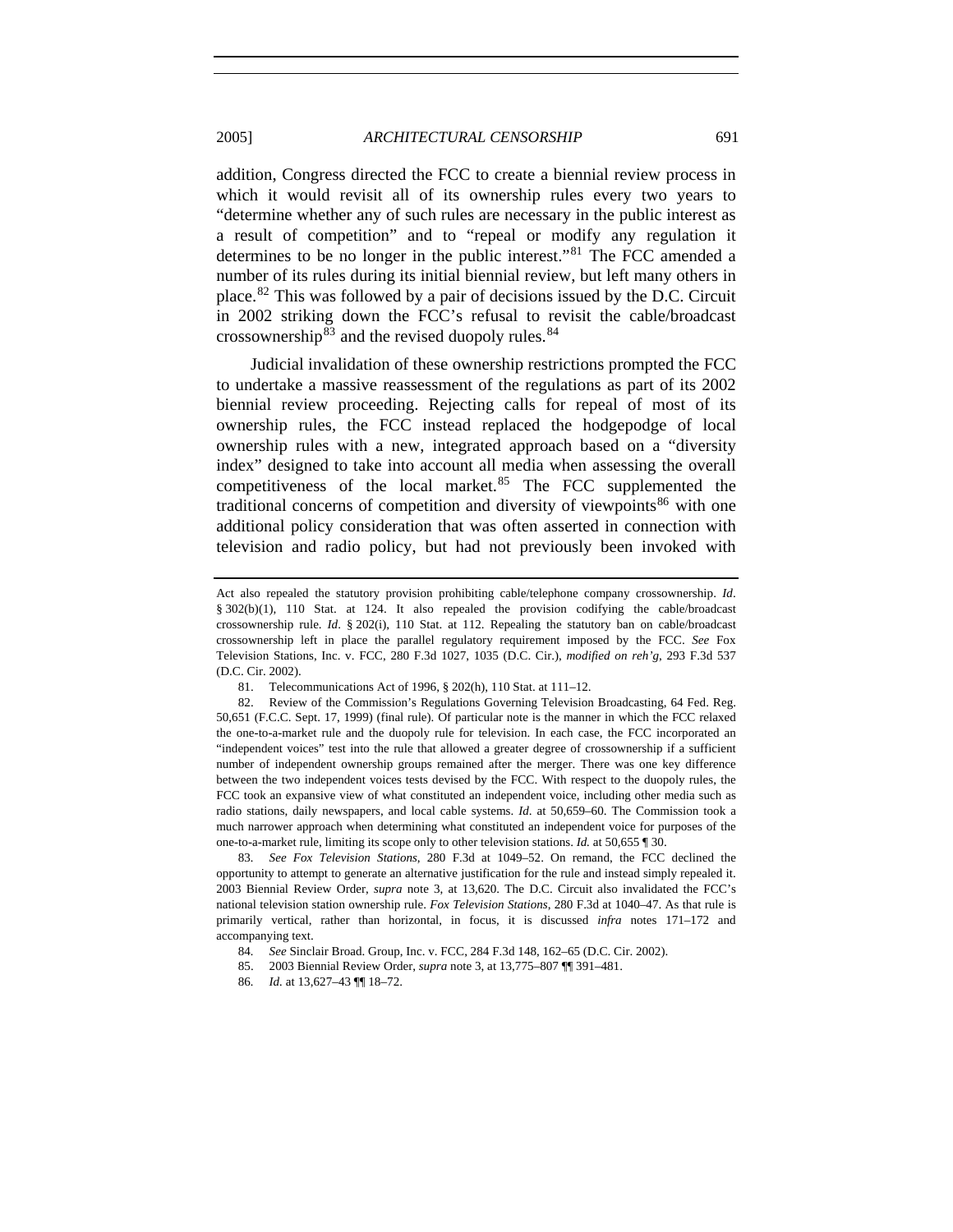<span id="page-23-0"></span>respect to horizontal ownership restrictions: localism.<sup>[87](#page-23-1)</sup> Interestingly, in each instance, the FCC concluded that relaxation of the horizontal ownership restrictions would have no adverse impact on the responsiveness of media outlets to the needs and interests of their local communities.<sup>[88](#page-23-2)</sup> Unlike vertical integration, which can give national networks the power to dictate local programming decisions, horizontal integration has no effect on localism, since the locus of programming decisions remains within the community.[89](#page-23-3) In many cases, the record suggested that permitting greater horizontal concentration would actually promote localism by allowing media outlets to realize the efficiencies associated with crossownership.<sup>[90](#page-23-4)</sup>

Shortly after the issuance of the biennial review order, the Third Circuit issued a stay preventing it from going into effect pending judicial review.[91](#page-23-5) The court, somewhat remarkably, held that it could ignore the traditional requirement that the party seeking the stay demonstrate a likelihood of success on the merits—generally regarded as one of the standard requirements for the grant of a stay—if the issues were sufficiently complex and the hardships sufficiently severe.<sup>[92](#page-23-6)</sup> The Third Circuit subsequently remanded the changes to the horizontal ownership restrictions that would have been effected by the biennial review order.<sup>[93](#page-23-7)</sup>

# 1. The Complex Relationship Between Market Concentration and Program Diversity

There is general agreement that horizontal concentration affects program diversity, although theorists differ as to the precise nature of the relationship. On the one hand are commentators who are largely critical of increases in media concentration and warn that the likely result will be a reduction in the quantity and diversity of media content.<sup>[94](#page-23-8)</sup> On the other

<span id="page-23-1"></span><sup>87</sup>*. Id.* at 13,643–45 ¶¶ 73–79. *See also id.* at 13,738 ¶ 304 (noting that the FCC had not previously emphasized localism as a justification for restricting the number of radio stations one entity could own in any one locality).

<sup>88</sup>*. See id.* at 13,737–38 ¶¶ 302–304, 13,753–54 ¶ 342, 13,772–73 ¶ 383.

<sup>89</sup>*. Id.* at 13,738 ¶ 304.

<span id="page-23-4"></span><span id="page-23-3"></span><span id="page-23-2"></span><sup>90</sup>*. See id.* at 13,678–85 ¶¶ 155–169, 13,753–60 ¶¶ 342–354, 13,772–73 ¶¶ 382–385; *infra* Part I.C.2.

<sup>91.</sup> Prometheus Radio Project v. FCC, No. 03-3388, 2003 WL 22052896 (3d Cir. Sept. 3, 2003).

<span id="page-23-6"></span><span id="page-23-5"></span><sup>92</sup>*. Id.* at \*1 (citing Wash. Metro. Area Transit Comm'n v. Holiday Tours, Inc., 559 F.2d 841, 843 (D.C. Cir. 1977)).

<span id="page-23-7"></span><sup>93.</sup> Prometheus Radio Project v. FCC, 373 F.3d 372 (3d Cir. 2004) (affirming the FCC's power to regulate ownership restrictions, but remanding several portions of the order as not sufficiently supported by the record).

<span id="page-23-8"></span><sup>94</sup>*. See, e.g.*, BEN H. BAGDIKIAN, THE MEDIA MONOPOLY (6th ed. 2000); EDWARD S. HERMAN & NOAM CHOMSKY, MANUFACTURING CONSENT: THE POLITICAL ECONOMY OF THE MASS MEDIA 3–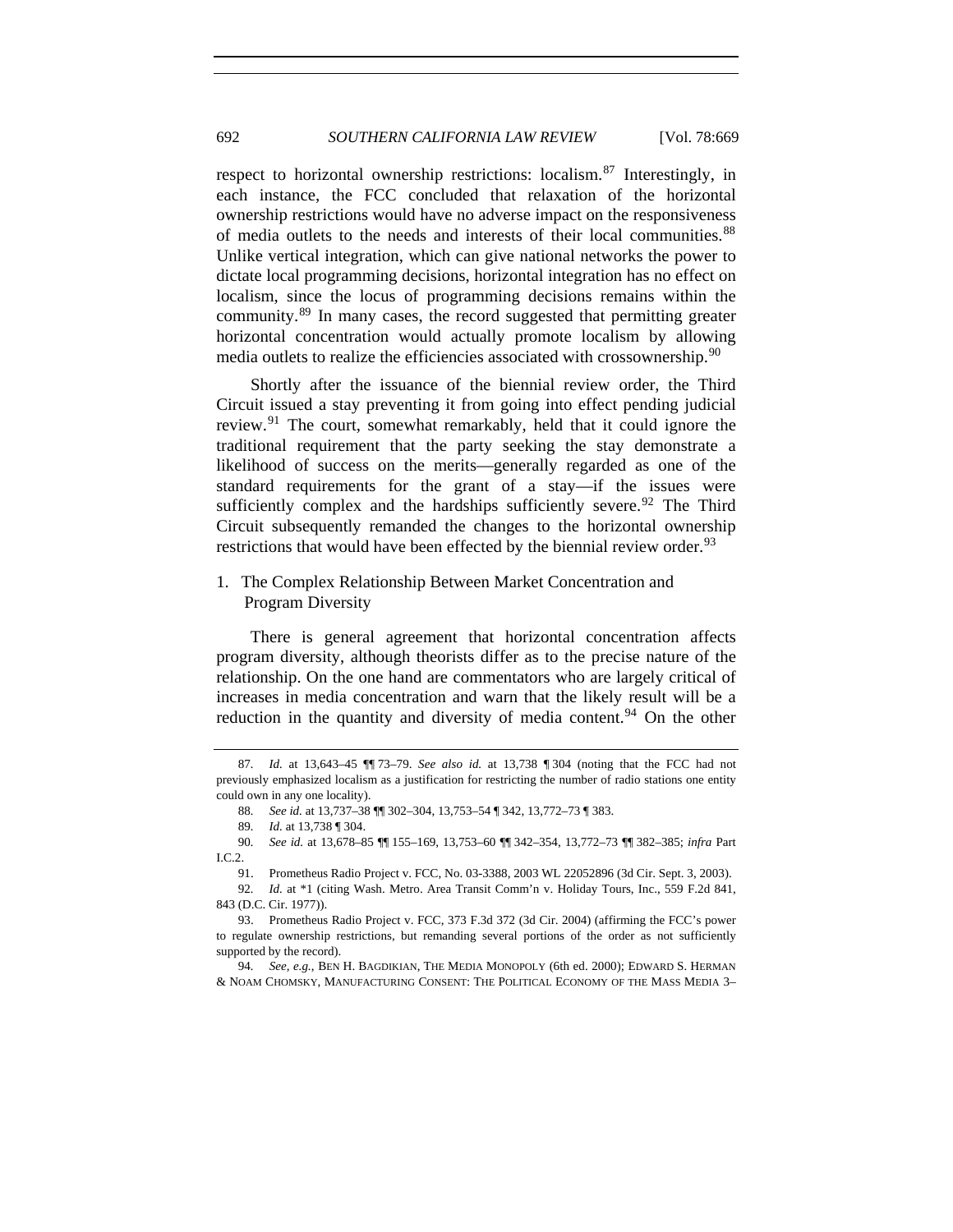<span id="page-24-0"></span>hand are scholars who adopt the less intuitive position that increases in market concentration can promote program quality and diversity.<sup>[95](#page-24-1)</sup> This section outlines a more complex approach that captures the nuances of both positions. As with most economic issues, the truth lies somewhere in between.

a. Steiner Models

Reconciliation of these two divergent inferences requires an understanding of how it is possible for media monopolies to produce greater program diversity than competitive markets. The argument has its roots in the model of local radio markets proposed by Peter Steiner,<sup>[96](#page-24-2)</sup> which has subsequently been adapted to the television industry<sup>[97](#page-24-3)</sup> and which has gained substantial attention from courts,  $98$  commentators,  $99$  and the  $FCC$ .<sup>[100](#page-24-6)</sup>

98*. See* Schurz Communications, Inc. v. FCC, 982 F.2d 1043, 1054–55 (7th Cir. 1992).

<span id="page-24-5"></span><span id="page-24-4"></span>99*. See, e.g.*, Benjamin, *supra* note 11, at 97 n.278; Yochai Benkler, *Siren Songs and Amish Children: Autonomy, Information, and Law*, 76 N.Y.U. L. REV. 23, 94–95 (2001); Daniel L. Brenner, *Government Regulation of Radio Program Format Changes*, 127 U. PA. L. REV. 56, 63–69 (1978); Jim Chen, *The Last Picture Show (On the Twilight of Federal Mass Communications Regulation)*, 80 MINN. L. REV. 1415, 1448, 1491 (1996); Krotoszynski & Blaiklock, *supra* note 11, at 868 & n.366; Spitzer, *supra* note 95, at 305–12.

<span id="page-24-6"></span>100*. See* 2002 Biennial Regulatory Review—Review of the Commission's Broadcast Ownership Rules and Other Rules Adopted Pursuant to Section 202 of the Telecommunications Act of 1996, Notice of Proposed Rule Making, 17 F.C.C.R. 18,503, 18,530 ¶ 82 & n.159 (2002); Revision of Radio Rules and Policies, Second Memorandum Opinion and Order, 9 F.C.C.R. 7183, 7186 ¶ 21 (1994). *See also* 2003 Biennial Review Order, *supra* note 3, at 13,740–42 ¶¶ 310–15 (discussing Steiner); Review of the Commission's Regulations Governing Television Broadcasting, Further Notice of Proposed Rule Making, 10 F.C.C.R. 3524, 3550-51 <sup>[4]</sup> 62-63 (1995) (same); Revision of Radio Rules and Policies, Notice of Proposed Rule Making, 6 F.C.C.R. 3275 (1991) (same); Reexamination of the Commission's Cross-Interest Policy, Policy Statement, 4 F.C.C.R. 2208, 2212 ¶ 30 (1989) (same); Consideration of the Operation of, and Possible Changes in, the Prime Time Access Rule, § 73.658(k) of the Commission's Rules, Second Report and Order, 50 F.C.C.2d 829, 894 (1975) (Robinson, Comm'r, dissenting) (same). *But see* 2003 Biennial Review Order, *supra* note 3, at 13,742 ¶ 314 (declining to embrace Steiner's model).

<sup>14 (1988);</sup> Baker, *Media Concentration*, *supra* note 11; Krotoszynski & Blaiklock, *supra* note 11, at 832–34, 859–80.

<span id="page-24-1"></span><sup>95.</sup> For my initial review of this literature, see Yoo, *supra* note 17, at 1935–48. For other surveys, see BRUCE M. OWEN & STEVEN S. WILDMAN, VIDEO ECONOMICS 64–100, 141–44 (1992); Matthew L. Spitzer, *Justifying Minority Preferences in Broadcasting*, 64 S. CAL. L. REV. 293, 304–17 (1991).

<span id="page-24-2"></span><sup>96.</sup> Peter O. Steiner, *Program Patterns and Preferences, and the Workability of Competition in Radio Broadcasting*, 66 Q.J. ECON. 194 (1952).

<span id="page-24-3"></span><sup>97</sup>*. See* Jack H. Beebe, *Institutional Structure and Program Choices in Television Markets*, 91 Q.J. ECON. 15 (1977); Jerome Rothenberg, *Consumer Sovereignty and the Economics of TV Programming*, 4 STUD. PUB. COMM. 45, 47–48 (1962); P. Wiles, *Pilkington and the Theory of Value*, 73 ECON. J. 183 (1963).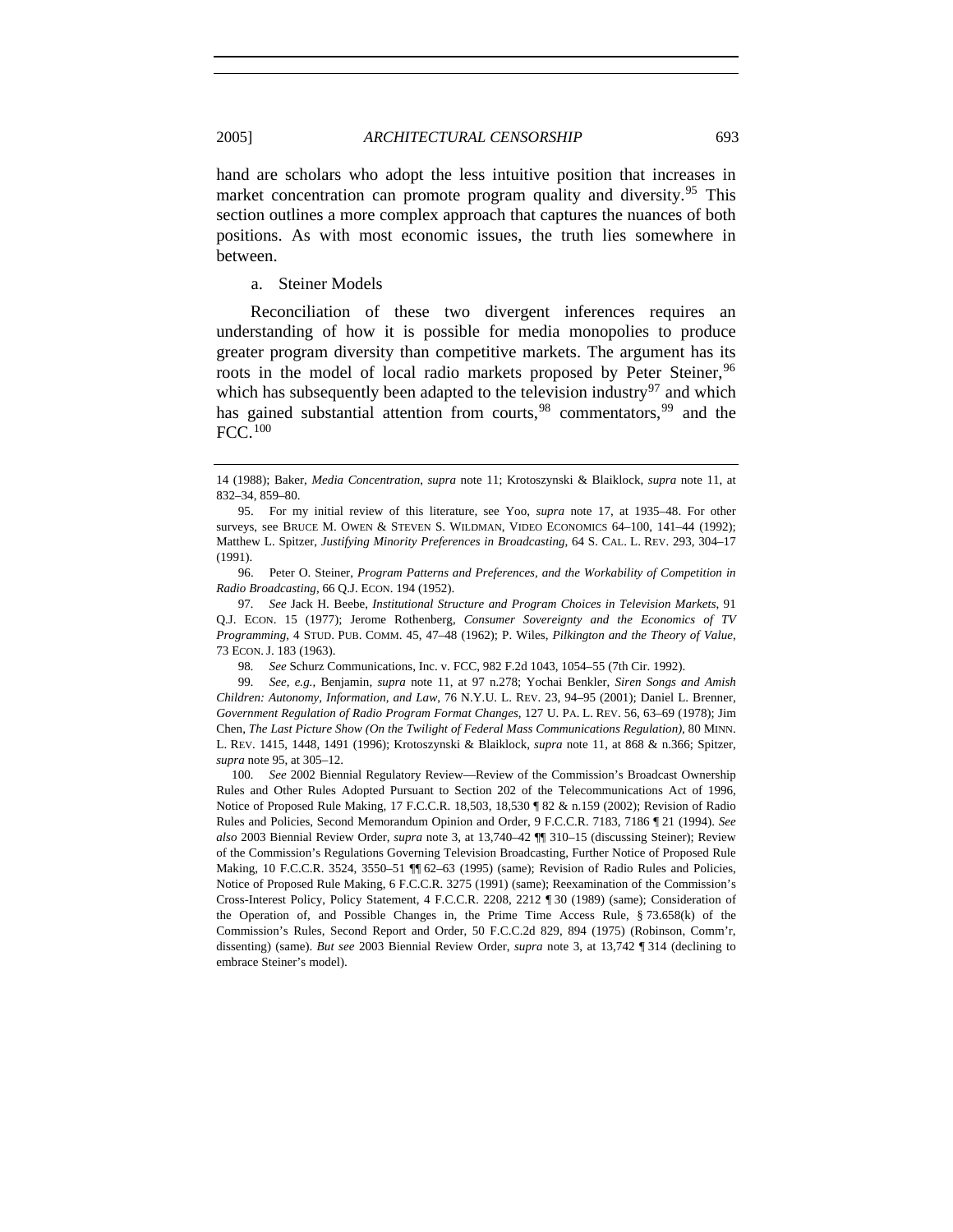The counterintuitive nature of Steiner's argument can best be understood through a simple numerical example. Steiner assumed that the preferences of an audience in a particular local market could be divided into four discrete program formats of the following sizes:

FIGURE 1. Steiner's model of program diversity

|                      | <b>Program format</b> |               |  |        |
|----------------------|-----------------------|---------------|--|--------|
|                      | Type 1                | Type 2 Type 3 |  | Type 4 |
| <b>Audience size</b> | 210                   |               |  |        |

The first station to enter the market would naturally offer programming targeted at the largest segment, Type 1. The second entrant would face a choice of either offering programming targeted toward the second largest segment, Type 2, in which case it would capture an audience of 75, or duplicating the same type of programming offered by the first entrant, in which case it would split the Type 1 audience with the first entrant and capture an audience of 105. So long as half of the largest segment exceeds the size of the second largest segment, the second entrant will duplicate existing programming format.

The problem, from a welfare standpoint, is that the entire volume captured by the second entrant consists of audience members who were already being served by the first (an effect sometimes called "demand diversion"). Because the first entrant was already serving these listeners, entry by the second station creates no welfare benefits. If the second entrant had instead offered Type 2 programming, its audience would have consisted entirely of incremental listeners who were not previously being served by the incumbent (an effect sometimes called "demand creation"). Thus, to the extent that the audience captured by a new entrant results from demand creation, entry is welfare enhancing. To the extent that the new entrant's audience results solely from demand diversion, it creates no consumer benefits and instead simply wastes resources.

Steiner recognized that competitive entrants would target their programming without taking into account whether the audience it captured was the product of demand creation or demand diversion. As a result, they may offer redundant programming notwithstanding the fact that doing so creates no welfare benefits. In addition, to the extent that channel capacity is limited, duplication of existing formats tends to crowd out other program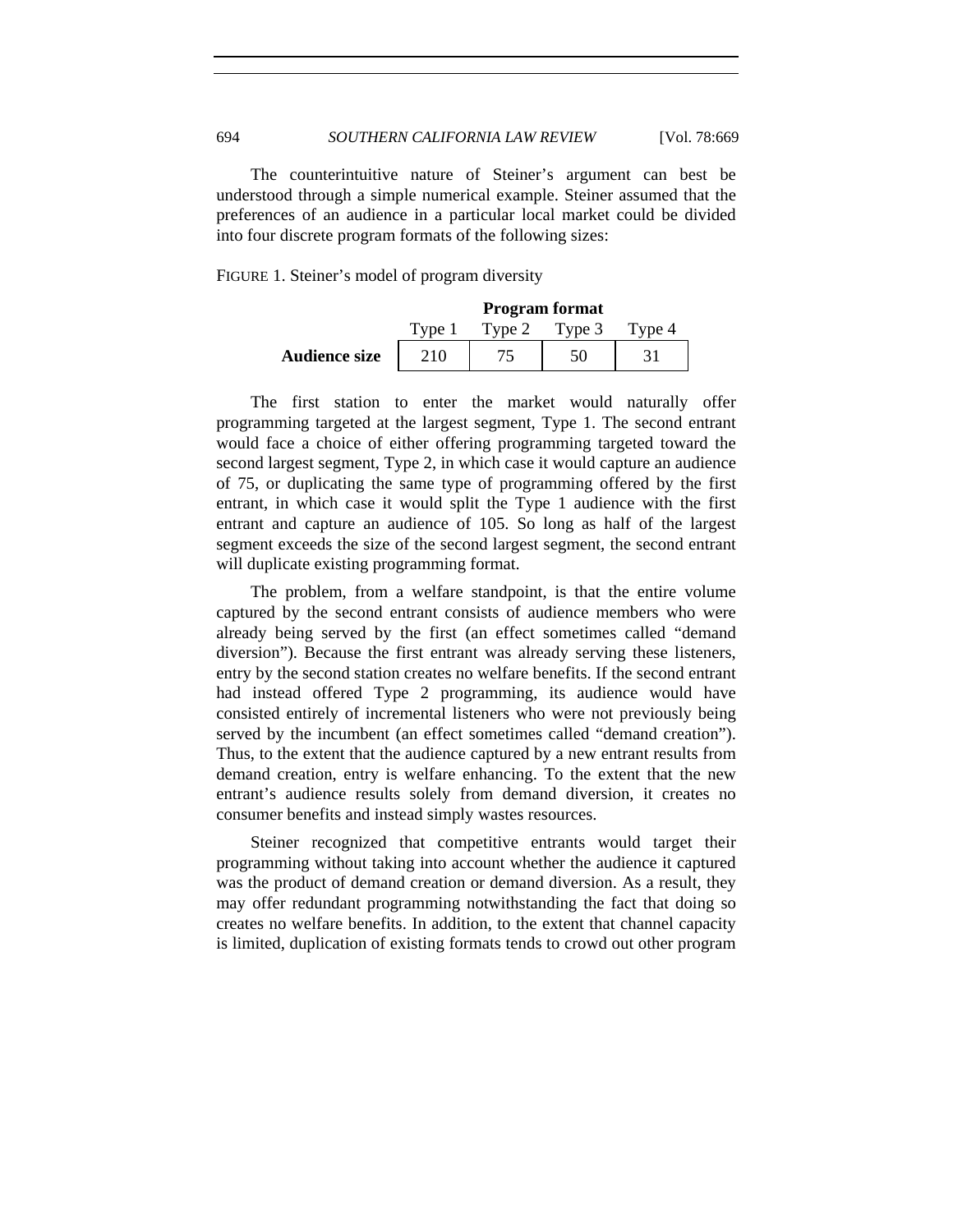types.<sup>[101](#page-26-0)</sup> This logic suggests that a third entrant would offer programming targeted toward Type  $2$ ,  $102$  while a fourth entrant would again duplicate Type 1 programming.[103](#page-26-2) Type 3 programming would not appear until the arrival of the sixth station, and Type 4 until the arrival of the tenth.<sup>[104](#page-26-3)</sup>

The tendency toward duplication of program types disappears, however, if the entrants are jointly owned.<sup>[105](#page-26-4)</sup> Unlike a competitive entrant, a monopolist would consider whether the revenue captured by an additional station resulted from demand creation or from demand diversion. In fact, a monopolist controlling all stations would focus solely on generating new audiences and would eschew any strategy that simply cannibalized listeners from its other stations.

Stated in the terms of the numerical hypothetical described above, if the initial two entrants were jointly owned, the owner would not use both stations to target Type 1, since the audience captured by the second station would come entirely at the expense of the first. Instead, the owner would direct each successive station at a different market segment. Thus, Steiner was able to show that, under his assumptions, monopoly control of a local radio market can satisfy more viewers and yield greater program diversity than can competition.<sup>[106](#page-26-5)</sup>

Steiner's analysis also has implications for program quality. In the case of competitive entry, multiple entrants divide the revenue generated by any particular program type. In the case of monopolistic control of a local radio market, each audience segment is served by precisely one station. Therefore, each station under the monopoly solution will capture more revenue than under competition. To the extent that quality correlates with program cost, monopoly provision should cause program quality to increase.[107](#page-26-6)

<sup>101</sup>*. See* Beebe, *supra* note 97, at 23, 30–31; Rothenberg, *supra* note 97, at 48.

<span id="page-26-1"></span><span id="page-26-0"></span><sup>102.</sup> The third entrant would find that the size of the second largest segment (75) exceeds the audience it would capture if it divided the largest segment with the two other entrants (70).

<span id="page-26-3"></span><span id="page-26-2"></span><sup>103.</sup> The fourth entrant would find that one-third of the Type 1 audience (70) would still be larger than half of the Type 2 audience (37.5) or the entirety of the Type 3 audience (50).

<sup>104</sup>*. See* Steiner, *supra* note 96, at 200.

<sup>105</sup>*. See id.* at 206–07; Wiles, *supra* note 97, at 188.

<sup>106.</sup> Steiner, *supra* note 96, at 206–07.

<span id="page-26-6"></span><span id="page-26-5"></span><span id="page-26-4"></span><sup>107</sup>*. See* OWEN & WILDMAN, *supra* note 95, at 144–48. The extent to which increased revenue will result in increased expenditures on programming depends on the elasticity of demand. Bruce Owen and Steven Wildman note the theoretical possibility that competitive entry might stimulate the production of higher-quality programming. *See id.* at 85. In either scenario, governmental restrictions on horizontal concentration would have a direct impact on program quality.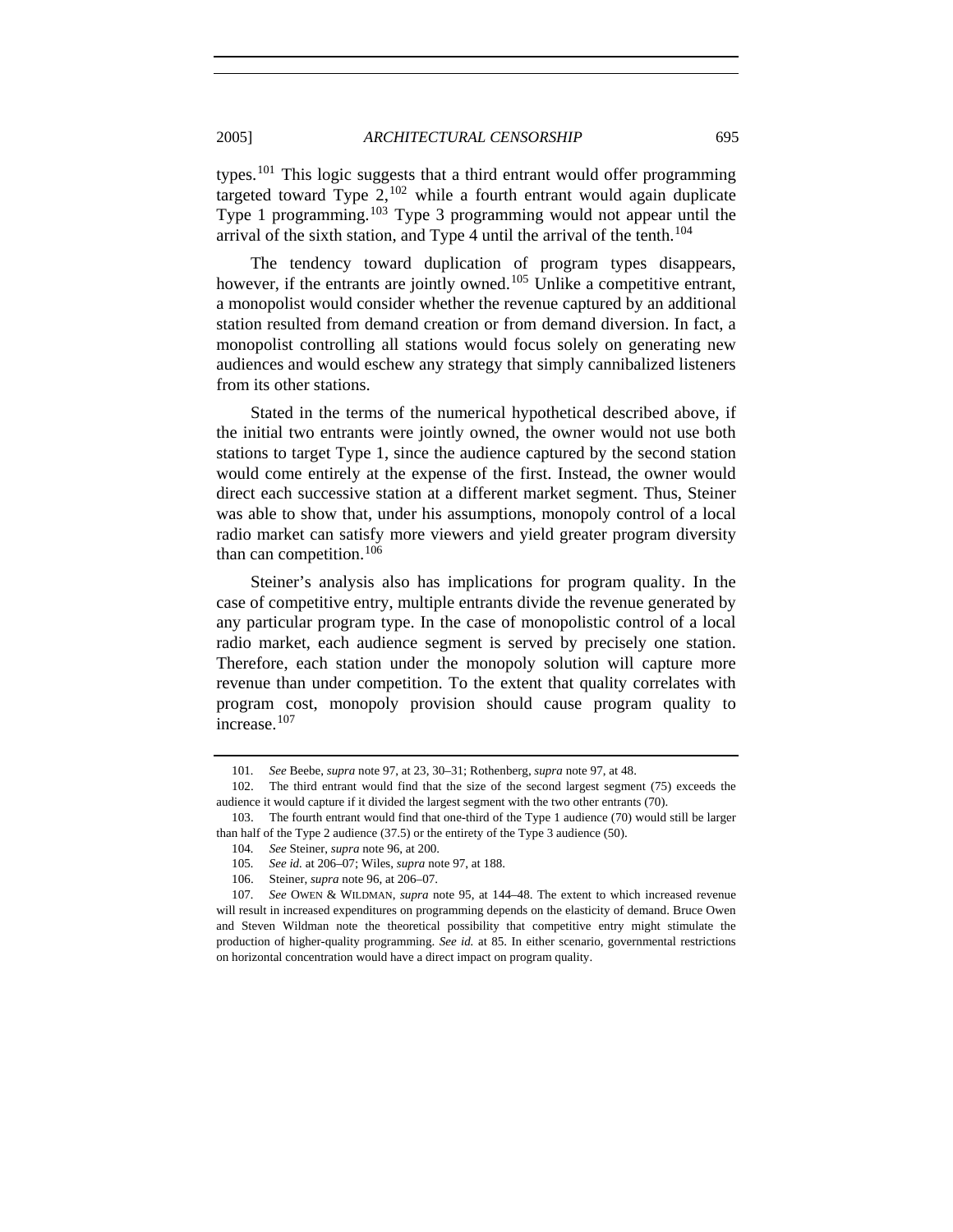#### b. Limitations of Steiner Models

Steiner models suffer from a number of limitations, some well recognized, other less so. Theorists building on Steiner's work have pointed out that the correlation between monopoly and program diversity that he found depends on a host of assumptions: the particular skewness found in the distribution of demand, the willingness of audiences to view second-choice programming, the magnitude and variability of program cost, and the availability of excess channel capacity.<sup>[108](#page-27-1)</sup> These limitations have been analyzed elsewhere<sup>[109](#page-27-2)</sup> and those arguments will not be repeated here.

Other fundamental limitations to Steiner's analysis have largely gone unnoticed. For example, his approach necessarily presupposes that programming can be segregated into one of several discrete formats.<sup>[110](#page-27-3)</sup> Experience has shown that radio and television programming defies easy categorization. Consider the popular "oldies" radio format that, in a fairly short period, multiplied from one format to several, as different stations targeted listeners of different ages. The FCC has recognized that radio and television formats are far too dynamic and varied to be classified in such a simple, categorical manner, and the Supreme Court has given its blessing to this conclusion.<sup>[111](#page-27-4)</sup>

Equally problematic is Steiner's assumption that entry by an additional station into an occupied format simply duplicates existing programming.[112](#page-27-5) In effect, he assumes that, within any particular format, programming is completely fungible. The most casual perusal of the radio market falsifies this assumption––the popularity of radio stations offering the same format category varies widely.<sup>[113](#page-27-6)</sup> Stations that appear to be offering the same type of programming typically provide very different levels of utility to listeners. This suggests that program types might be better understood not as falling into discrete categories, but rather as occupying a position along a spectrum of program characteristics. Revising the model of program selection in this manner would call into question the

<span id="page-27-0"></span>

<sup>108</sup>*. See* Beebe, *supra* note 97, at 23–31; Rothenberg, *supra* note 97, at 49–50.

<sup>109</sup>*. See* Yoo, *supra* note 17, at 1938–42.

<span id="page-27-3"></span><span id="page-27-2"></span><span id="page-27-1"></span><sup>110.</sup> For similar efforts, see Edward Greenberg & Harold J. Barnett, *TV Program Diversity—New Evidence and Old Theories*, 61 AM. ECON. REV. 89, 90 (1971); Levin, *supra* note 29, at 84–87.

<span id="page-27-6"></span><span id="page-27-5"></span><span id="page-27-4"></span><sup>111</sup>*. See* Development of Policy re: Changes in the Entertainment Formats of Broadcast Stations, Memorandum Opinion and Order, 60 F.C.C.2d 858, 861–63 ¶¶ 11–15 (1976) [hereinafter Format Policy Statement], *aff'd sub nom.* FCC v. WNCN Listeners Guild, 450 U.S. 582 (1981).

<sup>112</sup>*. See* Steiner, *supra* note 96, at 199. *See also id.* at 206 (relaxing this assumption).

<sup>113</sup>*. See* Format Policy Statement, *supra* note 111, at 863–64 ¶ 18.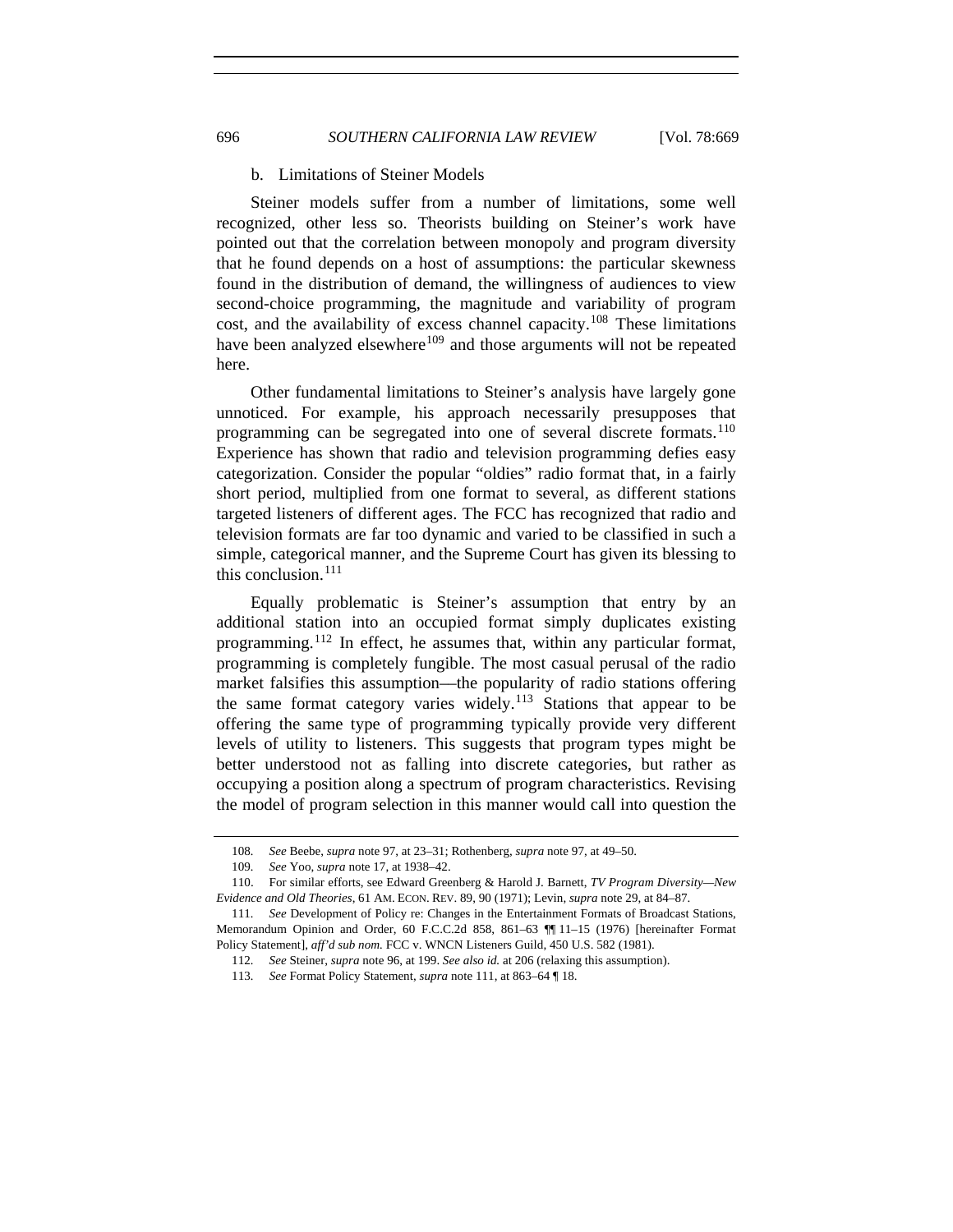assumption that duplication of an existing program type by a new entrant necessarily yields no welfare benefit, since it remains possible that a new entrant might attract new listeners or provide greater satisfaction to members of the audience who were already listening.<sup>[114](#page-28-0)</sup>

Finally, Steiner's approach measured welfare through a voting model that simply counted the number of viewers in any audience.<sup>[115](#page-28-1)</sup> The inability of such voting-oriented models to take intensity of preferences into account limits their ability to assess economic welfare properly.<sup>[116](#page-28-2)</sup> In addition, omitting any aspect of price competition eliminates the possibility that welfare gains created by increased program diversity might be offset by welfare losses incurred through the exercise of oligopoly power in a concentrated market. Although Steiner's voting model might have made sense at a time when radio broadcasters could not typically charge for their programs,[117](#page-28-3) it makes less sense in a world in which fee-based radio and television services are a reality.

These weaknesses of the Steiner model indicate that local media markets might be better analyzed under the more general model of spatial competition pioneered by Harold Hotelling. This model assumes that producers compete by occupying a position along a continuous product spectrum, rather than by placing themselves into one of a discrete number of product categories.<sup>[118](#page-28-4)</sup> The legal literature<sup>[119](#page-28-5)</sup> and the FCC have largely overlooked these models.<sup>[120](#page-28-6)</sup>

<span id="page-28-0"></span>I hope to offer a more complete application of spatial competition models to the FCC's media ownership regulations in my future work. For

<span id="page-28-5"></span>119. The only discussion of any significance appearing in the law review literature is Spitzer, *supra* note 95, at 314–16.

<span id="page-28-6"></span>120. The only FCC reference to this literature of which I am aware is the bare citation of a paper by Richard Schmalensee that employed a spatial competition model. *See* Review of the Commission's Regulations Governing Television Broadcasting, Further Notice of Proposed Rule Making, 10 F.C.C.R. 3524, 3551 n.81 (1995).

<sup>114</sup>*. See* Steiner, *supra* note 96, at 204.

<sup>115</sup>*. See id.* at 196–97.

<sup>116</sup>*. See id.* at 197.

<sup>117</sup>*. See id.* at 198.

<span id="page-28-4"></span><span id="page-28-3"></span><span id="page-28-2"></span><span id="page-28-1"></span><sup>118</sup>*. See* Harold Hotelling, *Stability in Competition*, 39 ECON. J. 41 (1929). For a general introduction to spatial competition models, see Christopher S. Yoo, *Copyright and Product Differentiation*, 79 N.Y.U. L. REV. 212, 241–46 (2004). For applications to television programming, see Eli M. Noam, *A Public and Private-Choice Model of Broadcasting*, 55 PUB. CHOICE 163 (1987); Alessandro Vaglio, *A Model of the Audience for TV Broadcasting: Implications for Advertising Competition and Regulation*, 42 RIVISTA INTERNAZIONALE DI SCIENZE ECONOMICHE E COMMERCIALI 33 (1995); David Waterman, *Diversity and Quality of Information Products in a Monopolistically Competitive Industry*, 4 INFO. ECON. & POL'Y 291 (1991).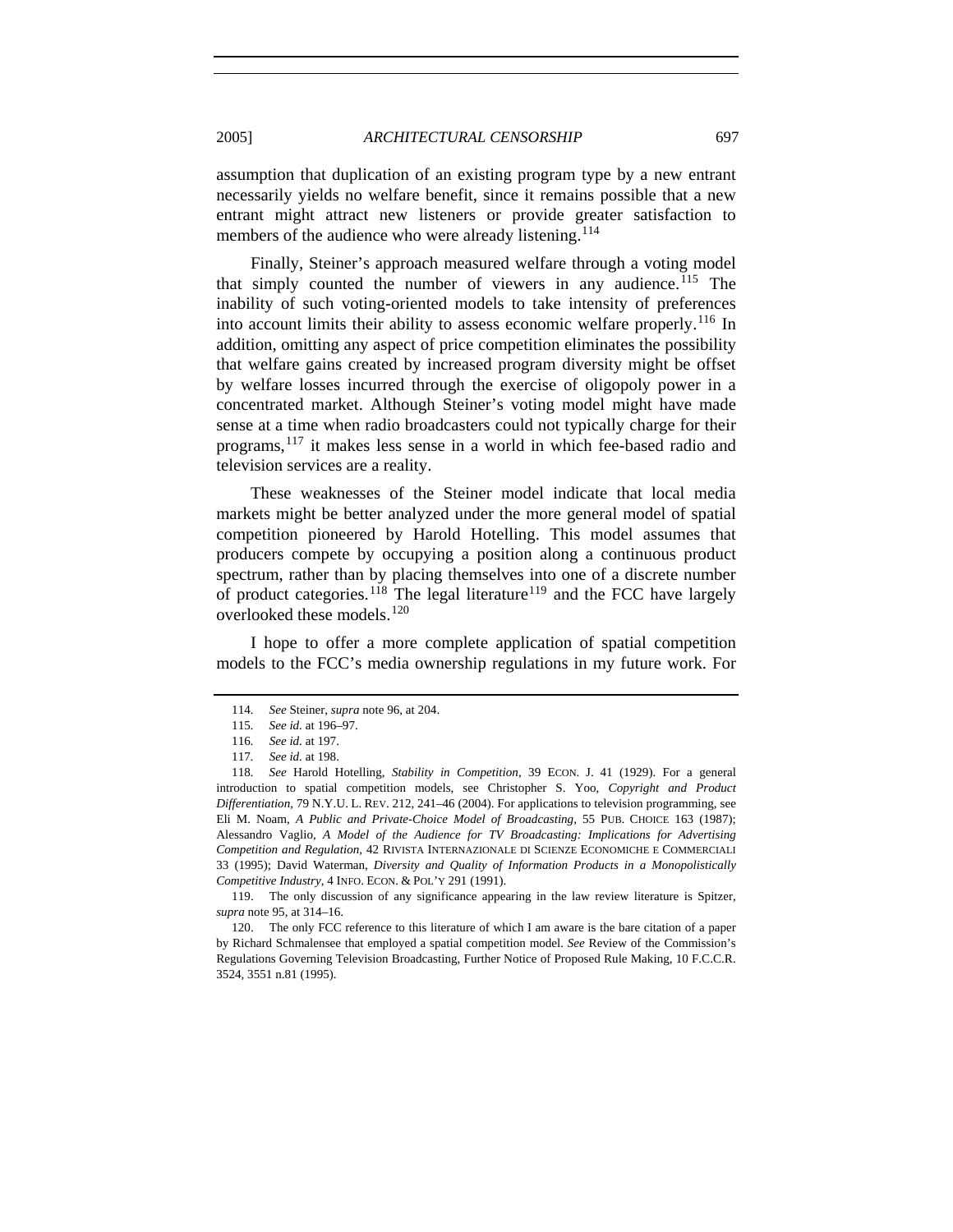now, it suffices to note that spatial models suggest that the relationship between horizontal concentration and welfare may be more complex than Steiner's model suggests. First, Hotelling-style spatial competition acknowledges that entry by a similar product can yield welfare benefits, both by capturing incremental demand and by allowing some audience members who were already viewing to consume programming that offers a better fit with their ideal preferences. These models also reflect how joint ownership can cause welfare to increase by inducing firms to pay attention to whether their revenue is the product of demand creation or demand diversion.<sup>[121](#page-29-0)</sup> Finally, the more sophisticated spatial models take into account the fact that any economic benefits resulting from a monopolist's refusal to duplicate existing programming must be offset by the welfare losses associated with the reduction in price competition.<sup>[122](#page-29-1)</sup>

Spatial models thus provide reason to be somewhat skeptical of Steiner's simplistic conclusion that market concentration necessarily promotes greater program variety as well as the supposition advanced by many commentators that media concentration invariably reduces the diversity of media content.<sup>[123](#page-29-2)</sup> Although monopolists' unwillingness to cannibalize audiences from their own stations may tend to promote product diversity, their willingness to withdraw stations from the market and their tendency to charge supercompetitive prices works in the opposite direction.

Which of these two countervailing effects dominates is an empirical question that cannot be determined a priori. Formal models have shown that either too much or too little program diversity may exist in equilibrium and that monopoly may or may not produce greater program diversity or generate greater economic benefits.<sup>[124](#page-29-3)</sup> Attempts to resolve this question empirically have yielded mixed results. While one leading study concluded that increases in horizontal concentration in local radio markets tended to

<span id="page-29-0"></span><sup>121</sup>*. See* JOHN BEATH & YANNIS KATSOULACOS, THE ECONOMIC THEORY OF PRODUCT DIFFERENTIATION 57 (1991); Severin Borenstein, *Price Discrimination in Free-Entry Markets*, 16 RAND J. ECON. 380, 388–89 (1985); Roger W. Koenker & Martin K. Perry, *Product Differentiation, Monopolistic Competition, and Public Policy*, 12 BELL J. ECON. 217, 226–27 (1981); N. Gregory Mankiw & Michael D. Whinston, *Free Entry and Social Inefficiency*, 17 RAND J. ECON. 48, 49, 52, 54–55 (1986).

<span id="page-29-3"></span><span id="page-29-2"></span><span id="page-29-1"></span><sup>122</sup>*. See* JEFFREY CHURCH & ROGER WARE, INDUSTRIAL ORGANIZATION 395–404 (2000); B. Curtis Eaton & Myrna Holtz Wooders, *Sophisticated Entry in a Model of Spatial Competition*, 16 RAND J. ECON. 282 (1985); Steven C. Salop, *Monopolistic Competition with Outside Goods*, 10 BELL J. ECON. 141, 143–45 (1979).

<sup>123</sup>*. See supra* note 94 and accompanying text.

<sup>124</sup>*. See* ANDERSON & COATE, *supra* note 42, at 19–23.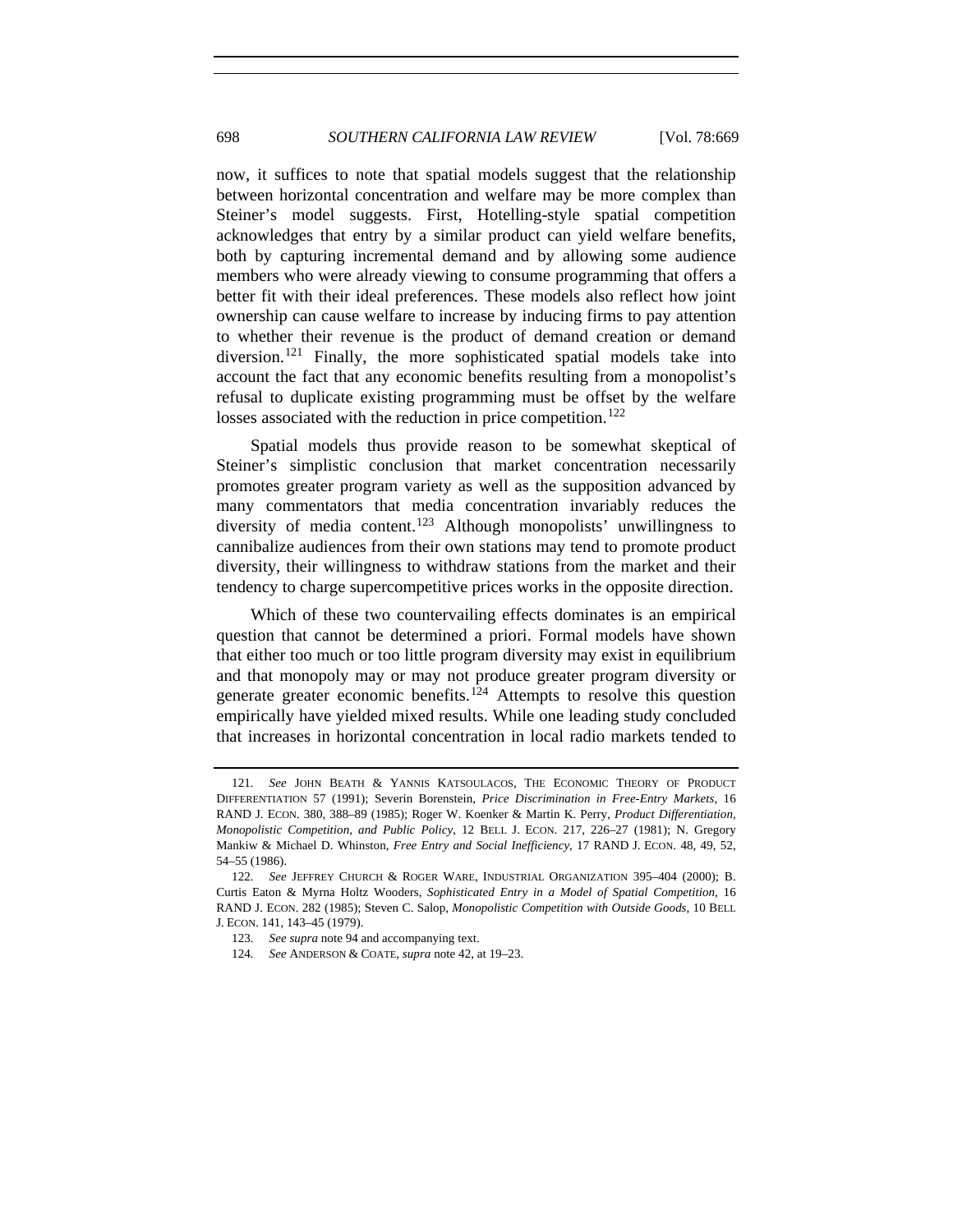### <span id="page-30-0"></span>2005] *ARCHITECTURAL CENSORSHIP* 699

increase program diversity, $125$  other studies have confirmed the tendency toward duplication and underscored the critical role played by channel capacity.[126](#page-30-2) Yet another study of the television industry focusing on product differentiation concluded that program variety approached optimal levels,  $127$  while another study of the radio industry found excess entry.<sup>[128](#page-30-4)</sup> Still other studies have drawn somewhat different conclusions.<sup>[129](#page-30-5)</sup>

Fortunately, for the purposes of this Article, the precise relationship between market concentration and program diversity need not be resolved. It is sufficient to show that a relationship does exist, even if the direction and magnitude of the effect remain somewhat uncertain.[130](#page-30-6) This relationship reveals that the degree of horizontal concentration permitted under current media ownership regulations will have a direct impact on media content.

## 2. The Role of Efficiencies from Horizontal Integration

Horizontal integration also affects program diversity by allowing media groups to realize cost efficiencies. Horizontal integration enables entities that own multiple stations to economize on costs, which in turn can support increases in the quantity, quality, and diversity of programming

<span id="page-30-2"></span><span id="page-30-1"></span><sup>125</sup>*. See* Steven T. Berry & Joel Waldfogel, *Do Mergers Increase Product Variety? Evidence from Radio Broadcasting*, 116 Q.J. ECON. 1009 (2001).

<sup>126</sup>*. See* August E. Grant, *The Promise Fulfilled? An Empirical Analysis of Program Diversity on Television*, 7 J. MEDIA ECON. 51, 62 (1994); Robert P. Rogers & John R. Woodbury, *Market Structure, Program Diversity, and Radio Audience Size*, 14 CONTEMP. ECON. POL'Y 81 (1996).

<span id="page-30-3"></span><sup>127</sup>*. See* Ronald L. Goettler & Ron Shachar, *Spatial Competition in the Network Television Industry*, 32 RAND J. ECON. 624 (2001).

<span id="page-30-4"></span><sup>128</sup>*. See* Steven T. Berry & Joel Waldfogel, *Free Entry and Social Inefficiency in Radio Broadcasting*, 30 RAND J. ECON. 397 (1999). This study acknowledged, however, that the radio industry is somewhat unusual in that it serves two different groups of customers—advertisers and listeners—only one of which (advertisers) is able to make direct payments for programming. What appears to be excess entry when measured solely in terms of benefits to advertisers may in fact be efficient when measured in terms of both advertisers and listeners. *Id.* at 412–14.

<span id="page-30-5"></span><sup>129</sup>*. See* 2003 Biennial Review Order, *supra* note 3, at 13,740–42 ¶¶ 310–315 (reviewing the literature).

<span id="page-30-6"></span><sup>130.</sup> As Professor Baker points out, my conclusion that horizontal concentration has an ambiguous impact on media content is not completely consistent with my overarching claim that the forms of architectural censorship I have identified reduce the quantity, quality, and diversity of media programming. *See* Baker, *supra* note 13, at 739–740. I concede that my attempt to reduce the central thesis of this Article into a pithy catchphrase represents something of an overstatement in this limited respect. That said, I do believe that my summation does accurately reflect the negative impact that the other forms of architectural censorship I have identified have on media content. Furthermore, the fact remains that horizontal restrictions are having a direct effect on the content of media speech regardless of the direction of the effect. The fact that governmental actions are altering program content should raise First Amendment concerns regardless of the precise nature of the effect.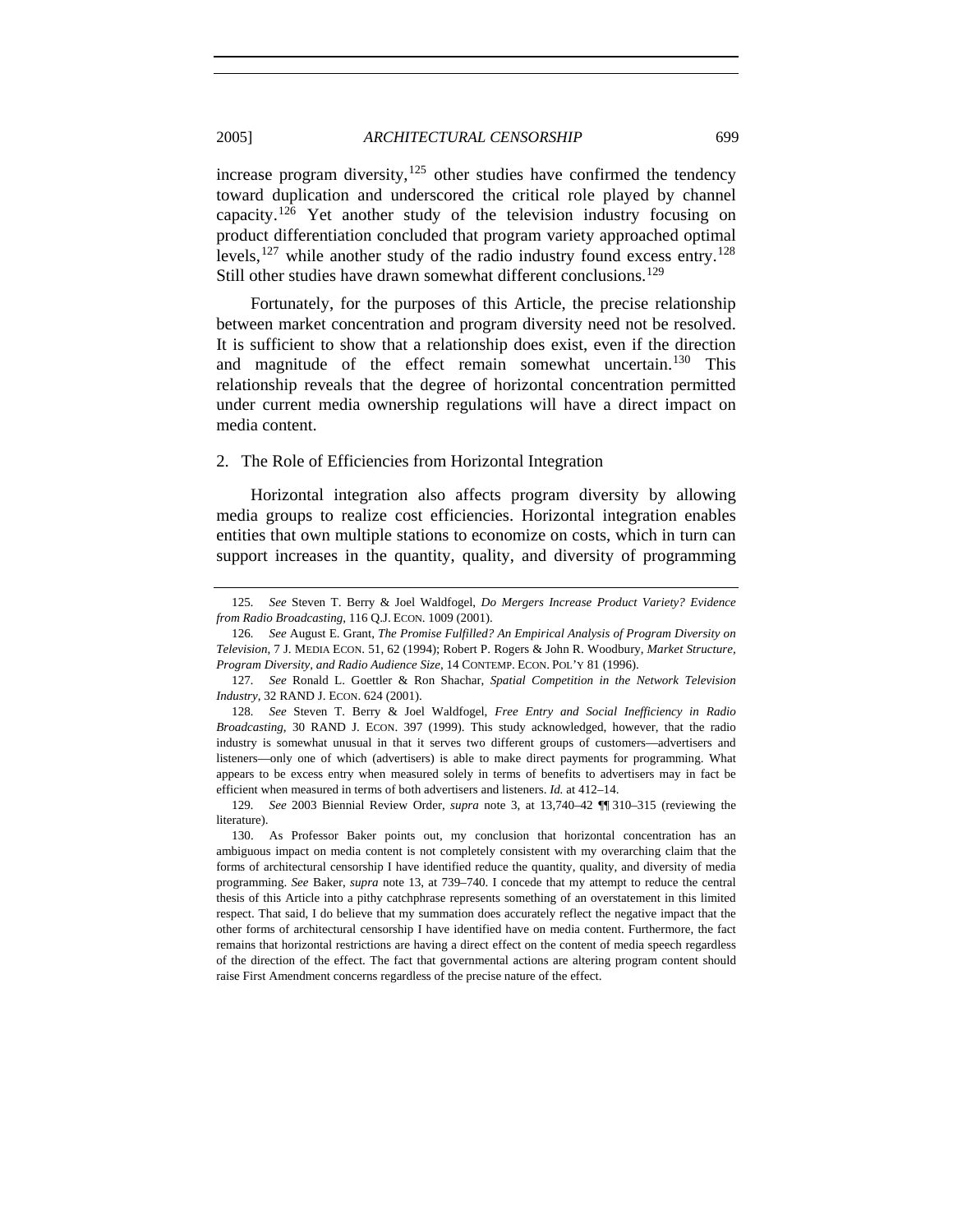offered by allowing the media industry to invest a larger proportion of its revenue in program production. The FCC has repeatedly recognized that local crossownership provides precisely these benefits by allowing the station owner to combine administrative, programming, sales, marketing, promotion, and production costs.<sup>[131](#page-31-0)</sup> Indeed, some data suggest that crossownership can reduce the cost of these functions by  $30\%$  to  $35\%$ .<sup>[132](#page-31-1)</sup>

In addition, crossownership can help newspapers realize more efficient use of their efforts to collect local news. Like all forms of television and radio programming, local news bears many of the classic indicia of a pure public good. In particular, consumption of local news is nonrivalrous, in that consumption of it by one person does not reduce the supply available for others. In economic terms, this is usually modeled by assuming that once a media entity has incurred the fixed costs associated with gathering the news, the marginal cost of sharing with others is zero. Thus, once the costs of collecting the local news have been incurred, economic success depends on disseminating that information to as many paying customers as possible.<sup>[133](#page-31-2)</sup> Thus, as a theoretical matter, the greater return on investment made possible by crossownership may enable media outlets to provide more diverse programming.[134](#page-31-3) Empirical studies have largely borne this out. $135$ 

133*. See* Yoo, *supra* note 18, at 1657–59.

<span id="page-31-0"></span><sup>131</sup>*. See* Review of the Commission's Regulations Governing Television Broadcasting, Report and Order, 14 F.C.C.R. 12,903, 12,920–22 ¶¶ 34–36 (1999); Radio Rules and Policies, *supra* note 77, at 2760–61 ¶ 11, 2774 ¶ 37; 1989 Second Multiple Ownership Order, *supra* note 77, at 1746–47 ¶¶ 39–51; 1989 Multiple Ownership Order, *supra* note 74, at 1727 ¶ 36.

<span id="page-31-1"></span><sup>132.</sup> Amendment of Section 73.3555 of the Commission's Rules, the Broadcast Multiple Ownership Rules, Notice of Proposed Rulemaking, 2 F.C.C.R. 1138, 1140–41 ¶ 20 (1987).

<span id="page-31-3"></span><span id="page-31-2"></span><sup>134</sup>*. See* 2003 Biennial Review Order, *supra* note 3, at 13,678 ¶¶ 155–156, 13,753–61 ¶¶ 342– 358, 13,772–73 ¶¶ 382–385; 1989 Second Multiple Ownership Order, *supra* note 77, at 1747 ¶ 44.

<span id="page-31-4"></span><sup>135</sup>*. See* John C. Busterna, *Television Station Ownership Effects on Programming and Idea Diversity: Baseline Data*, 1 J. MEDIA ECON. 63 (1988); Robert B. Ekelund, Jr., George S. Ford & Thomas Koutsky, *Market Power in Radio Markets: An Empirical Analysis of Local and National Concentration*, 43 J.L. & ECON. 157, 180 (2000); David Pritchard, *A Tale of Three Cities: "Diverse and Antagonistic" Information in Situations of Local Newspaper/Broadcast Cross-Ownership*, 54 FED. COMM. L.J. 31 (2001). These studies largely corroborated earlier research finding that media ownership had little to no impact on the diversity of program content. *See* 1975 Multiple Ownership Order, *supra*  note 71, at 1073 ¶ 97 (noting that empirical studies of the impact of ownership on content were "inconclusive"); WALTER S. BAER, HENRY GELLER, JOSEPH A. GRUNDFEST & KAREN B. POSSNER, CONCENTRATION OF MASS MEDIA OWNERSHIP: ASSESSING THE STATE OF CURRENT KNOWLEDGE 121– 40 (1974) (surveying the empirical literature and concluding that crossownership plays a "minor role, if any" in influencing media content); STANLEY M. BESEN & LELAND L. JOHNSON, REGULATION OF MEDIA OWNERSHIP BY THE FEDERAL COMMUNICATIONS COMMISSION: AN ASSESSMENT 28–31, 52, 57–59 (1984) (reviewing the empirical literature and concluding that crossownership has no clear impact on program diversity); Benjamin M. Compaine, *The Impact of Ownership on Content: Does It Matter?*, 13 CARDOZO ARTS & ENT. L.J. 755, 770 (1995) ("Multiple studies have concurred that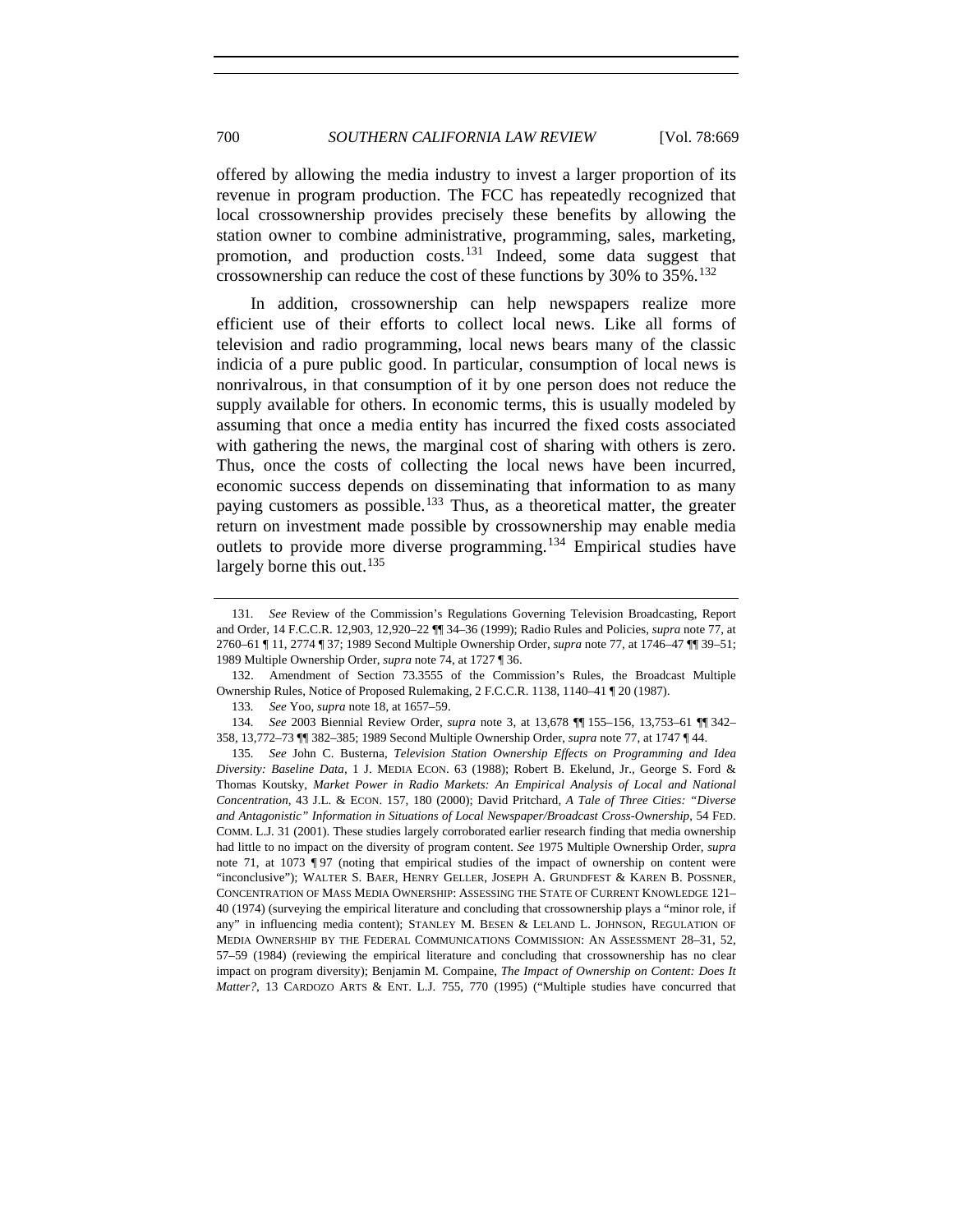<span id="page-32-0"></span>

It is thus clear that the degree of horizontal integration permitted can have a fairly dramatic impact on the quantity, quality, and diversity of speech. Horizontal ownership restrictions represent a little-recognized, but important, form of architectural censorship.

## D. RESTRICTIONS ON VERTICAL INTEGRATION

The FCC has long been concerned that vertical integration in the radio and television industry would harm competition.<sup>[136](#page-32-1)</sup> The focus has been on whether vertical integration or vertical contractual agreements can allow a firm to use a dominant position in one market (called the primary market) to harm competition in another market (called the secondary market). These concerns animated the FCC's first major regulatory initiative, commonly known as the Chain Broadcasting Rules. The Rules were driven by the belief that the then-existing triopoly of radio networks was hindering the emergence of competition from new networks $137$  and was inhibiting local control of the programming carried by any particular station.<sup>[138](#page-32-3)</sup> As a result, the Chain Broadcasting Rules strictly limited radio networks' ability to own broadcast stations<sup>[139](#page-32-4)</sup> and restricted the networks' ability to use affiliation agreements to limit the autonomy of local stations.<sup>[140](#page-32-5)</sup> The Supreme Court sustained the Rules in the seminal decision on broadcast regulation, *NBC v. United States*. [141](#page-32-6) The FCC subsequently extended the Chain Broadcasting Rules to television in  $1946$ .<sup>[142](#page-32-7)</sup> In time, the FCC would

programming differences related to group ownership are mixed and, even at that, are quite small." (footnote omitted)).

<span id="page-32-1"></span><sup>136.</sup> For a more detailed review of the history and theory of the FCC's regulation of vertical integration in the television industry, see Yoo, *supra* note 45, at 181–248. The primary focus of this discussion is downstream vertical integration by television and radio networks. It bears mentioning that at times the FCC has also regulated upstream vertical integration by networks into program supply. For critiques of the now-notorious and defunct "prime time access rule" ("PTAR") and the financial interest and syndication rules ("finsyn"), see THOMAS G. KRATTENMAKER & LUCAS A. POWE, JR., REGULATING BROADCAST PROGRAMMING 72–74, 99–100 (1994); Chen, *supra* note 99, at 1454–58.

<sup>137</sup>*. See* FED. COMMUNICATIONS COMM'N, *supra* note 13, at 51, 59, 66.

<sup>138</sup>*. Id.* at 64–65.

<span id="page-32-5"></span><span id="page-32-4"></span><span id="page-32-3"></span><span id="page-32-2"></span><sup>139.</sup> Specifically, the FCC prohibited networks from owning more than one station in any market and from owning any stations in markets in which competition was substantially restrained. *See id.* at 92, *repealed in part by* Review of the Commission's Regulations Governing Television Broadcasting, Report and Order, 10 F.C.C.R. 4538, 4540 ¶ 10 (1995) [hereinafter 1995 Chain Broadcasting Order]. This rule was overshadowed by the national television station ownership limits discussed below.

<sup>140.</sup> FED. COMMUNICATIONS COMM'N, *supra* note 13, at 51–66.

<span id="page-32-6"></span><sup>141.</sup> NBC v. United States, 319 U.S. 190 (1943).

<span id="page-32-7"></span><sup>142.</sup> Amendment to Part 3 of the Commission's Rules, 11 Fed. Reg. 33 (F.C.C. Jan. 1, 1946).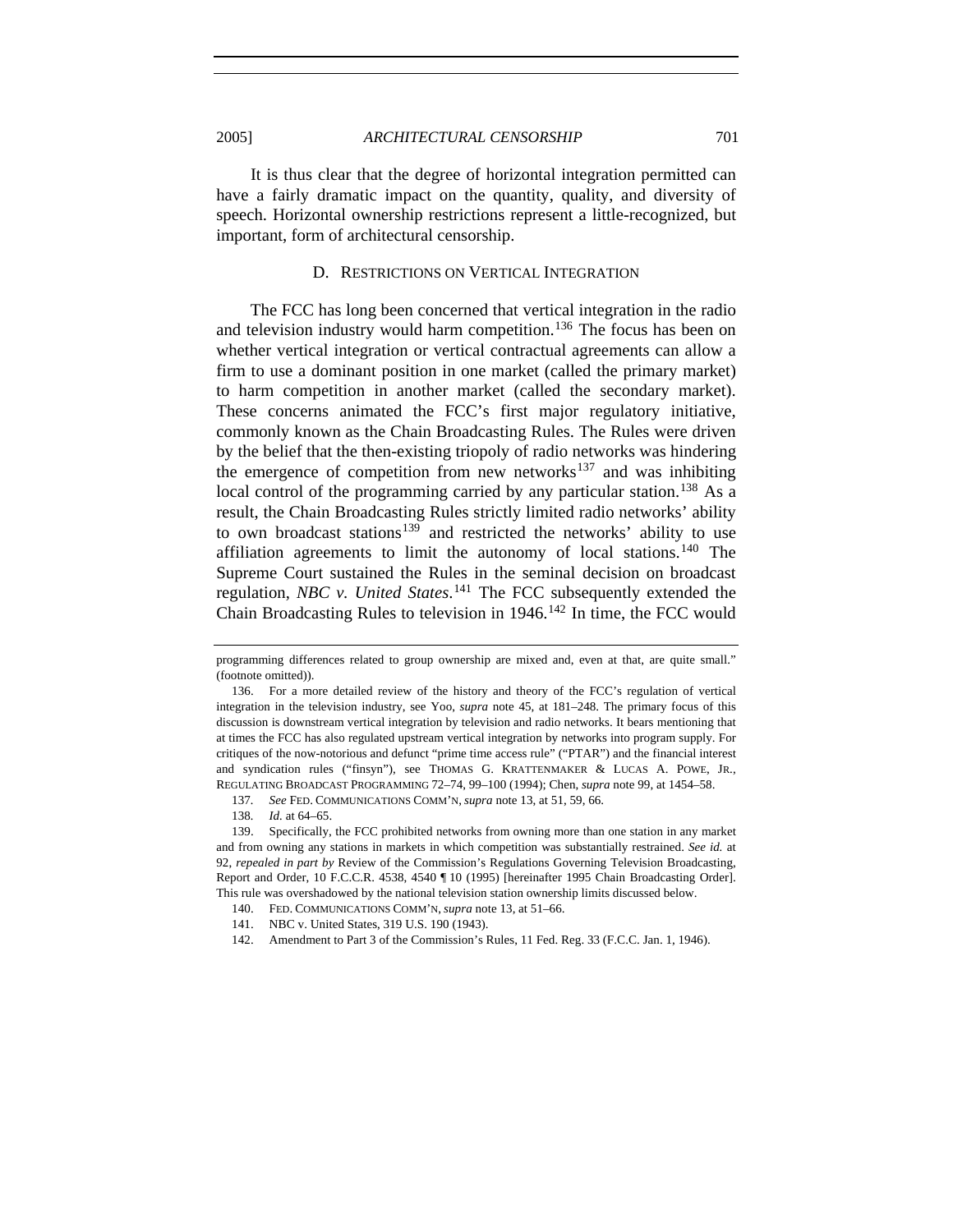repeal them with respect to radio<sup> $143$ </sup> and roll back some of the restrictions with respect to television as well.<sup>[144](#page-33-1)</sup> Certain television-related provisions still remain in effect.<sup>[145](#page-33-2)</sup>

Congress has also taken steps to limit vertical integration in the cable industry.[146](#page-33-3) The "channel occupancy" provision authorized the FCC to limit the channel capacity that cable operators could devote to their vertically affiliated networks.<sup>[147](#page-33-4)</sup> Congress also enacted a series of access requirements designed to protect against the dangers of vertical integration. For example, the leased access provision requires all cable systems with more than thirty-five channels to set aside part of their channel capacity for use by unaffiliated programmers.<sup>[148](#page-33-5)</sup> The program access provisions prevent vertically integrated programmers from discriminating against unaffiliated operators<sup>[149](#page-33-6)</sup> or from entering into exclusive dealing contracts.<sup>[150](#page-33-7)</sup> Most importantly, Congress enacted the must-carry provisions, requiring cable operators to provide free carriage to all full-power television stations broadcasting in their service area.<sup>[151](#page-33-8)</sup> Although enacted in part to preserve

<span id="page-33-3"></span> 146. Even before Congress acted, the FCC placed some limits on vertical integration in the cable industry when it promulgated regulations prohibiting national television networks from holding ownership stakes in cable operators. *See* Community Antenna Order, *supra* note 72, at 821 ¶ 15. The FCC relaxed this restriction in 1992. *See* Order to Eliminate the Prohibition on Common Ownership, *supra* note 77. Congress abolished it altogether in 1996. *See* Telecommunications Act of 1996, Pub. L. No. 104-104, § 202(f)(1), 106 Stat. 56, 111.

<span id="page-33-4"></span>147. 47 U.S.C.  $\S 533(f)(1)(B)$  (2000). The FCC set this limit at 40% of the operators' channel capacity. Implementation of Sections 11 and 13 of the Cable Television Consumer Protection and Competition Act of 1992, Horizontal and Vertical Ownership Limits, Second Report and Order, 8 F.C.C.R. 8565, 8592–96 ¶¶ 64–70 (1993)*.* The channel occupancy limit applied only to the first seventy-five channels of any cable operator's capacity. Channel capacity in excess of seventy-five channels was not subject to the limit. *Id*. at 8601–02 ¶ 84. The D.C. Circuit overturned the 40% limit. *See* Time Warner Entm't Co. v. FCC, 240 F.3d 1126, 1137–39 (D.C. Cir. 2001).

<span id="page-33-7"></span><span id="page-33-6"></span><span id="page-33-5"></span> 148. The amount of channel capacity that must be set aside varies from 10% to 15%, depending on the size of the cable operator. 47 U.S.C. § 532(b)(1). Enactment of this statute overturned a previous Supreme Court decision holding that the FCC lacked the authority to mandate leased access. *See* FCC v. Midwest Video Corp., 440 U.S. 689 (1979).

<span id="page-33-0"></span><sup>143.</sup> Review of Commission Rules and Regulatory Policies Concerning Network Broadcasting by Standard (AM) and FM Broadcast Stations, Report, Statement of Policy, and Order, 63 F.C.C.2d 674 (1977).

<span id="page-33-1"></span><sup>144</sup>*. See* 1995 Chain Broadcasting Order, *supra* note 139; Review of Rules and Policies Concerning Network Broadcasting by Television Stations: Elimination or Modification of Section 73.658(c) of the Commission's Rules, Report and Order, 4 F.C.C.R. 2755 (1989).

<span id="page-33-2"></span><sup>145.</sup> *See* 47 C.F.R. § 73.658 (2004). A proposal to repeal these remaining restrictions has been pending without action since 1995. *See* Review of the Commission's Regulations Governing Programming Practices of Broadcast Television Networks and Affiliates, Notice of Proposed Rule Making, 10 F.C.C.R. 11,951 (1995).

 <sup>149. 47</sup> U.S.C. § 548(c)(2)(B).

<sup>150</sup>*. Id.* § 548 (c)(2).

<span id="page-33-8"></span><sup>151</sup>*. Id.* §§ 534, 535.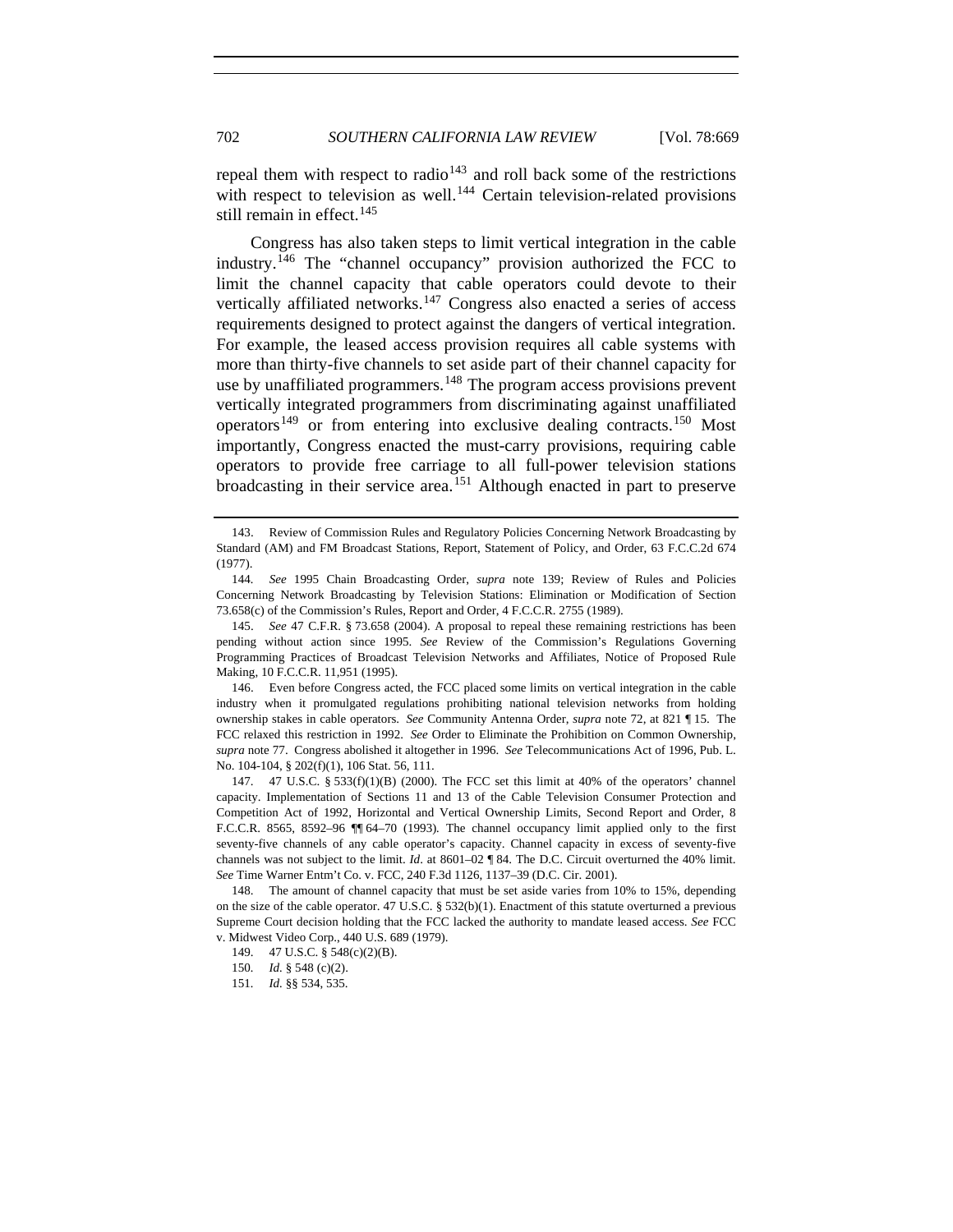horizontal competition in local advertising markets,<sup>[152](#page-34-0)</sup> must-carry was also intended to guard against vertical integration.<sup>[153](#page-34-1)</sup>

In addition, the FCC has historically limited the number of television and radio stations that any one entity can own nationwide.<sup>[154](#page-34-2)</sup> It justified these restrictions with the need to foster competition,  $155$  the need to promote a diversity of sources,<sup>[156](#page-34-4)</sup> and the desire to encourage local initiative.[157](#page-34-5) Congress eventually eliminated the national station ownership limits for radio and amended the national television station ownership limit to permit ownership of any number of television stations reaching less than 35% of the national audience.[158](#page-34-6) Congress also passed legislation authorizing the FCC to establish a limit on the number of cable subscribers

<span id="page-34-3"></span>155*. See Storer Broad*., 351 U.S. at 203 (concluding that the FCC's public interest mandate requires it to "assure fair opportunity for open competition in the use of broadcasting facilities"); 1984 Multiple Ownership Order, *supra* note 154, at 38–46 ¶¶ 64–86, 50–51 ¶¶ 97–99

<span id="page-34-4"></span>156*. See Storer Broad*., 351 U.S. at 203; 6 FCC ANN. REP. 68 (1941); 1984 Multiple Ownership Order, *supra* note 154, at 24–38 ¶¶ 24–63.

157*. See* 6 FCC ANN. REP. 68 (1941).

<span id="page-34-6"></span><span id="page-34-5"></span> 158. Telecommunications Act of 1996, Pub. L. No. 104-104, § 202(c), 110 Stat. 56, 110 (codified as amended at 47 C.F.R. § 73.3555(b) (2004)).

<sup>152</sup>*. See Turner II*, 520 U.S. 180, 200–01 (1997).

<span id="page-34-1"></span><span id="page-34-0"></span><sup>153</sup>*. See id*. at 198–99 (justifying must-carry in part on testimony indicating that vertical integration gives "cable operators . . . an incentive to drop local broadcasters and to favor affiliated programmers"). *See also* Cable Television Protection and Competition Act of 1992, Pub. L. No. 102- 385, § 2(a)(5), 106 Stat. 1460, 1460–61 (codified as amended at 47 U.S.C. §§ 534–535) (finding that vertical integration in the cable industry has given "cable operators . . . the incentive and ability to favor their affiliated programmers" and "could make it more difficult for noncable-affiliated programmers to secure carriage on cable systems"); S. REP. NO. 102-92, at 25 (1992), *reprinted in* 1992 U.S.C.C.A.N. 1133, 1158 (noting that "vertical integration gives cable operators the incentive and ability to favor their affiliated programming services" and might lead a cable operator to refuse to carry unaffiliated programmers).

<span id="page-34-2"></span> <sup>154.</sup> The FCC initially set the national cap for television at three stations. *See* Rules and Regulations Governing Experimental Television Broadcast Stations, § 4.226, 6 Fed. Reg. 2283, 2284– 85 (F.C.C. May 6, 1941). The national cap for radio was set at five stations. *See* Multiple Ownership, 9 Fed. Reg. 5442 (F.C.C. May 23, 1944). By 1954, a series of subsequent amendments eventually turned both the national radio and television station ownership limits into what became known as a "Rule of Seven." *See* 1953 Multiple Ownership Order, *supra* note 13, at 291 (limiting any one owner to five television stations and seven radio stations nationwide); Amendment of Multiple Ownership Rules, Report and Order, 43 F.C.C. 2797 (1954) (increasing the national limit for television from five to seven stations so long as two stations were UHF). The Rule of Seven was sustained against a judicial challenge by the Supreme Court. *See* United States v. Storer Broad. Co., 351 U.S. 192 (1956). The limit was later liberalized into a "Rule of Twelve." *See* Amendment of Section 73.3555 [formerly Sections 73.35, 73.240 & 73.636] of the Commission's Rules Relating to Multiple Ownership of AM, FM & Television Broadcast Stations, Report and Order, 100 F.C.C.2d 17 (1984) [hereinafter 1984 Multiple Ownership Order] (authorizing group ownership of up to twelve stations), *on reconsideration*, 100 F.C.C.2d 74 (1985) (adding the additional requirement that the twelve-station group reach no more than 25% of the national audience).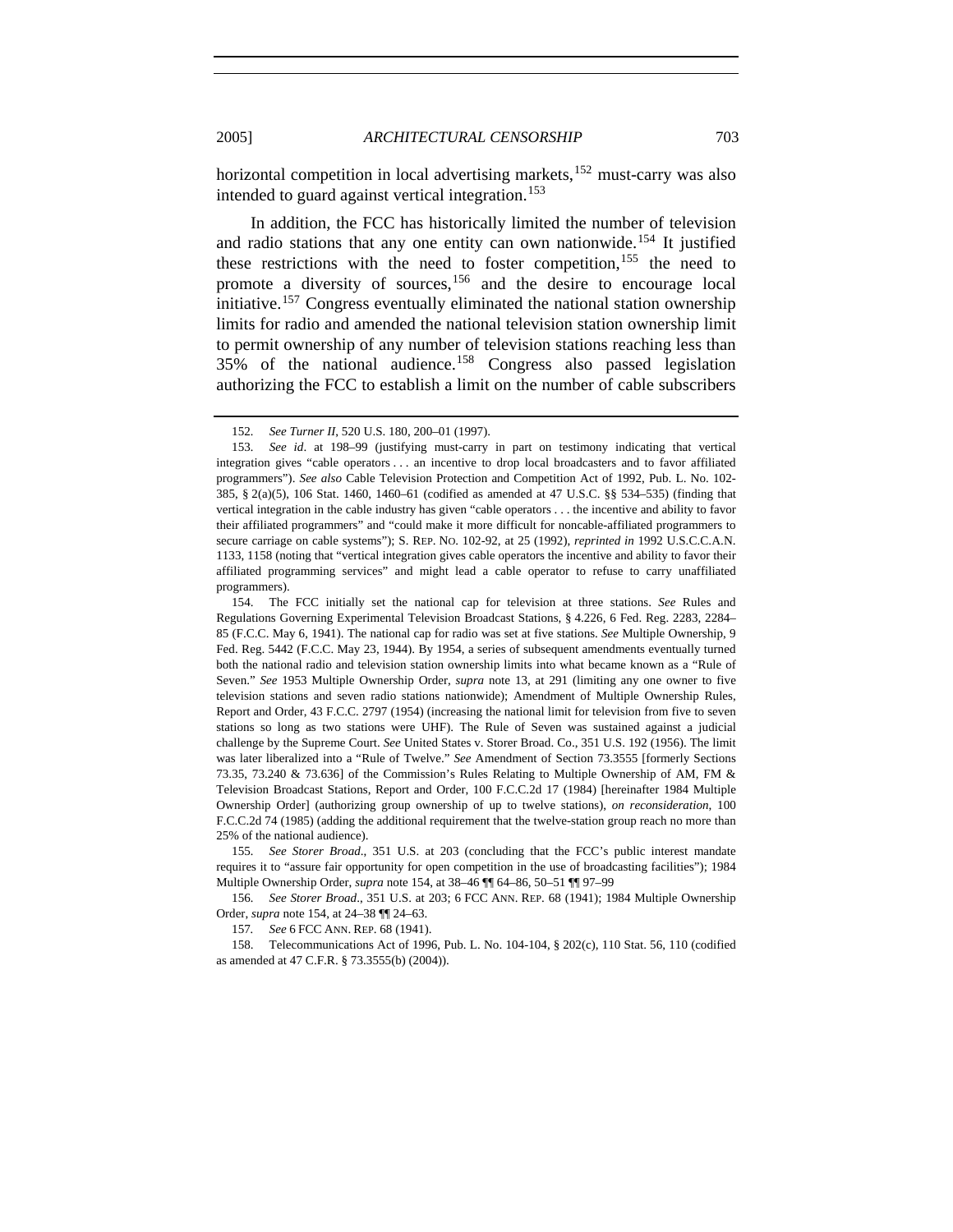that any one company can reach nationwide.<sup>[159](#page-35-0)</sup> The FCC eventually set that limit at  $30\%$ .<sup>[160](#page-35-1)</sup>

The first round of judicial challenges to these provisions proved unsuccessful.[161](#page-35-2) More recent decisions have exhibited the courts' greater willingness to invalidate vertical ownership restrictions. In *Time Warner Entertainment Co. v.*  $FCC$ *,* <sup>[162](#page-35-3)</sup> the D.C. Circuit invalidated the 30% cable subscriber limit set by the FCC based on a failure to implement the provision in the manner prescribed by Congress.<sup>[163](#page-35-4)</sup> The court also struck down the FCC's channel occupancy limit on First Amendment grounds.<sup>[164](#page-35-5)</sup> Furthermore, in *Fox Television Stations, Inc. v. FCC*, [165](#page-35-6) the D.C. Circuit overturned the FCC's decision not to eliminate the national television station ownership cap during its first biennial review.[166](#page-35-7) The court held that refusal to repeal the rule violated both the Administrative Procedure Act and the FCC's obligation under the Telecommunications Act of 1996 to "repeal or modify any regulation it determines to be no longer in the public

<span id="page-35-2"></span>161*. See Turner II*, 520 U.S. 180 (1997) (sustaining must-carry against a facial challenge); Time Warner Entm't Co. v. United States, 211 F.3d 1313 (D.C. Cir. 2000) (sustaining the subscriber limit and the channel occupancy provision against a facial challenge); Time Warner Entm't Co. v. FCC, 93 F.3d 957, 967–71, 977–79 (D.C. Cir. 1996) (sustaining the leased access and vertically integrated programmer provisions against a facial challenge). Interestingly, the district court did initially sustain a facial challenge to the subscriber limit provision, only to see its decision overturned on appeal. *See* Daniels Cablevision, Inc. v. United States, 835 F. Supp 1, 10 (D.D.C. 1993), *rev'd sub nom.* Time Warner Entm't Co. v. FCC, 211 F.3d at 1316–20.

162. Time Warner Entm't Co. v. FCC, 240 F.3d 1126 (D.C. Cir. 2001).

163*. Id.* at 1133–36.

<span id="page-35-6"></span> 165. Fox Television Stations, Inc. v. FCC, 280 F.3d 1027 (D.C. Cir.), *modified on reh'g*, 293 F.3d 537 (D.C. Cir. 2002).

<span id="page-35-7"></span>166*. See* 1998 Biennial Regulatory Review—Review of the Commission's Broadcast Ownership Rules and Other Rules Adopted Pursuant to Section 202 of the Telecommunications Act of 1996, Biennial Review Report, 15 F.C.C.R. 11,058, 11,072–75 ¶¶ 25–30 (2000).

<sup>159</sup>*. See* 47 U.S.C. § 533(f)(1)(A) (2000).

<span id="page-35-1"></span><span id="page-35-0"></span> <sup>160.</sup> Implementation of Sections 11 and 13 of the Cable Television Consumer Protection and Competition Act of 1992, Horizontal and Vertical Ownership Limits, Second Report and Order, 8 F.C.C.R. 8565, 8576–79 ¶¶ 24–29 (1993) (setting this limit at 30% of all nationwide subscribers). Cable systems were allowed to reach up to 35% of nationwide cable homes provided that such additional cable systems were minority-controlled. *Id.* at 8578–79 ¶ 28. After seeking additional comment, the FCC subsequently reaffirmed these limits. *See* Implementation of Section 11(c) of the Cable Television Consumer Protection and Competition Act of 1992; Horizontal Ownership Limits, Memorandum Opinion and Order on Reconsideration and Further Notice of Proposed Rulemaking, 13 F.C.C.R. 14,462, 14,467–83 ¶¶ 9–51 (1998); Implementation of Section 11(c) of the Cable Television Consumer Protection and Competition Act of 1992; Horizontal Ownership Limits, Third Report and Order, 14 F.C.C.R. 19,098, 19,113–27 ¶¶ 36–70 (1999).

<span id="page-35-5"></span><span id="page-35-4"></span><span id="page-35-3"></span><sup>164</sup>*. Id.* at 1137–39. Interestingly, the distinction seems to turn on the fact that *Sinclair Broadcasting Group* and *Fox Television Stations* involved broadcasting and thus were only held to rational basis scrutiny, whereas *Time Warner* involved regulation of the cable industry and thus was held to intermediate scrutiny. On the problematic nature of this distinction, see *infra* Part II.C.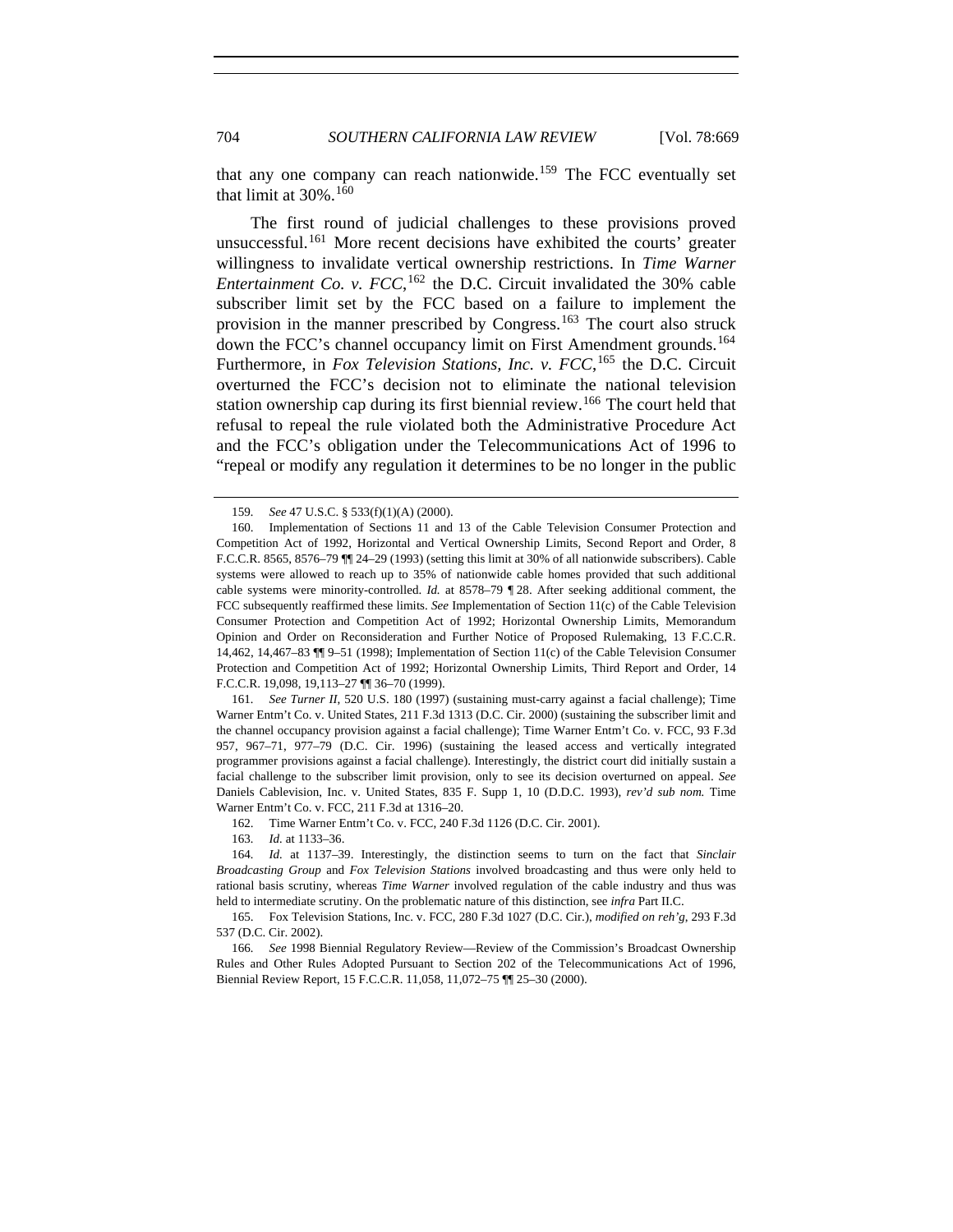interest."[167](#page-36-0) The FCC responded by revising the national television station ownership rule to permit companies to own any number of stations so long as the station group could reach no more than 45% of the nation's television households.<sup>[168](#page-36-1)</sup> Again, the FCC analyzed the issues in terms of the policy goals of competition, diversity, and localism, placing primary reliance on localism considerations.[169](#page-36-2) The ensuing controversy over the decision led Congress to enact legislation setting the national television station ownership cap at 39% and exempting the restriction from mandatory periodic review by the FCC.<sup>[170](#page-36-3)</sup>

The national television station ownership and cable subscriber limits are often misconstrued as being horizontal in focus.<sup>[171](#page-36-4)</sup> Properly evaluated, horizontal restrictions bar mergers among direct competitors who would otherwise be serving the same customers. In the case of U.S. media regulation, excess horizontal concentration is prevented by the rules prohibiting crossownership of media outlets in the same city described in the preceding subsection. The national television station ownership and cable subscriber limits are more properly regarded as prohibiting joint ownership of television stations or cable systems in different cities. Even though these jointly owned properties occupy the same product market, their geographic markets are distinct, and thus they do not compete with one another. In other words, allowing a television station operating in New York City to merge with one operating in Los Angeles does not involve a merger between direct competitors and does not have any impact on options available to any viewer.

Although group ownership of broadcast stations does not enhance horizontal market power with respect to viewers, it may enhance vertical market power by increasing the group's bargaining leverage with respect to networks and other program suppliers. As a result, the national television

<sup>167</sup>*. Fox Television Stations*, 280 F.3d at 1040–49.

 <sup>168. 2003</sup> Biennial Review Order, *supra* note 3, at 13,842–45 ¶¶ 578–84.

<sup>169.</sup> *Id.* at 13,818–42  $\P$  508–578.

<span id="page-36-3"></span><span id="page-36-2"></span><span id="page-36-1"></span><span id="page-36-0"></span> <sup>170.</sup> Consolidated Appropriation Act of 2004, Pub. L. No. 108-199, § 629, 118 Stat. 3, 99–100. Setting the national television ownership cap at 39% had the practical advantage of making it unnecessary for Fox and Viacom to divest the television stations they had acquired in excess of the previous 35% cap pursuant to temporary waivers granted by the FCC. Making it possible for Fox and Viacom to retain these stations removed much of the political impetus for further liberalization of the national ownership cap.

<span id="page-36-4"></span><sup>171</sup>*. See* S. REP. NO. 102-92, at 32–33 (1991), *reprinted in* 1992 U.S.C.C.A.N. 1133, 1165–66 (referring to the growth of multiple system operators as "horizontal integration" and "horizontal concentration"); *Turner II*, 520 U.S. 180, 197 (1997) (referring to the growth of multiple system operators as "[h]orizontal concentration"); Time Warner Entm't Co. v. FCC, 240 F.3d 1126, 1128 (D.C. Cir. 2001) (referring to the subscriber limit provision as a "horizontal" restriction).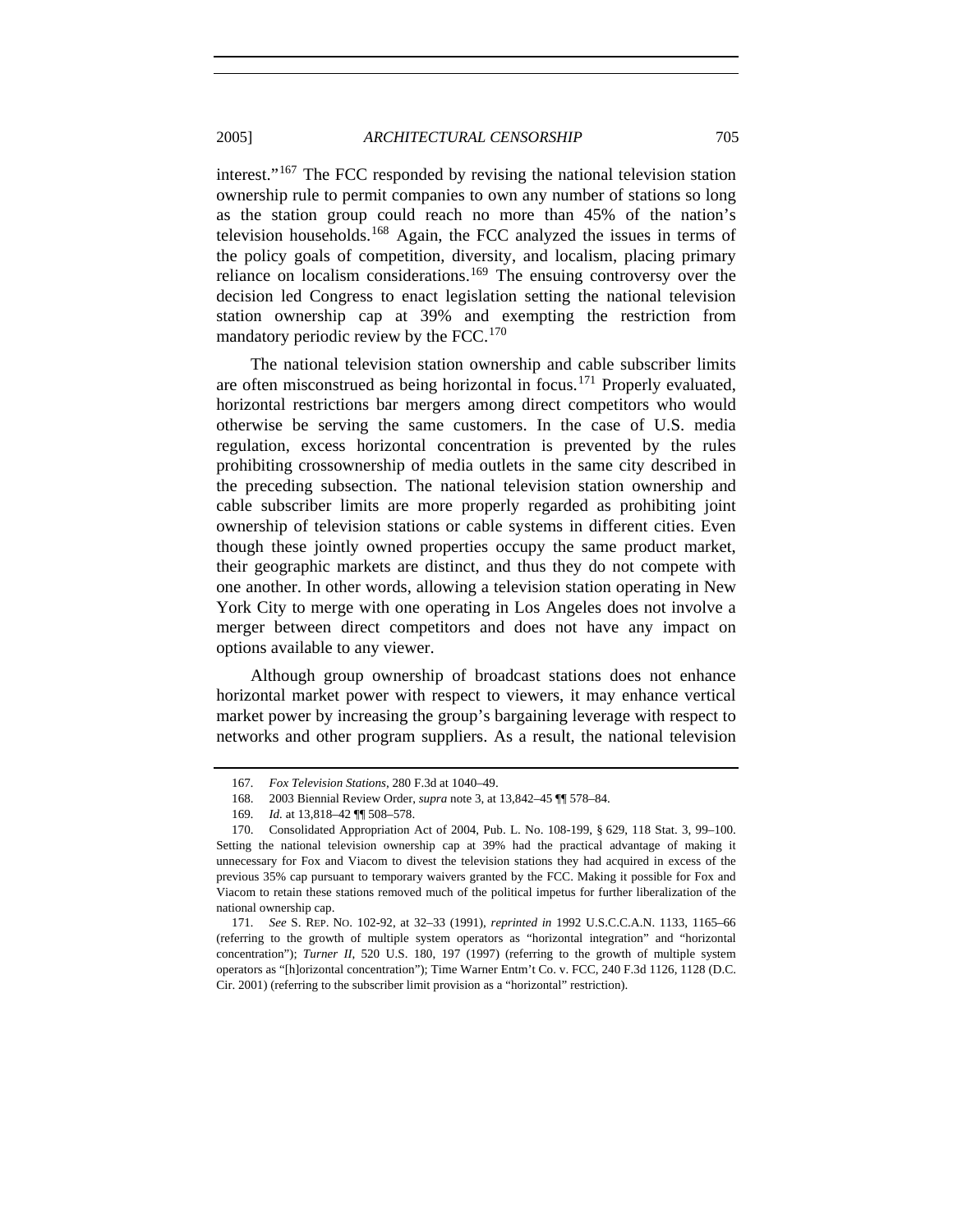and radio ownership restrictions are more properly regarded as protecting against vertical market power rather than horizontal market power.<sup>[172](#page-37-1)</sup>

Concerns about vertical integration are also evident in the furor that has surrounded many recent mega-mergers in the television industry, including Disney's acquisition of ABC, Viacom's merger with CBS, Time Warner's acquisition of Turner Broadcasting, and America Online's subsequent acquisition of Time Warner. Each merger was accompanied by a spate of commentary warning of dire consequences should the mergers be permitted.[173](#page-37-2)

<span id="page-37-0"></span>1. Structural Preconditions Implicit in Vertical Integration Theory

The nature of the economic threat posed by vertical integration has long been one of the most hotly contested issues in competition policy.<sup>[174](#page-37-3)</sup> Although proponents of the leading schools of antitrust law and economics have often disagreed sharply over the extent to which vertical integration can harm competition, they do share common ground on some basic points.[175](#page-37-4) Both sides in the debate agree that certain structural preconditions must be satisfied before vertical integration can pose a threat to competition. All of the vertical integration models explicitly or implicitly acknowledge that the primary market must be concentrated before vertical integration can harm competition. If this precondition is not met, the allegedly anticompetitive firm has no dominant position to use as leverage. Furthermore, the secondary market must be protected by barriers to entry if attempts to reduce competition in the secondary market are to have any hope of success. In addition, even if these structural preconditions are met, both approaches acknowledge the possibility that efficiencies may exist that nonetheless make vertical integration economically desirable.

In fact, these structural preconditions have become so much a part of the conventional wisdom that they are incorporated into guidelines

 <sup>172.</sup> Yoo, *supra* note 45, at 219, 222.

<span id="page-37-2"></span><span id="page-37-1"></span><sup>173</sup>*. See, e.g.*, John H. Barton, *The International Video Industry: Principles for Vertical Agreements and Integration*, 22 CARDOZO ARTS & ENT. L.J. 67 (2004); Symposium, *Viacom-CBS Merger*, 52 FED. COMM. L.J. 499 (2000); Patrick M. Cox, Note, *What Goes Up Must Come Down: Grounding the Dizzying Height of Vertical Mergers in the Entertainment Industry*, 25 HOFSTRA L. REV. 261 (1996).

<span id="page-37-3"></span><sup>174</sup>*. See, e.g.*, Andy C.M. Chen & Keith N. Hylton, *Procompetitive Theories of Vertical Control*, 50 HASTINGS L.J. 573, 575 (1999) ("Few subjects in American antitrust law have undergone as many changes and generated as much debate among economists and lawyers as the regulation of vertical arrangements.").

<span id="page-37-4"></span> <sup>175.</sup> The discussion that follows draws on the more complete analysis appearing in Yoo, *supra* note 45, at 187–205.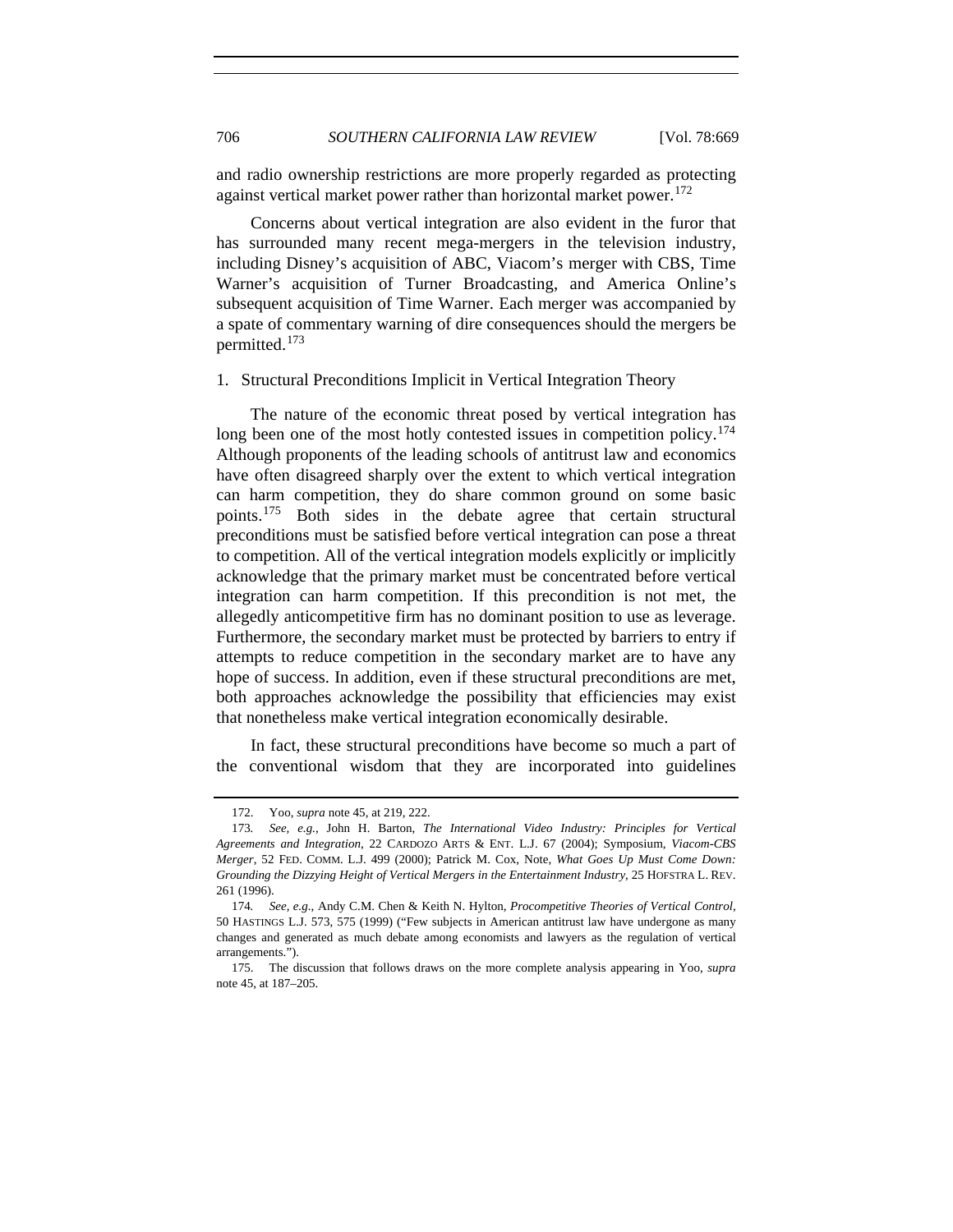#### <span id="page-38-0"></span>2005] *ARCHITECTURAL CENSORSHIP* 707

employed by the Justice Department and the Federal Trade Commission to evaluate the impact of vertical mergers on competition.<sup>[176](#page-38-1)</sup> These guidelines explicitly acknowledge that vertical mergers are unlikely to harm competition unless the primary market is concentrated.<sup>[177](#page-38-2)</sup> The measure of market concentration employed by the guidelines is the Hirschman-Herfindahl Index ("HHI"), which is calculated by squaring the market share of each competitor and then summing the resulting numbers. For example, a market of four firms with market shares of 30%, 30%, 20%, and 20% would have an HHI of  $2600$ .<sup>[178](#page-38-3)</sup> The result is a continuum that situates the concentration of a market on a scale from 0 (in the case of complete market deconcentration) to 10,000 (in the case of monopoly). When the post-merger HHI of the primary market is below 1800, vertical integration is considered unproblematic.<sup>[179](#page-38-4)</sup> This standard is somewhat more lenient than that applied to horizontal mergers, which are more likely to create competitive problems.[180](#page-38-5) The D.C. Circuit recognized the importance of these structural preconditions in striking down the FCC's attempt to implement the channel occupancy provision enacted by Congress.<sup>[181](#page-38-6)</sup>

#### 2. Applying the Structural Preconditions to the Television Industry

Determining whether a particular market is concentrated depends on proper market definition, which in turn requires the identification of the relevant product and geographic markets. The relevant market is best understood if the television industry is viewed as the multilevel chain of

<span id="page-38-1"></span> <sup>176.</sup> U.S. DEP'T OF JUSTICE, NON-HORIZONTAL MERGER GUIDELINES §§ 4.212, 4.213, 4.221, 4.24 (promulgated in 1984 and reaffirmed in 1992 and 1997), *available at* http://www.usdoj.gov/ atr/public/guidelines/2614.pdf.

<sup>177</sup>*. Id.* § 4.213.

<sup>178.</sup>  $+30^2 + 20^2 + 20^2 = 900 + 900 + 400 + 400 = 2600.$ 

<span id="page-38-4"></span><span id="page-38-3"></span><span id="page-38-2"></span> <sup>179.</sup> U.S. DEP'T OF JUSTICE, *supra* note 176, § 4.213. *See also id.* § 4.131 (using the 1800 HHI threshold for determining when vertical integration can harm potential competition); *id.* § 4.221 (using the 1800 HHI threshold for determining when vertical integration can facilitate collusion).

<span id="page-38-5"></span> <sup>180.</sup> *Id.* § 4.0. Unlike vertical mergers, which are thought to raise competitive problems only if the post-merger HHI exceeds 1800, horizontal mergers are open to challenge even when post-merger HHI is as low as 1000. Specifically, the Horizontal Merger Guidelines classify markets in which the postmerger HHI is between 1000 and 1800 as "moderately concentrated." U.S. DEP'T OF JUSTICE & FED. TRADE COMM'N, HORIZONTAL MERGER GUIDELINES § 1.51(b), *available at* http://www.usdoj.gov/atr/ public/guidelines/horiz\_book/ 15.html (Apr. 8, 1997). Horizontal mergers in markets that fall within this range "potentially raise significant competitive concerns" and may be subject to challenge if they increase HHI by more than 100 points. *Id.* The Horizontal Merger Guidelines treat markets in which the post-merger HHI exceeds 1800 as "highly concentrated." *Id.* § 1.51(c). In these markets, mergers that raise post-merger HHI by more than 50 points "potentially raise significant competitive concerns" and may be challenged. Mergers that raise post-merger HHI 100 points are "presumed . . . to create or enhance market power or facilitate its exercise" and are likely to be challenged. *Id.*

<span id="page-38-6"></span> <sup>181.</sup> Time Warner Entm't Co. v. FCC, 240 F.3d 1126, 1138–39 (D.C. Cir. 2001).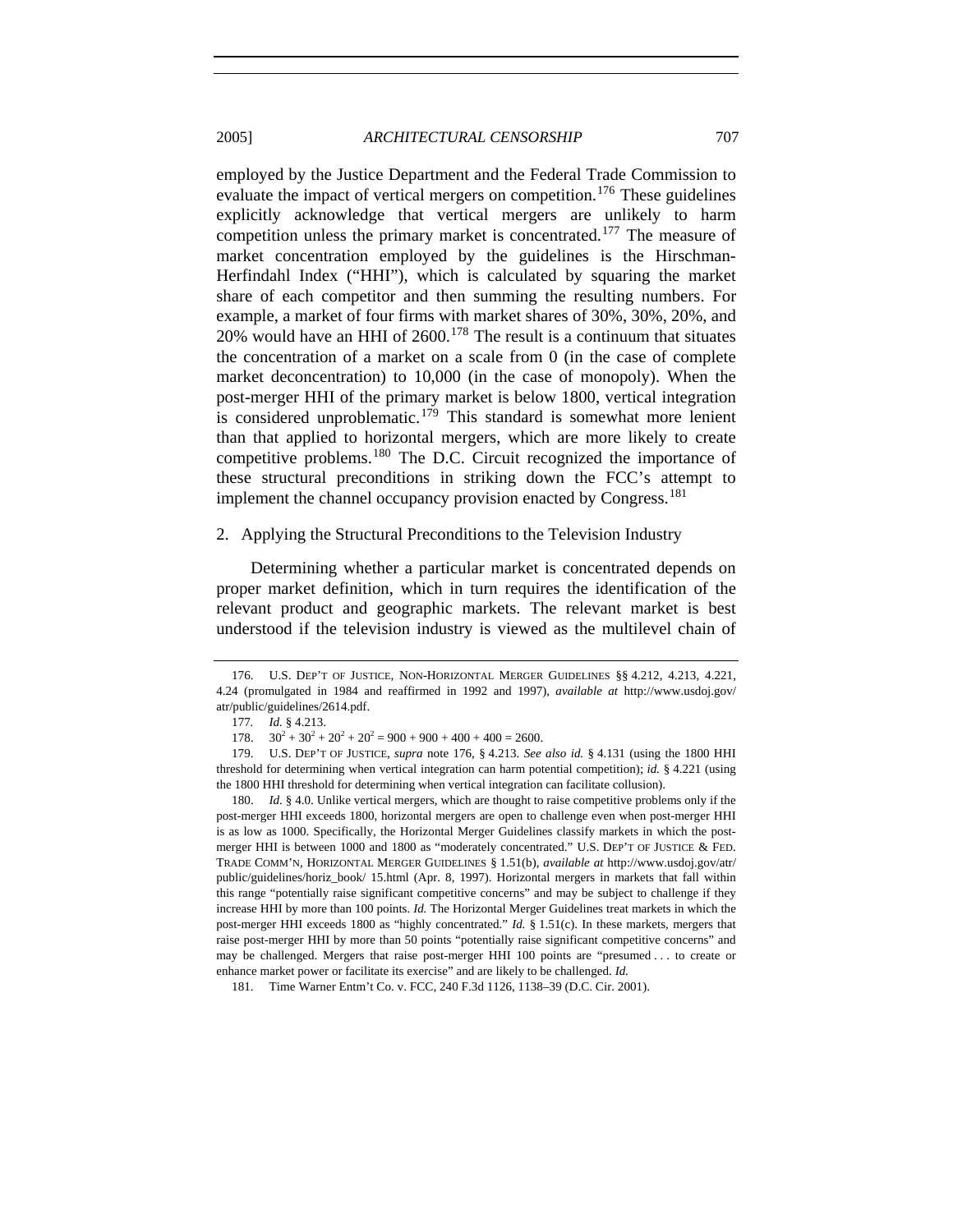# 708 *SOUTHERN CALIFORNIA LAW REVIEW* [Vol. 78:669

distribution depicted in Figure  $2^{182}$  $2^{182}$  $2^{182}$ . The uppermost level is occupied by the networks and movie studios that create television programs. The intermediate level is occupied by local television stations and local cable operators, who acquire programming from program suppliers and deliver them locally. The bottommost level is occupied by end users, who obtain television service from local television stations and cable operators.

Many mistakenly assume that the relevant market is the one in which households obtain television programming from broadcast stations and cable operators (denoted in the figure by the letter *B*). *B* is a local market because, until recently, households could only obtain television from an outlet located within their local community. In addition, because the number of entities from which households could obtain television programming has historically been rather limited, if this were the relevant market, it would appear to be sufficiently concentrated to make vertical integration a real anticompetitive threat.<sup>[183](#page-39-1)</sup>

<span id="page-39-0"></span> <sup>182.</sup> This is a somewhat simplified version of the description of the industry advanced in Yoo, *supra* note 45, at 182–83, 220–21. The more complex analysis presented in that paper disaggregated the first stage depicted in Figure 2 into two different stages rather than lumping program producers and television networks into the same category. Because that distinction is not as central to the argument presented here, the basic framework can be simplified in this manner without any loss of analytic power.

<span id="page-39-1"></span> <sup>183.</sup> It is unclear whether this is still true. The arrival of DBS as a significant multichannel video programming distributor ("MVPD") has made the market for local delivery of television signals much more competitive. The FCC's most recent data indicate that as of June 2004, DBS had captured over 25% of the MVPD market. *See* Annual Assessment of the Status of Competition in the Market for the Delivery of Video Programming, Eleventh Annual Report, FCC 05-13, slip op. at 38–39 ¶ 54, 115 tbl.B-1 (F.C.C. Feb. 4, 2005) [hereinafter Eleventh Annual Report on Video Competition], *available at* http://hraunfoss.fcc.gov/edocs\_public/attachmatch/FCC-05-13A1.pdf. This exceeds the 15% threshold established by Congress for determining when a cable operator faces effective competition from other MVPDs. *See* 47 U.S.C. § 543(*l*)(1)(B)(ii) (2000).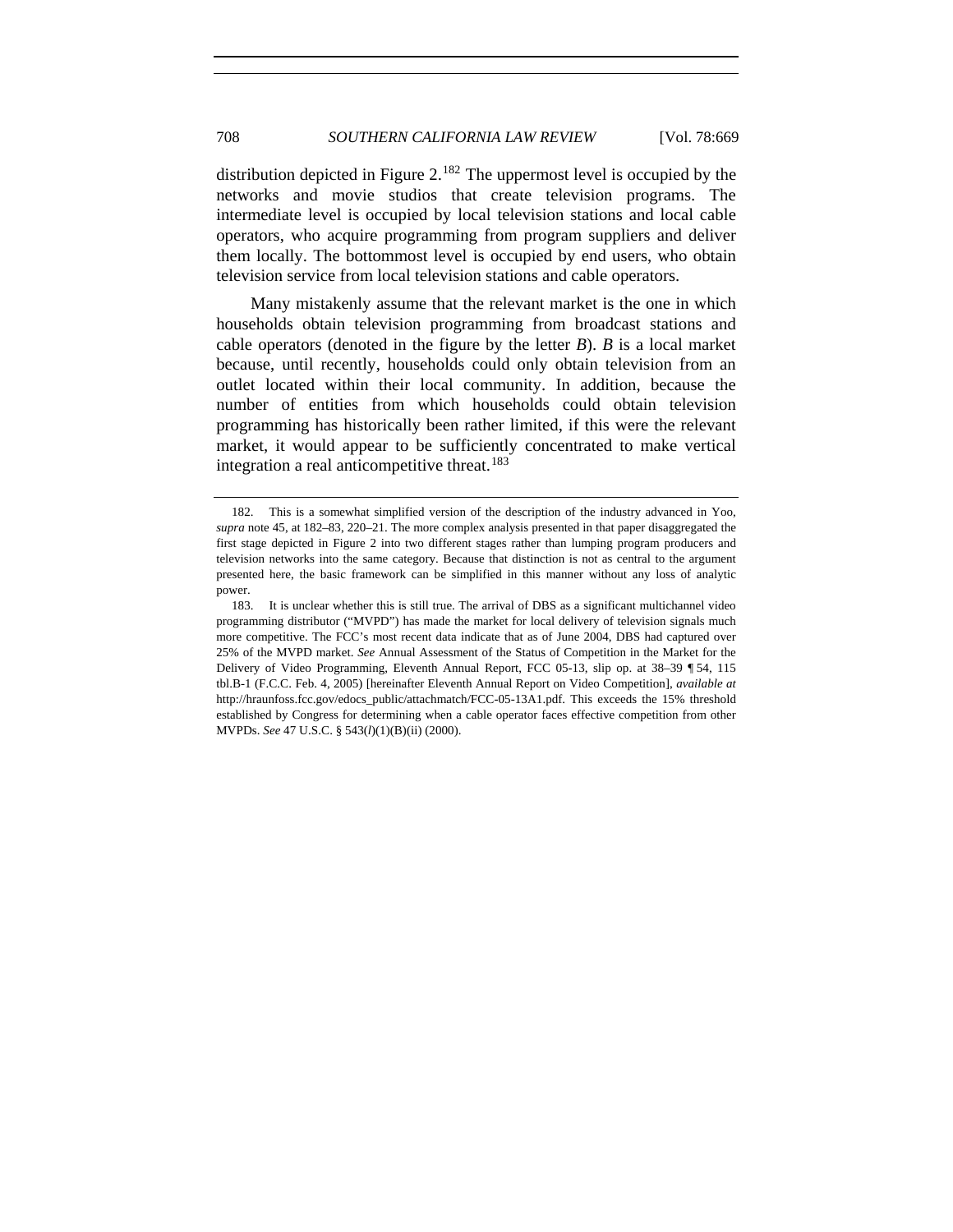

FIGURE 2. Vertical chain of production in the television industry

 The problem with this analysis is that limits on the number of viewers that one station or cable operator group can reach nationwide have no impact whatsoever on the degree of market concentration in any local market. This fundamental insight can be seen most clearly by conducting the following thought experiment. Suppose the FCC banned vertical integration in the television industry altogether and required every television station owner and cable operator to divest any ownership interests in any network or program supplier. Would doing so decrease the ability of television stations and cable operators to exercise market power in market *B*? Clearly, the answer is no. Market power in *B* exists by virtue of the relatively small number of options any particular household has for obtaining television service. Preventing television stations and cable operators from holding ownership interests in networks would not increase or decrease the number of those options one iota. Forcing owners of television stations and cable operators to sell their proprietary interests in television programming would have no impact on market power in market *B*.

Vertical disintegration could potentially have an impact on market *A*, the upstream market in which local television stations and cable operators meet networks and program suppliers. The economics of producing television programming (particularly the fact that it requires the incurrence of substantial up-front costs) leaves program producers vulnerable to strategic behavior by local television stations and cable operators. Restrictions on the number of television stations and cable operators one entity can own nationwide has the inevitable effect of reducing program producers' ability to use vertical integration or vertical contractual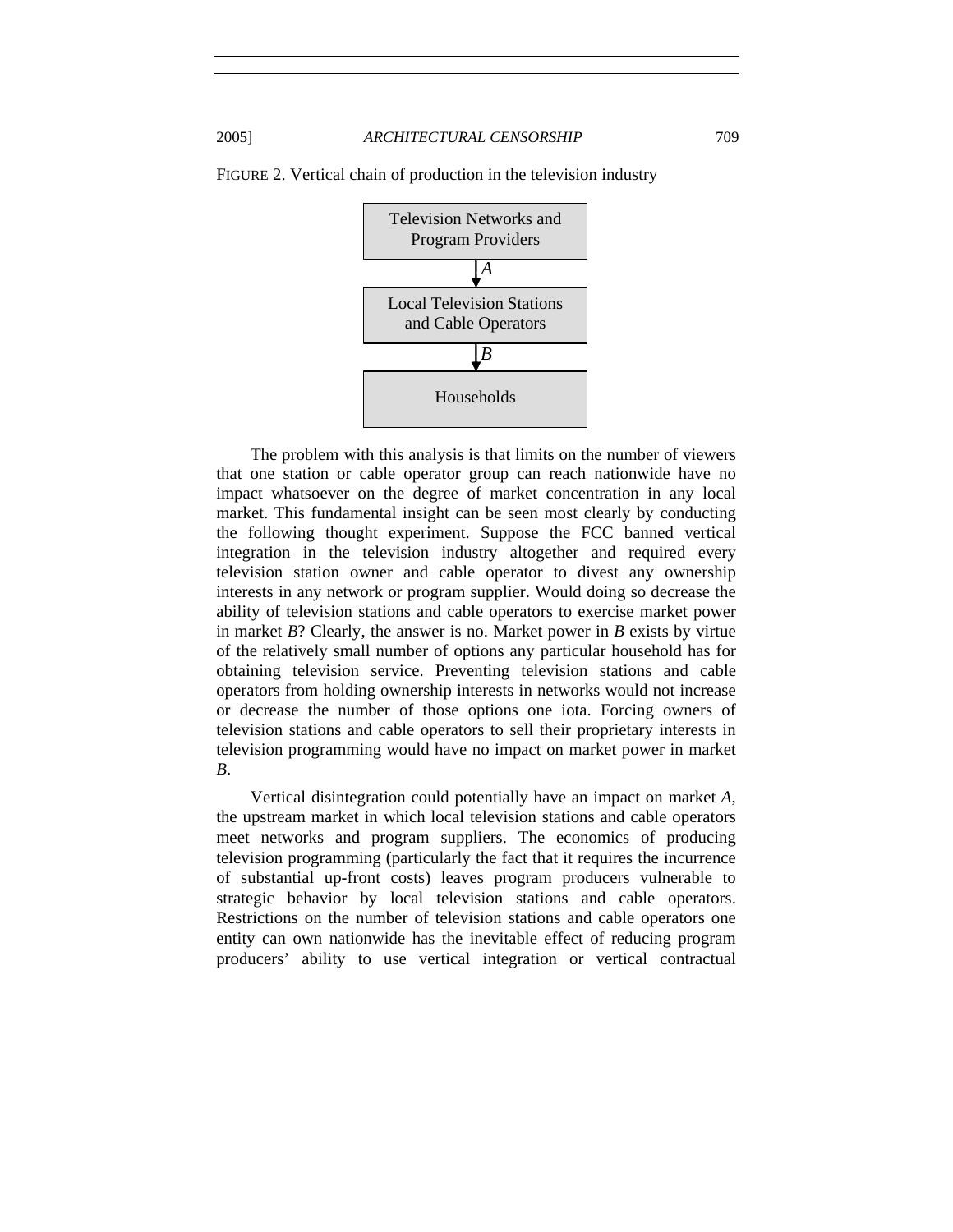arrangements to internalize these risks.<sup>[184](#page-41-0)</sup> In addition, the national television station ownership and cable subscriber limits also affect the relative bargaining power of the players in market *A* by ensuring that the networks and other program suppliers negotiate with station and cable operator groups that represent smaller proportions of the national audience.

The proper focus, then, is on market *A*, in which television stations and cable operators bargain with networks and program suppliers. On reflection, it becomes clear that the geographic scope of this market is national, not local. Even in the extreme case, where the local cable operator possesses monopoly power over viewers in a particular city, that operator is unlikely to be able to exert any significant market power against a television network that can reach a sufficient number of other viewers located elsewhere in the nation. A program producer cares less about whether it is able to reach viewers in any particular city and more about how much of the national market it is able to access. In other words, it is the network's national reach, not its local reach, that matters. The network would, of course, prefer to reach all viewers nationwide. That it may be unable to reach certain customers is of no greater concern than it would be to manufacturers of particular brands of cars, shoes, or other conventional goods who are unable to gain access to the entire country. Their inability to reach customers in any particular geographic area does not threaten competition so long as they are able to obtain access to a sufficient number of customers located elsewhere. The proper question is not whether local television stations and cable operators wield market power in the local market for television viewers in any particular city, but rather whether groups of television stations and local cable systems possess sufficient market power to harm competition in the nationwide market for obtaining television content.

When viewed in this manner, it becomes relatively clear that the relevant primary market (as in the national market for household delivery of television programming) is unconcentrated. Consider, for example, the current national television station ownership rule, which prohibits television station groups that can reach more than 39% of the U.S. television audience.<sup>[185](#page-41-1)</sup> It would be a mistake to assume that this limit would permit a television station group to control 39% of the market. This is because no broadcast network is able to capture more than 15% of the

<sup>184</sup>*. See* Yoo, *supra* note 45, at 192–200, 213–17, 232–37.

<span id="page-41-1"></span><span id="page-41-0"></span><sup>185</sup>*. See supra* note 170 and accompanying text.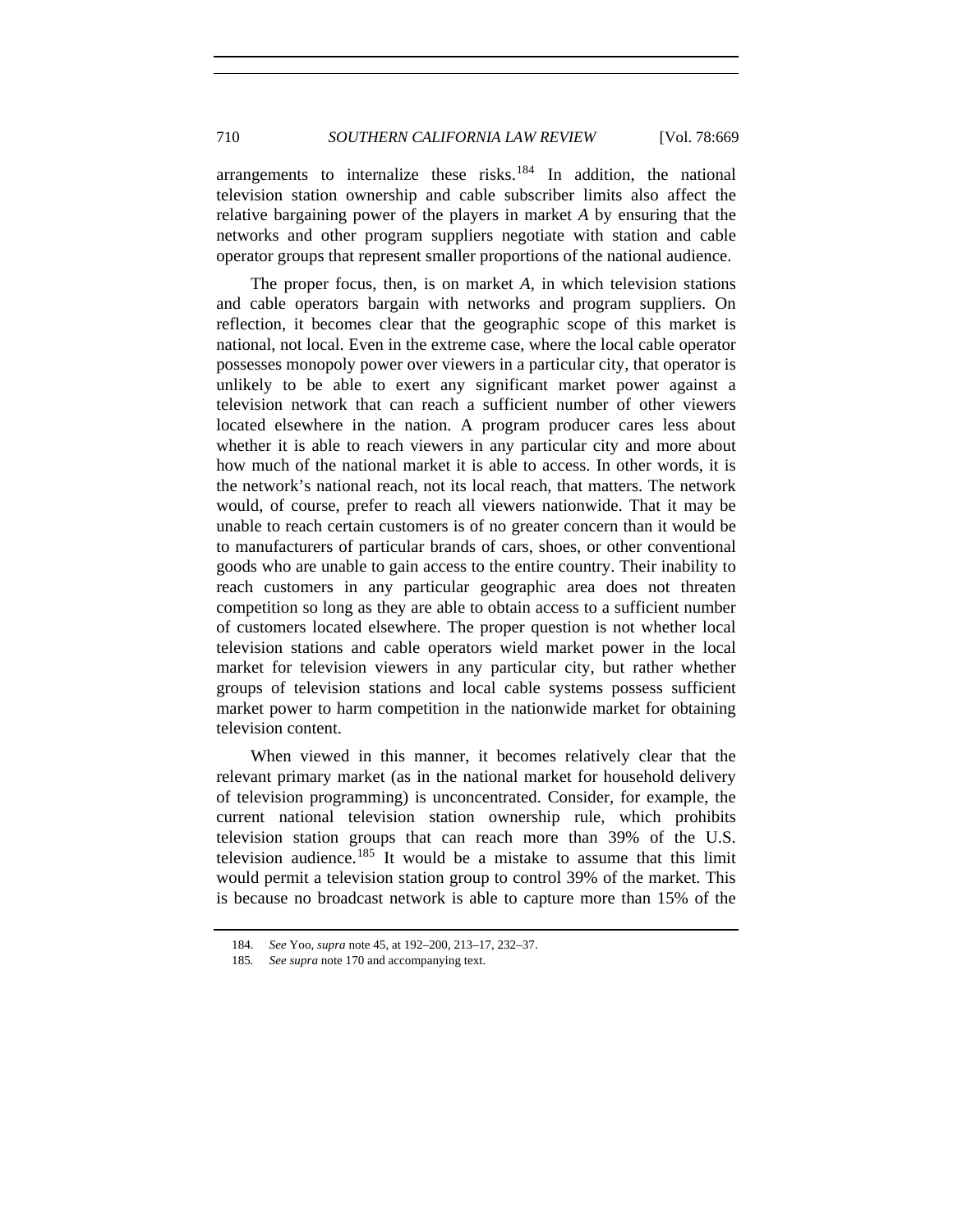potential audience that it reaches.<sup>[186](#page-42-0)</sup> Thus, even if a group were able to reach 39% of the U.S. market, it would only be able to capture less than one sixth of those viewers. Setting the national audience cap at 39% effectively guarantees that no group of television stations will control more than 6% of the national audience. In that case, there are at least sixteen independent players bidding in the national market for television programming, more than enough to ensure that the market remains competitive.[187](#page-42-1) Indeed, these numbers suggest that there would have been little danger setting the national audience cap at the 45% level that was overturned by Congress.

Similar reasoning applies to the national cable subscriber limits. As of June 2002, no multichannel video program distributor ("MVPD") controlled more than 15% of the national market, and the HHI of the total market was 884.[188](#page-42-2) By June 2004, Comcast's acquisition of AT&T's cable properties caused HHI to rise to  $1097$ .<sup>[189](#page-42-3)</sup> Even this higher number falls well below the enforcement threshold under the vertical merger guidelines.[190](#page-42-4) The level of concentration in the market for MVPDs is thus too diffuse to give any MVPD market power sufficient to give rise to anticompetitive concerns.[191](#page-42-5)

<span id="page-42-0"></span> <sup>186.</sup> For example, the highest ranked network during the November 2004 sweeps period (CBS), was only able to capture 12% of adult viewers. *See* Jim Finkle, *How Fall Played Out; CBS Triumphs, ABC Improves, NBC Falters*, BROADCASTING & CABLE, Dec. 6, 2004, at 14.

<span id="page-42-1"></span> <sup>187.</sup> Even if the entire industry were composed of station groups of the largest size, the HHI would be less than 700, well below the levels thought to raise competitive concerns.

<span id="page-42-2"></span><sup>188</sup>*. See* Annual Assessment of the Status of Competition in the Market for the Delivery of Video Programming, Ninth Annual Report, 17 F.C.C.R. 26,901, 26,913 tbl.B-3 (2002).

<span id="page-42-3"></span><sup>189</sup>*. See* Eleventh Annual Report on Video Competition, *supra* note 183, at 77 ¶ 144, 118 tbl.B-3, 119 tbl.B-4

<span id="page-42-4"></span> <sup>190.</sup> In fact, the level of concentration in the market for MVPDs approaches the level of nonenforcement under the more stringent guidelines governing horizontal mergers. Indeed, as the FCC has noted, economic theory and empirical studies suggest that a market need not have more than five participants of roughly equal size. *See* 2003 Biennial Review Order, *supra* note 3, at 13,731 ¶ 289 & n.609 (citing economic commentary). This suggests that HHIs as high as 2000 might well be unproblematic. That said, the Third Circuit rejected the FCC's finding that five equal-sized competitors would be sufficient to protect competition as arbitrary and capricious. *See* Prometheus Radio Project v. FCC, 373 F.3d 372, 432–34 (3d Cir. 2004).

<span id="page-42-5"></span> <sup>191.</sup> Professor Baker invokes Edward Chamberlin's classic analysis of monopolistic competition as support for his belief that media entities typically earn high operating profits. *See* Baker, *supra* note 13, at 737 & n.15. *See also id.* at 750–751. I offer a more complete analysis of the implications of Chamberlinian monopolistic competition for media policy in Yoo, *supra* note 18, at 1602–28, 1633–36. For the time being, it is sufficient to point out that Chamberlin himself did not believe that firms engaged in monopolistic competition would earn sustainable economic profit. Although firms might earn some profit in the short-run, entry by other firms selling similar products would eventually dissipate any supercompetitive returns. *See* EDWARD HASTINGS CHAMBERLIN, THE THEORY OF MONOPOLISTIC COMPETITION: A RE-ORIENTATION OF THE THEORY OF VALUE 83–85 (8th ed. 1969).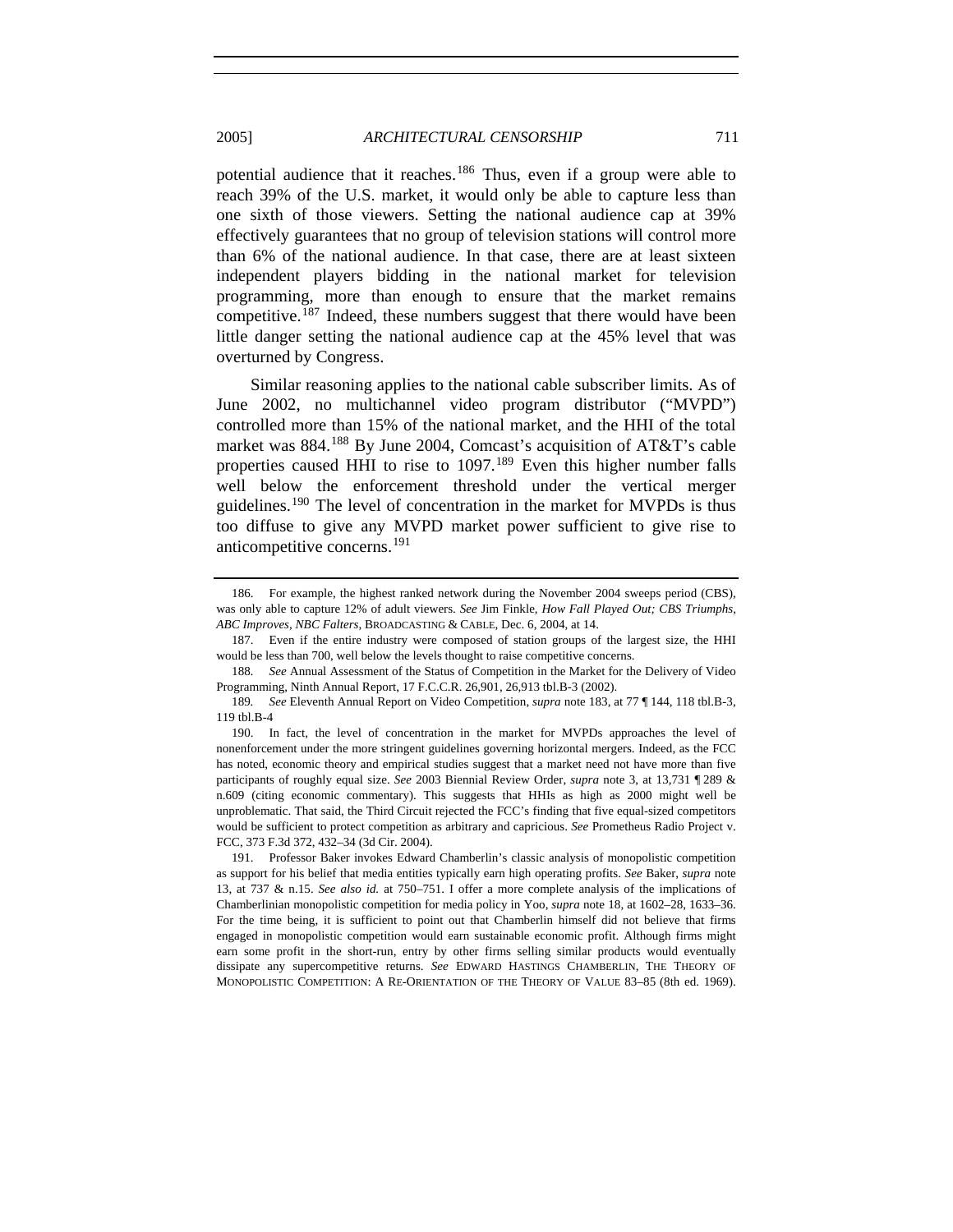Furthermore, an empirical analysis of the relevant secondary market comprised of television networks and program providers—reveals that it is sufficiently unprotected by barriers to entry to obviate any anticompetitive concerns. The FCC reports that the total number of television networks has steadily increased, swelling from seventy networks in  $1990^{192}$  $1990^{192}$  $1990^{192}$  to a total of 388 networks in 2004, with another seventy-eight networks in the planning stages.<sup>[193](#page-43-1)</sup> In addition, the percentage of vertically integrated networks has declined more or less steadily over the past decade.<sup>[194](#page-43-2)</sup>

It is also likely that vertical integration in the radio and television industry will yield sufficient efficiencies to justify condoning it. The FCC has acknowledged that permitting broader network station ownership could yield substantial managerial, technical, and operational efficiencies.<sup>[195](#page-43-3)</sup> Furthermore, because the creation of television programming typically requires the incurrence of substantial sunk costs, program producers are often vulnerable to hold-up, free riding, and other forms of strategic behavior.<sup>[196](#page-43-4)</sup> The classic solution to such problems is through vertical integration or through some form of vertical contractual restraint.<sup>[197](#page-43-5)</sup> Empirical studies confirm that, on balance, vertical integration in the cable industry tends to be welfare enhancing.<sup>[198](#page-43-6)</sup>

Chamberlin's zero-profit result is in turn subject to several caveats. *See* Yoo, *supra* note 18, at 1607–09. Subsequent research has shown that the general validity of Chamberlin's zero-profit result depends on the magnitude of the fixed costs relative to the overall market. *See* Yoo, *supra* note 118, at 240. Baker's observation would have had greater applicability during earlier eras, when television and radio markets were protected by entry barriers. The emergence of alternative transmission technologies and new networks has largely dissipated the danger of supercompetitive returns. *See* Yoo, *supra* note 18, at 1633–36. This suggests that media policy would be better served by focusing on lowering barriers to entry, which in turn would require an abandonment of the commitment to fostering free radio and television as well as lowering the barriers to vertical integration.

<span id="page-43-0"></span> <sup>192.</sup> Annual Assessment of the Status of Competition in the Market for the Delivery of Video Programming, Tenth Annual Report, 19 F.C.C.R. 1606, 1691 tbl.8 (2004) [hereinafter Tenth Annual Report on Video Competition].

 <sup>193.</sup> Eleventh Annual Report on Video Competition, *supra* note 183, at 78 ¶ 145, 81 ¶ 152.

<span id="page-43-2"></span><span id="page-43-1"></span><sup>194.</sup> Tenth Annual Report on Video Competition, *supra* note 192, at 1690–91 ¶ 142 & tbl.8 (noting that the percentage of vertically integrated networks declined steadily from 50% in 1994 to 30% in 2002 before rising slightly to 33% in 2003); Eleventh Annual Report on Video Competition, *supra*  note 183, at 78 ¶ 145 (noting that in 2004, the percentage of vertically integrated networks once again declined to 23%).

<sup>195</sup>*. See* 1995 Chain Broadcasting Order, *supra* note 139, at 4540 ¶ 11.

<sup>196</sup>*. See* Yoo, *supra* note 45, at 213–17, 232–37.

<span id="page-43-5"></span><span id="page-43-4"></span><span id="page-43-3"></span><sup>197</sup>*. See, e.g.*, Benjamin Klein, Robert G. Crawford & Armen A. Alchian, *Vertical Integration, Appropriable Rents, and the Competitive Contracting Process*, 21 J.L. & ECON. 297 (1978); Lester G. Telser, *Why Should Manufacturers Want Fair Trade?*, 3 J.L. & ECON. 86 (1960).

<span id="page-43-6"></span><sup>198</sup>*. See* Tasneem Chipty, *Vertical Integration, Market Foreclosure, and Consumer Welfare in the Cable Television Industry*, 91 AM. ECON. REV. 428, 430, 448–50 (2001).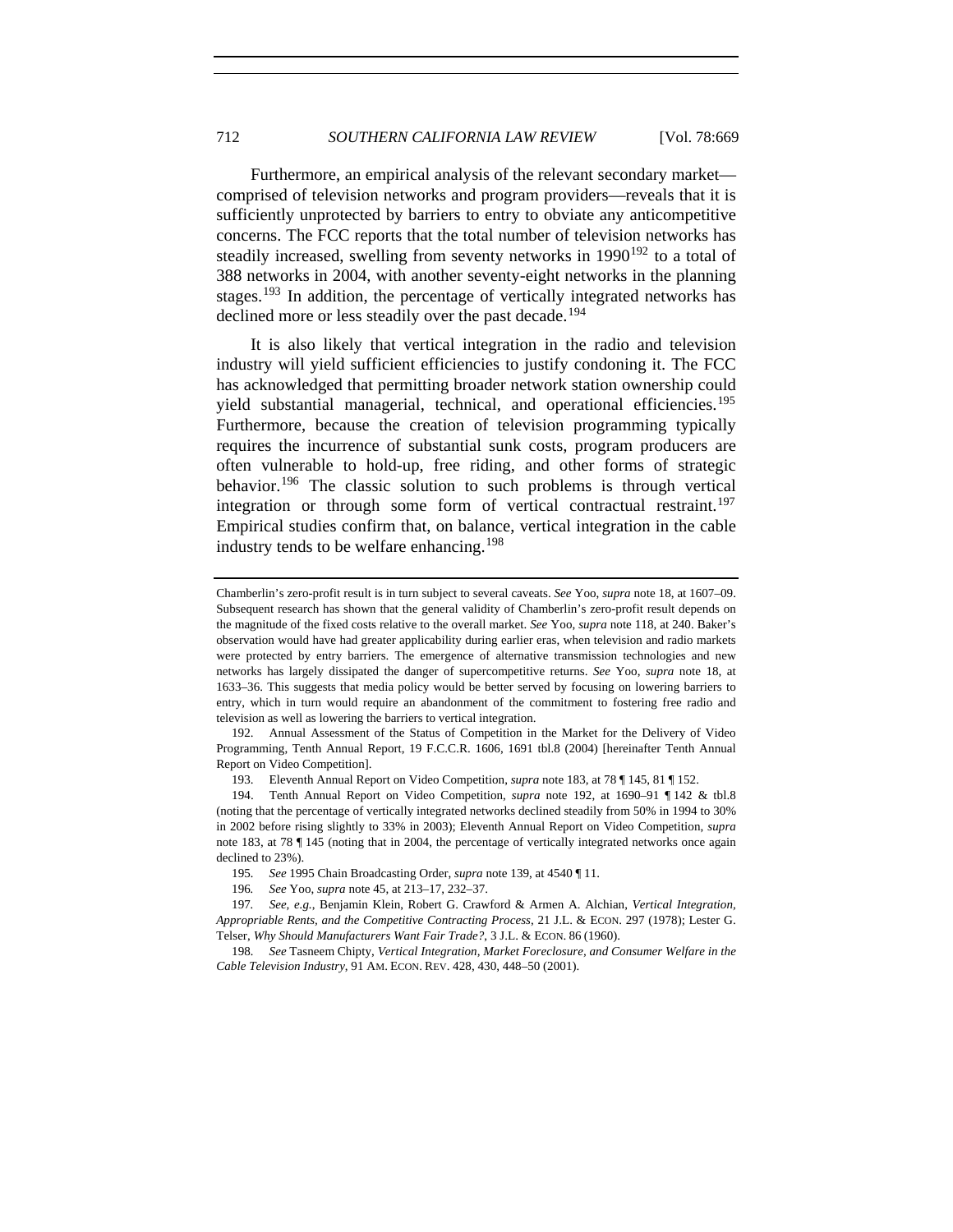<span id="page-44-0"></span>2005] *ARCHITECTURAL CENSORSHIP* 713

It thus appears that the structure of the television industry makes it unlikely that vertical integration will harm competition, as demonstrated eloquently by the failure of the Disney-ABC, Viacom-CBS, Time Warner-Turner Broadcasting, and AOL-Time Warner mergers to generate significant anticompetitive harms. Instead, the existing regulations limiting vertical integration only serve to prevent industry participants from realizing the available efficiencies, which in turn reduces total quantity, quality, and diversity of speech. As a result, the regulatory restraints on vertical integration appear to represent still another form of architectural censorship.

# II. ARCHITECTURAL CENSORSHIP'S IMMUNITY FROM MEANINGFUL FIRST AMENDMENT SCRUTINY

Many of the extant structural regulations thus constitute forms of architectural censorship that can have a dramatic impact on the quantity, quality, and diversity of radio and television programming. As a result, one would expect that the incidental impact structural regulation can have on speech would be subject to scrutiny under the First Amendment. This Part analyzes the level of scrutiny to which structural regulation should be subject under current First Amendment doctrine. Unfortunately, my analysis suggests that the identified types of architectural censorship will be effectively insulated from meaningful judicial review.

#### A. THE NATURE OF ARCHITECTURAL CENSORSHIP

The impact that structural regulation can have on media content should raise First Amendment concerns. Consider first the reductions in the total quantity of television and radio programming. Regulations that impede all forms of speech without regard to content still impair the free flow of expression. That a regulation may have affected all viewpoints equally does not change the fact that the reduction in opportunities for expression effects a First Amendment harm, whether viewed from the perspective of individual liberty or the proper functioning of the democratic process.[199](#page-44-1) Scholars have also cautioned that media-specific regulations allow special interest groups to redirect the regulatory process toward rent

<span id="page-44-1"></span><sup>199</sup>*. See* Benjamin, *supra* note 11, at 32–35; Martin H. Redish, *The Content Distinction in First Amendment Analysis*, 34 STAN. L. REV. 113, 128–31 (1981); Frederick Schauer, *Cuban Cigars, Cuban Books, and the Problem of Incidental Restrictions on Communications*, 26 WM. & MARY L. REV. 779, 782–83 (1985).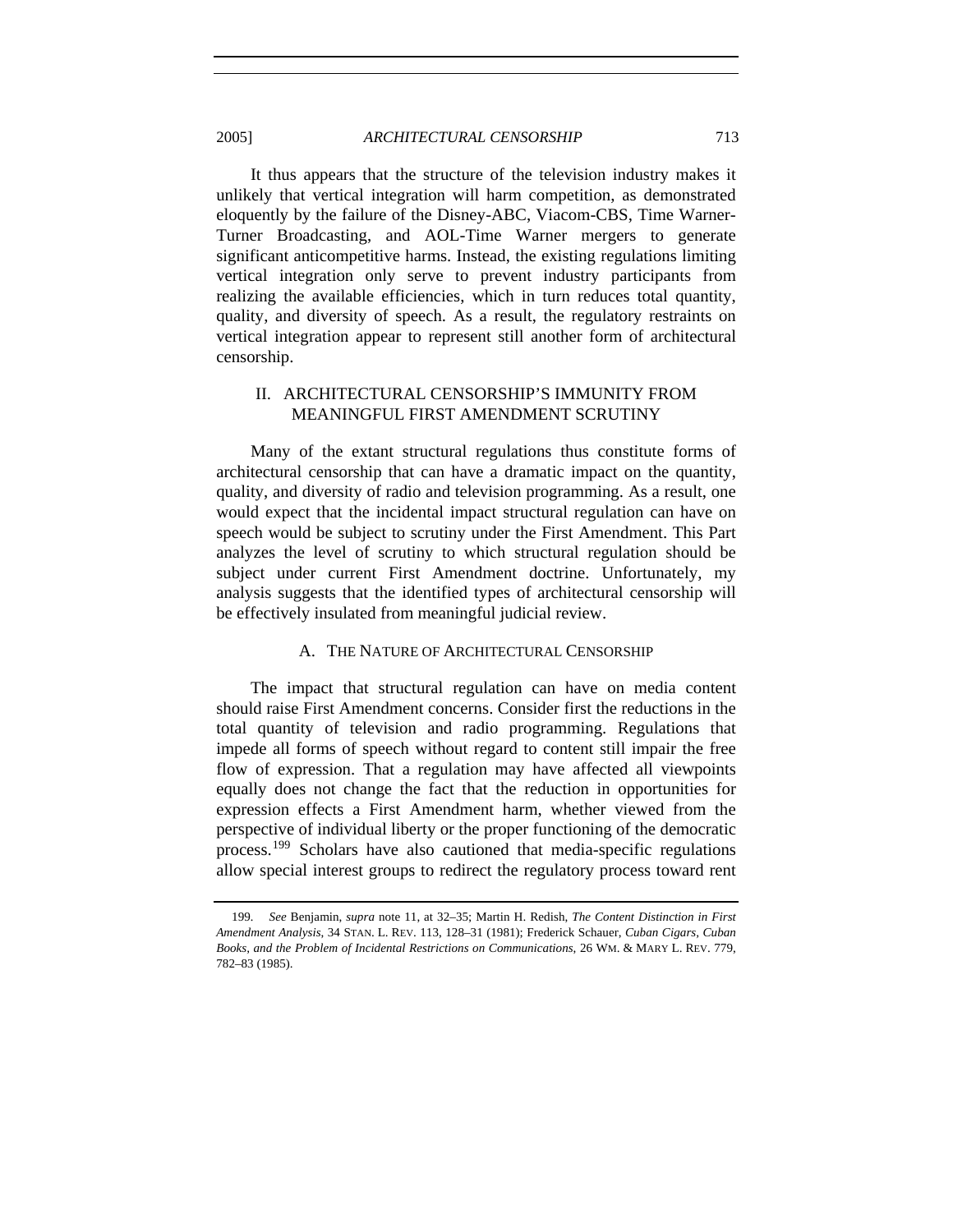seeking at the expense of the general public.<sup>[200](#page-45-0)</sup> Moreover, the government may not merely be an innocent bystander in the process of rent seeking by politically powerful groups; it may actually be following a policy of "rent extraction," in which it deliberately restricts or threatens to restrict speech to create a pool of rents that can then be redistributed through the regulatory process.[201](#page-45-1)

In addition, liberty-oriented theorists would find interference with individual speakers' editorial discretion to be a First Amendment harm, even in the absence of evidence that particular content was favored or disfavored. Access requirements are particularly problematic in this regard.[202](#page-45-2) Tellingly, the Supreme Court has found preserving editorial discretion to be an important First Amendment value even with respect to broadcasting, the medium of communications that receives the lowest level of constitutional protection.[203](#page-45-3) The Court has also repeatedly recognized that cable operators' selection of the content they transmit represents an exercise of their free speech rights.<sup>[204](#page-45-4)</sup> Acknowledging that the interest in editorial discretion may be offset by other considerations<sup>[205](#page-45-5)</sup> does not change the fact that interference with a speaker's liberty interest implicates important First Amendment values.

<span id="page-45-3"></span>203*. See* Ark. Educ. Television Comm'n v. Forbes, 523 U.S. 666, 673–75 (1998); FCC v. League of Women Voters, 468 U.S. 364, 379–80 (1984); CBS, Inc. v. Democratic Nat'l Comm., 412 U.S. 94, 105–11, 118–21, 124–25 (1973).

<span id="page-45-4"></span> 204. As the Court noted in the *Turner I* decision, "[a]t the heart of the First Amendment lies the principle that each person should decide for himself or herself the ideas and beliefs deserving of expression, consideration, and adherence. Our political system and cultural life rest upon this ideal." *Turner I*, 512 U.S. 622, 641 (1994). *See also* Leathers v. Medlock, 499 U.S. 439, 444 (1991); City of Los Angeles v. Preferred Communications, Inc., 476 U.S. 488, 494 (1986).

<span id="page-45-5"></span> 205. The Court has acknowledged that the interest in preserving broadcasters' editorial discretion must be balanced against the benefits to the public of being exposed to views that would otherwise be barred from the airwaves. *See Ark. Educ. Television*, 523 U.S. at 673–74; *League of Women Voters*, 468 U.S. at 377–78; *CBS*, 412 U.S. at 101–02. With respect to cable, the Court has held that bottleneck control of cable operators justifies permitting some restriction of their editorial discretion. *Turner I*, 512 U.S. at 656–57.

<span id="page-45-0"></span><sup>200</sup>*. See* Neil Weinstock Netanel, *Locating Copyright within the First Amendment Skein*, 54 STAN. L. REV. 1, 61–67 (2001).

<span id="page-45-1"></span><sup>201</sup>*. See* Benjamin, *supra* note 11, at 35–36 (suggesting that regulators reduce the total amount of spectrum-based speech in order to generate monopoly rents). For a general discussion on the process of rent extraction, see FRED S. MCCHESNEY, MONEY FOR NOTHING: POLITICIANS, RENT EXTRACTION, AND POLITICAL EXTORTION (1997).

<span id="page-45-2"></span><sup>202</sup>*. See* Pac. Gas & Elec. Co. v. Pub. Util. Comm'n, 475 U.S. 1, 11 (1986) (plurality opinion); Miami Herald Publ'g Co. v. Tornillo, 418 U.S. 241, 258 (1974). *Cf.* Martin H. Redish & Kirk J. Kaludis, *The Right of Expressive Access in First Amendment Theory: Redistributive Values and the Democratic Dilemma*, 93 NW. U. L. REV. 1083, 1114–17 (1999) (describing the cognitive and dignitary harms associated with imposing affirmative content obligations on the media).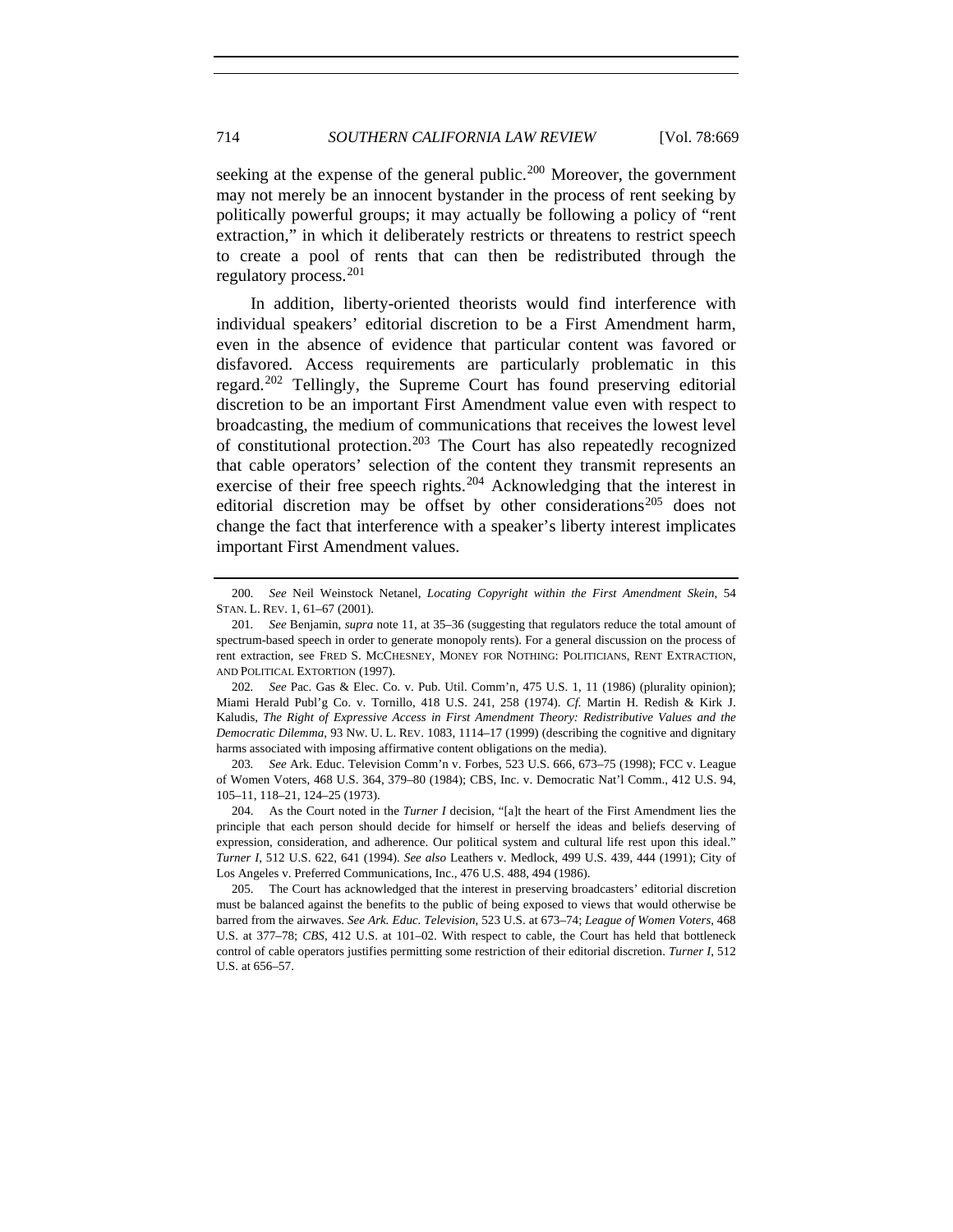Lastly, as I have detailed above, many of the FCC's structural restrictions have the unintended consequence of skewing media content toward certain demographic groups and stifling the emergence of more diverse programming. There can be little doubt that such content-specific effects raise serious constitutional concerns.<sup>[206](#page-46-1)</sup>

# B. *MINNEAPOLIS STAR* AND THE SHORT-LIVED PROSPECT OF STRICT SCRUTINY

Even though the structural regulations described above affect the quantity and mix of media content in ways that implicate the First Amendment, it is not completely clear what standard the courts would apply when evaluating the constitutionality of these regulations. It is now well established that regulations restricting speech on the basis of its content are subject to strict scrutiny.<sup>[207](#page-46-2)</sup> At the same time, the Supreme Court has squarely established that it does not regard the rationales that underlie structural regulation as content-based.<sup>[208](#page-46-3)</sup>

<span id="page-46-0"></span>

<span id="page-46-1"></span> <sup>206.</sup> Professor Baker suggests that because the market can have as much of an adverse impact on media content as structural regulations, market distortions should raise similar concerns under my approach to the First Amendment. *See* Baker, *supra* note 13, at 755–759. This ignores the state action doctrine, which represents one of the central underpinnings of classic liberal theory. *See* Yoo, *supra* note 11, at 331–34 (describing the difficulties in reconciling democratic theories of media policy with the state action doctrine). The role that state action plays in defining the relationship between the individual and the state explains why adverse speech effects resulting from governmental actions might be problematic, whereas similar effects resulting from private ordering would not.

<span id="page-46-2"></span><sup>207</sup>*. See* City of Los Angeles v. Alameda Books, Inc., 535 U.S. 425, 434 (2002); United States v. Playboy Entm't Group, Inc., 529 U.S. 803, 813 (2000); *Turner I*, 512 U.S. at 641–43; Simon & Schuster, Inc. v. Members of N.Y. State Crime Victims Bd., 502 U.S. 105, 115, 118 (1991); Ark. Writers' Project, Inc. v. Ragland, 481 U.S. 221, 230–31 (1987).

<span id="page-46-3"></span><sup>208</sup>*. Turner I* squarely concluded that each of the three policy goals underlying structural regulation—(1) the preservation of free, local television; (2) the promotion of a diversity of information sources, and (3) the promotion of competition—were unrelated to the content of message conveyed. *Turner I*, 512 U.S. at 662. *See also* FCC v. Nat'l Citizens Comm. for Broad., 436 U.S. 775, 798–801 (1978) (holding that the promotion of diverse views is content-neutral).

This conclusion is far from unassailable. As noted earlier, the goal of promoting diversity is intimately intertwined with who has the power to select, edit, and present speech. *See supra* note 76 and accompanying text. Similarly, the preference for localism clearly signifies the government's conclusion that a particular type of speech is especially valuable. Indeed, Justice O'Connor's dissent in *Turner I* vigorously disputed the conclusion that promoting diversity and localism was content-neutral. *See Turner I*, 512 U.S. at 677-78 (O'Connor, J., dissenting). Courts that have recognized the problematic nature of the conclusion that regulations designed to promote viewpoint diversity and localism are content-neutral have felt constrained to follow *Turner I*'s resolution of the issue. *See* Horton v. City of Houston, 179 F.3d 188, 192–94 (5th Cir. 1999). *See also* Am. Family Ass'n, Inc. v. FCC, 365 F.3d 1156, 1169–70 (D.C. Cir.) (holding that promotion of a diversity of views and localism to be contentneutral), *cert. denied*, 125 S. Ct. 634 (2004); Fox Television Stations, Inc. v. FCC, 280 F.3d 1027, 1041–42, 1046 (D.C. Cir.) (identifying the promotion of competition, diversity, and localism as the interests underlying the national television station ownership limits and holding them to be content-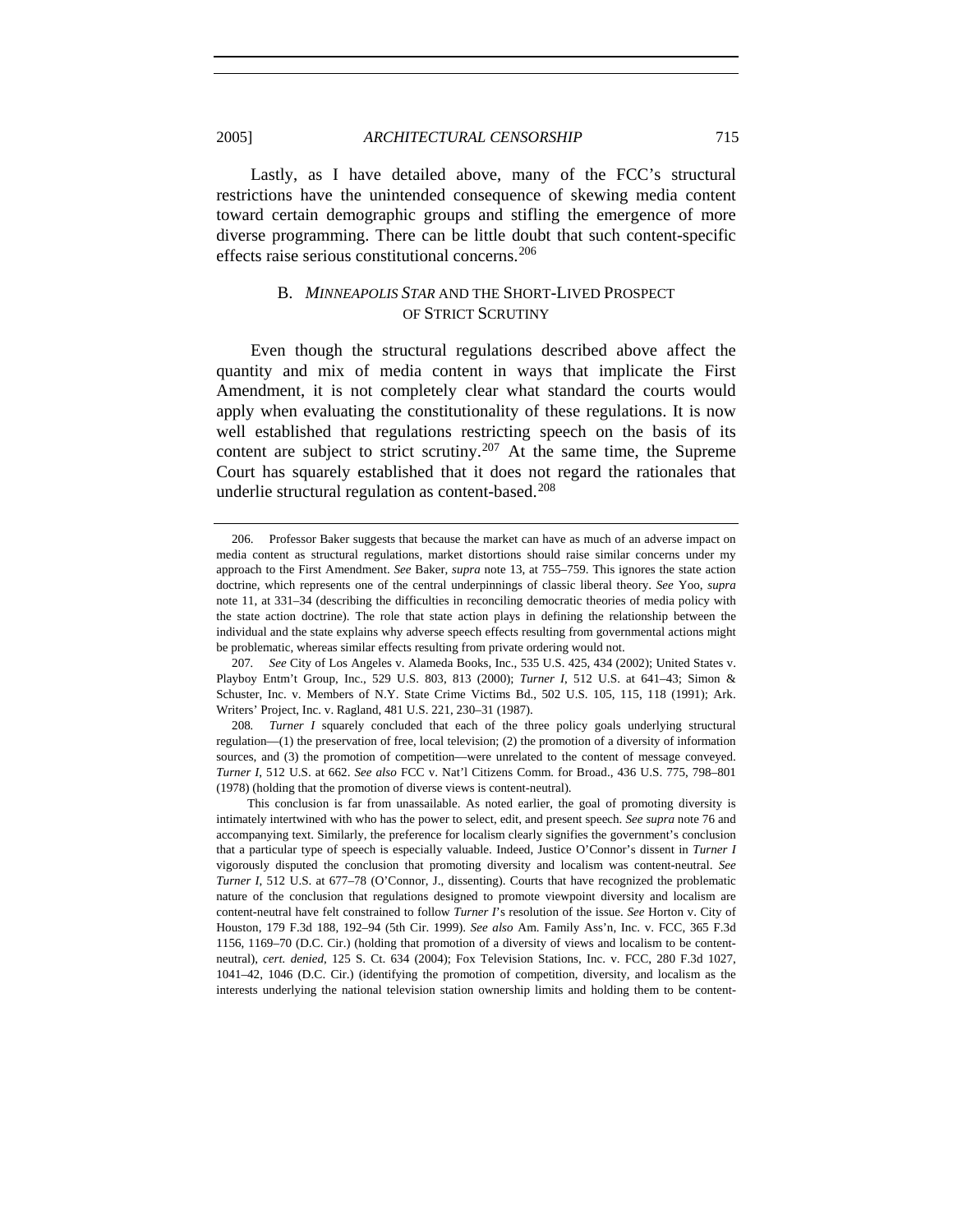One line of decisions, associated with *Minneapolis Star & Tribune Co. v. Minnesota Commissioner of Revenue*, [209](#page-47-0) appeared to entertain the possibility of subjecting structural restrictions to strict scrutiny even in the absence of facial content discrimination or content-based motive. In *Minneapolis Star*, the Court expanded on a precedent invalidating a state tax that applied only to newspapers<sup>[210](#page-47-1)</sup> and applied strict scrutiny to strike down a generally applicable tax whose burden fell disproportionately on a small group of newspapers. In so doing, the Court framed the issues in a manner almost ideally suited for redressing the problems of architectural censorship. Strict scrutiny was not limited to instances in which the government acted out of an illicit motive.[211](#page-47-2) Instead, the Court recognized that "even regulations aimed at proper governmental concerns can restrict unduly the exercise of rights protected by the First Amendment."<sup>[212](#page-47-3)</sup> As a result, any restriction "that singles out the press, or that targets individual publications within the press, places a heavy burden on the State to justify its action."[213](#page-47-4) This language suggests that the doctrine is not designed solely to ferret out regulations that are mere facades for suppressing speech of a particular content or by particular speakers. Rather, *Minneapolis Star* could arguably be construed as applying to economic regulation that, though innocently enacted, has the unintended byproduct of adversely affecting the content of speech.

The Supreme Court reinforced this line of jurisprudence in *Arkansas*  Writers' Project, Inc. v. Ragland,<sup>[214](#page-47-5)</sup> in which it struck down a sales tax that exempted newspapers and religious, professional, trade, and sports journals. The Court held that the reasoning of *Minneapolis Star* applied a fortiori to a tax that differentiated on its face among different types of magazines on the basis of their content.<sup>[215](#page-47-6)</sup> Because the differential taxation of magazines represented sufficient grounds for striking down the sales tax, the Court declined to address whether the distinction drawn between newspapers and magazines also violated the First Amendment.<sup>[216](#page-47-7)</sup>

neutral), *modified on reh'g*, 293 F.3d 537 (D.C. Cir. 2002); CBS Broad., Inc. v. Echostar Communications Corp., 265 F.3d 1193, 1210 (11th Cir. 2001) (holding the promotion of localism to be content-neutral).

 <sup>209.</sup> Minneapolis Star & Tribune Co. v. Minn. Comm'r of Revenue, 460 U.S. 575 (1983).

<sup>210</sup>*. See* Grosjean v. Am. Press Co., 297 U.S. 233 (1936).

<span id="page-47-6"></span><span id="page-47-5"></span><span id="page-47-4"></span><span id="page-47-3"></span><span id="page-47-2"></span><span id="page-47-1"></span><span id="page-47-0"></span><sup>211</sup>*. Minneapolis Star*, 460 U.S. at 592 ("Illicit legislative intent is not the *sine qua non* of a violation of the First Amendment.").

<sup>212</sup>*. Id.*

<sup>213</sup>*. Id.* at 592–93.

 <sup>214.</sup> Ark. Writers' Project, Inc. v. Ragland, 481 U.S. 221 (1987).

<sup>215</sup>*. Id.* at 229–30.

<span id="page-47-7"></span><sup>216</sup>*. Id.* at 232–33.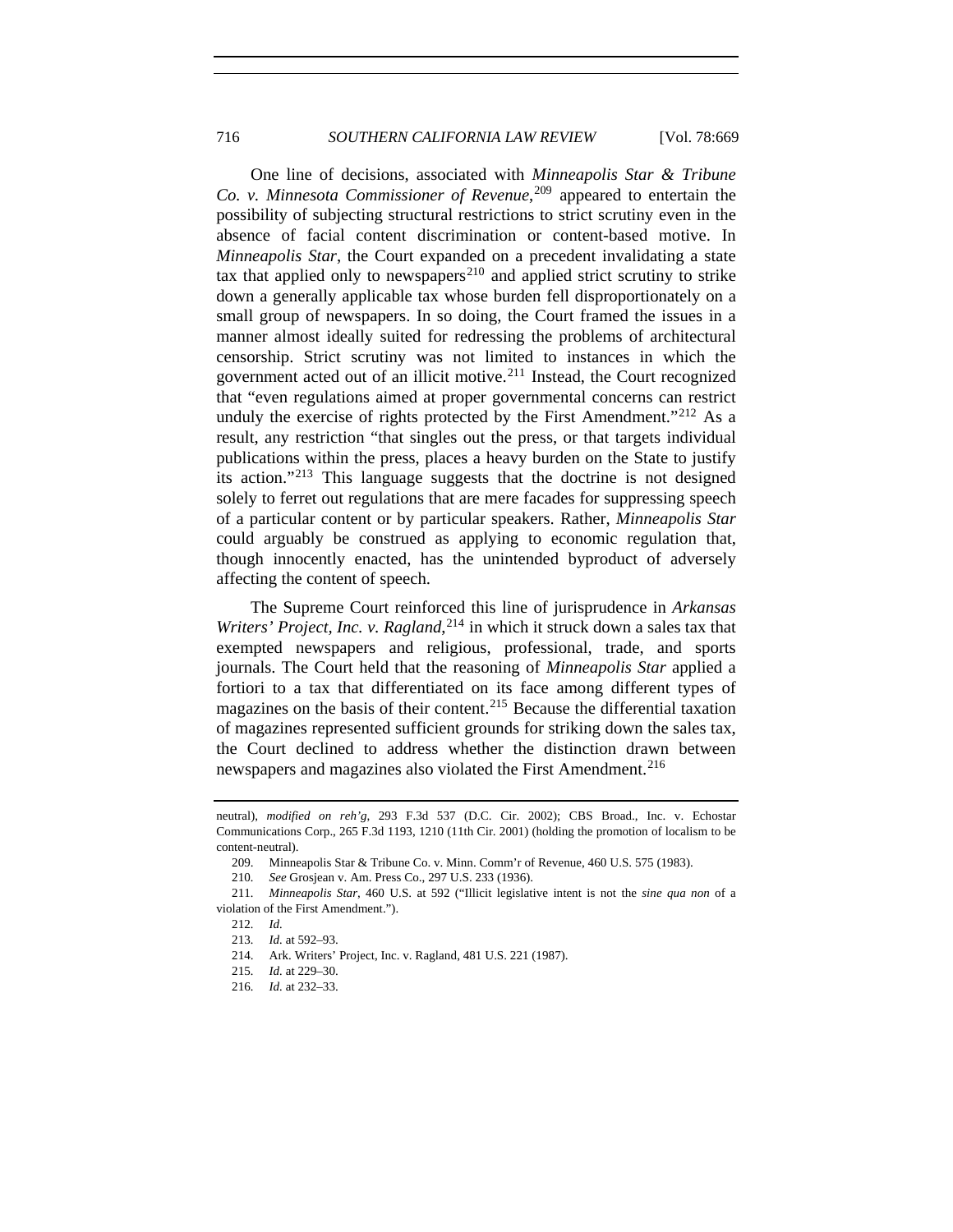2005] *ARCHITECTURAL CENSORSHIP* 717

The Court would soon foreclose any prospect that *Minneapolis Star* and its progeny would serve as a check on architectural censorship. In *Leathers v. Medlock*, [217](#page-48-0) the Court upheld a sales tax that applied to cable television but exempted satellite television providers as well as certain newspapers and magazines. The Court regarded the tax as a law of general applicability that did not single out the press for differential treatment.<sup>[218](#page-48-1)</sup> The tax was not structured in a way that raised suspicions that it was intended to fall solely on a small group of media speakers.<sup>[219](#page-48-2)</sup> Even though the exemption for satellite television providers effectively created differential treatment for media that were functionally similar, the fact that the tax affected approximately one hundred cable suppliers obviated any suggestion that it penalized any particular speaker or the expression of any particular idea.<sup>[220](#page-48-3)</sup>

The Court reaffirmed the idea that the *Minneapolis Star* line of precedents only applies when a statute of general application affects a small number of speakers in its first *Turner Broadcasting* decision ("*Turner I*").<sup>[221](#page-48-4)</sup> Rejecting the argument that must-carry should be subject to strict scrutiny, the Court distinguished the *Minneapolis Star* line of cases by pointing out that the restriction in question applied to large numbers of cable systems. As a result, it "d[id] not pose the same dangers of suppression and manipulation that were posed by the more narrowly targeted regulations in *Minneapolis Star*" and its progeny.[222](#page-48-5)

The limitations imposed by *Leathers* and *Turner I* drastically limit the *Minneapolis Star* line of cases' potential for redressing the problem of architectural censorship.<sup>[223](#page-48-6)</sup> So long as the restriction in question applies to a sufficiently large number of entities, it does not matter that it favors one form of communication over another. The type of structural regulations that represent the focus of this Article will almost invariably apply to a sufficiently large number of entities to take them outside of this scope.

<span id="page-48-0"></span> <sup>217.</sup> Leathers v. Medlock, 499 U.S. 439 (1991).

<sup>218</sup>*. Id.* at 447.

<sup>219</sup>*. Id.* at 448.

<sup>220</sup>*. Id.* at 449.

 <sup>221.</sup> *Turner I*, 512 U.S. 622 (1994).

<span id="page-48-5"></span><span id="page-48-4"></span><span id="page-48-3"></span><span id="page-48-2"></span><span id="page-48-1"></span><sup>222</sup>*. Id.* at 661. The Court alternatively noted that differential treatment may also be "'justified by some special characteristic of' the particular medium being regulated." *Id.* at 660–61 (quoting Minneapolis Star & Tribune Co. v. Minn. Comm'r of Revenue, 460 U.S. 575, 585 (1983)). The Court concluded that the bottleneck monopoly power exercised by cable operators represented just such a special characteristic. *Id*. at 661.

<span id="page-48-6"></span> <sup>223.</sup> Indeed, the D.C. Circuit has suggested that *Minneapolis Star* and *Arkansas Writers' Project*  only apply to tax cases. *See* BellSouth Corp. v. FCC, 144 F.3d 58, 68 n.11 (D.C. Cir. 1998); Walsh v. Brady, 927 F.2d 1229, 1236 (D.C. Cir. 1991)*. See also* Benjamin, *supra* note 11, at 29–30.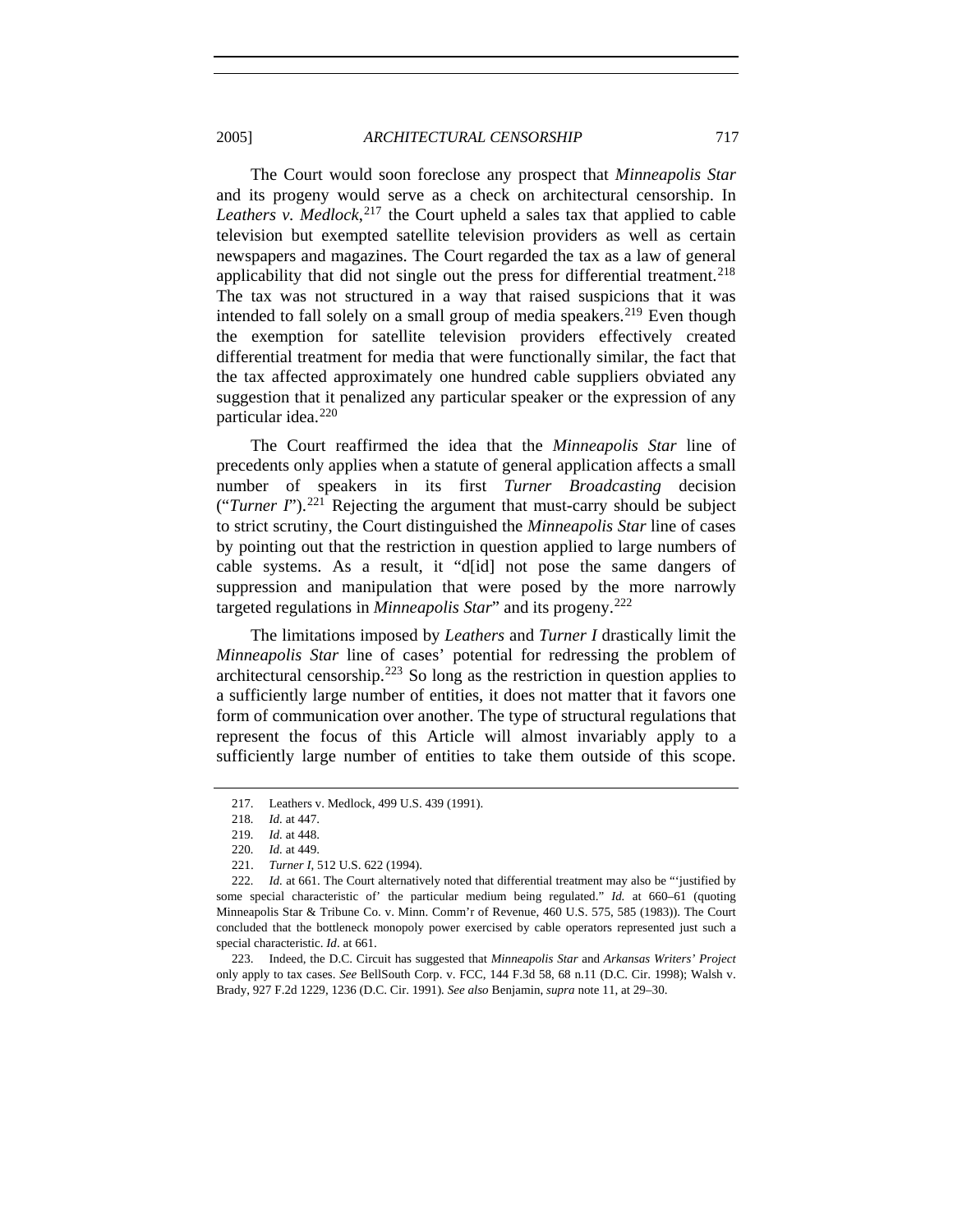<span id="page-49-0"></span>718 *SOUTHERN CALIFORNIA LAW REVIEW* [Vol. 78:669

Indeed, *Leathers* and *Turner I* fundamentally altered the spirit of the *Minneapolis Star* line of cases, in effect suggesting that differential impacts caused by laws of general applicability only raise constitutional concerns when they betray some indicia of a clandestine desire to suppress expression. As such, *Minneapolis Star* no longer offers much promise of addressing architectural censorship that arises from the unintended consequences of economically motivated regulation.

# C. RATIONAL BASIS VS. INTERMEDIATE SCRUTINY

Since the Supreme Court's foreclosure of any real possibility of subjecting structural regulation to strict scrutiny, courts have struggled to determine whether the proper standard should be one of rational basis or intermediate scrutiny. The problem was presented quite nicely by the D.C. Circuit in *News America Publishing, Inc. v. FCC*. [224](#page-49-1) *News America* is the result of a rider buried in a massive, 471-page continuing resolution appropriating funds for the entire federal government for fiscal year 1988.[225](#page-49-2) The rider forbade the FCC from using any funds to extend any temporary waivers to the current newspaper/television crossownership rule. As the court noted, the statute was "general in form but not in reality."<sup>[226](#page-49-3)</sup> At the time, only one such temporary waiver had been issued: the one held by Rupert Murdoch that allowed him to own both WXNE-TV and the *Boston Herald*.

Because this generally applicable statute had the effect of burdening a single speaker, it appeared to represent precisely the type of provision that would be subject to strict scrutiny under *Minneapolis Star*. The court instead evaluated the constitutionality of the rider under the lower level of First Amendment scrutiny applied by the Supreme Court to the newspaper/broadcast crossownership rule in *FCC v. National Citizens Committee for Broadcasting* ("*NCCB*").<sup>[227](#page-49-4)</sup> There, the Court upheld the newspaper/broadcast crossownership rule as a "reasonable means of promoting the public interest in diversified mass communications."[228](#page-49-5)

 <sup>224.</sup> News Am. Publ'g, Inc. v. FCC, 844 F.2d 800 (D.C. Cir. 1988).

<span id="page-49-2"></span><span id="page-49-1"></span> <sup>225.</sup> This is in contrast to the usual practice, in which the federal budget is enacted through a series of thirteen appropriations acts. The continuing resolution was also unusual in that the text of the legislation was printed only in a 1194-page conference report. *See id.* at 801–02.

<sup>226</sup>*. Id.* at 802.

<span id="page-49-5"></span><span id="page-49-4"></span><span id="page-49-3"></span><sup>227</sup>*. Id.* at 810–11 (citing FCC v. Nat'l Citizens Comm. for Broad., 436 U.S. 775 (1978)). *See also* NBC v. United States, 319 U.S. 190 (1943) (applying a lower level of First Amendment scrutiny to broadcasting to sustain the Chain Broadcasting Rules).

<sup>228</sup>*. Nat'l Citizens Comm. for Broad.*, 436 U.S. at 802.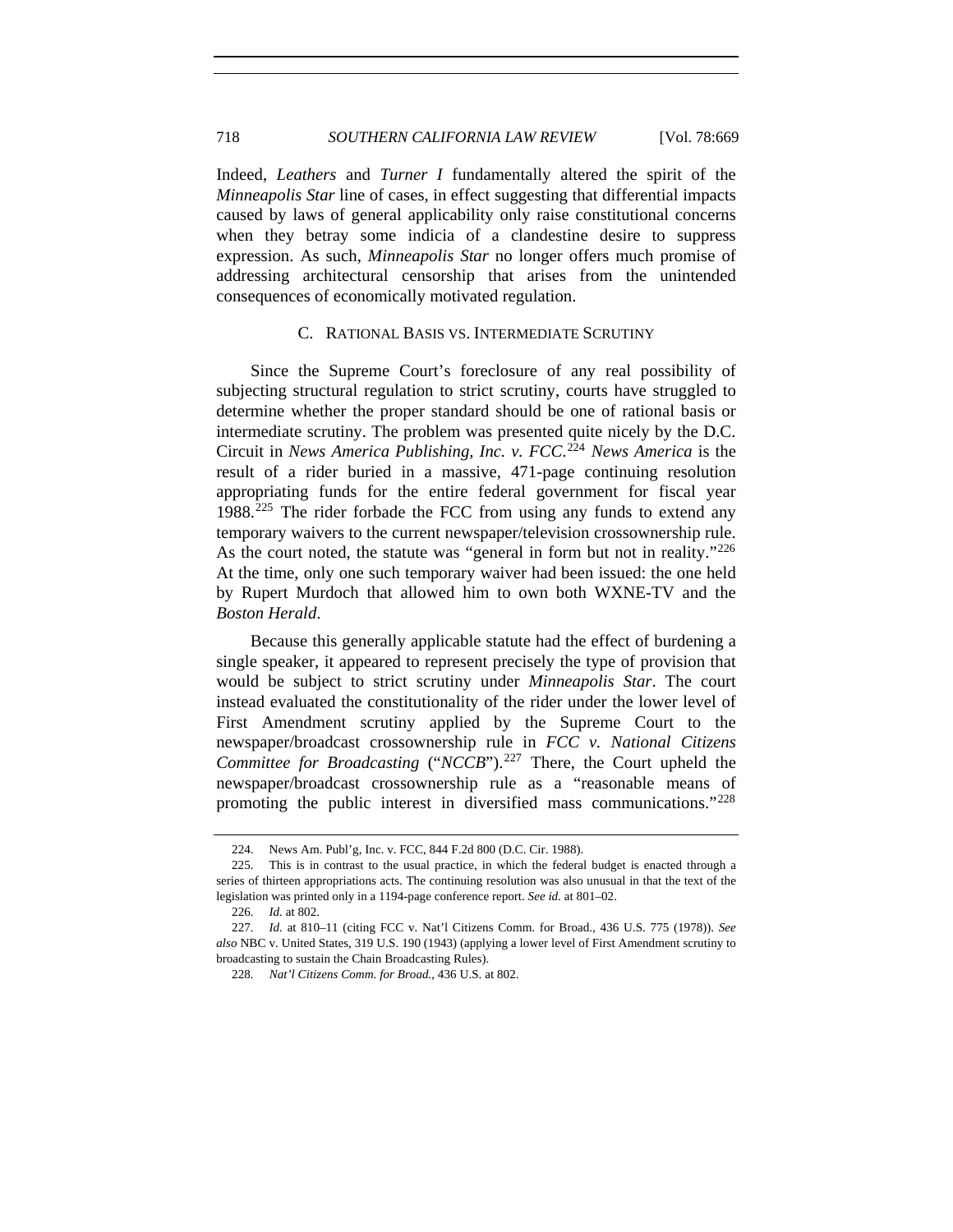Other courts addressing constitutional challenges to structural regulation of the broadcast industry have felt obligated to follow *NCCB*. [229](#page-50-0)

Several aspects of this decision are quite problematic. *NCCB* was based on the longstanding rationale that the physical scarcity of the electromagnetic spectrum justifies conferring a lesser degree of First Amendment protection on broadcasting than on other media.<sup>[230](#page-50-1)</sup> Over the years, however, a stream of commentary has undermined the vitality of the scarcity doctrine by demonstrating its analytical incoherence.<sup>[231](#page-50-2)</sup> In addition, technological developments allowing for more intensive use of the spectrum and the advent of cable television have lessened the extent to which the spectrum serves as a bottleneck for transmitting media speech. The Supreme Court seems to have backed away from the doctrine as well. Not only has the Court declined invitations to extend it to other forms of communication, $232$  its recent decisions raise serious questions as to its continuing vitality even with respect to broadcasting.<sup>[233](#page-50-4)</sup>

<span id="page-50-0"></span><sup>229</sup>*. See* Prometheus Radio Project v. FCC, 373 F.3d 372, 401–02 (3d Cir. 2004); Sinclair Broad. Group, Inc. v. FCC, 284 F.3d 148, 167–68 (D.C. Cir. 2002); Fox Television Stations, Inc. v. FCC, 280 F.3d 1027, 1045–46 (D.C. Cir.), *modified on reh'g*, 293 F.3d 537 (D.C. Cir. 2002). *See also Sinclair Broad. Group*, 284 F.3d at 172 (Sentelle, J., dissenting); 2003 Biennial Review Order, *supra* note 3, at 13,625–27 ¶¶ 13–16. As the D.C. Circuit noted in another case involving the newspaper/broadcast crossownership rule, "We are stuck with the scarcity doctrine until the day that the Supreme Court tells us that the *Red Lion* no longer rules the broadcast jungle." Tribune Co. v. FCC, 133 F.3d 61, 69 (D.C. Cir. 1998).

<span id="page-50-4"></span><span id="page-50-1"></span><sup>230</sup>*. Nat'l Citizens Comm. for Broad.*, 436 U.S. at 799. The scarcity doctrine has its roots in the seminal decision on broadcast regulation, *NBC v. United States*, 319 U.S. 190, 226–27 (1943), and has been reaffirmed many times since then. *See* Metro Broad., Inc. v. FCC, 497 U.S. 547, 566–67 (1990), *overruled on other grounds by* Adarand Constructors, Inc. v. Peña, 515 U.S. 200 (1995); FCC v. League of Women Voters, 468 U.S. 364, 374–77 (1984); CBS, Inc. v. FCC, 453 U.S. 367, 394–96 (1981); CBS, Inc. v. Democratic Nat'l Comm., 412 U.S. 94, 101–02 (1973); Red Lion Broad. Co. v. FCC, 395 U.S. 367, 388–89 (1969).

<span id="page-50-2"></span> <sup>231.</sup> The academic criticism of the constitutionality of the scarcity doctrine is voluminous. *See generally* Yoo, *supra* note 11, at 266–92 (reviewing and extending the leading critiques of scarcity). Tellingly, even proponents of broadcast regulation no longer attempt to defend the scarcity doctrine. *See, e.g.*, LEE C. BOLLINGER, IMAGES OF A FREE PRESS 87–90 (1991); SUNSTEIN, *supra* note 47, at 110; Ronald J. Krotoszynski, Jr., *Into the Woods: Broadcasters, Bureaucrats, and Children's Television Programming*, 45 DUKE L.J. 1193, 1247 (1996); Charles W. Logan, Jr., *Getting Beyond Scarcity: A New Paradigm for Assessing the Constitutionality of Broadcast Regulation*, 85 CAL. L. REV. 1687, 1701–05 (1997); Jonathan Weinberg, *Broadcasting and Speech*, 81 CAL. L. REV. 1101, 1106 (1993).

<span id="page-50-3"></span> <sup>232.</sup> The Supreme Court has rejected attempts to extend the broadcast regime to the mail, telephony, and the Internet. *See* Reno v. ACLU, 521 U.S. 844, 868 (1997) (Internet); Sable Communications of Cal., Inc. v. FCC, 492 U.S. 115, 124 (1989) (telephony); Pac. Gas & Elec. Co. v. Pub. Utils. Comm'n, 475 U.S. 1, 10 n.6 (1986) (plurality opinion) (mail); Bolger v. Youngs Drug Prods. Corp., 463 U.S. 60, 74 (1983) (mail); Consol. Edison Co. v. Pub. Service Comm'n, 447 U.S. 530, 542– 43 (1980) (mail). *But see* Time Warner Entm't Co. v. FCC, 93 F.3d 957, 974–77 (D.C. Cir. 1996) (extending the broadcast rationale to DBS). For a time, the Court appeared to entertain the possibility of extending the broadcast justification to cable television. *Compare Turner I*, 512 U.S. 622, 637–39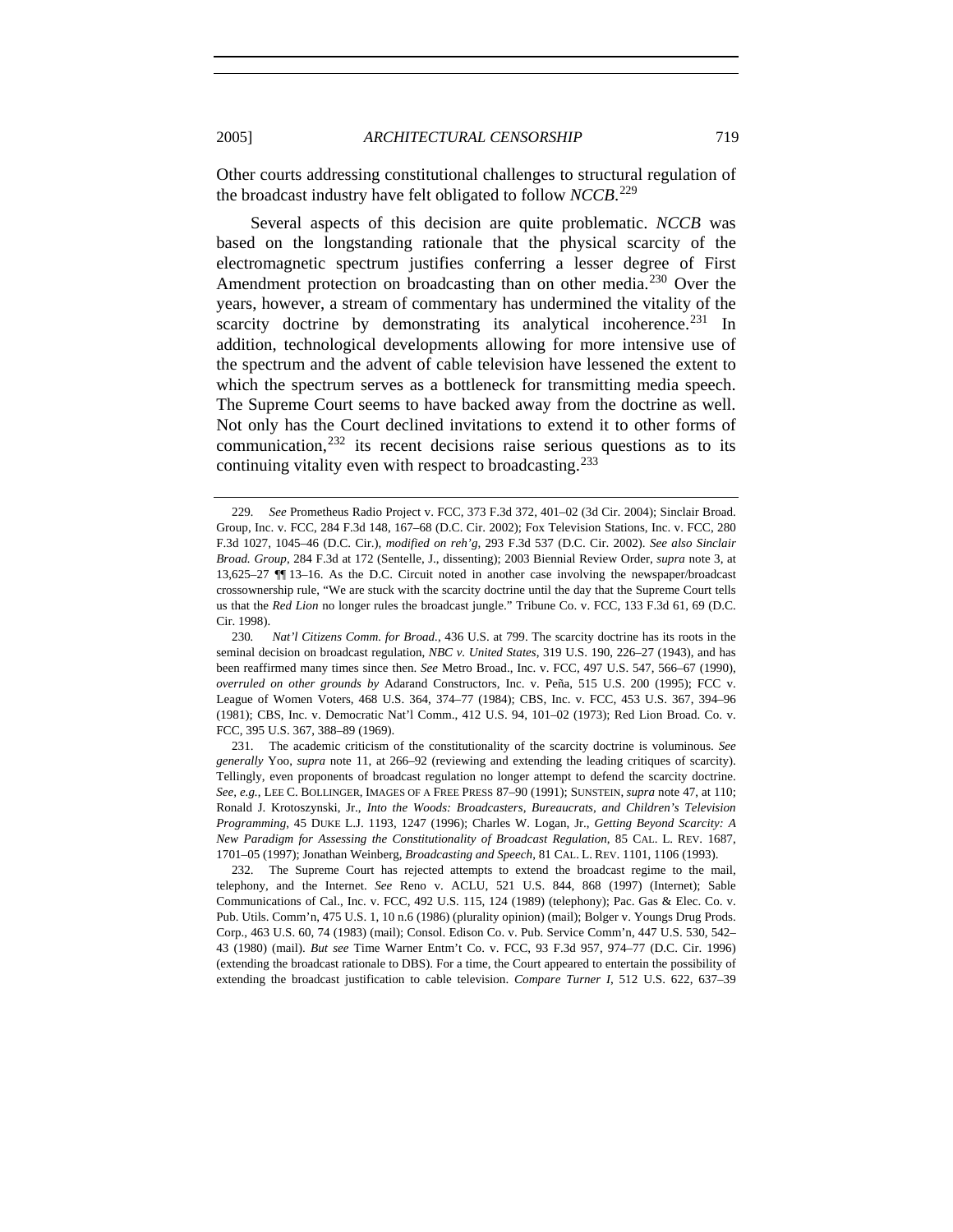In addition, this broad reading of *NCCB* is hard to square with *Turner I*, which rejected extending the Court's broadcast precedents to cable television. Notwithstanding the Court's acknowledgement of other courts' and commentators' criticisms of the scarcity doctrine's analytical coherence,  $234$  the Court declined to revisit the applicability of the scarcity doctrine to broadcasting in a case that did not properly present the issue.[235](#page-51-1) Because cable does not depend on the broadcast spectrum, it does not suffer from the "inherent limitations" and "danger of physical interference" that supposedly confront broadcasting.[236](#page-51-2) At the same time, the Court held that "laws that single out the press, or certain elements thereof, for special treatment" must be subject to some measure of heightened scrutiny.<sup>[237](#page-51-3)</sup> As a result, the Court followed a line of D.C. Circuit cases<sup>[238](#page-51-4)</sup> and concluded that the proper standard was the level of scrutiny applicable to content-neutral restrictions that impose an incidental burden on speech as announced in *United States v. O'Brien*. [239](#page-51-5) Unlike the *NCCB* standard, which is stated in

<span id="page-51-5"></span>239*. Turner I*, 512 U.S. at 661–62 (citing United States v. O'Brien, 391 U.S. 367 (1968)). *Turner I* thus represented the culmination of a fairly remarkable transformation of *O'Brien* doctrine. Originally applicable only to general regulations that had a tangential impact on speech, following *Turner I*, *O'Brien* doctrine is now applicable to direct regulations of speech so long as they are content-neutral. For an insightful discussion of pre-*Turner I* cases applying *O'Brien* to direct restrictions of speech, see Keith Werhan, *The* O'Brien*ing of Free Speech Methodology*, 19 ARIZ. ST. L.J. 635, 649–58 (1988).

<sup>(1994) (</sup>rejecting the application of the broadcast regime to uphold must-carry), *with* Denver Area Educ. Telecomms. Consortium, Inc. v. FCC, 518 U.S. 727, 737–48, 755 (1996) (plurality opinion) (suggesting that *Turner I* did not foreclose applying the broadcast regime to uphold behavioral regulation of cable television). This possibility was subsequently foreclosed by the Court's decision in *United States v. Playboy Entertainment Group, Inc*., 529 U.S. 803, 811–14 (2000) (5-4 decision).

 <sup>233.</sup> The Supreme Court's recent decisions have avoided reliance on the traditional justifications and have instead turned to other doctrines to justify holding the regulation under review to a lower level of First Amendment scrutiny. *See* Greater New Orleans Broad. Ass'n v. United States, 527 U.S. 173 (1999) (commercial speech); Ark. Educ. Television Comm'n v. Forbes, 523 U.S. 666 (1998) (public forum doctrine); United States v. Edge Broad. Co., 509 U.S. 418 (1993) (commercial speech).

<sup>234</sup>*. Turner I*, 512 U.S. at 638 & n.5.

<sup>235</sup>*. Id.* at 638 (citing FCC v. League of Women Voters, 468 U.S. 364, 376, n.11 (1984)).

<sup>236</sup>*. Id.* at 638–39.

<sup>237</sup>*. Id.* at 640–41.

<span id="page-51-4"></span><span id="page-51-3"></span><span id="page-51-2"></span><span id="page-51-1"></span><span id="page-51-0"></span><sup>238</sup>*. See* Century Communications Corp. v. FCC, 835 F.2d 292, 298–304 (D.C. Cir. 1987) (invalidating revised must-carry regulations), *clarified by* 837 F.2d 517 (D.C. Cir. 1988); Quincy Cable TV, Inc. v. FCC, 768 F.2d 1434, 1454–62 (D.C. Cir. 1985) (invalidating initial must-carry regulations); Home Box Office, Inc. v. FCC, 567 F.2d 9, 14, 48–50 (D.C. Cir. 1977) (invalidating regulations restricting pay television). The must-carry decisions did not formally decide that *O'Brien* provided the appropriate basis for evaluating the constitutionality of must-carry. Because the courts concluded that the restrictions under review failed the more lenient level of scrutiny announced in *O'Brien*, they found it unnecessary to resolve whether the regulations should be subjected to a more stringent standard of review, such as strict scrutiny. *See Century Communications*, 835 F.2d at 298; *Quincy Cable*, 768 F.2d at 1448, 1450–54.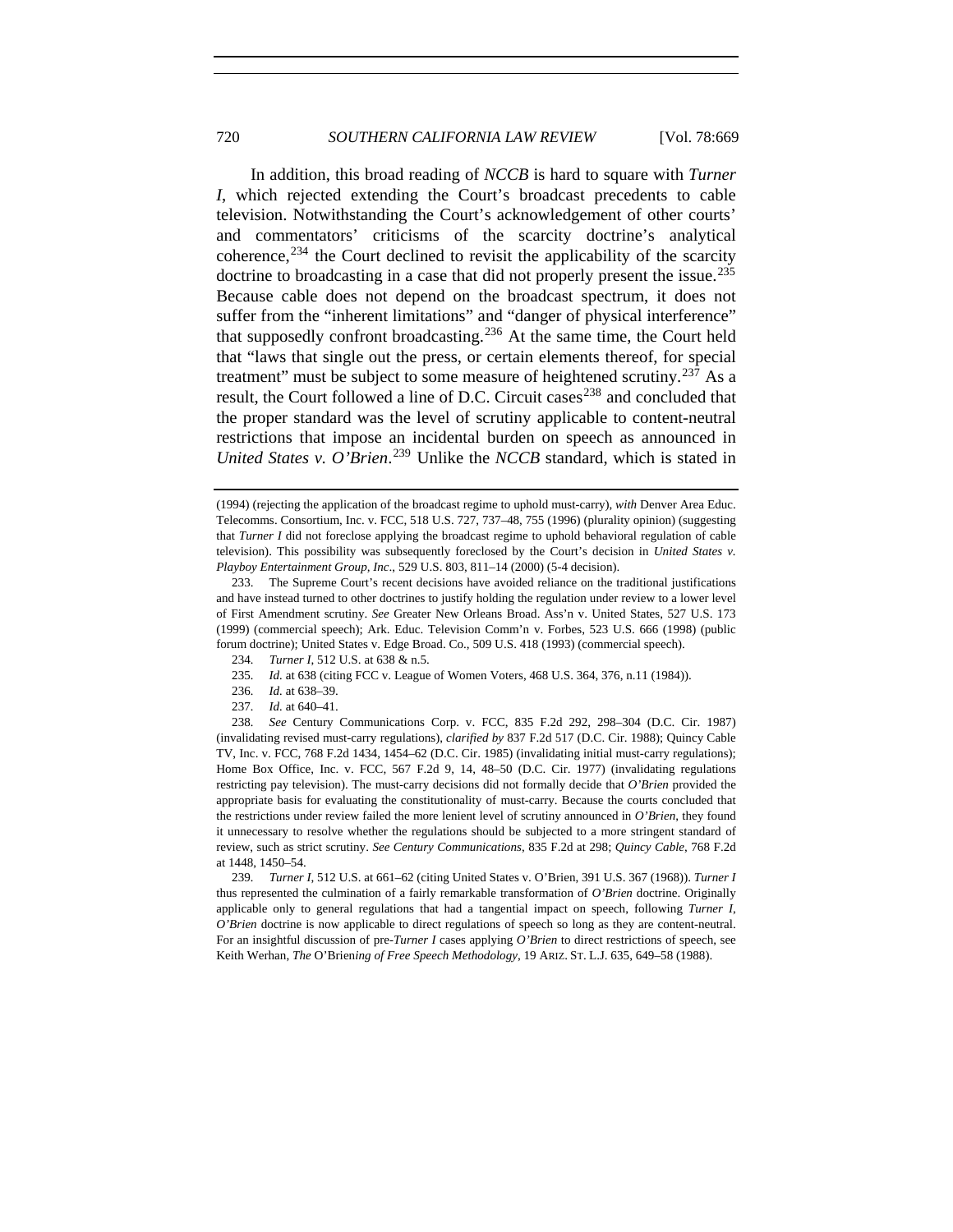terms reminiscent of rational basis,  $240$  the *O'Brien* standard employs language that suggests an intermediate level of scrutiny.<sup>[241](#page-52-1)</sup>

The language in *Turner I* holding that all regulations targeting a certain element of the press were necessarily subject to some form of heightened scrutiny seems to apply with equal force to structural regulation imposed on broadcasting. Courts have struggled to reconcile these two precedents. Some courts have attempted to rely on a technology-based distinction, applying the *NCCB* standard to the structural regulation of broadcasting,  $242$  while applying the *Turner I* standard to structural regulation of the cable industry.<sup>[243](#page-52-3)</sup> They point out that, although *Turner I* acknowledged the analytical deficiencies with the scarcity doctrine, it explicitly declined to question its continuing validity with respect to broadcasting.[244](#page-52-4)

Attempts to draw technology-based distinctions suffer from severe analytical problems. Most obviously, they do not provide a basis for determining the appropriate standard of review to be applied to crossownership of broadcast and nonbroadcast media. Indeed, the FCC's 2003 Biennial Review Order recognizes the conundrum posed by crossownership restrictions. Although the FCC maintains that

<sup>240</sup>*. See supra* note 228 and accompanying text.

<span id="page-52-1"></span><span id="page-52-0"></span> <sup>241.</sup> Specifically, *O'Brien* requires that the restriction in question "further[] an important or substantial governmental interest; if the governmental interest is unrelated to the suppression of free expression; and if the incidental restriction on alleged First Amendment freedoms is no greater than is essential to the furtherance of that interest." *O'Brien*, 391 U.S. at 377. The first prong focuses on the constitutional authority to impose the regulation rather than the First Amendment. The third prong is the equivalent of a threshold inquiry into whether the restriction is content-based. The remaining two prongs, which require a "substantial government interest" that is "no greater than is essential to the furtherance of that interest," are analogous to classic intermediate scrutiny. *See* Michael C. Dorf, *Incidental Burdens on Fundamental Rights*, 109 HARV. L. REV. 1175, 1202 (1996); Srikanth Srinivasan, *Incidental Restrictions of Speech and the First Amendment: A Motive-Based Rationalization of the Supreme Court's Jurisprudence*, 12 CONST. COMMENT. 401, 404 (1995).

<span id="page-52-2"></span><sup>242</sup>*. See* Sinclair Broad. Group, Inc. v. FCC, 284 F.3d 148, 167–69 (D.C. Cir. 2002); Fox Television Stations, Inc. v. FCC, 280 F.3d 1027, 1046–47 (D.C. Cir.), *modified on reh'g*, 293 F.3d 537 (D.C. Cir. 2002).

<span id="page-52-3"></span><sup>243</sup>*. See, e.g.*, Time Warner Entm't Co. v. FCC, 240 F.3d 1126, 1129–30 (D.C. Cir. 2001); Time Warner Entm't Co. v. United States, 211 F.3d 1313, 1316–19 (D.C. Cir. 2000); Time Warner Entm't Co. v. FCC, 93 F.3d 957, 966–67, 967–73, 978–79 (D.C. Cir. 1996); Time Warner Entm't Co. v. FCC, 56 F.3d 151, 181–86 (D.C. Cir. 1995); US West, Inc. v. United States, 48 F.3d 1092, 1100–06 (9th Cir. 1995) (striking down cable/telephone company crossownership), *vacated and remanded*, 516 U.S. 1155 (1996).

<span id="page-52-4"></span><sup>244</sup>*. See Sinclair Broad. Group*, 284 F.3d at 161–62; *Fox Television Stations*, 280 F.3d at 1046. *Cf.* Prometheus Radio Project v. FCC, 373 F.3d 372, 402 (3d Cir. 2004).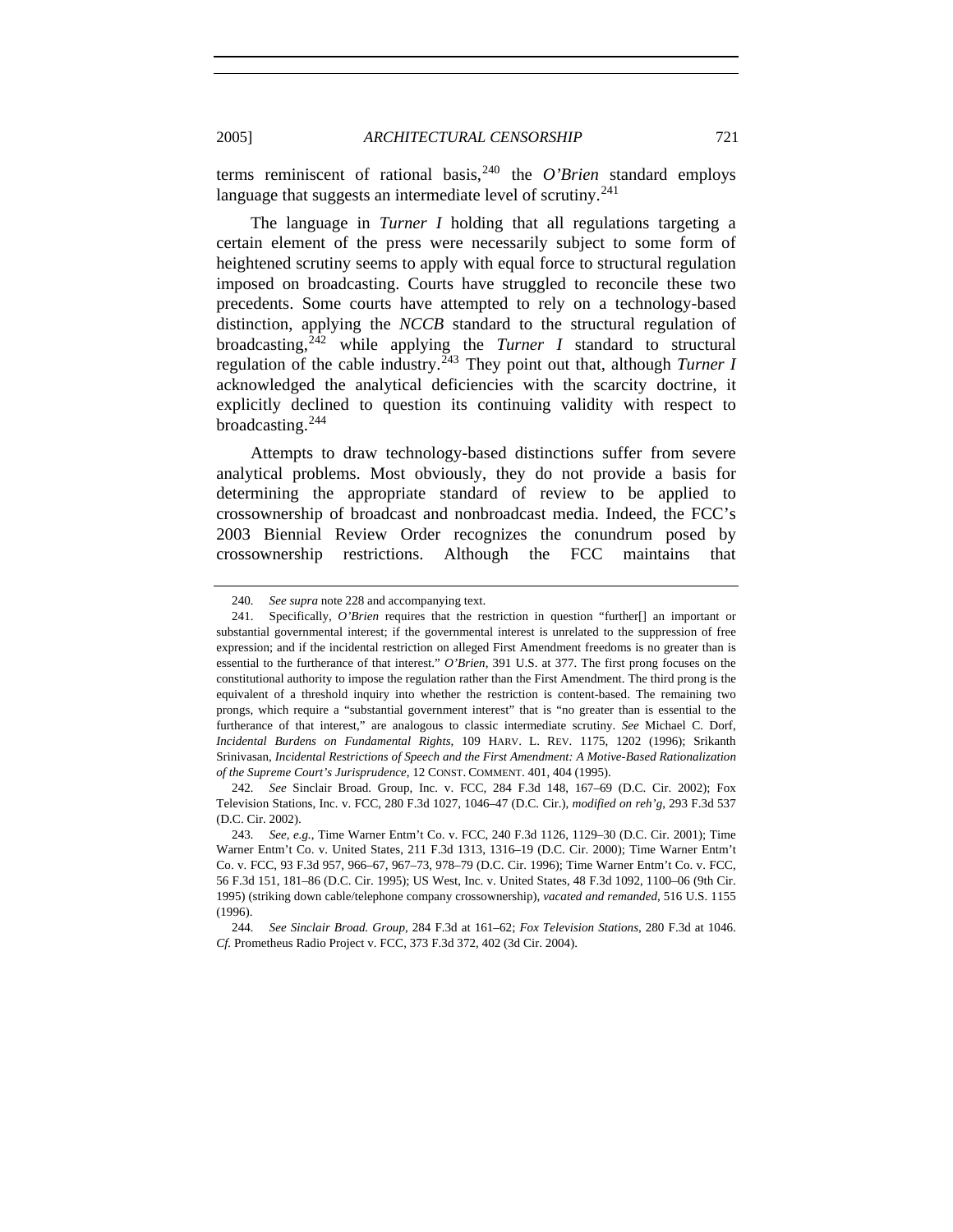crossownership restrictions will be subject only to rational basis scrutiny, it acknowledges that because they

[w]ill limit the speech opportunities not only for broadcasters, but also for other entities that may seek to own and operate broadcast outlets (including those with the fullest First Amendment protection newspapers), we should draw the rule as narrowly as possible in order to serve our public interest goals while imposing the least possible burden on the freedom of expression.<sup>[245](#page-53-0)</sup>

At the same time, the FCC acknowledged the possible relevance of the cable precedents by ensuring that the crossownership rules are "narrowly tailored."[246](#page-53-1)

The distinction between broadcast and nonbroadcast media is likely to be clouded still further by the growing functional similarity between different television technologies.<sup>[247](#page-53-2)</sup> For example, television broadcasters are now in a position to use the enhanced efficiency made possible by digital transmission to begin to provide multichannel service.<sup>[248](#page-53-3)</sup> In addition, the emergence of DBS systems, such as DirecTV and the Dish Network, has rendered spectrum-based and wireline television technologies largely interchangeable. As a result, it would seem quite strange to subject functionally identical technologies to drastically different First Amendment standards. Indeed, courts have reacted with some confusion as to the proper standard of review to be applied to DBS regulations. While some courts have applied the more lenient broadcast standard to DBS, other courts have

 <sup>245. 2003</sup> Biennial Review Order, *supra* note 3, at 13,793 ¶ 441.

<span id="page-53-1"></span><span id="page-53-0"></span><sup>246</sup>*. Id.* at 13,798 ¶ 455 & n.988 (citing *Time Warner*, 240 F.3d at 1135). Courts have largely been able to avoid addressing the merits of this issue. On a few occasions, it arose in the context of the newspaper/broadcast crossownership restrictions and thus was squarely controlled by *NCCB*. *See* Tribune Co. v. FCC, 133 F.3d 61, 69 (D.C. Cir. 1998). When the issue arose in the context of the cable/broadcast crossownership rule, the D.C. Circuit was able to avoid the issue by disposing of it on statutory grounds. *See Fox Television Statio*ns, 280 F.3d at 1049. The only court that attempted to reconcile the ambiguity created by these competing standards of review held that the heightened scrutiny mandated by *Turner I* applied only when a regulation singles out a subclass of broadcasters and did not apply to regulations imposing obligations on broadcasters as a whole. *See Sinclair Broad. Group*, 284 F.3d at 168. This resolution is inconsistent with *Turner I*, which concluded that heightened scrutiny is applicable to any laws that "single out the press, or certain elements thereof, for special treatment." *Turner I*, 512 U.S. 622, 640 (1994). Indeed, *Turner I*'s limitation of *Minneapolis Star* to cases in which regulations single out small numbers of media speakers suggests that the distinction identified in *Sinclair Broadcasting* is better suited to identifying situations subject to strict scrutiny than to determining whether to apply rational basis or intermediate scrutiny. *Id.* at 659–61.

<span id="page-53-2"></span><sup>247</sup>*. See* Yoo, *supra* note 45, at 227–29.

<span id="page-53-3"></span><sup>248</sup>*. See id.* at 213, 227.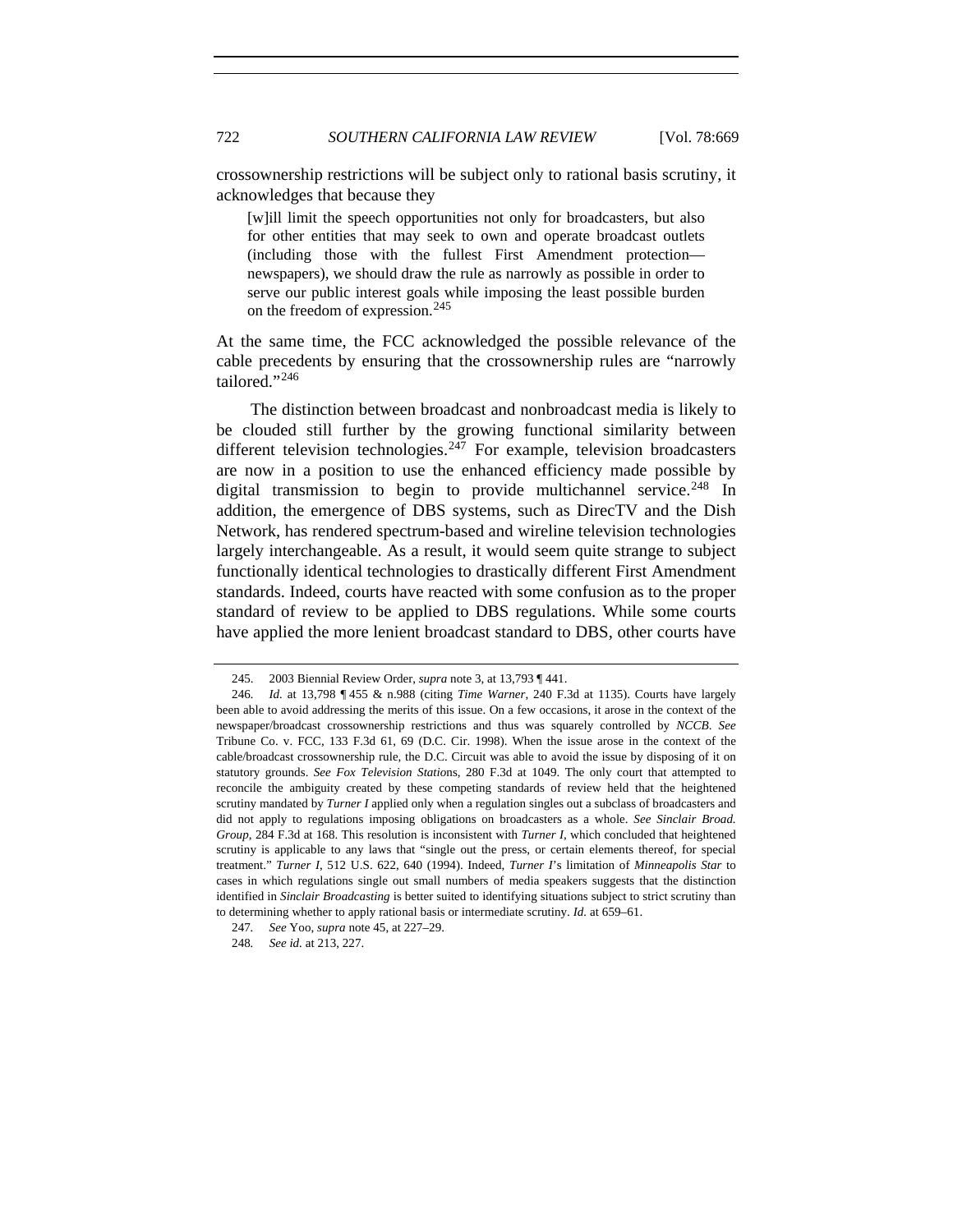subjected structural regulation of DBS to the higher level of scrutiny mandated by *Turner I*. [249](#page-54-1)

Even courts that agree that *NCCB* provides the appropriate First Amendment standard have expressed confusion over the proper way to apply that standard of review. Some courts have construed *NCCB* as holding that structural regulation of the broadcast industry is subject only to rational basis scrutiny.[250](#page-54-2) Other courts have construed *NCCB* as requiring them to apply intermediate scrutiny.<sup>[251](#page-54-3)</sup> Still others have applied a standard of review that falls somewhere in between.<sup>[252](#page-54-4)</sup> Thus, even if one were to settle on the particular constitutional standard to be applied, considerable confusion would remain as to precisely what that standard requires.

#### D. APPLYING THE STANDARD OF REVIEW

Ultimately, it may not matter precisely how this dispute is resolved. This is because even the most stringent of these tests—intermediate scrutiny under *O'Brien*—has long been criticized as too deferential. As noted earlier, the heart of the *O'Brien* standard requires that the restriction

<span id="page-54-0"></span>

<span id="page-54-1"></span><sup>249</sup>*. Compare* Time Warner Entm't Co. v. FCC, 93 F.3d 957, 975–77 (D.C. Cir. 1996) (applying the more lenient broadcast standard to sustain a statute requiring a DBS provider to set aside channel capacity for "noncommercial programming of an educational or informational nature" (citation omitted)), *with* Satellite Broad. & Communications Ass'n v. FCC, 275 F.3d 337, 352–66 (4th Cir. 2001) (applying the intermediate scrutiny of *Turner I* to sustain a statute requiring satellite broadcasters to carry local stations). These precedents cannot be squared with either the Supreme Court's broadcast or cable precedents. Under the broadcast precedents, one would have expected structural regulation of DBS to be subject to rational basis scrutiny under *NCCB* and behavioral regulation to be subject to intermediate scrutiny under *League of Women Voters*. *See* FCC v. Nat'l Citizens Comm. for Broad., 436 U.S. 775 (1978); FCC v. League of Women Voters, 468 U.S. 364, 380 (1984). Because *Satellite Broadcasting & Communications Ass'n* applied intermediate scrutiny to structural regulation, these cases do not place DBS within the broadcast paradigm. Under the Supreme Court's cable precedents, one would have expected structural regulation of DBS to be subject to intermediate scrutiny under *Turner I* and behavioral regulation to be subject to strict scrutiny under *United States v. Playboy Entertainment Group, Inc.*, 529 U.S. 803, 813–15 (2000). Because *Time Warner* applied something less than strict scrutiny to behavioral regulation, *see Time Warner*, 93 F.3d at 975, these cases fall outside the cable paradigm as well.

<span id="page-54-2"></span><sup>250</sup>*. See, e.g.*, Prometheus Radio Project v. FCC, 373 F.3d 372, 401–02 (3d Cir. 2004); *Sinclair Broad. Group*, 284 F.3d at 167–68. *Cf.* Fox Television Stations, Inc. v. FCC, 280 F.3d 1027, 1046–47 (D.C. Cir.) (limiting heightened scrutiny to content-based restrictions on broadcast speech while holding that structural regulations were subject only to "deferential review"), *modified on reh'g*, 293 F.3d 537 (D.C. Cir. 2002).

<span id="page-54-3"></span><sup>251</sup>*. See, e.g.*, News Am. Publ'g, Inc. v. FCC, 844 F.2d 800, 812 (D.C. Cir. 1988). *See also* Benjamin, *supra* note 11, at 54–64 (arguing that broadcast regulation is subject to intermediate scrutiny).

<span id="page-54-4"></span><sup>252</sup>*. See* Ruggiero v. FCC, 317 F.3d 239, 243–45 (D.C. Cir. 2003) (en banc) (holding that more than minimal rationality is required when a structural regulation has the effect of completely prohibiting an individual from using a particular communications medium).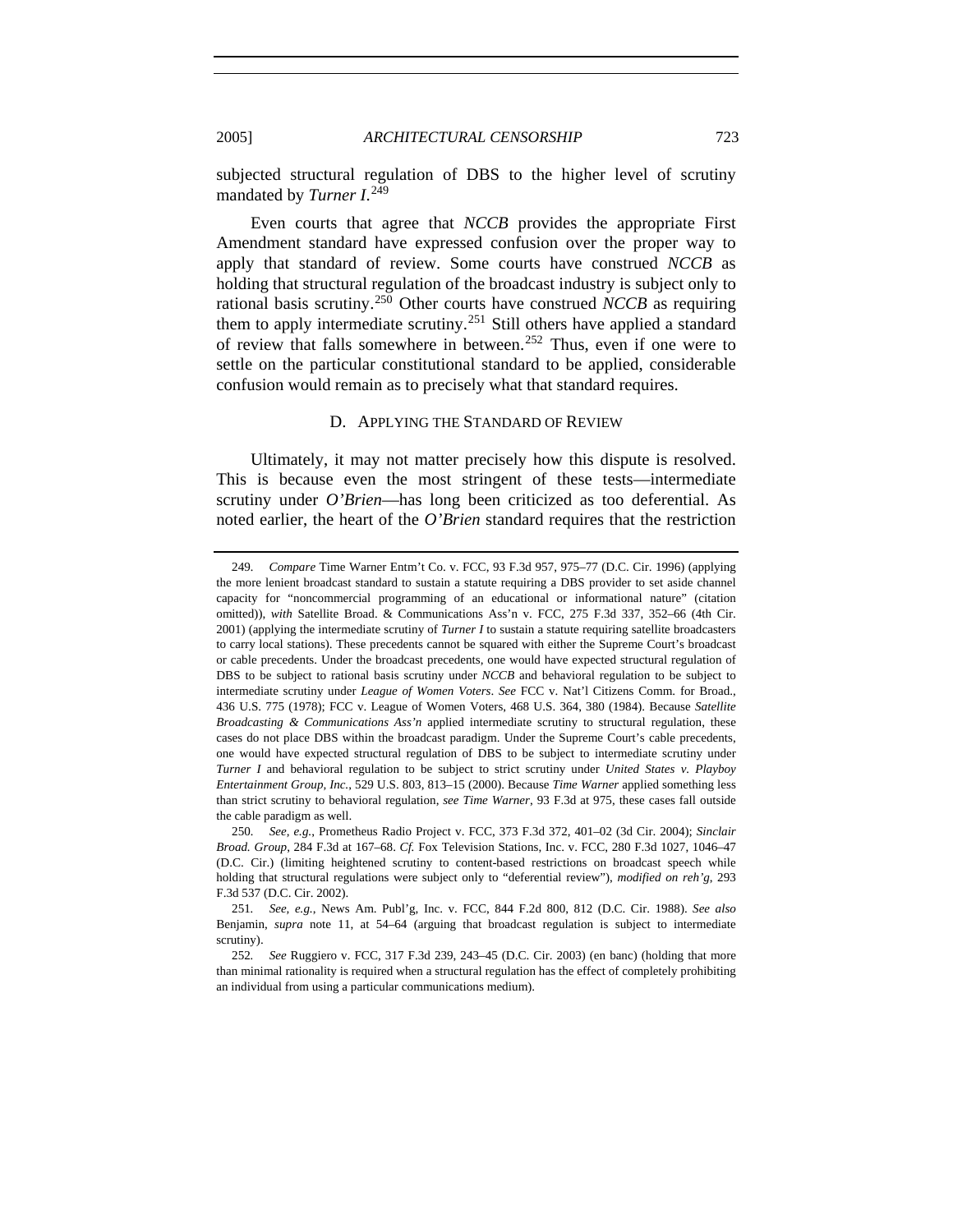"further[] an important or substantial governmental interest" and that "the incidental restriction on alleged First Amendment freedoms [be] no greater than is essential to the furtherance of that interest." $253$  The requirement that the regulation further a "substantial" governmental interest has been construed to require only that the interest be nontrivial without requiring it to be particularly significant.<sup>[254](#page-55-1)</sup> Any lack of substantiality can also be obviated by raising the level of generality until the requirement is met.<sup>[255](#page-55-2)</sup>

*O'Brien*'s tailoring requirement has proven to be equally permissive. Although initially stated in somewhat restrictive terms, the Court has subsequently reinterpreted it to be satisfied whenever the underlying government interest "would be achieved less effectively absent the regulation."[256](#page-55-3) This reconstruction of the tailoring requirement represents a comparison of the various means available to the government, rather than an inquiry into whether the strength of the government interest justifies the intrusion on individual liberty. As a result, *O'Brien* doctrine devolves into a regulatory inquiry focusing solely on the extent to which the means chosen promote the government's goals.<sup>[257](#page-55-4)</sup>

The result is a level of scrutiny that has been repeatedly criticized as tantamount to the presumption of nonprotection associated with rational basis review,<sup>[258](#page-55-5)</sup> reaching only "laws that engage in the gratuitous inhibition of expression."<sup>[259](#page-55-6)</sup> Unless *O'Brien* scrutiny is given more bite,  $260$  it is of little practical consequence whether any particular instance of structural regulation is formally subject to rational basis scrutiny, intermediate scrutiny, or something in between. $^{261}$  $^{261}$  $^{261}$ 

<sup>253</sup>*. See* United States v. O'Brien, 391 U.S. 367, 397 (1968).

<span id="page-55-1"></span><span id="page-55-0"></span><sup>254</sup>*. See* Dean Alfange, Jr., *Free Speech and Symbolic Conduct: The Draft-Card Burning Case*, 1968 SUP. CT. REV. 1, 23.

<span id="page-55-2"></span><sup>255</sup>*. See* John Hart Ely, *Flag Desecration: A Case Study in the Roles of Categorization and Balancing in First Amendment Analysis*, 88 HARV. L. REV. 1482, 1486 n.17 (1975); Geoffrey R. Stone, *Content-Neutral Restrictions*, 54 U. CHI. L. REV. 46, 51 (1987).

<span id="page-55-3"></span> <sup>256.</sup> *Turner I*, 512 U.S. 622, 662 (1994) (internal quotation marks omitted) (quoting Ward v. Rock Against Racism, 491 U.S. 781, 799 (1989) (quoting United States v. Albertini, 472 U.S. 675, 689 (1985))).

<span id="page-55-4"></span> <sup>257.</sup> Werhan, *supra* note 239, at 672. Werhan further notes, "There is no speech side to the Court's balance. The Justices assess only the operational efficiency of the government's regulatory agenda, avoiding any consideration of whether that program is 'commensurably more important' than the [F]irst [A]mendment values advanced by the expression at issue." *Id.* at 641–42 (footnote omitted).

<sup>258</sup>*. See, e.g.*, Schauer, *supra* note 199, at 787–88; Stone, *supra* note 255, at 50–52.

 <sup>259.</sup> Ely, *supra* note 255, at 1485–86.

<sup>260</sup>*. See infra* Part III.B (exploring this possibility).

<span id="page-55-8"></span><span id="page-55-7"></span><span id="page-55-6"></span><span id="page-55-5"></span> <sup>261.</sup> Professor Baker argues that evaluating the constitutionality of structural regulation on the basis of the rationales proffered by the FCC risks overlooking the true rationales underlying structural regulations and their most important effects. *See* Baker, *supra* note 13, at 759–760. The Supreme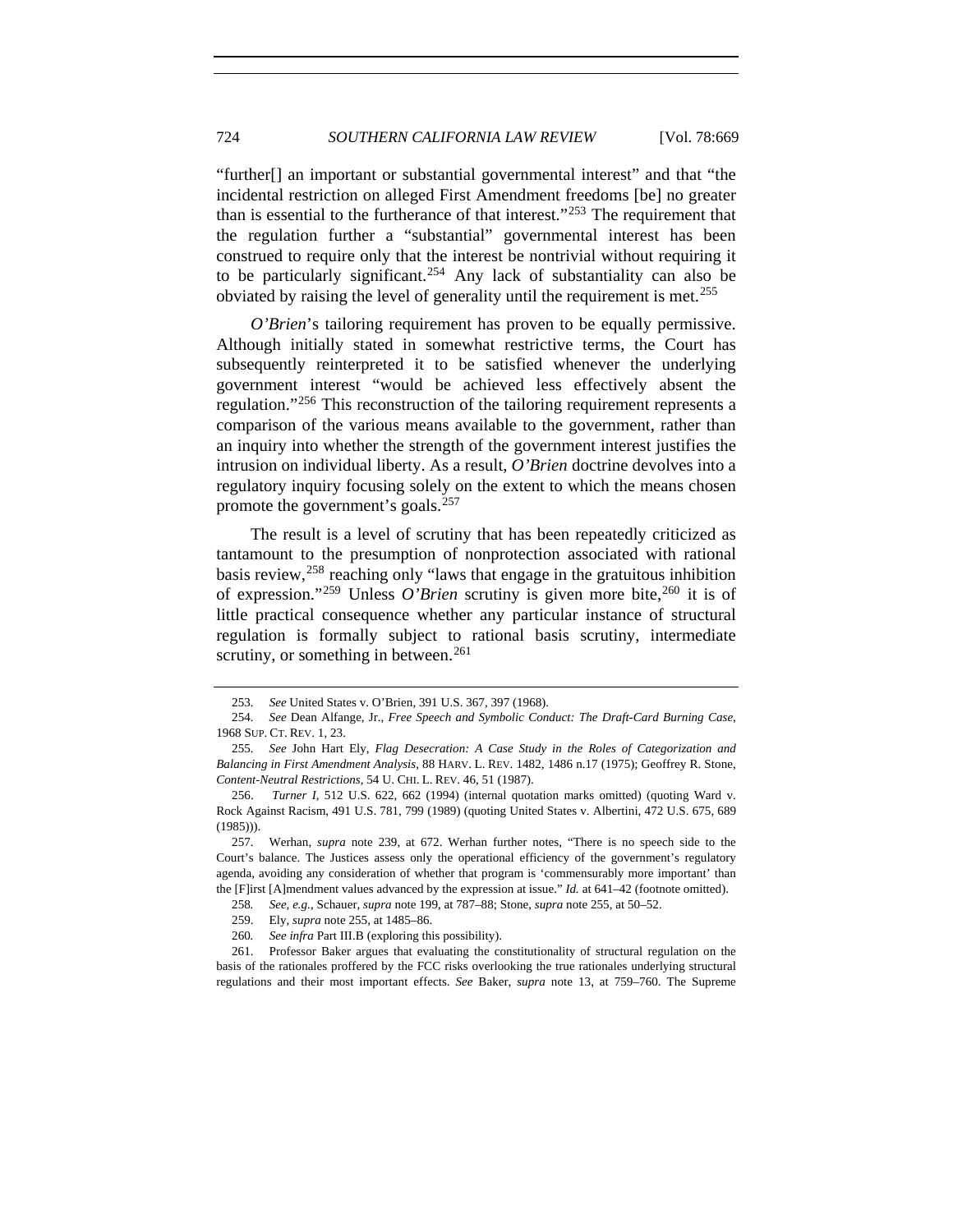<span id="page-56-0"></span>2005] *ARCHITECTURAL CENSORSHIP* 725

# III. POSSIBLE SOLUTIONS TO THE PROBLEM OF ARCHITECTURAL CENSORSHIP

Thus, First Amendment doctrine does not appear to provide for meaningful judicial review of architectural censorship. This Part explores two possible solutions to this problem. First, it entertains the possibility of leaving matters unchanged and relying on Congress and the FCC to protect against architectural censorship. Second, it explores the possibility of revising *O'Brien* doctrine to allow for more meaningful judicial review.

## A. RELIANCE ON THE POLITICAL BRANCHES

One alternative is to leave the responsibility for protecting against the dangers of architectural censorship squarely in the hands of the political branches. A long and distinguished heritage offers support for such a proposal. Indeed, the authority of each coordinate branch to interpret the Constitution has been endorsed by such historical luminaries as James Madison, Thomas Jefferson, Andrew Jackson, Daniel Webster, Stephen Douglas, Abraham Lincoln, and Felix Frankfurter,  $262$  as well as by a veritable "all-star list of constitutional law scholars."<sup>[263](#page-56-2)</sup> Such a claim might seem somewhat jarring to those steeped in the ringing declaration of *Marbury v. Madison*<sup>[264](#page-56-3)</sup> that "[i]t is empathically the province and duty of the judicial department to say what the law is."<sup>[265](#page-56-4)</sup> To say, however, that the courts have authority to construe the Constitution is not to say that they have the *exclusive* authority to do so. Indeed, *Marbury* is based on the

Court's adoption of the "substantial evidence" test in *Turner I*, 512 U.S. 622, 666 (1994), would seem to justify focusing solely on the rationales and factual inferences that were before Congress and the FCC, and would limit reviewing courts to assessing the goals and the means asserted by the government.

<span id="page-56-1"></span><sup>262</sup>*. See* LOUIS FISHER & NEAL DEVINS, POLITICAL DYNAMICS OF CONSTITUTIONAL LAW 1–26 (1992); GERALD GUNTHER, CONSTITUTIONAL LAW 21–28 (11th ed. 1985); WALTER F. MURPHY, JAMES E. FLEMING & WILLIAM F. HARRIS, II, AMERICAN CONSTITUTIONAL INTERPRETATION 195–247 (1986); Gary Apfel, *Whose Constitution Is It Anyway? The Authority of the Judiciary's Interpretation of the Constitution*, 46 RUTGERS L. REV. 771, 777–82 (1994); Michael Stokes Paulsen, *The* Merryman *Power and the Dilemma of Autonomous Executive Branch Interpretation*, 15 CARDOZO L. REV. 81, 84– 97 (1993).

<span id="page-56-2"></span> <sup>263.</sup> Thomas W. Merrill, *Judicial Opinions as Binding Law and as Explanations for Judgments*, 15 CARDOZO L. REV. 43, 49 n.26 (1993) (noting that Alexander Bickel, Edward Corwin, Philip Kurland, Gerald Gunther, Henry Monaghan, and Herbert Wechsler had each endorsed the authority of all three coordinate branches to interpret the Constitution). *See generally* Steven G. Calabresi & Christopher S. Yoo, *The Unitary Executive During the First Half-Century*, 47 CASE W. RES. L. REV. 1451, 1463–72 (1997) (providing an overview of the debate on coordinate construction).

<span id="page-56-3"></span> <sup>264.</sup> Marbury v. Madison, 5 U.S. (1 Cranch) 137 (1803).

<span id="page-56-4"></span><sup>265</sup>*. Id.* at 177.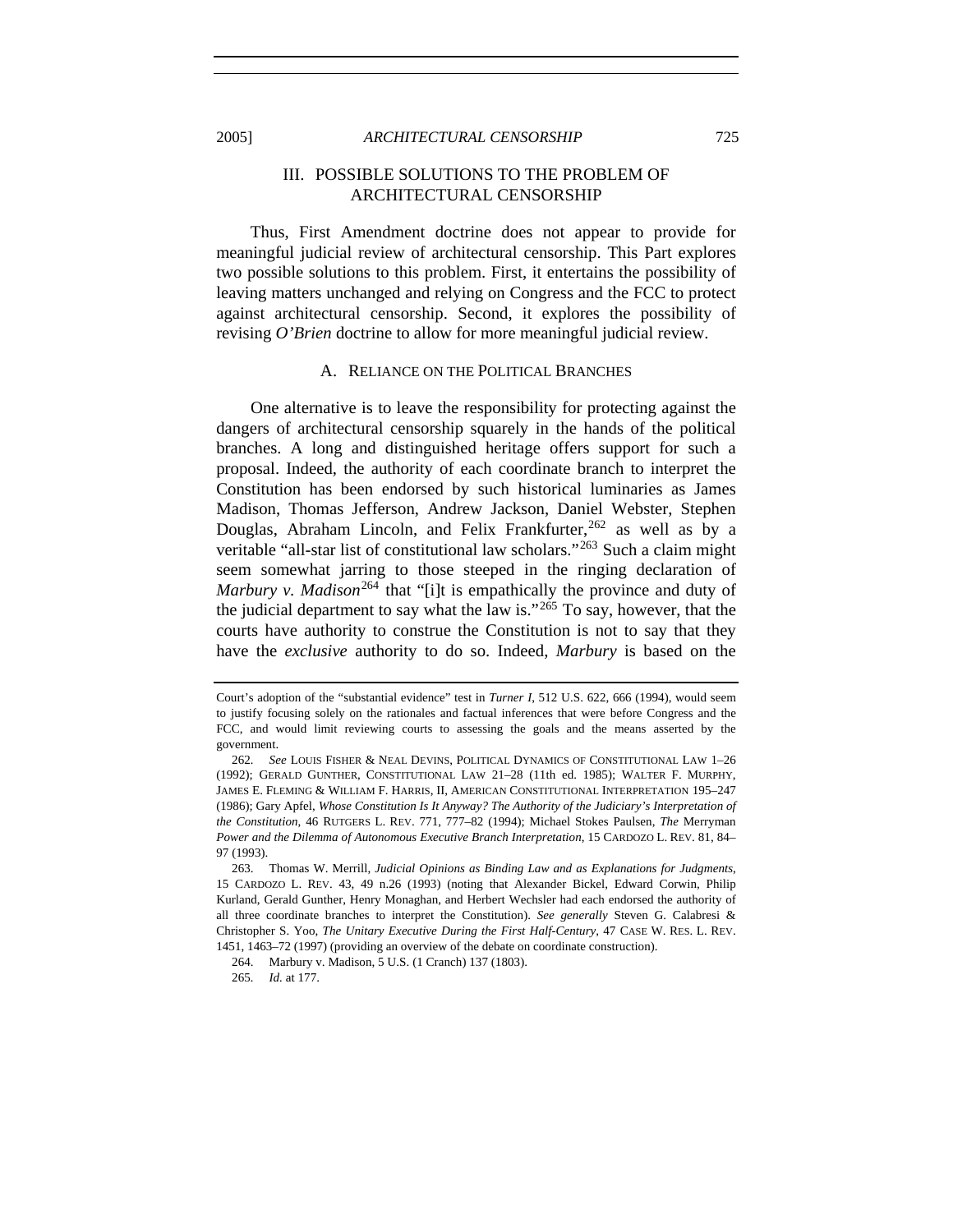premise that "[t]hose who apply the rule to particular cases, must of necessity expound and interpret that rule."[266](#page-57-0) Legislators and executive branch officials routinely apply the Constitution to particular factual contexts. Thus, in firmly establishing the judiciary's right to interpret the Constitution, *Marbury* implicitly recognized the other branches' authority to do so as well. $267$ 

The fact that Congress and the executive branch are competent to interpret and enforce the Constitution does not necessarily justify leaving important issues of constitutional interpretation exclusively in their hands. The judiciary bears an obligation to exercise its independent constitutional judgment even when other branches are in a position to offer their own assessment of the constitutionality of a particular governmental action.<sup>[268](#page-57-2)</sup> From this perspective, allowing instances of architectural censorship to evade meaningful judicial scrutiny would represent a disturbing abdication of responsibility.

Whether the political branches will prove particularly effective in protecting against the dangers of architectural censorship is also questionable. Members of Congress are typically loath to consider constitutional issues. As Abner Mikva, who as a judge and former member of the House of Representatives was uniquely well situated to comment on the relationship between the judiciary and the legislature on matters of constitutional interpretation, once observed, "The fastest way to empty out the chamber [of Congress] is to get up and say, 'I'd like to talk about the constitutionality of this bill.' Members of Congress believe that's what courts are for."[269](#page-57-3) Agencies are often equally reluctant to address constitutional issues,  $270$  as has been the case for the FCC.  $271$ 

<sup>266</sup>*. Id.*

<span id="page-57-5"></span><span id="page-57-1"></span><span id="page-57-0"></span><sup>267</sup>*. See, e.g.*, LAURENCE H. TRIBE, AMERICAN CONSTITUTIONAL LAW § 3-2, at 25 (2d ed. 1988); Paul Brest, *Congress as Constitutional Decisionmaker and Its Power to Counter Judicial Doctrine*, 21 GA. L. REV. 57, 63 (1986); Merrill, *supra* note 263, at 51; William W. Van Alstyne, *A Critical Guide to*  Marbury v. Madison, 1969 DUKE L.J. 1, 37 (1969).

<span id="page-57-2"></span><sup>268</sup>*. See Turner I*, 512 U.S. 622, 666 (1994); Sable Communications of Cal., Inc. v. FCC, 492 U.S. 115, 129 (1989); Landmark Communications, Inc. v. Virginia, 435 U.S. 829, 843–44 (1978).

<span id="page-57-3"></span> <sup>269.</sup> Linda Greenhouse, *What's a Lawmaker to Do About the Constitution?*, N.Y. TIMES, June 3, 1988, at B6. *See also* Abner J. Mikva, *How Well Does Congress Support and Defend the Constitution?*, 61 N.C. L. REV. 587 (1983) (arguing that Congress should do more to discover constitutional shortcomings in legislation).

<span id="page-57-4"></span><sup>270</sup>*. See, e.g.*, Johnson v. Robison, 415 U.S. 361, 368 (1974) (noting that "adjudication of the constitutionality of congressional enactments has generally been thought beyond the jurisdiction of administrative agencies" (internal quotation marks and alterations omitted)); Henry P. Monaghan, *First Amendment "Due Process"*, 83 HARV. L. REV. 518, 523 (1970) (describing how agencies can suffer from "institutional 'tunnel vision'" that makes them more likely to frame questions of speech in terms of the regulatory issues with which they have been charged than in terms of the First Amendment).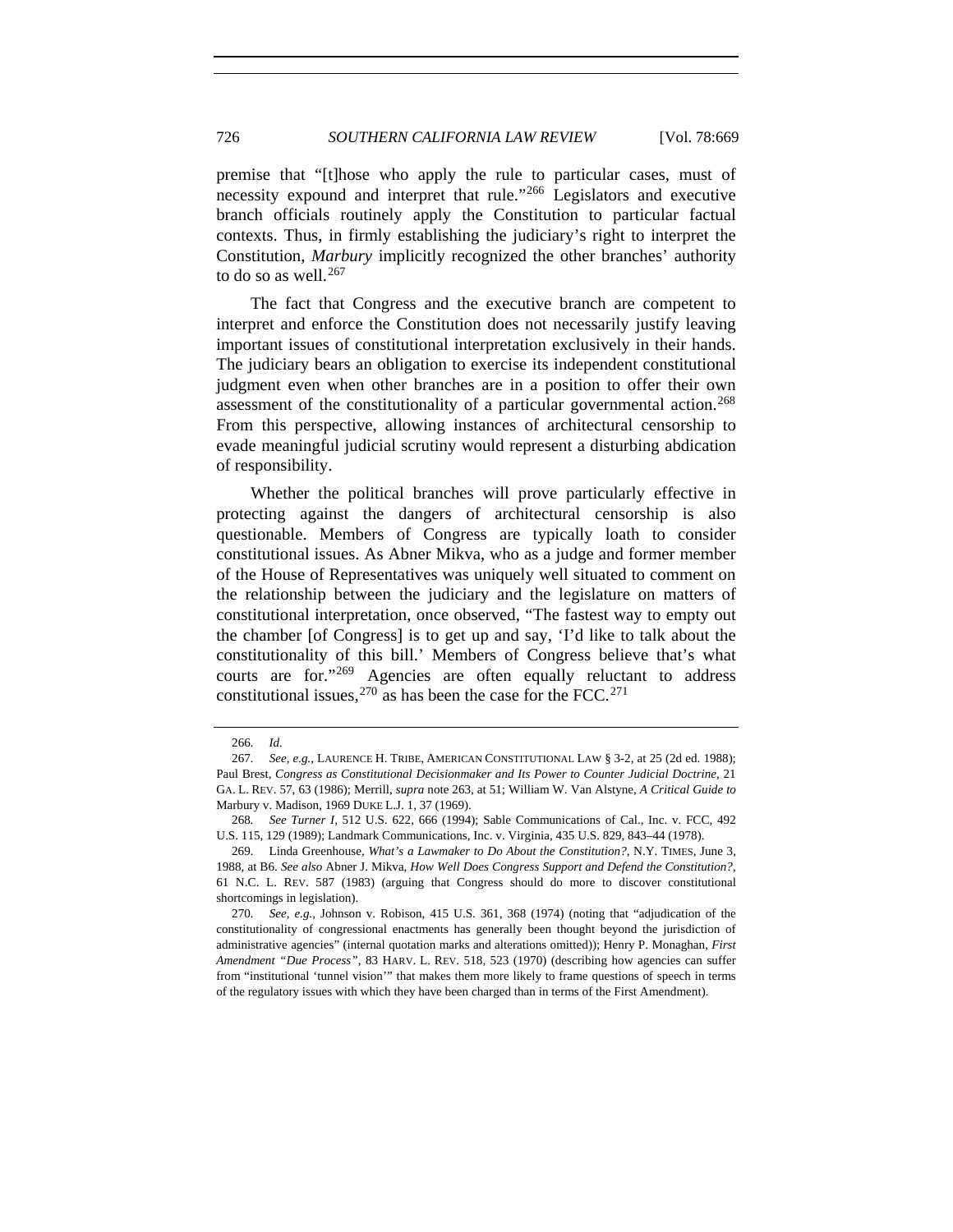<span id="page-58-0"></span>2005] *ARCHITECTURAL CENSORSHIP* 727

#### B. INTENSIFYING *O'BRIEN* SCRUTINY

The other alternative is to refine First Amendment doctrine to give the courts a larger role in reviewing instances of architectural censorship. A plurality of the Supreme Court in *Turner I* experimented with this option when it incorporated into *O'Brien* scrutiny the requirement that the "recited" harms [be] real, not merely nonconjectural, and that the regulation ... alleviate these harms in a direct and material way." $272$  To determine whether legislative findings satisfied this requirement, the Court balanced two opposing considerations. On the one hand was the fact that the legislative branch is better suited institutionally to make predictive judgments and is not required to produce the kind of record generally required of administrative agencies.<sup>[273](#page-58-2)</sup> On the other hand was the recognition that blanket deference to legislative findings would constitute abdication of the judiciary's role in protecting the Constitution. To balance these two considerations, the Court borrowed the administrative law principle requiring the government to have "drawn reasonable inferences based on substantial evidence."<sup>[274](#page-58-3)</sup>

The overall thrust of this development led many commentators to speculate whether the addition of this requirement would turn *O'Brien* scrutiny into a more meaningful form of judicial review.<sup>[275](#page-58-4)</sup> Historically, courts have been quite reluctant to second guess the evidentiary findings made by Congress and the FCC. As the Court has noted, its "opinions have repeatedly emphasized that the Commission's judgment regarding how the public interest is best served is entitled to substantial judicial deference."<sup>[276](#page-58-5)</sup> On other occasions, the Court has been slightly more circumspect, declining to "defer" to the other branches, but nonetheless "afford[ing]

 <sup>271.</sup> For example, the FCC initially declined to repeal the Fairness Doctrine notwithstanding serious doubts as to its constitutionality. Inquiry into Section 73.1910 of the Commission's Rules and Regulations Concerning the General Fairness Doctrine Obligations of Broadcast Licensees, 102 F.C.C.2d 145, 147 ¶ 6, 148–57 ¶¶ 8–21, 246–47- ¶¶ 175–176 (1985), *vacated sub nom.* Radio-Television News Dirs. Ass'n v. FCC, 831 F.2d 1148 (D.C. Cir. 1987). The FCC's refusal to address the issue drew a sharp rebuke from the D.C. Circuit, which chided, "we are aware of no precedent that permits a federal agency to ignore a constitutional challenge to the application of its own policy merely because the resolution would be politically awkward." Meredith Corp. v. FCC, 809 F.2d 863, 874 (D.C. Cir. 1987).

<sup>272</sup>*. Turner I*, 512 U.S. at 664 (citing Edenfield v. Fane, 507 U.S. 761, 770–71 (1993)).

<sup>273</sup>*. Id.* at 665–66.

<sup>274</sup>*. Id.* at 666.

<span id="page-58-4"></span><span id="page-58-3"></span><span id="page-58-2"></span><span id="page-58-1"></span><sup>275</sup>*. See* Dorf, *supra* note 241, at 1201 n.101; Robert Post, *Recuperating First Amendment Doctrine*, 47 STAN. L. REV. 1249, 1263 n.67 (1995).

<span id="page-58-5"></span> <sup>276.</sup> FCC v. WNCN Listeners Guild, 450 U.S. 582, 596 (1981) (citing FCC v. Nat'l Citizens Comm. for Broad., 436 U.S. 775 (1978)). *See also* FCC v. WOKO, Inc., 329 U.S. 223, 229 (1946).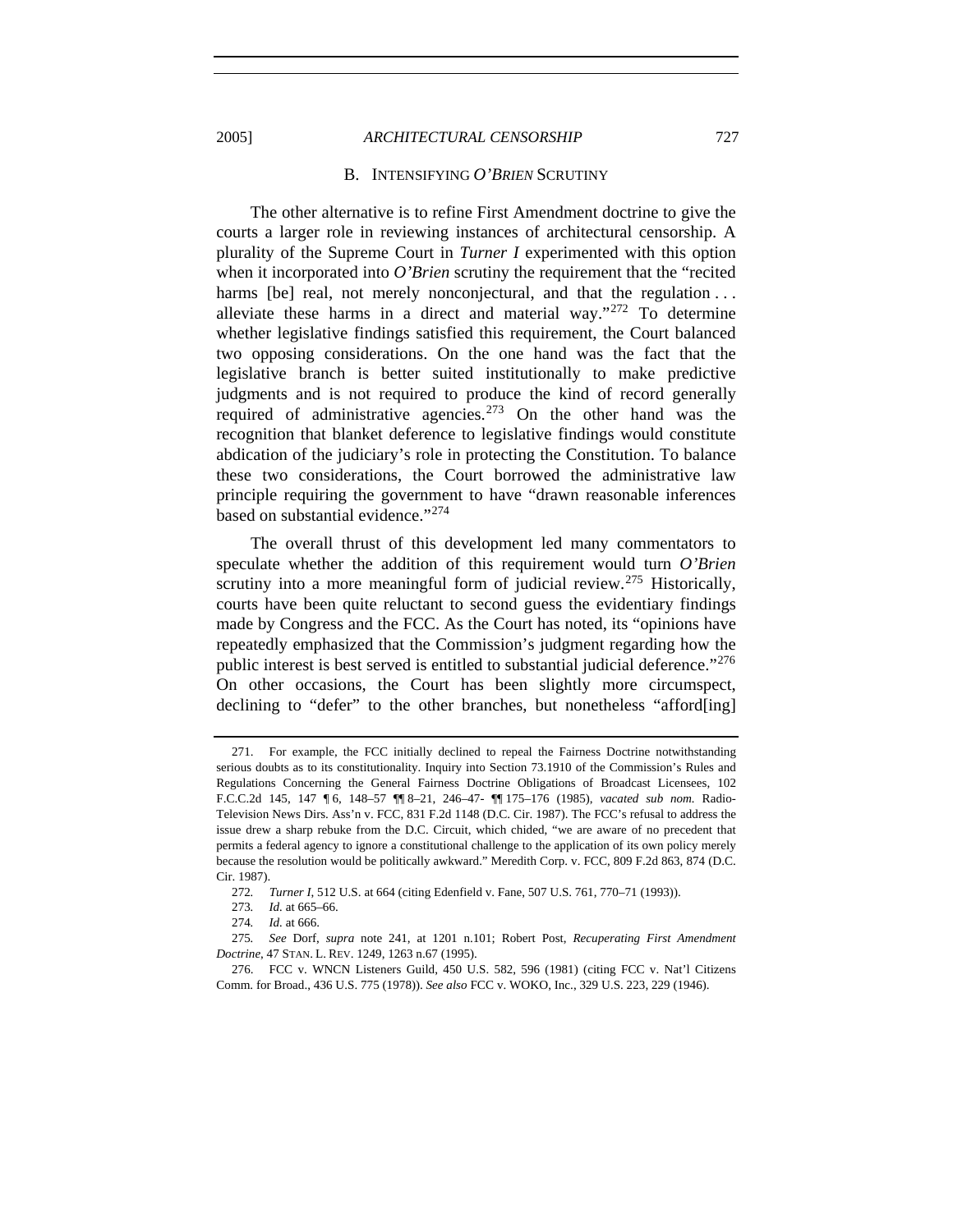great weight to the decisions of Congress and the experience of the Commission" and "pay[ing] careful attention to how the other branches of Government have addressed the same problem" when confronted with "a complex problem with many hard questions and few easy answers."<sup>[277](#page-59-0)</sup>

There are some indications that the Court may now be willing to engage in more searching scrutiny of the factual predicate underlying statutory enactments. For example, the Court has shown its willingness to scrutinize the sufficiency of the evidentiary record in other contexts, including the Commerce Clause,  $278$  warrantless searches under the Fourth Amendment,<sup>[279](#page-59-2)</sup> and most notably Congress's exercise of its authority under Section 5 of the Fourteenth Amendment.<sup>[280](#page-59-3)</sup> The Court's willingness to rely on the absence of a real, nonconjectural harm to strike down restrictions of commercial speech also makes this argument quite plausible.<sup>[281](#page-59-4)</sup> Indeed, shortly thereafter, various courts invoked this consideration to invalidate a number of restrictions on the cable industry.<sup>[282](#page-59-5)</sup> Some courts have seen in *Turner I* the emergence of a stricter standard, one that will govern all content-neutral regulations that discriminate amongst the media.<sup>[283](#page-59-6)</sup>

Subsequent developments have substantially reduced the likelihood that the factual review announced by the *Turner I* plurality will

<span id="page-59-0"></span> <sup>277.</sup> CBS, Inc. v. Democratic Nat'l Comm., 412 U.S. 94, 102–03 (1973). *Accord* Metro Broad., Inc. v. FCC, 497 U.S. 547, 569 (1990) (quoting and following the above-quoted language from *CBS*), *overruled on other grounds*, Adarand Constructors, Inc. v. Peña, 515 U.S. 200 (1995).

<span id="page-59-1"></span><sup>278</sup>*. See* United States v. Morrison, 529 U.S. 598, 614–18 (2000); United States v. Lopez, 514 U.S. 549, 557 n.2 (1995).

<sup>279</sup>*. See* Chandler v. Miller, 520 U.S. 305, 318–22 (1997).

<span id="page-59-3"></span><span id="page-59-2"></span><sup>280</sup>*. See* Bd. of Trustees v. Garrett, 531 U.S. 356, 368–72 (2001); Kimel v. Fla. Bd. of Regents, 528 U.S. 62, 88–90 (2000); City of Boerne v. Flores, 521 U.S. 507, 530–32 (1997). *But see* Nev. Dep't of Human Res. v. Hibbs, 538 U.S. 721, 729–40 (2003) (sustaining the sufficiency of the legislative record underlying the Family and Medical Leave Act).

<span id="page-59-4"></span><sup>281</sup>*. See* Rubin v. Coors Brewing Co., 514 U.S. 476, 489–91 (1995); Ibanez v. Fla. Dep't of Bus. & Prof'l Regulation, 512 U.S. 136, 144–49 (1994); Edenfield v. Fane, 507 U.S. 761, 771–73 (1993); Zauderer v. Office of Disciplinary Counsel of the Sup. Ct., 471 U.S. 626, 648–49 (1985). *See also* United States v. Nat'l Treasury Employees Union, 513 U.S. 454, 476–77 (1995).

<span id="page-59-5"></span><sup>282</sup>*. See* Time Warner Entm't Co. v. FCC, 240 F.3d 1126 (D.C. Cir. 2001) (invalidating cable broadcast crossownership rule); Horton v. City of Houston, 179 F.3d 188 (5th Cir. 1999) (holding that summary judgment was granted in error in evaluating the fee charged on non-locally produced cable programs); US West, Inc. v. United States, 48 F.3d 1092 (9th Cir. 1994) (invalidating the cable/telephone company crossownership ban), *vacated and remanded*, 516 U.S. 1155 (1996); Chesapeake & Potomac Tel. Co. v. United States, 42 F.3d 181 (4th Cir. 1994) (same), *vacated*, 516 U.S. 415 (1996); Preferred Communications, Inc. v. City of Los Angeles, 13 F.3d 1327 (9th Cir. 1994) (invalidating the issuance of an exclusive cable franchise). *See also* Comcast Cablevision of Broward County, Inc. v. Broward County, 124 F. Supp. 2d 685 (S.D. Fla. 2000) (stating in dicta that ordinance requiring open access to cable modem systems would have failed intermediate scrutiny).

<span id="page-59-6"></span><sup>283</sup>*. See* Netanel, *supra* note 200, at 55–58.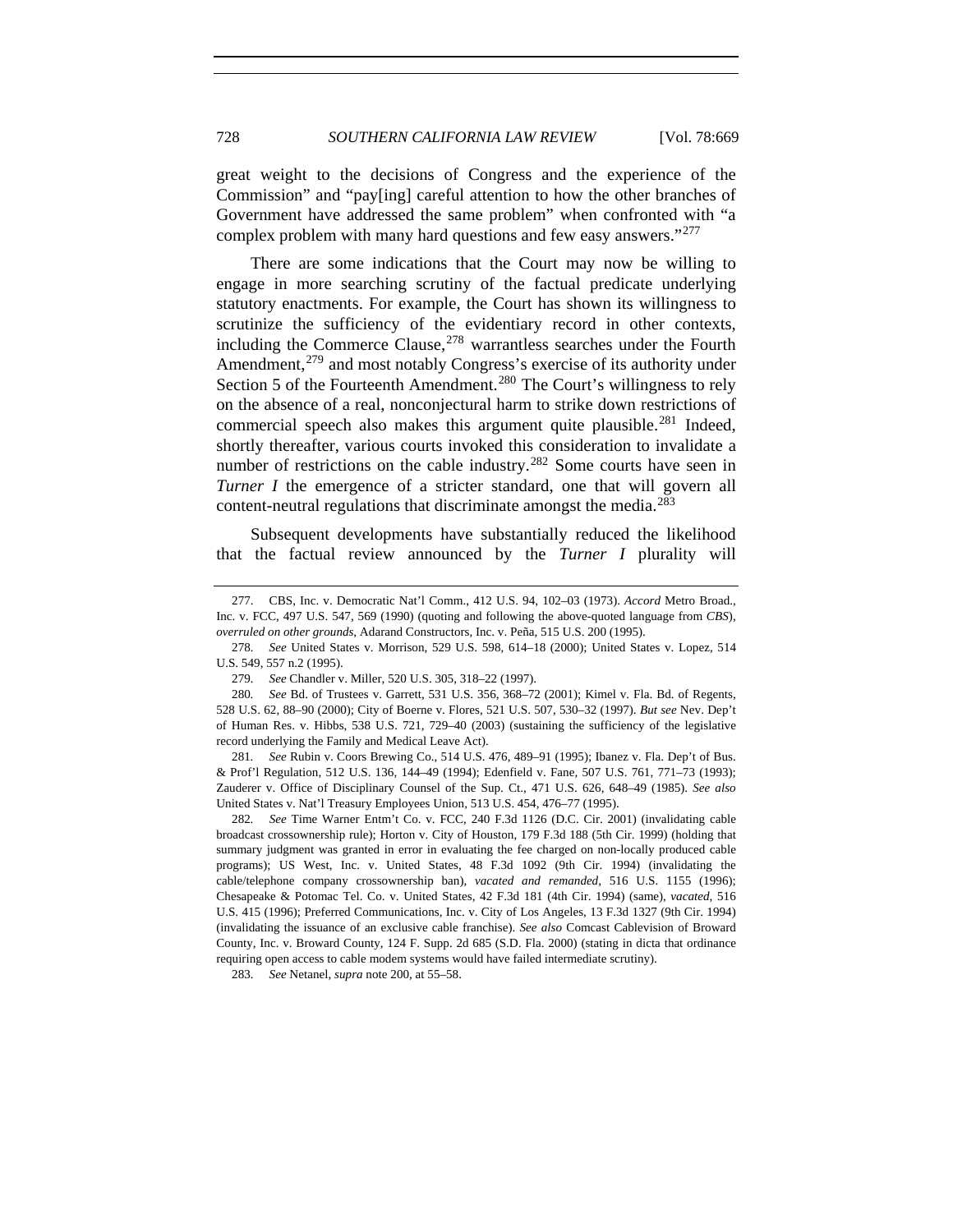2005] *ARCHITECTURAL CENSORSHIP* 729

significantly check architectural censorship. When the Court restated these principles in its second *Turner* decision ("*Turner II*"), it employed a far different tone. Noticeably missing from the opinion was any reference to judicial exercise of "independent judgment" or inquiry into whether the harm was "nonconjectural." Instead, the language and the structure of the opinion emphasized deference.[284](#page-60-0) Later decisions have raised further doubts as to whether *Turner I*'s imposition of a substantial evidence requirement will actually lead to more searching judicial review. In *Nixon v. Shrink Missouri Government PAC*, [285](#page-60-1) the Court noted that "[t]he quantum of empirical evidence needed to satisfy heightened judicial scrutiny of legislative judgments will vary up or down with the novelty and plausibility of the justification raised."[286](#page-60-2) In particular, the Court acknowledged the possibility, first noted by the plurality opinion in *City of Renton v. Playtime Theatres, Inc.*, [287](#page-60-3) that the government could rely on a factual record developed in another context or jurisdiction so long as the evidence on which the record is based is reasonably believed to be relevant.[288](#page-60-4) A plurality of the Court reaffirmed this position in *City of Erie v. Pap's A.M.*, [289](#page-60-5) concluding that the City of Erie could rely on the evidentiary foundations laid out in *Renton*[290](#page-60-6) and *Young v. American Mini* 

*Theatres, Inc*. [291](#page-60-7)

<span id="page-60-0"></span> <sup>284.</sup> *Turner II*, 520 U.S. 180, 199 (1997). *See also* Glen O. Robinson, *The Electronic First Amendment: An Essay for the New Age*, 47 DUKE L.J. 899, 935, 937–38 (1998) (noting that "[w]ithout a doubt, the Court's decision in *Turner II* undercut what many thought to be the effect of *Turner I*" and lamenting the opportunity to engage in meaningful scrutiny of the relationship between ends and means). For an excellent analysis of the differences between *Turner I* and *Turner II*, see Stuart Minor Benjamin, *Proactive Legislation and the First Amendment*, 99 MICH. L. REV. 281, 301–03 (2000).

 <sup>285.</sup> Nixon v. Shrink Mo. Gov't PAC, 528 U.S. 377, 391 (2000).

<span id="page-60-3"></span><span id="page-60-2"></span><span id="page-60-1"></span><sup>286</sup>*. Id.* It bears noting that this language is clearly dicta. After noting this possibility, the Court explicitly acknowledged the existence of a sufficient factual basis. *Id.* at 393–94.

 <sup>287.</sup> City of Renton v. Playtime Theatres, Inc., 475 U.S. 41, 51–52 (1986).

<sup>288</sup>*. Shrink Mo. Gov't.*, 528 U.S. at 393 n.6.

 <sup>289.</sup> City of Erie v. Pap's A.M., 529 U.S. 277, 296–97 (2000) (plurality opinion).

<span id="page-60-6"></span><span id="page-60-5"></span><span id="page-60-4"></span><sup>290</sup>*. City of Renton*, 475 U.S. at 50–51 (relying on the factual record recited in a decision of the Supreme Court of Washington upholding a restriction on nude dancing in Seattle).

<span id="page-60-7"></span> <sup>291.</sup> Young v. Am. Mini Theatres, Inc., 427 U.S. 50, 71 & n.34 (1976) (plurality opinion). Even more disturbing is the suggestion that the City of Erie's invocation of the Supreme Court's decision in *Barnes v. Glen Theatre, Inc*., 501 U.S. 560 (1991), would have been sufficient alone to sustain the restriction under review. *See Pap's A.M.*, 529 U.S. at 297. As Justice Souter noted in dissent, the plurality opinion in *Barnes* did not purport to rely on any factual evidence indicating the existence of a problem. *Id.* at 315 (Souter, J., concurring in part and dissenting in part). Permitting a mere citation of *Barnes* to satisfy *Turner I*'s substantial evidence requirement would effectively gut the substantial evidence standard and would condone a form of constitutional bootstrapping that would be quite unprincipled.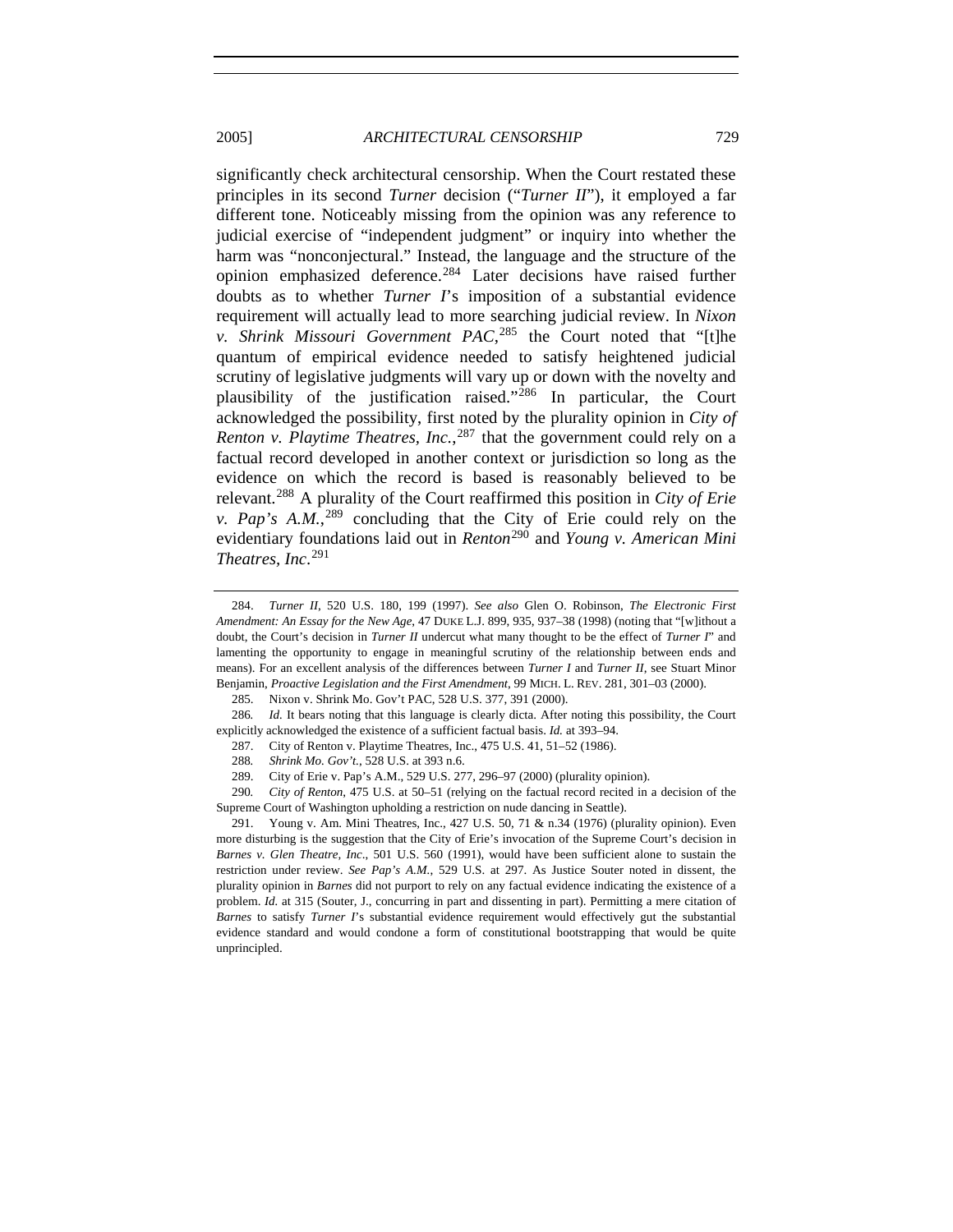In any event, even if the substantial evidence requirement advanced by the *Turner I* plurality survives as a basis for more searching scrutiny under the *O'Brien* standard, it is unlikely to redress the type of architectural censorship discussed in this Article. Commentators have long regarded *O'Brien* doctrine as uncovering restrictions driven by an improper government motive.[292](#page-61-0) Indeed, the search for illicit purpose best supports putting the government to its proof in the manner dictated by *Turner I*. [293](#page-61-1)

As such, adding this element is unlikely to bear on architectural censorship, which is generally the unintended byproduct of truly innocent governmental actions.[294](#page-61-2) Even under this invigorated form, *O'Brien* scrutiny would do little to balance the importance of the governmental interest asserted vis-à-vis the individual's interest to engage in speech. Nor would it lead courts to inquire whether alternative avenues of communication exist or whether the same goals could be accomplished in a less intrusive manner. Architectural censorship would be better addressed through a test focusing on a regulation's effects on speech. Such tests, however, are generally disfavored, largely due to concerns that employing an effects test would open an unacceptably large swath of governmental action to constitutional scrutiny.[295](#page-61-3)

<span id="page-61-0"></span><sup>292</sup>*. See* Paul Brest, *The Conscientious Legislator's Guide to Constitutional Interpretation*, 27 STAN. L. REV. 585, 590 (1975) (suggesting that the real teaching of *O'Brien*, despite the Court's contrary language, was that "some motives are unconstitutional"); Elena Kagan, *Private Speech, Public Purpose: The Role of Governmental Motive in First Amendment Doctrine*, 63 U. CHI. L. REV. 413, 438–42, 491–505 (1996) (arguing that *O'Brien* is primarily designed to expose regulations animated by improper governmental motives); Jed Rubenfeld, *The First Amendment's Purpose*, 53 STAN. L. REV. 767, 775–76 (2001) (concluding that "the *O'Brien* test itself is centrally concerned with legislative purpose, despite the Court's protests to the contrary"); Srinivasan, *supra* note 241, at 420 (synthesizing the Court's jurisprudence on incidental restrictions on speech as focusing on "a concern with speechsuppressive administrative motivation"). Interestingly, this reading of *O'Brien* is inconsistent with *O'Brien* itself, which disavowed that it was designed to identify illicit legislative motive. *See* United States v. O'Brien, 391 U.S. 367, 382–83 (1968).

<span id="page-61-1"></span><sup>293</sup>*. See* Netanel, *supra* note 200, at 61–62 (arguing that the invigorated intermediate scrutiny of *Turner I* is designed to root out improper governmental motive).

<span id="page-61-2"></span><sup>294</sup>*. See* Redish, *supra* note 199, at 130–31 (concluding that content-neutral regulations enacted without illicit motives can nonetheless skew speech markets in impermissible ways); Stone, *supra* note 255, at 106–07 (observing that properly motivated regulations may still have an adverse incidental impact on speech); Susan H. Williams, *Content Discrimination and the First Amendment*, 139 U. PA. L. REV. 615, 658 (1991) (noting that "even regulations serving a noncommunicative purpose can have a discriminatory effect on the speech market available to would-be listeners").

<span id="page-61-3"></span><sup>295</sup>*. See* Richard H. Fallon, Jr., *The Supreme Court, 1996 Term—Foreword: Implementing the Constitution*, 111 HARV. L. REV. 54, 84–86 (1997); Dorf, *supra* note 241, at 1178; Schauer, *supra* note 199, at 784, 790. *Cf.* Kagan, *supra* note 292, at 413–14 (criticizing the effects tests).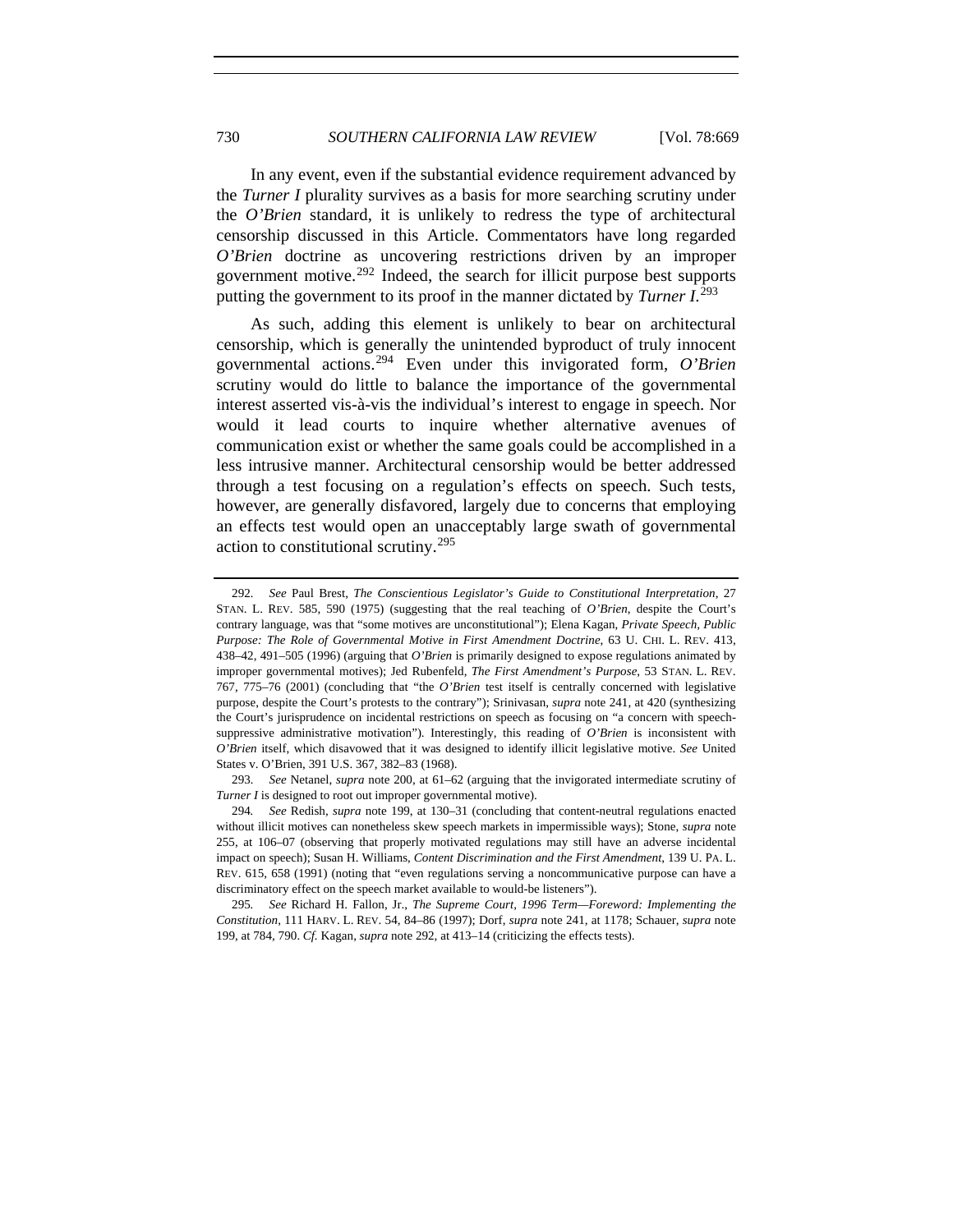#### **CONCLUSION**

The analysis advanced in this Article demonstrates that the current debate has taken a far too simplistic approach to the impact that media ownership rules can have on television and radio program content. The analysis set forth reveals that the relationship between structural regulation and media content is much more complex than is generally recognized. Even worse, the current regulatory regime has all too often unintentionally degraded the quantity, quality, and diversity of programming available. In other words, structural regulation can represent a form of architectural censorship that can reduce the quantity, quality, and diversity of media programming. Unfortunately, current First Amendment doctrine effectively immunizes architectural censorship from meaningful constitutional scrutiny. As a result, either Congress or the FCC must bear the primary responsibility for safeguarding free speech values against these dangers, or the courts must revise *O'Brien* doctrine to permit more searching review capable of protecting the important speech interests at stake. Neither outcome appears likely at this point.

<span id="page-62-0"></span>